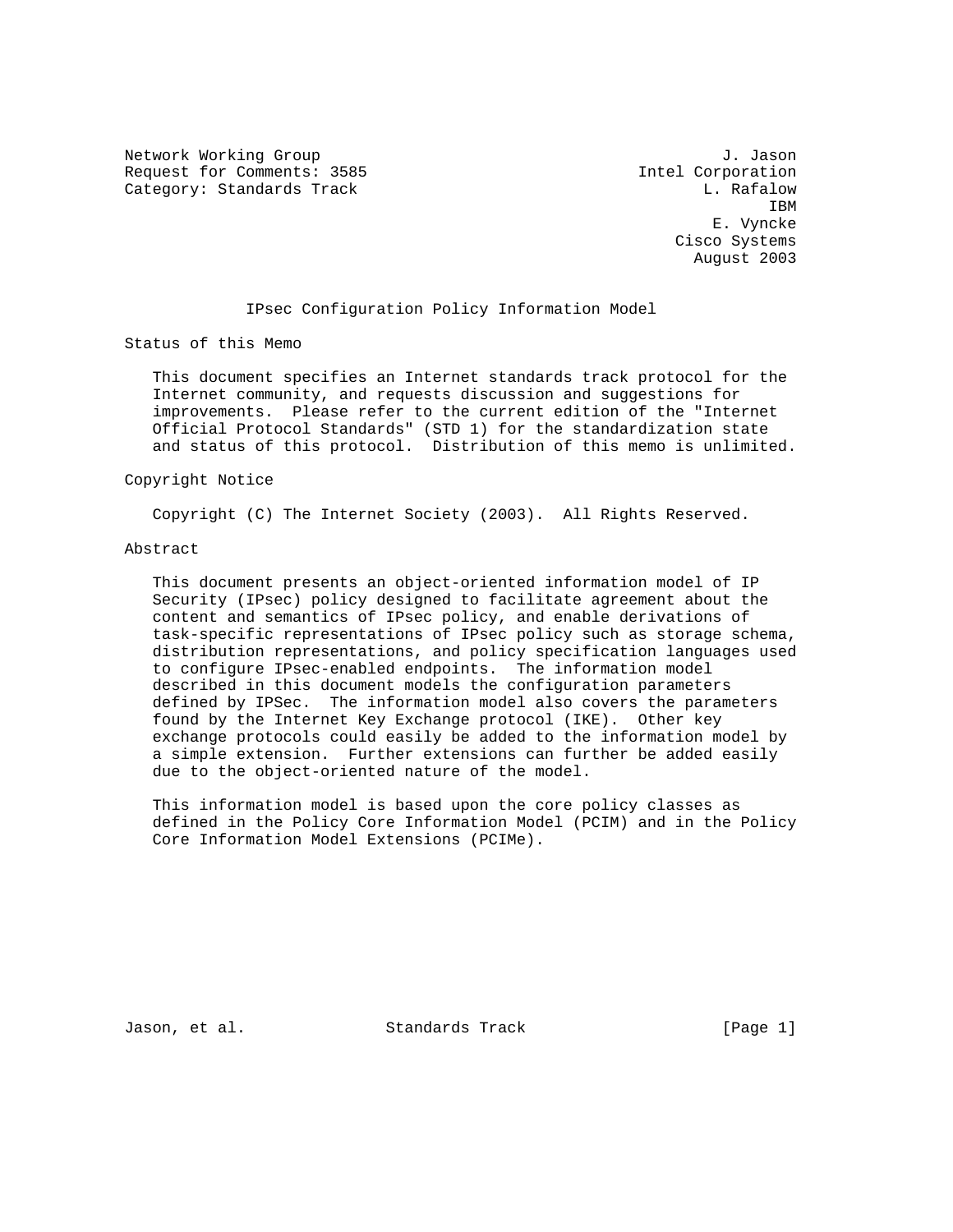| 1. | 3                                                                         |    |  |
|----|---------------------------------------------------------------------------|----|--|
| 2. | 4                                                                         |    |  |
| 3. | IPsec Policy Model Inheritance Hierarchy<br>6                             |    |  |
| 4. |                                                                           | 11 |  |
|    | 4.1.                                                                      | 13 |  |
|    | 4.2.                                                                      | 17 |  |
|    | 4.3.                                                                      | 18 |  |
|    | The Association Class IPsecPolicyForEndpoint 18<br>4.4.                   |    |  |
|    | 4.5.<br>The Association Class IPsecPolicyForSystem 19                     |    |  |
|    | The Aggregation Class SAConditionInRule 19<br>4.6.                        |    |  |
|    | The Aggregation Class PolicyActionInSARule 20<br>4.7.                     |    |  |
| 5. |                                                                           |    |  |
|    | 5.1.                                                                      |    |  |
|    | The Class IPHeadersFilter<br>5.2.                                         | 23 |  |
|    | The Class CredentialFilterEntry 23<br>5.3.                                |    |  |
|    | 5.4.                                                                      |    |  |
|    | The Class PeerIDPayloadFilterEntry<br>5.5.                                | 26 |  |
|    | The Association Class FilterOfSACondition 28<br>5.6.                      |    |  |
|    | The Association Class AcceptCredentialFrom<br>5.7.                        | 29 |  |
| б. |                                                                           |    |  |
|    | 6.1.                                                                      |    |  |
|    | 6.2.                                                                      |    |  |
|    | 6.3.                                                                      |    |  |
|    | The Class IPsecBypassAction 34<br>The Class IPsecDiscardAction 34<br>6.4. |    |  |
|    |                                                                           |    |  |
|    | 6.5.<br>The Class IKERejectAction 35                                      |    |  |
|    | The Class PreconfiguredSAAction 35<br>6.6.                                |    |  |
|    | 6.7.<br>The Class PreconfiguredTransportAction 36                         |    |  |
|    | The Class PreconfiguredTunnelAction 37<br>6.8.                            |    |  |
|    | 6.9.                                                                      |    |  |
|    | 6.10. The Class IKENegotiationAction 38                                   |    |  |
|    | 6.11.                                                                     |    |  |
|    | The Class IPsecTransportAction 41<br>6.12.                                |    |  |
|    | The Class IPsecTunnelAction<br>6.13.                                      | 42 |  |
|    | 6.14.                                                                     | 42 |  |
|    | 6.15.                                                                     | 44 |  |
|    | The Association Class PeerGatewayForTunnel 45<br>6.16.                    |    |  |
|    | The Aggregation Class Contained Proposal 46<br>6.17.                      |    |  |
|    | The Association Class HostedPeerGatewayInformation<br>6.18.               | 47 |  |
|    | The Association Class TransformOfPreconfiguredAction<br>6.19.             | 48 |  |
|    | The Association Class PeerGatewayForPreconfiguredTunnel.<br>6.20          | 49 |  |
| 7. | Proposal and Transform Classes                                            | 50 |  |
|    | The Abstract Class SAProposal<br>7.1.                                     | 50 |  |
|    | 7.2.                                                                      | 51 |  |
|    | 7.3.<br>The Class IPsecProposal                                           | 54 |  |
|    | The Abstract Class SATransform 54<br>7.4.                                 |    |  |
|    | 7.5.                                                                      |    |  |
|    |                                                                           |    |  |

Jason, et al. Standards Track [Page 2]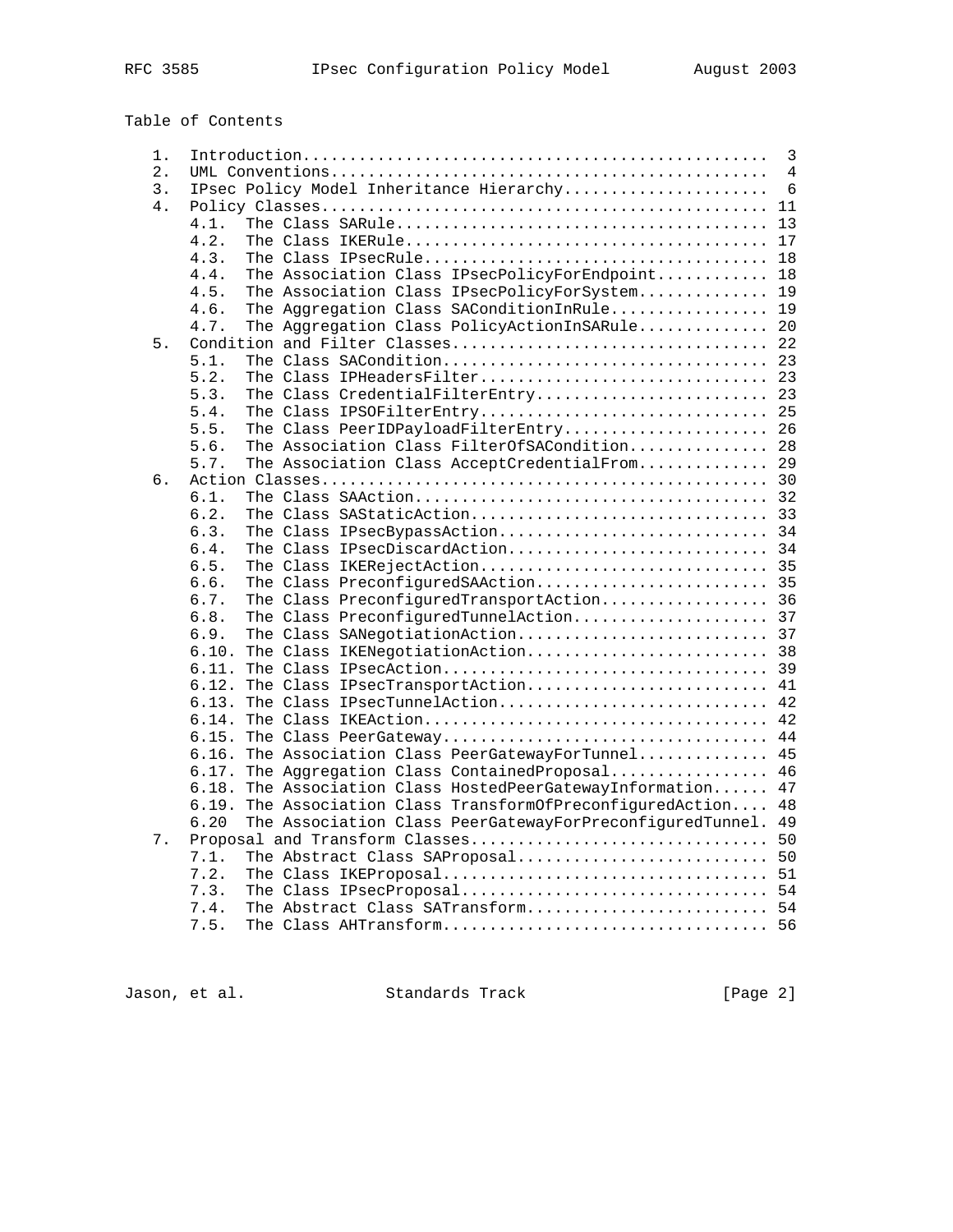|     | 7.6.                                                                 |    |
|-----|----------------------------------------------------------------------|----|
|     | The Class IPCOMPTransform 59<br>7.7.                                 |    |
|     | The Association Class SAProposalInSystem 60<br>7.8.                  |    |
|     | The Aggregation Class ContainedTransform 60<br>7.9.                  |    |
|     | The Association Class SATransformInSystem 62<br>7.10.                |    |
| 8.  | IKE Service and Identity Classes                                     | 63 |
|     | 8.1.                                                                 | 64 |
|     | The Class PeerIdentityTable 64<br>8.2.                               |    |
|     | The Class PeerIdentityEntry 65<br>8.3.                               |    |
|     | The Class AutostartIKEConfiguration 66<br>8.4.                       |    |
|     | The Class AutostartIKESetting 67<br>8.5.                             |    |
|     | 8.6.                                                                 | 69 |
|     | The Association Class HostedPeerIdentityTable 71<br>8.7.             |    |
|     | 8.8.<br>The Aggregation Class PeerIdentityMember 71                  |    |
|     | The Association Class IKEServicePeerGateway 72<br>8.9.               |    |
|     | The Association Class IKEServicePeerIdentityTable<br>8.10.           | 73 |
|     | The Association Class IKEAutostartSetting<br>8.11.                   | 73 |
|     | The Aggregation Class AutostartIKESettingContext<br>8.12.            | 74 |
|     | The Association Class IKEServiceForEndpoint<br>8.13.                 | 75 |
|     | The Association Class IKEAutostartConfiguration<br>8.14.             | 76 |
|     | The Association Class IKEUsesCredentialManagementService 77<br>8.15. |    |
|     | The Association Class EndpointHasLocalIKEIdentity<br>8.16.           | 77 |
|     | 8.17. The Association Class CollectionHasLocalIKEIdentity            | 78 |
|     | 8.18. The Association Class IKEIdentitysCredential                   | 79 |
| 9.  |                                                                      |    |
|     |                                                                      |    |
| 11. |                                                                      |    |
|     |                                                                      |    |
|     |                                                                      |    |
|     |                                                                      |    |
|     |                                                                      |    |
|     |                                                                      |    |
|     |                                                                      |    |
|     |                                                                      |    |

1. Introduction

 IP security (IPsec) policy may assume a variety of forms as it travels from storage, to distribution, to decision points. At each step, it needs to be represented in a way that is convenient for the current task. For example, the policy could exist as, but is not limited to:

- o A Lightweight Directory Access Protocol (LDAP) [LDAP] schema in a directory.
- o An on-the-wire representation over a transport protocol like the Common Object Policy Service (COPS) [COPS, COPSPR].

Jason, et al. Standards Track (Page 3)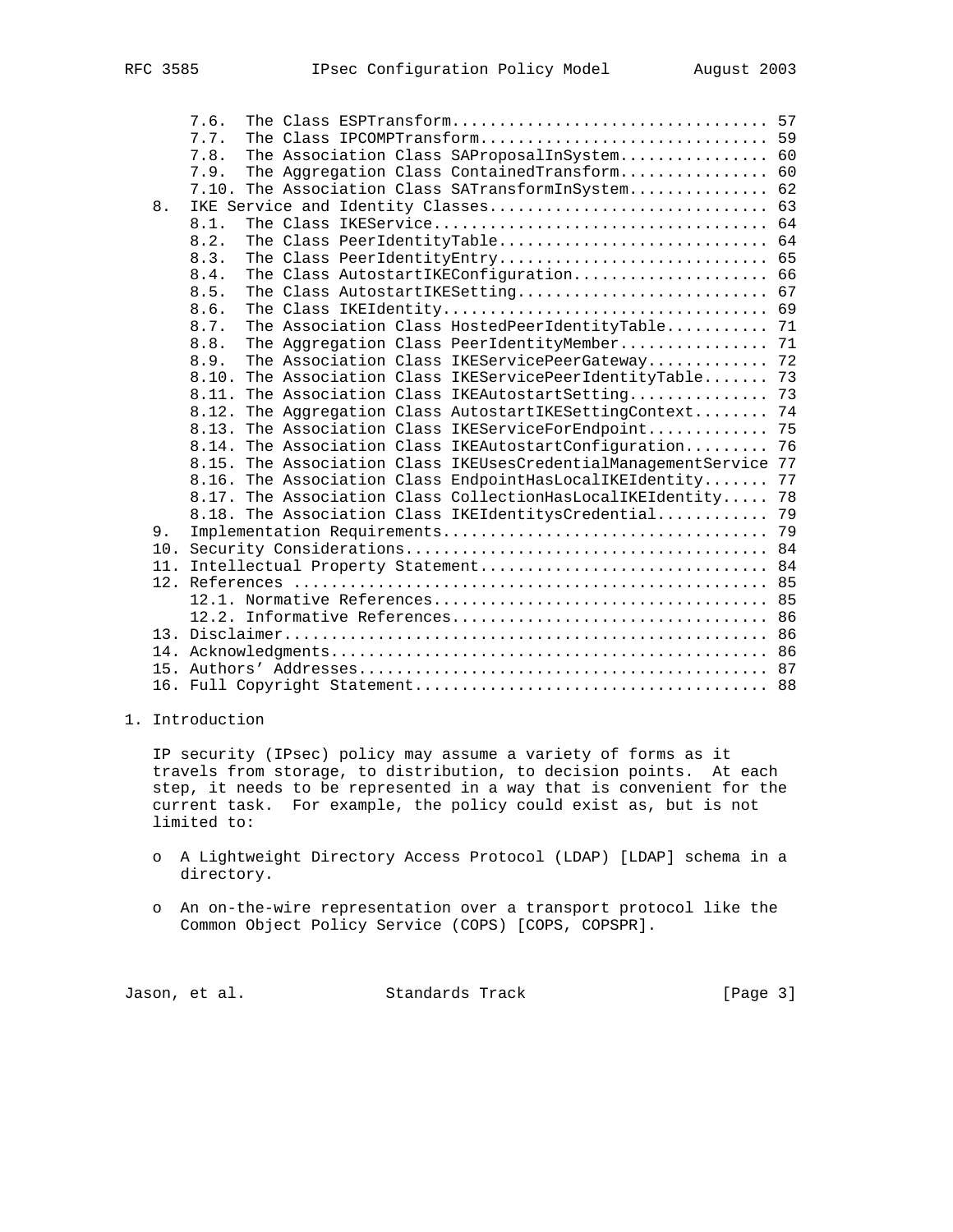- o A text-based policy specification language suitable for editing by an administrator.
- o An Extensible Markup Language (XML) document.

 Each of these task-specific representations should be derived from a canonical representation that precisely specifies the content and semantics of the IPsec policy. This document captures this concept and introduces a task-independent canonical representation for IPsec policies.

 This document focuses mainly on the existing protocols [COMP, ESP, AH, DOI, IKE]. The model can easily be extended if needed due to its object-oriented nature.

This document is organized as follows:

- o Section 2 provides a quick introduction to the Unified Modeling Language (UML) graphical notation conventions used in this document.
- o Section 3 provides the inheritance hierarchy that describes where the IPsec policy classes fit into the policy class hierarchy already defined by the Policy Core Information Model (PCIM) and Policy Core Information Model Extensions (PCIMe).
- o Sections 4 through 8 describe the classes that make up the IPsec policy model.
- o Section 9 presents the implementation requirements for the classes in the model (i.e., the MUST/MAY/SHOULD status).

 The key words "MUST", "MUST NOT", "REQUIRED", "SHALL", "SHALL NOT", "SHOULD", SHOULD NOT", "RECOMMENDED", "MAY", and "OPTIONAL" in this document are to be interpreted as described in [KEYWORDS].

2. UML Conventions

 For this document, a UML static class diagram was chosen as the canonical representation for the IPsec policy model, because UML provides a graphical, task-independent way to model systems. A treatise on the graphical notation used in UML is beyond the scope of this paper. However, given the use of ASCII drawing for UML static class diagrams, a description of the notational conventions used in this document is in order:

Jason, et al. Standards Track (Page 4)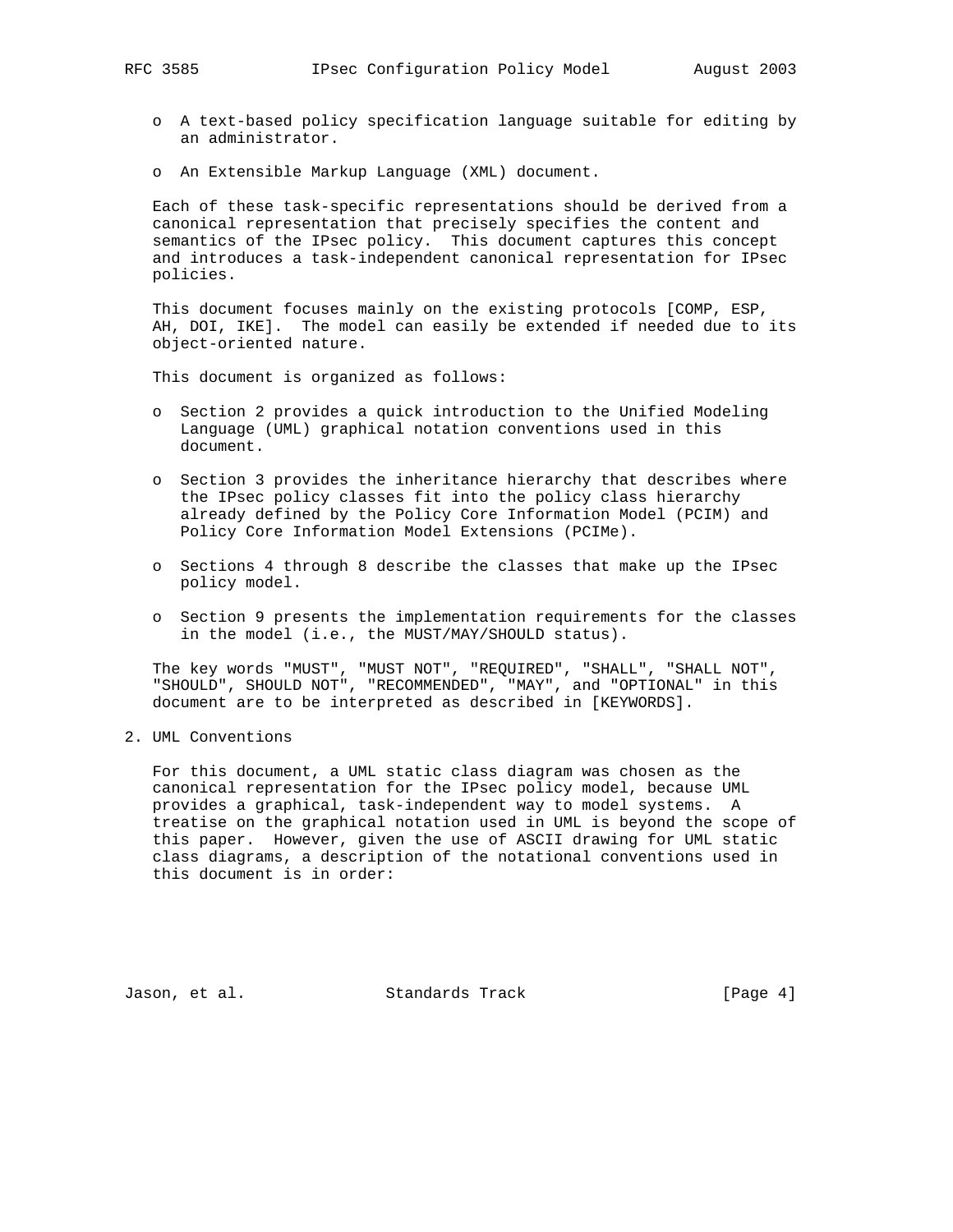- o Boxes represent classes, with class names in brackets ([]) representing an abstract class.
- o A line that terminates with an arrow  $\langle \langle , \rangle \rangle$ ,  $\land$ ,  $\lor$  denotes inheritance. The arrow always points to the parent class. Inheritance can also be called generalization or specialization (depending upon the reference point). A base class is a generalization of a derived class, and a derived class is a specialization of a base class.
- o Associations are used to model a relationship between two classes. Classes that share an association are connected using a line. A special kind of association is also used: an aggregation. An aggregation models a whole-part relationship between two classes. Associations, and therefore aggregations, are also modeled as classes.
- o A line that begins with an "o" denotes aggregation. Aggregation denotes containment in which the contained class and the containing class have independent lifetimes.
- o At each end of a line representing an association appears a cardinality (i.e., each association has 2 cardinalities). Cardinalities indicate the constraints on the number of object instances in a set of relationships. The cardinality on a given end of an association indicates the number of different object instances of that class that may be associated with a single object instance of the class on the other end of the association. The cardinality may be:
	- a range in the form "lower bound..upper bound" indicating the minimum and maximum number of objects.
	- a number that indicates the exact number of objects.
	- an asterisk indicating any number of objects, including zero. An asterisk is shorthand for 0..n.
	- the letter n indicating from 1 to many. The letter n is shorthand for 1..n.
- o A class that has an association may have a "w" next to the line representing the association. This is called a weak association and is discussed in [PCIM].

 It should be noted that the UML static class diagram presented is a conceptual view of IPsec policy designed to aid in understanding. It does not necessarily get translated class for class into another

Jason, et al. Standards Track [Page 5]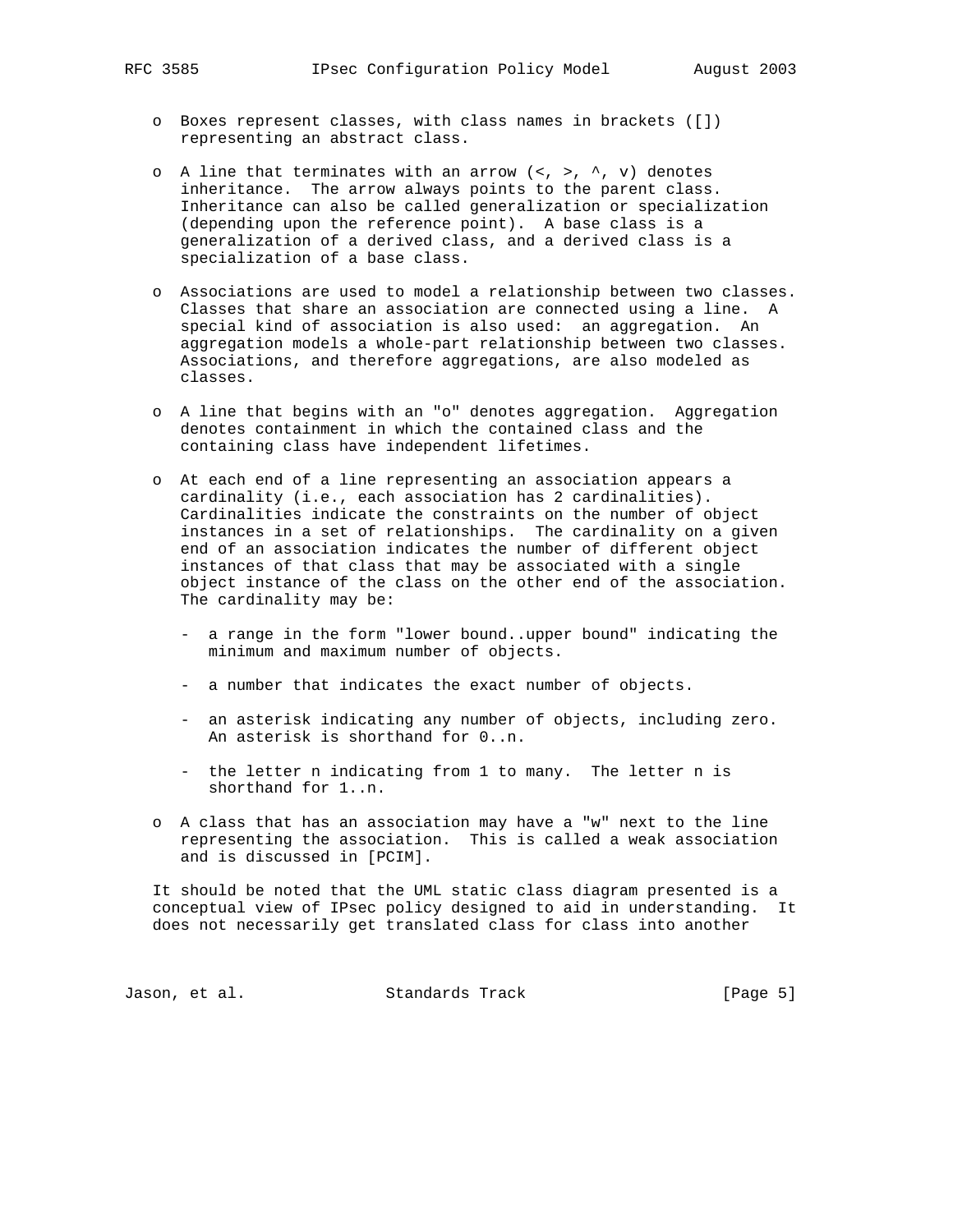representation. For example, an LDAP implementation may flatten out the representation to fewer classes (because of the inefficiency of following references).

3. IPsec Policy Model Inheritance Hierarchy

 Like PCIM and PCIMe, the IPsec Configuration Policy Model derives from and uses classes defined in the DMTF [DMTF] Common Information Model (CIM). The following tree represents the inheritance hierarchy for the IPsec Policy Model classes and how they fit into PCIM, PCIMe and the other DMTF models (see Appendices for descriptions of classes that are not being introduced as part of IPsec model). CIM classes that are not used as a superclass to derive new classes, but are used only as references, are not included in this inheritance hierarchy, but can be found in the appropriate DMTF document: Core Model [CIMCORE], User Model [CIMUSER] or, Network Model [CIMNETWORK].

 ManagedElement (DMTF Core Model) | +--Collection (DMTF Core Model) | | | +--PeerIdentityTable | +--ManagedSystemElement (DMTF Core Model) | | | +--LogicalElement (DMTF Core Model) | | | +--FilterEntryBase (DMTF Network Model) | | | | | +--CredentialFilterEntry | | | | | +--IPHeadersFilter (PCIMe) | | | | | +--IPSOFilterEntry | | | | | +--PeerIDPayloadFilterEntry | | | +--PeerGateway | | | +--PeerIdentityEntry | | | +--Service (DMTF Core Model) | | | +--IKEService |

Jason, et al. Standards Track (Page 6)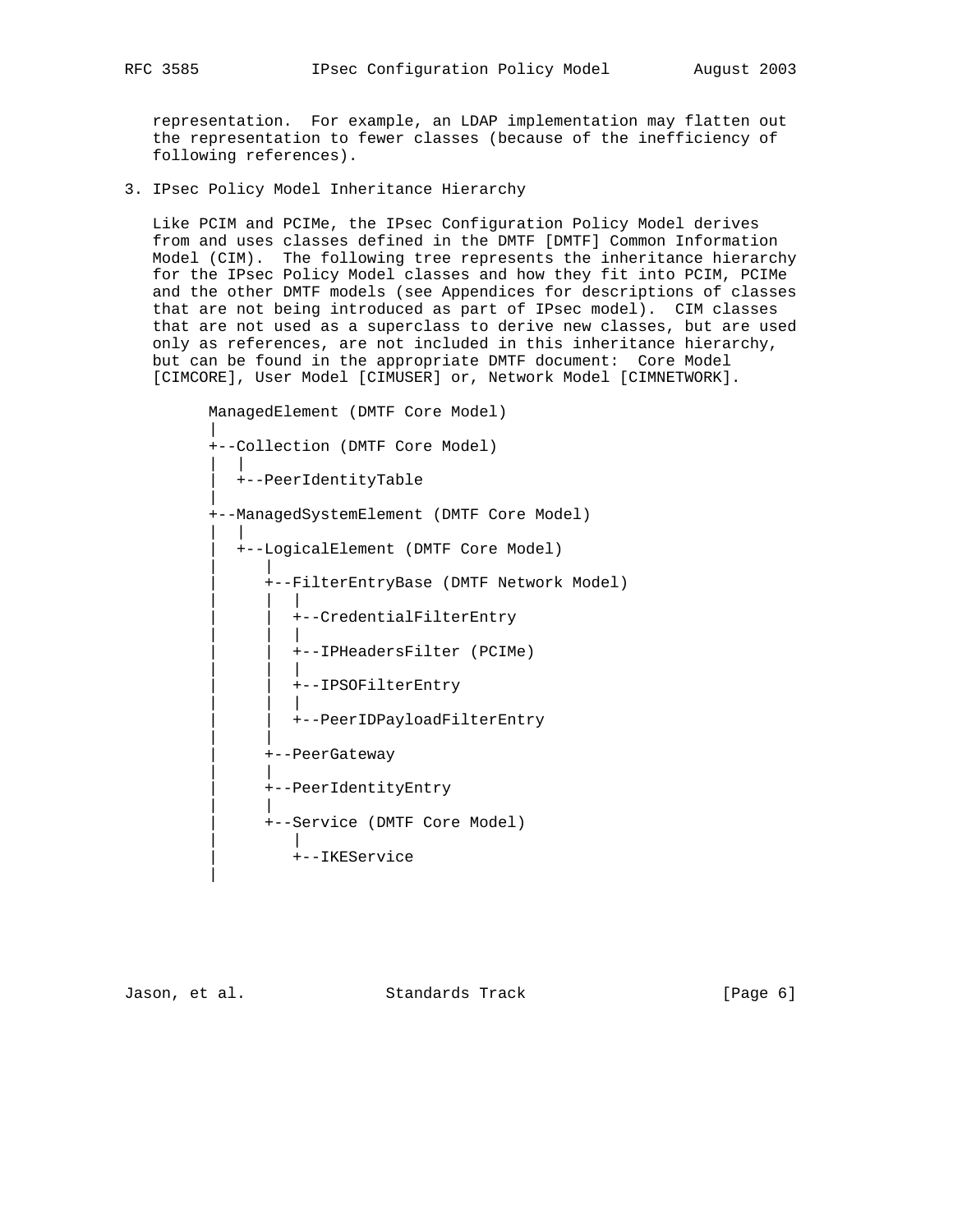+--OrganizationalEntity (DMTF User Model) | | | +--UserEntity (DMTF User Model) | | | +--UsersAccess (DMTF User Model) | | | +--IKEIdentity | +--Policy (PCIM) | | | +--PolicyAction (PCIM) | | | | | +--CompoundPolicyAction (PCIMe) | | | | | +--SAAction | | | | | +--SANegotiationAction | | | | | | | +--IKENegotiationAction | | | | | | | | | | | | | | +--IKEAction | | | | | | | | | | | | | | +--IPsecAction | | | | | | | +--IPsecTransportAction | | | | | | | +--IPsecTunnelAction | | | | | +--SAStaticAction | | | | | +--IKERejectAction | | | | | +--IPsecBypassAction | | | | | +--IPsecDiscardAction | | | | | +--PreconfiguredSAAction | | | | | +--PreconfiguredTransportAction | | | | | +--PreconfiguredTunnelAction | | | +--PolicyCondition (PCIM) | | | | | +--SACondition | | | +--PolicySet (PCIMe) | | |

Jason, et al. Standards Track [Page 7]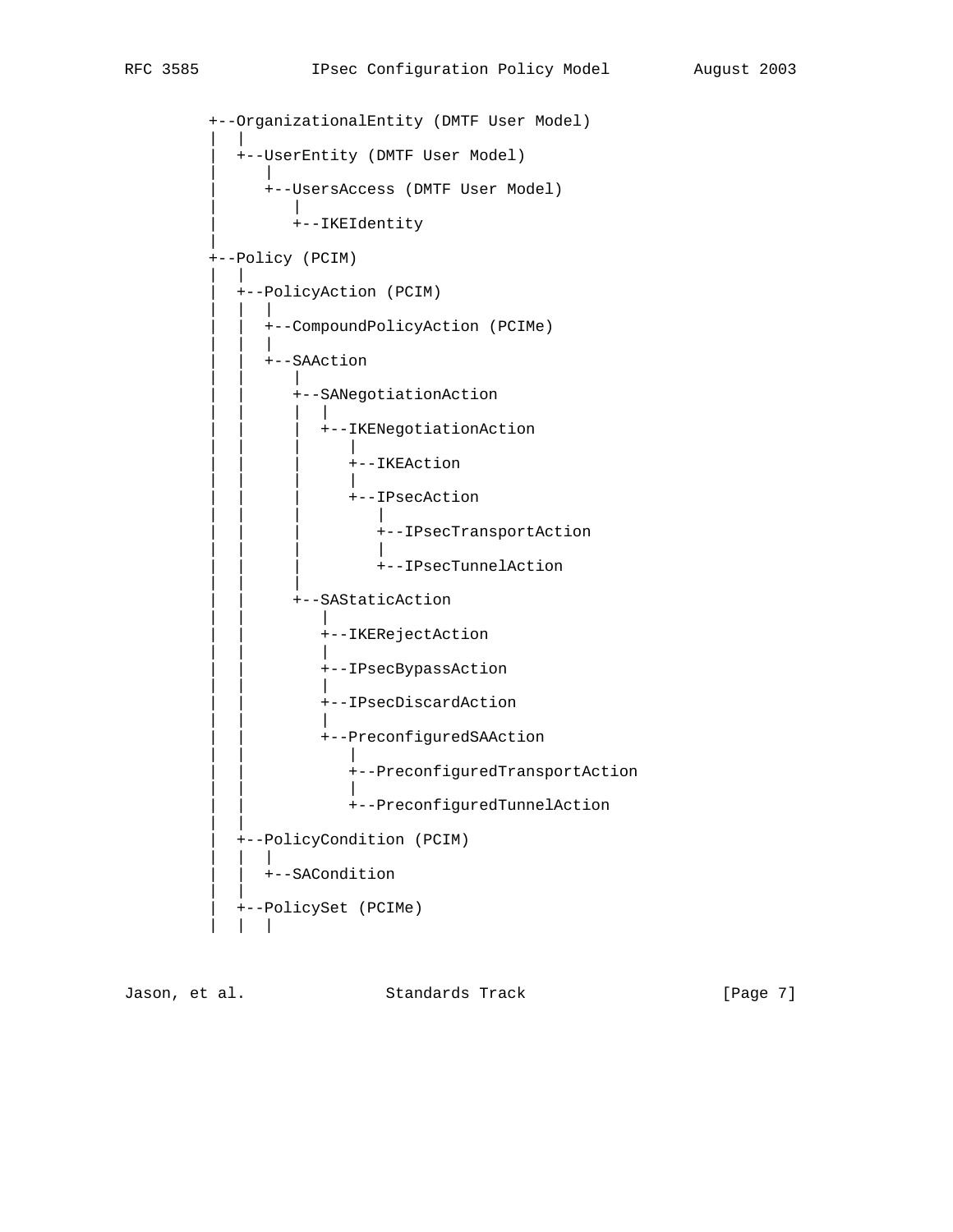```
 | | +--PolicyGroup (PCIM & PCIMe)
| | |
            | | +--PolicyRule (PCIM & PCIMe)
| | |
              | | +--SARule
| | |
               +--IKERule | | |
                 | | +--IPsecRule
| |
         | +--SAProposal
| | |
           | | +--IKEProposal
| | |
           | | +--IPsecProposal
| |
         | +--SATransform
| |
           | +--AHTransform
| |
            | +--ESPTransform
| |
           | +--IPCOMPTransform
|
       +--Setting (DMTF Core Model)
| |
         | +--SystemSetting (DMTF Core Model)
| |
           | +--AutostartIKESetting
|
       +--SystemConfiguration (DMTF Core Model)
|
         +--AutostartIKEConfiguration
```
 The following tree represents the inheritance hierarchy of the IPsec policy model association classes and how they fit into PCIM and the other DMTF models (see Appendices for description of association classes that are not being introduced as part of IPsec model).

```
 Dependency (DMTF Core Model)
|
       +--AcceptCredentialsFrom
|
       +--ElementAsUser (DMTF User Model)
| |
         | +--EndpointHasLocalIKEIdentity
| |
         | +--CollectionHasLocalIKEIdentity
```
Jason, et al. Standards Track [Page 8]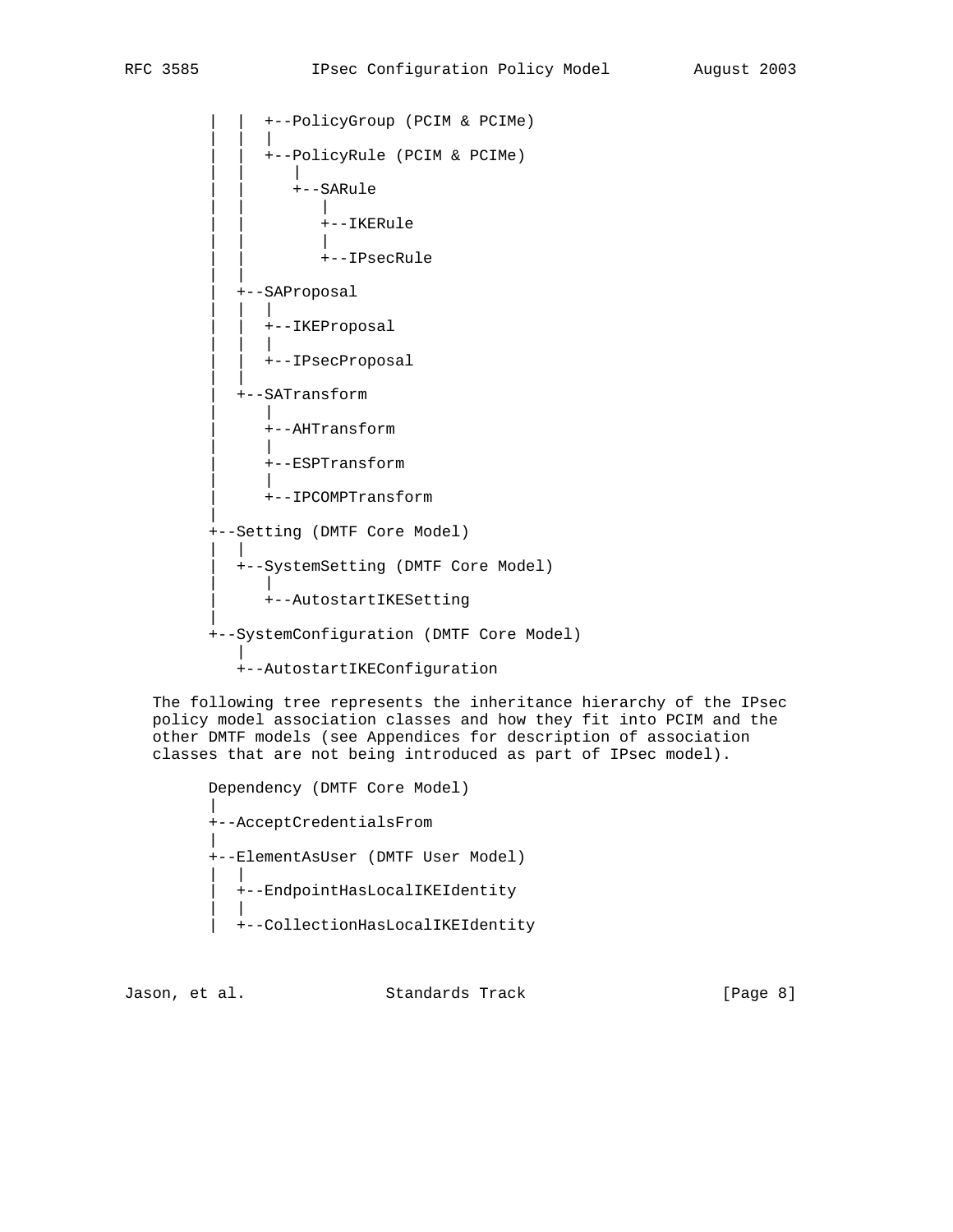|

|

|

|

|

|

|

|

|

|

|

|

|

+--FilterOfSACondition

+--HostedPeerGatewayInformation

 | +--HostedPeerIdentityTable

+--IKEAutostartConfiguration

+--IKEServiceForEndpoint

+--IKEServicePeerGateway

+--IKEServicePeerIdentityTable

+--IKEUsesCredentialManagementService

 +--IPsecPolicyForEndpoint |

+--IPsecPolicyForSystem

+--PeerGatewayForPreconfiguredTunnel

+--PeerGatewayForTunnel

+--PolicyInSystem (PCIM)

 | | | +--SAProposalInSystem

 | | | +--SATransformInSystem

+--TransformOfPreconfiguredAction

+--UsersCredential (DMTF User Model)

 | +--IKEIdentitysCredential

 ElementSetting (DMTF Core Model) |

+--IKEAutostartSetting

MemberOfCollection (DMTF Core Model)

 | +--PeerIdentityMember

 PolicyComponent (PCIM) |

Jason, et al. Standards Track [Page 9]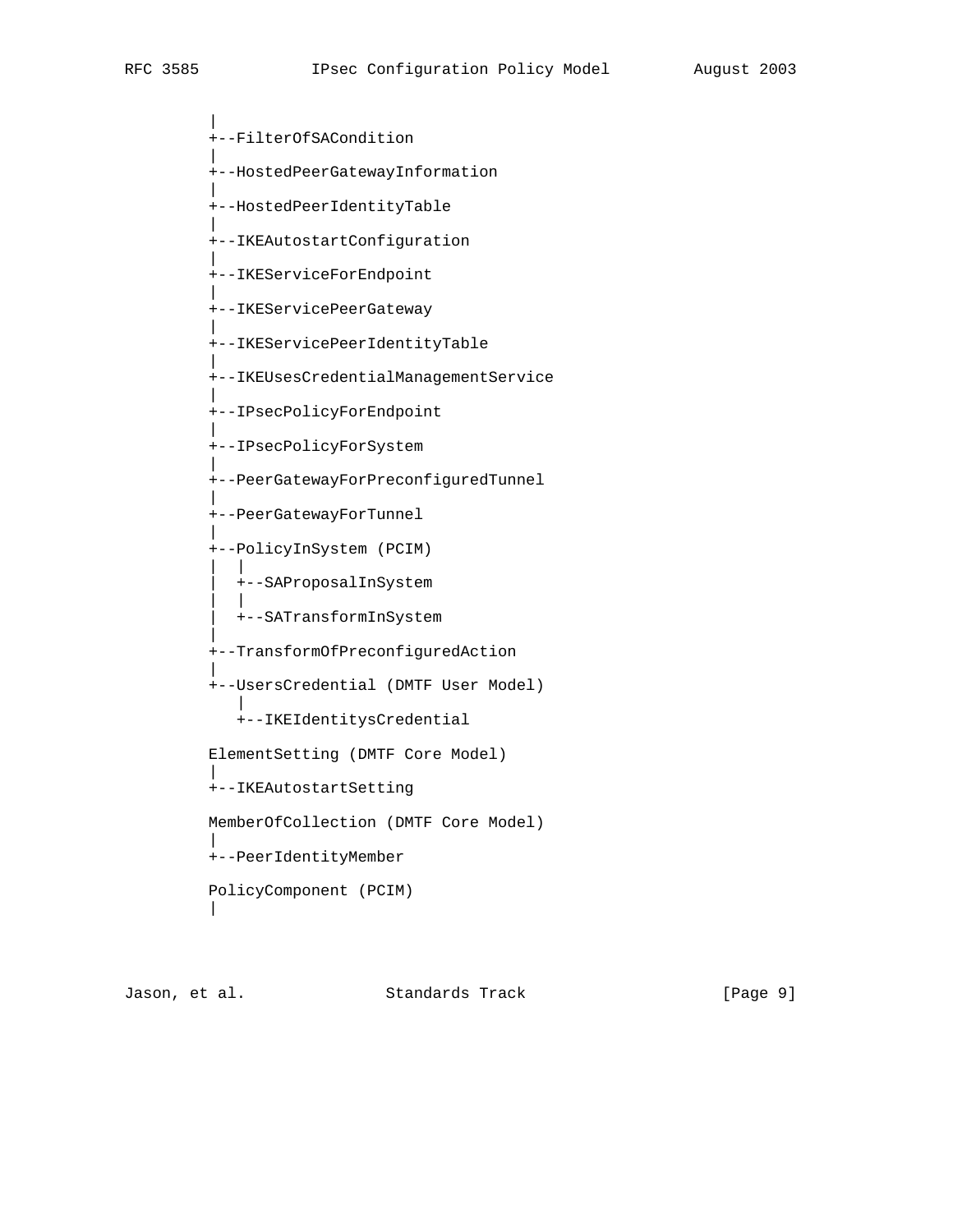+--ContainedProposal | +--ContainedTransform | +--PolicyActionStructure (PCIMe) | | | +--PolicyActionInPolicyRule (PCIM & PCIMe) | | | +--PolicyActionInSARule | +--PolicyConditionStructure (PCIMe) | | | +--PolicyConditionInPolicyRule (PCIM & PCIMe) | | | +--SAConditionInRule | +--PolicySetComponent (PCIMe) SystemSettingContext (DMTF Core Model) | +--AutostartIKESettingContext

Jason, et al. Standards Track [Page 10]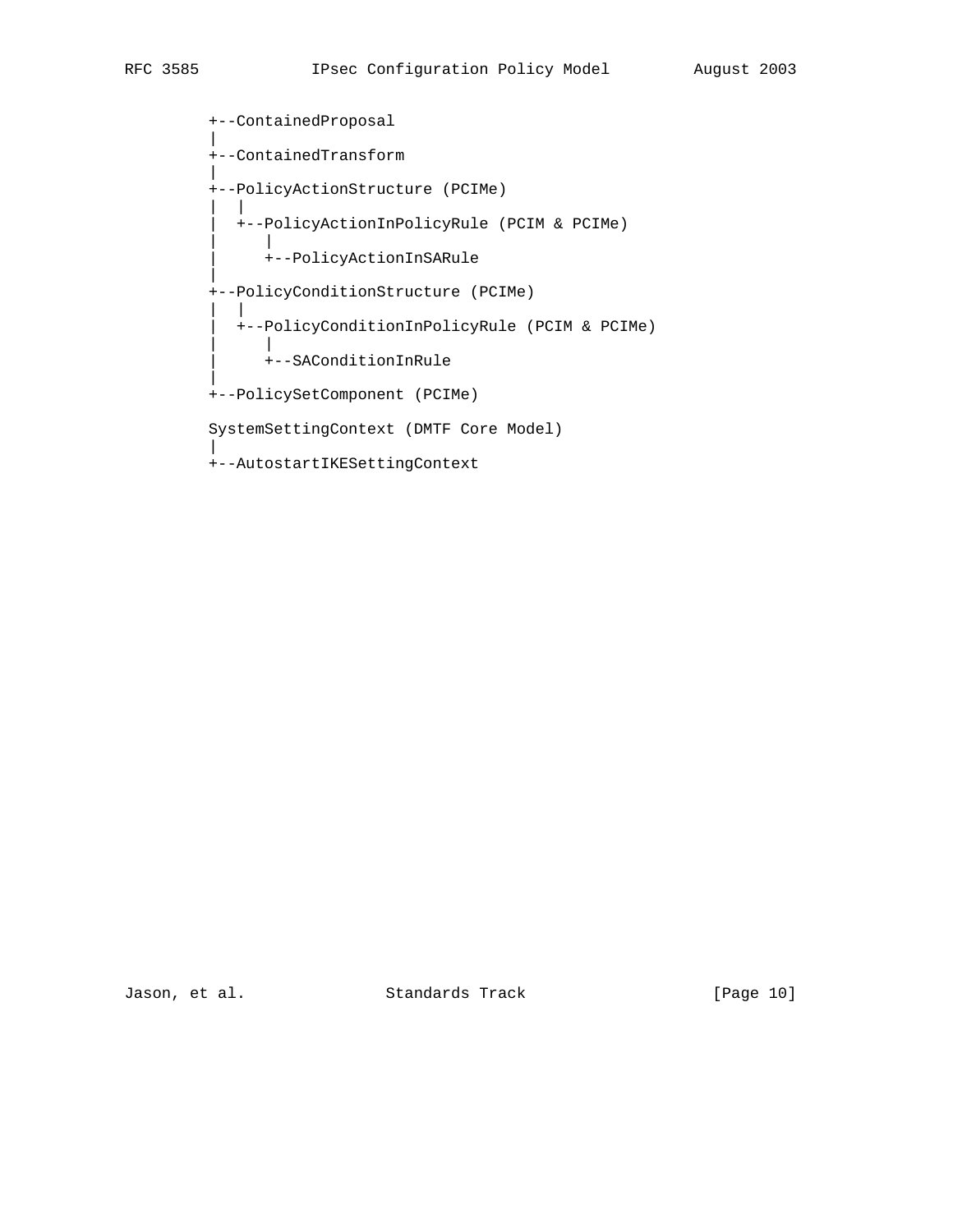# 4. Policy Classes

 The IPsec policy classes represent the set of policies that are contained on a system.



Jason, et al. Standards Track [Page 11]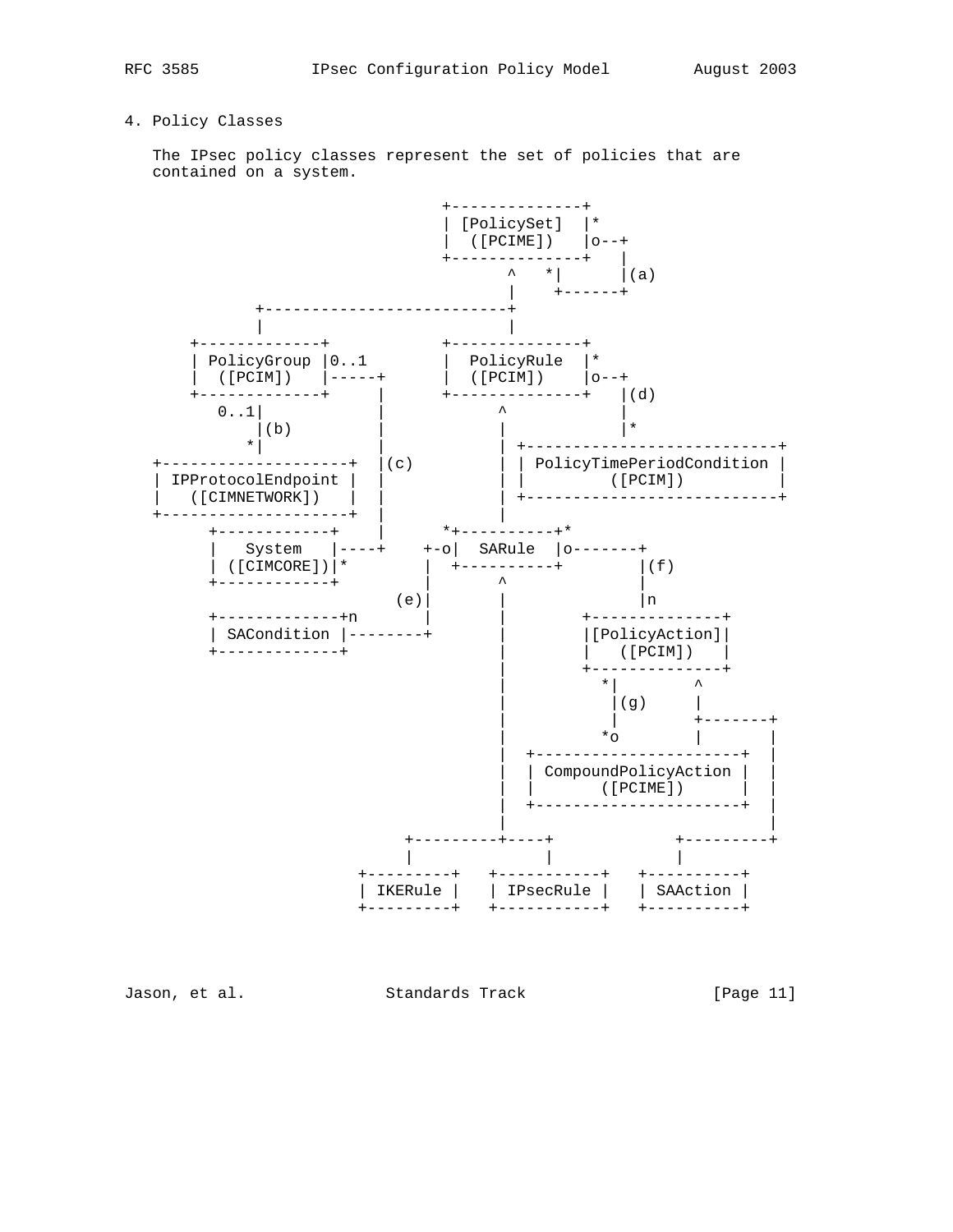- 
- (a) PolicySetComponent ([PCIME]) (b) IPsecPolicyForEndpoint
- (c) IPsecPolicyForSystem
- (d) PolicyRuleValidityPeriod ([PCIM])
- (e) SAConditionInRule
- (f) PolicyActionInSARule
	- (g) PolicyActionInPolicyAction ([PCIME])

 A PolicyGroup represents the set of policies that are used on an interface. This PolicyGroup SHOULD be associated either directly with the IPProtocolEndpoint class instance that represents the interface (via the IPsecPolicyForEndpoint association) or indirectly (via the IPsecPolicyForSystem association) associated with the System that hosts the interface.

 The IKE and IPsec rules are used to build or to negotiate the IPsec Security Association Database (SADB). The IPsec rules represent the Security Policy Database. The SADB itself is not modeled by this document.

 The IKE and IPsec rules can be described as (also see section 6 about actions):

- o An egress unprotected packet will first be checked against the IPsec rules. If a match is found, the SADB will be checked. If there is no corresponding IPsec SA in the SADB, and if IKE negotiation is required by the IPsec rule, the corresponding IKE rules will be used. The negotiated or preconfigured SA will then be installed in the SADB.
- o An ingress unprotected packet will first be checked against the IPsec rules. If a match is found, the SADB will be checked for a corresponding IPsec SA. If there is no corresponding IPsec SA and a preconfigured SA exists, this preconfigured SA will be installed in the IPsec SADB. This behavior should only apply to bypass and discard actions.
- o An ingress protected packet will first be checked against the IPsec rules. If a match is found, the SADB will be checked for a corresponding IPsec SA. If there is no corresponding IPsec SA and a preconfigured SA exists, this preconfigured SA will be installed in the IPsec SADB.
- o An ingress IKE negotiation packet, which is not part of an existing IKE SA, will be checked against the IKE rules. The SACondition for the IKERule will usually be composed of a PeerIDPayloadFilterEntry (typically for an aggressive mode IKE

Jason, et al. Standards Track [Page 12]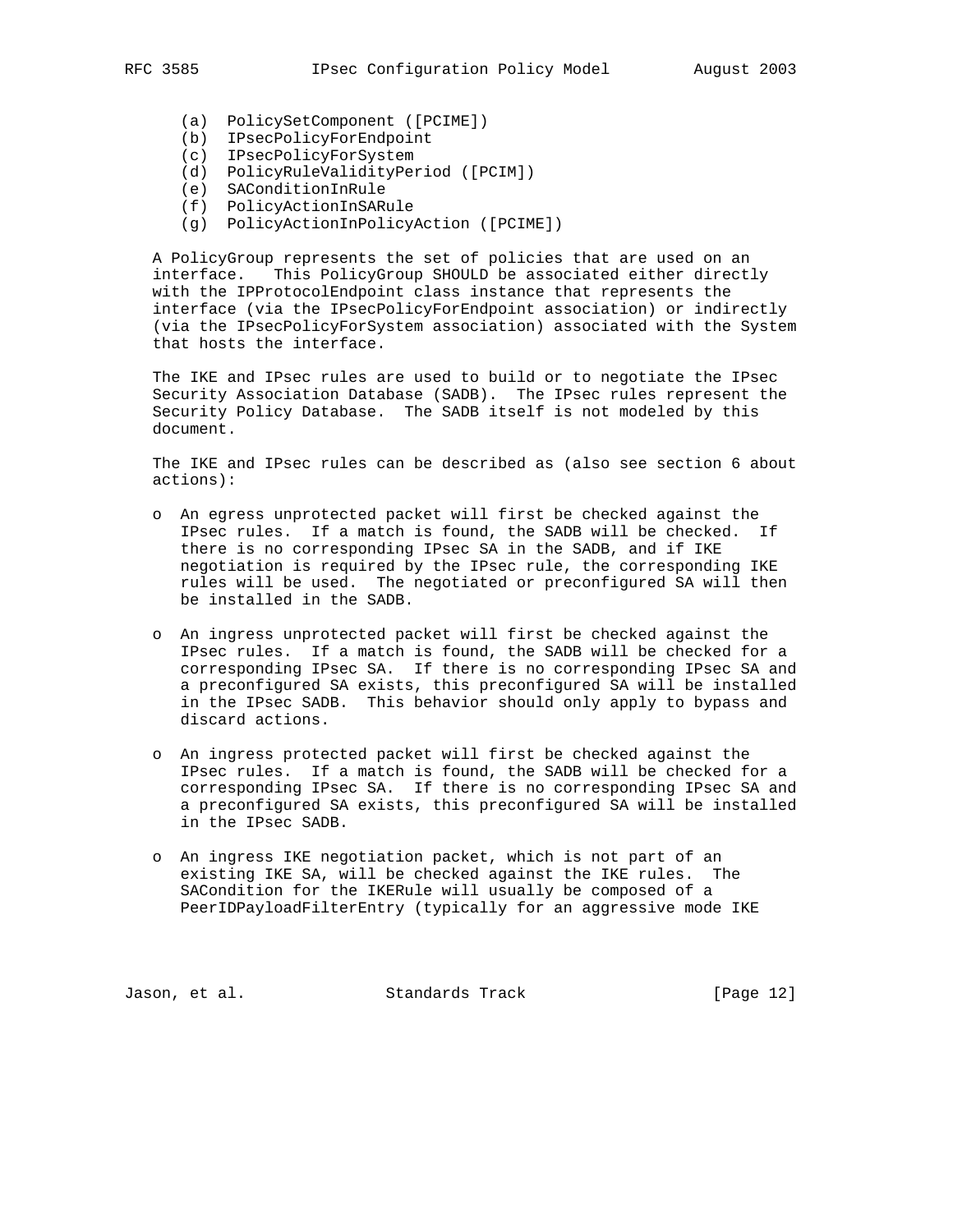negotiation) or an IPHeadersFilter. The negotiated SA will then be installed in the SADB.

 It is expected that when an IKE negotiation is required to be initiated by an IPsec rule, the set of IKE rules will be checked. The IKE rules check will be based on the outgoing IKE packet using IPHeadersFilter entries (typically using the HdrDstAddress property).

4.1. The Class SARule

 The class SARule serves as a base class for IKERule and IPsecRule. Even though the class is concrete, it MUST not be instantiated. It defines a common connection point for associations to conditions and actions for both types of rules. Through its derivation from PolicyRule, an SARule (and therefore IKERule and IPsecRule) also has the PolicyRuleValidityPeriod association.

 Each SARule in a valid PolicyGroup MUST have a unique associated priority number in the PolicySetComponent.Priority. The class definition for SARule is as follows:

| NAME       | SARule                                              |
|------------|-----------------------------------------------------|
|            | DESCRIPTION A base class for IKERule and IPsecRule. |
|            | DERIVED FROM PolicyRule (see [PCIM] & [PCIME])      |
| ABSTRACT   | FALSE                                               |
| PROPERTIES | PolicyRuleName (from PolicyRule)                    |
|            | Enabled (from PolicyRule)                           |
|            | ConditionListType (from PolicyRule)                 |
|            | RuleUsage (from PolicyRule)                         |
|            | Mandatory (from PolicyRule)                         |
|            | SequencedActions (from PolicyRule)                  |
|            | ExecutionStrategy (from PolicyRule)                 |
|            | PolicyRoles (from PolicySet)                        |
|            | PolicyDecisionStrategy (from PolicySet)             |
|            | LimitNegotiation                                    |
|            |                                                     |

4.1.1. The Properties PolicyRuleName, Enabled, ConditionListType, RuleUsage, Mandatory, SequencedActions, PolicyRoles, and PolicyDecisionStrategy

For a description of these properties, see [PCIM] and [PCIME].

In SARule subclass instances:

- if the property Mandatory exists, it MUST be set to "true".
- if the property SequencedActions exists, it MUST be set to "mandatory".

Jason, et al. Standards Track [Page 13]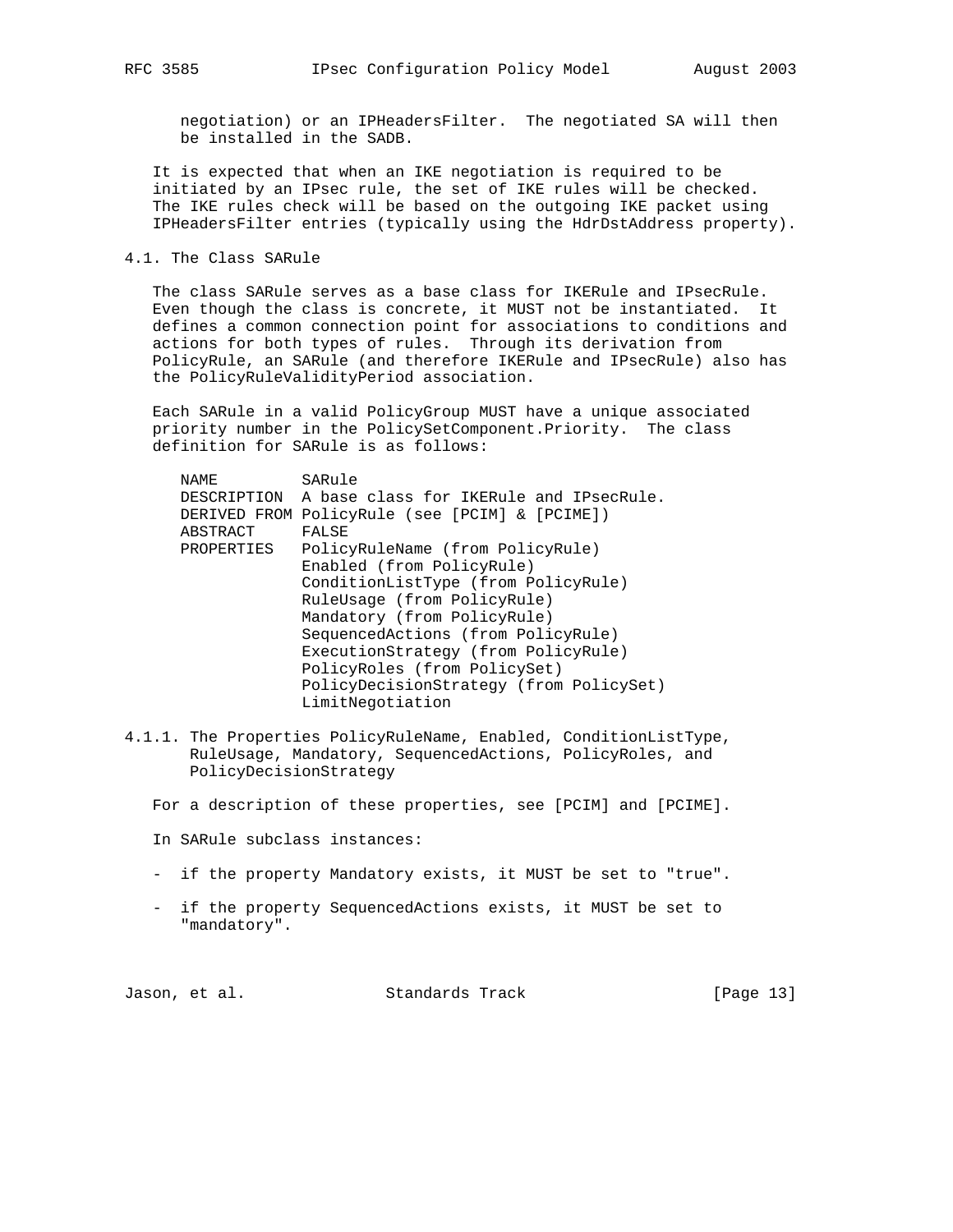- the property PolicyRoles is not used in the device-level model.
- if the property PolicyDecisionStrategy exists, it must be set to "FirstMatching".

# 4.1.2. The Property ExecutionStrategy

 The ExecutionStrategy properties in the PolicyRule subclasses (and in the CompoundPolicyAction class) determine the behavior of the contained actions. It defines the strategy to be used in executing the sequenced actions aggregated by a rule or a compound action. In the case of actions within a rule, the PolicyActionInSARule aggregation is used to collect the actions into an ordered set; in the case of a compound action, the PolicyActionInPolicyAction aggregation is used to collect the actions into an ordered subset.

 There are three execution strategies: do until success, do all, and do until failure.

 "Do Until Success" causes the execution of actions according to the ActionOrder property in the aggregation instances until a successful execution of a single action. These actions may be evaluated to determine if they are appropriate to execute rather than blindly trying each of the actions until one succeeds. For an initiator, they are tried in the ActionOrder until the list is exhausted or one completes successfully. For example, an IKE initiator may have several IKEActions for the same SACondition. The initiator will try all IKEActions in the order defined by ActionOrder. I.e., it will possibly try several phase 1 negotiations with different modes (main mode then aggressive mode) and/or with multiple IKE peers. For a responder, when there is more than one action in the rule with "do until success" condition clause, this provides alternative actions depending on the received proposals. For example, the same IKERule may be used to handle aggressive mode and main mode negotiations with different actions. The responder uses the first appropriate action in the list of actions.

 "Do All" causes the execution of all the actions in the aggregated set according to their defined order. The execution continues regardless of failures.

 "Do Until Failure" causes the execution of all actions according to a predefined order until the first failure in execution of an action instance. Please note that if all actions are successful, then the aggregated result is a failure. This execution strategy is inherited from [PCIME] and is not expected to be of any use for IPsec configuration.

Jason, et al. Standards Track [Page 14]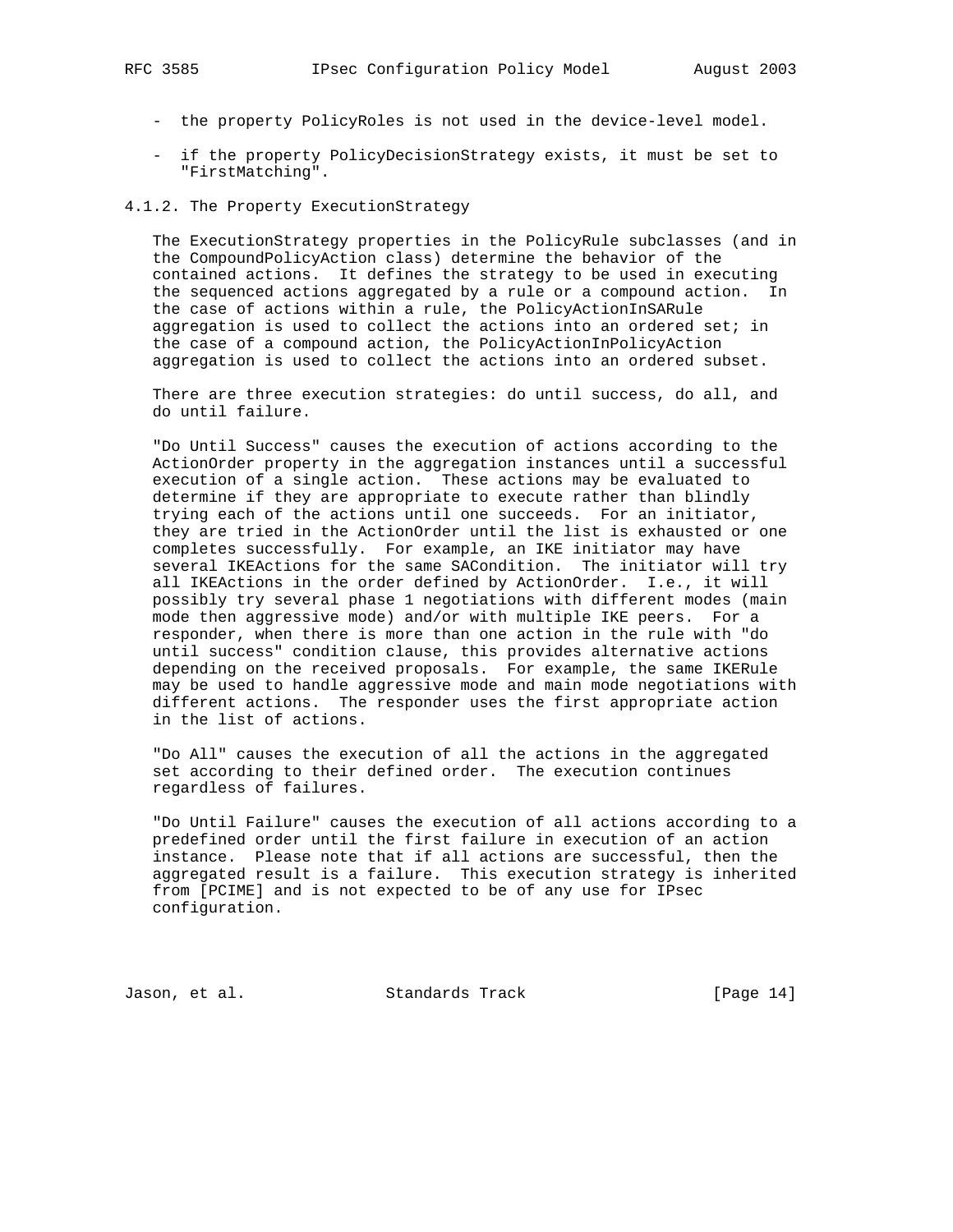For example, in a nested SAs case, the actions of an initiator's rule might be structured as:

IPsecRule.ExecutionStrategy='Do All'

|| || || || +---1--- IPsecTunnelAction // set up SA from host to gateway || || || || +---2--- IPsecTransportAction // set up SA from host through // tunnel to remote host

 Another example, showing a rule with fallback actions might be structured as:

IPsecRule.ExecutionStrategy='Do Until Success'

+---6--- IPsecTransportAction // negotiate SA with peer

+---9--- IPsecBypassAction // but if you must, allow in the clear

 The CompoundPolicyAction class (See [PCIME]) may be used in constructing the actions of IKE and IPsec rules when those rules specify both multiple actions and fallback actions. The ExecutionStrategy property in CompoundPolicyAction is used in conjunction with that in the PolicyRule.

 For example, in nesting SAs with a fallback security gateway, the actions of a rule might be structured as:

IPsecRule.ExecutionStrategy='Do All'

|| || +---1--- CompoundPolicyAction.ExecutionStrategy='Do Until Success' | | | +---1--- IPsecTunnelAction // set up SA from host to | | // gateway1 | | | +---2--- IPsecTunnelAction // or set up SA to gateway2 || || || || +---2--- IPsecTransportAction // then set up SA from host // through tunnel to remote

#### // host

 In the case of "Do All", a couple of actions can be executed successfully before a subsequent action fails. In this case, some IKE or IPsec actions may have resulted in SAs creation. Even if the net effect of the aggregated actions is failure, those created SAs MAY be kept or MAY be deleted.

Jason, et al. Standards Track [Page 15]

|| ||

|| || || ||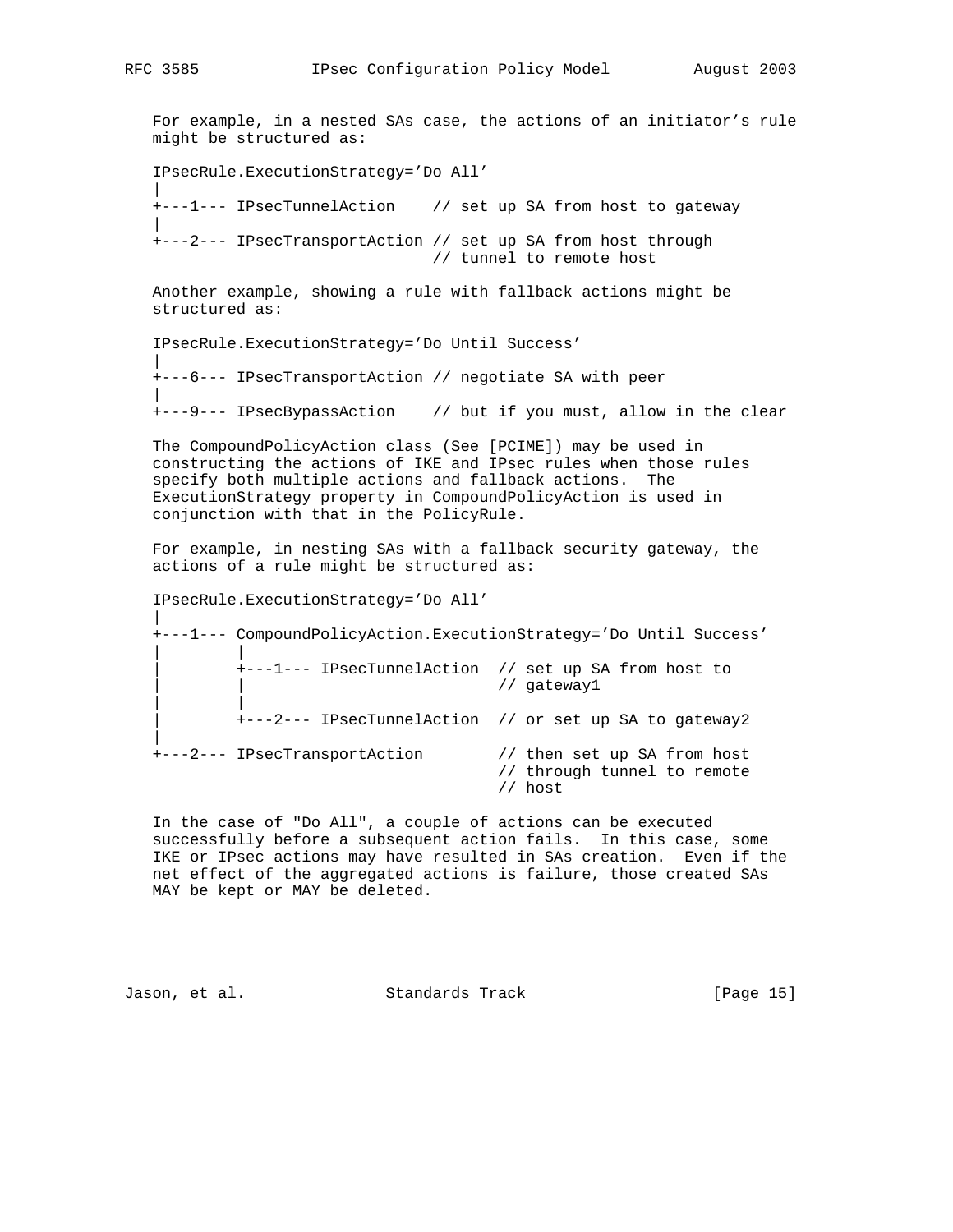In the case of "Do All", the IPsec selectors to be used during IPsec SA negotiation are:

- for the last IPsecAction of the aggregation (i.e., usually the innermost IPsec SA): this is the combination of the IPHeadersFilter class and of the Granularity property of the IPsecAction.
- for all other IPsecActions of the aggregation: the selector is the source IP address which is the local IP address, and the destination IP address is the PeerGateway IP address of the following IPsecAction of the "Do All" aggregation. NB: the granularity is IP address to IP address.

 If the above behavior is not desirable, the alternative is to define several SARules, one for each IPsec SA to be built. This will allow the definition of specific IPsec selectors for all IPsecActions.

4.1.3 The Property LimitNegotiation

 The property LimitNegotiation is used as part of processing either an IKE or an IPsec rule.

 Before proceeding with a phase 1 negotiation, this property is checked to determine whether the negotiation role of the rule matches that defined for the negotiation being undertaken (e.g., Initiator, Responder, or Both). If this check fails (e.g., the current role is IKE responder, while the rule specifies IKE initiator), then the IKE negotiation is stopped. Note that this only applies to new IKE phase 1 negotiations and has no effect on either renegotiation or refresh operations with peers for which an established SA already exists.

 Before proceeding with a phase 2 negotiation, the LimitNegotiation property of the IPsecRule is first checked to determine if the negotiation role indicated for the rule matches that of the current negotiation (Initiator, Responder, or Either). Note that this limit applies only to new phase 2 negotiations. It is ignored when an attempt is made to refresh an expiring SA (either side can initiate a refresh operation). The IKE system can determine that the negotiation is a refresh operation by checking to see if the selector information matches that of an existing SA. If LimitNegotiation does not match and the selector corresponds to a new SA, the negotiation is stopped.

Jason, et al. Standards Track [Page 16]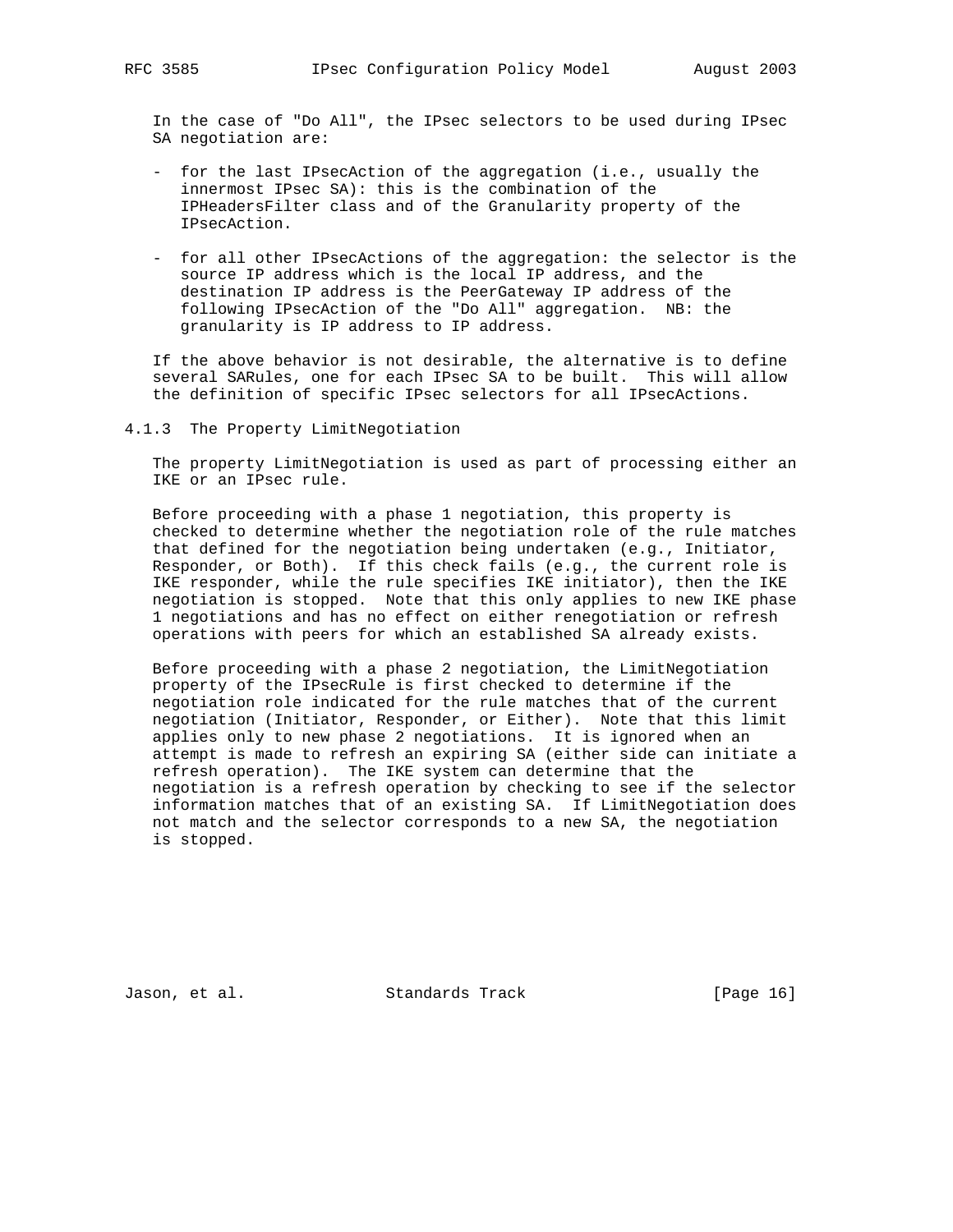The property is defined as follows:

| NAME   | LimitNegotiation                                                 |
|--------|------------------------------------------------------------------|
|        | DESCRIPTION Limits the role to be undertaken during negotiation. |
| SYNTAX | unsigned 16-bit integer                                          |
| VALUE  | 1 - initiator-only                                               |
|        | 2 - responder-only                                               |
|        | $3 - \text{both}$                                                |

#### 4.2. The Class IKERule

 The class IKERule associates Conditions and Actions for IKE phase 1 negotiations. The class definition for IKERule is as follows:

 NAME IKERule DESCRIPTION Associates Conditions and Actions for IKE phase 1 negotiations. DERIVED FROM SARule ABSTRACT FALSE PROPERTIES same as SARule, plus IdentityContexts

# 4.2.1. The Property IdentityContexts

 The IKE service of a security endpoint may have multiple identities for use in different situations. The combination of the interface (represented by the IPProtocolEndpoint or by a collection of IPProtocolEndpoints), the identity type (as specified in the IKEAction), and the IdentityContexts specifies a unique identity.

 The IdentityContexts property specifies the context to select the relevant IKE identity to be used during the further IKEAction. A context may be a VPN name or other identifier for selecting the appropriate identity for use on the protected IPProtocolEndpoint (or collection of IPProtocolEndpoints).

 IdentityContexts is an array of strings. The multiple values in the array are logically ORed together in evaluating the IdentityContexts. Each value in the array may be the composition of multiple context names. So, a single value may be a single context name (e.g., "CompanyXVPN"), or it may be combination of contexts. When an array value is a composition, the individual values are logically ANDed together for evaluation purposes and the syntax is:

<ContextName>[&&<ContextName>]\*

 where the individual context names appear in alphabetical order (according to the collating sequence for UCS-2). So, for example,

Jason, et al. Standards Track [Page 17]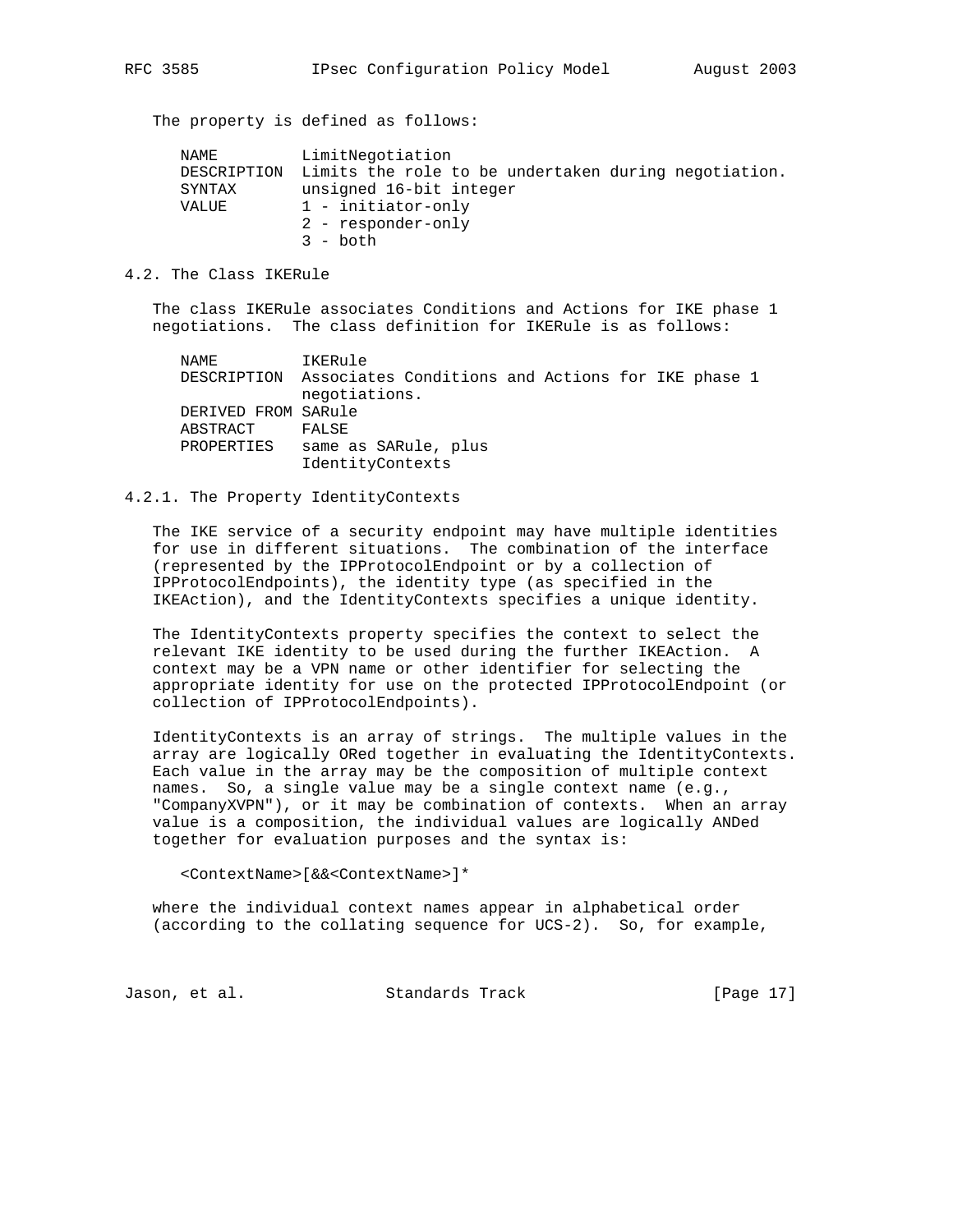the values "CompanyXVPN", "CompanyYVPN&&TopSecret", "CompanyZVPN&&Confidential" means that, for the appropriate IPProtocolEndpoint and IdentityType, the contexts are matched if the identity specifies "CompanyXVPN", "CompanyYVPN&&TopSecret", or "CompanyZVPN&&Confidential".

The property is defined as follows:

| NAME   | IdentityContexts                                             |
|--------|--------------------------------------------------------------|
|        | DESCRIPTION Specifies the context in which to select the IKE |
|        | identity.                                                    |
| SYNTAX | string array                                                 |

4.3. The Class IPsecRule

 The class IPsecRule associates Conditions and Actions for IKE phase 2 negotiations for the IPsec DOI. The class definition for IPsecRule is as follows:

 NAME IPsecRule DESCRIPTION Associates Conditions and Actions for IKE phase 2 negotiations for the IPsec DOI. DERIVED FROM SARule ABSTRACT FALSE PROPERTIES same as SARule

#### 4.4. The Association Class IPsecPolicyForEndpoint

 The class IPsecPolicyForEndpoint associates a PolicyGroup with a specific network interface. If an IPProtocolEndpoint of a system does not have an IPsecPolicyForEndpoint-associated PolicyGroup, then the IPsecPolicyForSystem associated PolicyGroup is used for that endpoint. The class definition for IPsecPolicyForEndpoint is as follows:

 NAME IPsecPolicyForEndpoint DESCRIPTION Associates a policy group to a network interface. DERIVED FROM Dependency (see [CIMCORE]) ABSTRACT FALSE PROPERTIES Antecedent[ref IPProtocolEndpoint[0..n]] Dependent[ref PolicyGroup[0..1]]

4.4.1. The Reference Antecedent

 The property Antecedent is inherited from Dependency and is overridden to refer to an IPProtocolEndpoint instance. The [0..n] cardinality indicates that a PolicyGroup instance may be associated with zero or more IPProtocolEndpoint instances.

Jason, et al. Standards Track [Page 18]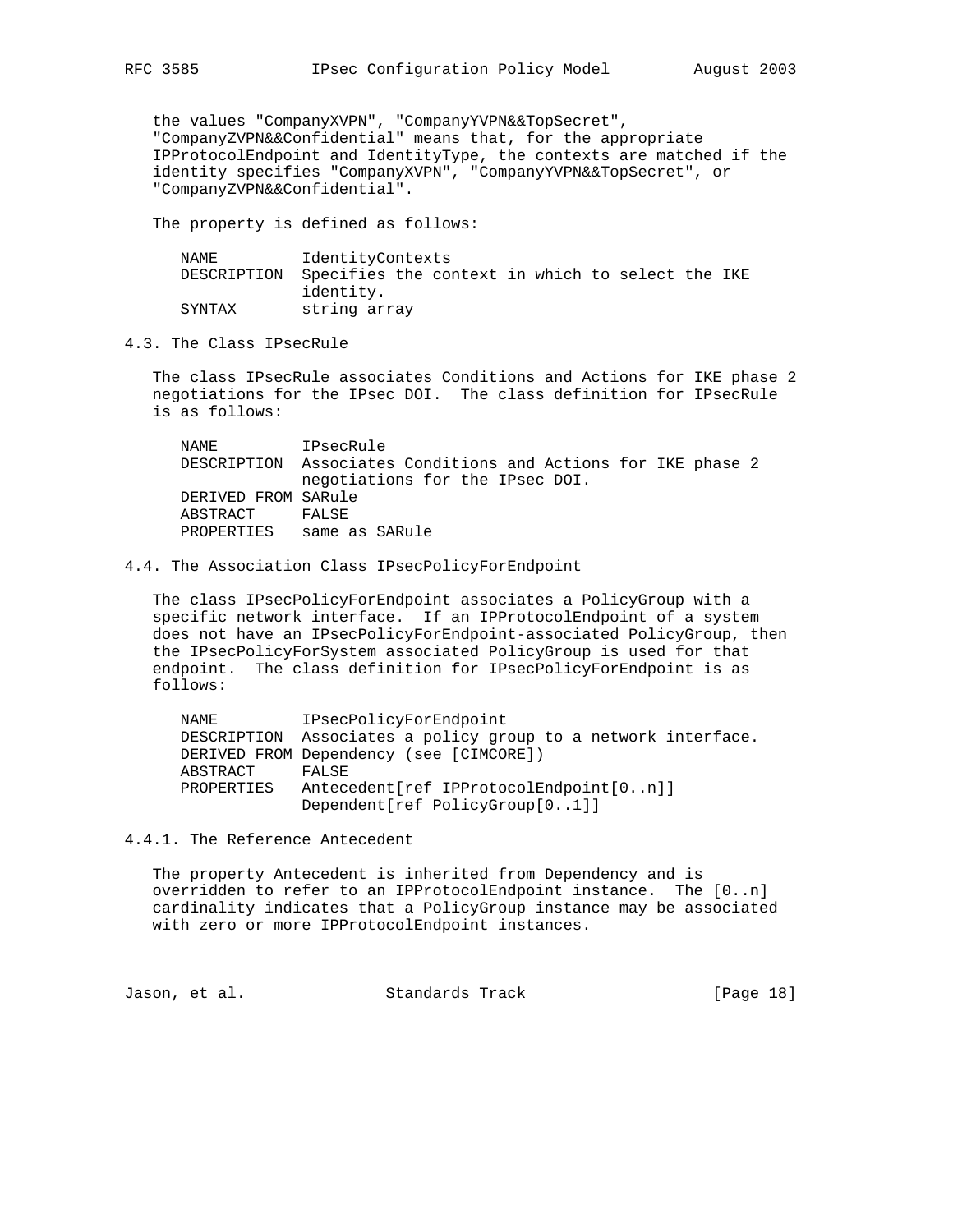4.4.2. The Reference Dependent

 The property Dependent is inherited from Dependency and is overridden to refer to a PolicyGroup instance. The [0..1] cardinality indicates that an IPProtocolEndpoint instance may have an association to at most one PolicyGroup instance.

4.5. The Association Class IPsecPolicyForSystem

 The class IPsecPolicyForSystem associates a PolicyGroup with a specific system. If an IPProtocolEndpoint of a system does not have an IPsecPolicyForEndpoint-associated PolicyGroup, then the IPsecPolicyForSystem associated PolicyGroup is used for that endpoint. The class definition for IPsecPolicyForSystem is as follows:

| NAME       | IPsecPolicyForSystem                           |
|------------|------------------------------------------------|
|            | DESCRIPTION Default policy group for a system. |
|            | DERIVED FROM Dependency (see [CIMCORE])        |
| ABSTRACT   | FALSE                                          |
| PROPERTIES | Antecedent [ref System [0n]]                   |
|            | Dependent[ref PolicyGroup[01]]                 |

4.5.1. The Reference Antecedent

 The property Antecedent is inherited from Dependency and is overridden to refer to a System instance. The [0..n] cardinality indicates that a PolicyGroup instance may have an association to zero or more System instances.

4.5.2. The Reference Dependent

 The property Dependent is inherited from Dependency and is overridden to refer to a PolicyGroup instance. The [0..1] cardinality indicates that a System instance may have an association to at most one PolicyGroup instance.

4.6. The Aggregation Class SAConditionInRule

 The class SAConditionInRule associates an SARule with the SACondition instance(s) that trigger(s) it. The class definition for SAConditionInRule is as follows:

 NAME SAConditionInRule DESCRIPTION Associates an SARule with the SACondition instance(s) that trigger(s) it. DERIVED FROM PolicyConditionInPolicyRule (see [PCIM] & [PCIME]) ABSTRACT FALSE

Jason, et al. Standards Track [Page 19]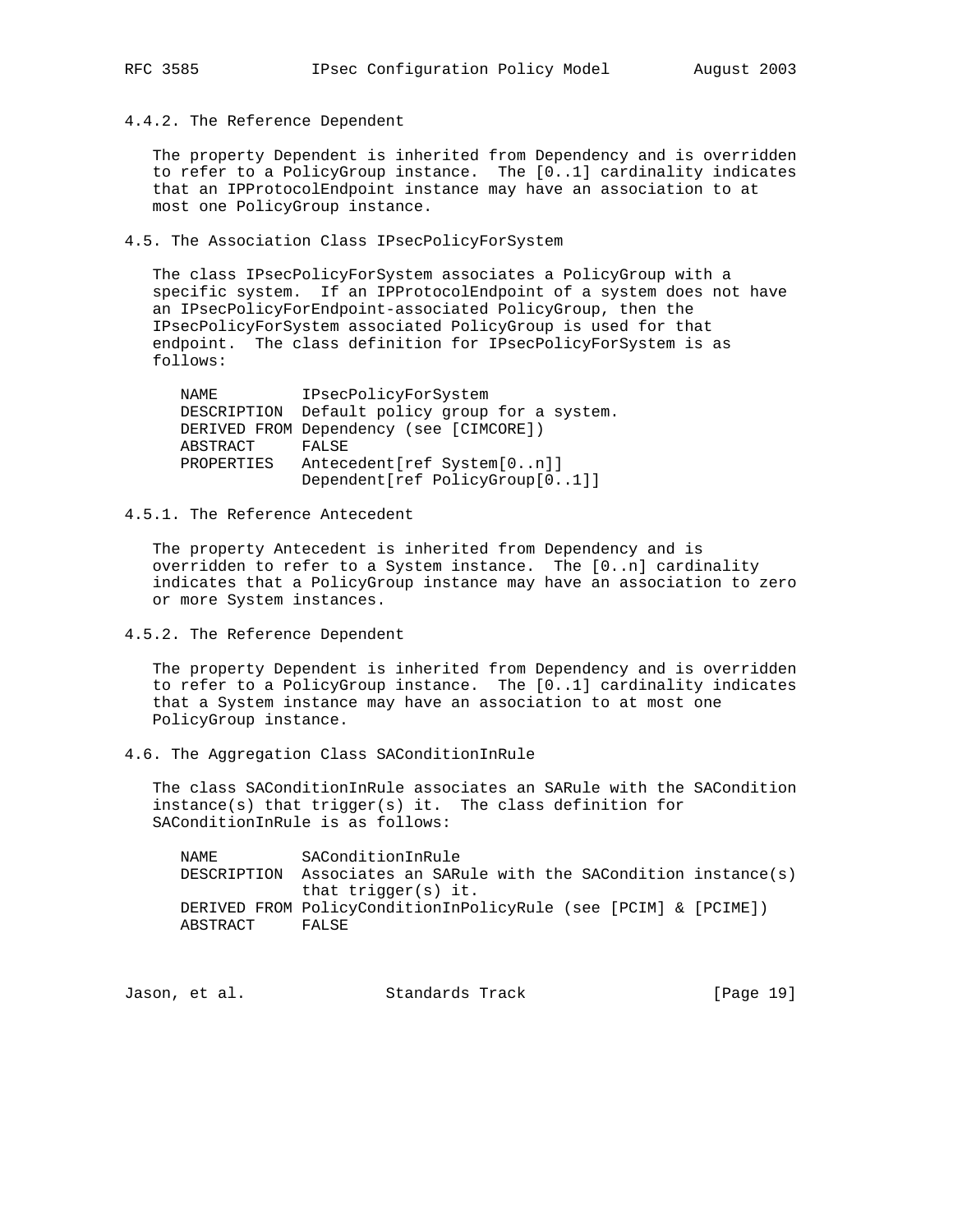- PROPERTIES GroupNumber (from PolicyConditionInPolicyRule) ConditionNegated (from PolicyConditionInPolicyRule) GroupComponent [ref SARule [0..n]] PartComponent [ref SACondition [1..n]]
- 4.6.1. The Properties GroupNumber and ConditionNegated

For a description of these properties, see [PCIM].

4.6.2. The Reference GroupComponent

 The property GroupComponent is inherited from PolicyConditionInPolicyRule and is overridden to refer to an SARule instance. The [0..n] cardinality indicates that an SACondition instance may be contained in zero or more SARule instances.

4.6.3. The Reference PartComponent

 The property PartComponent is inherited from PolicyConditionInPolicyRule and is overridden to refer to an SACondition instance. The [1..n] cardinality indicates that an SARule instance MUST contain at least one SACondition instance.

4.7. The Aggregation Class PolicyActionInSARule

 The PolicyActionInSARule class associates an SARule with one or more PolicyAction instances. In all cases where an SARule is being used, the contained actions MUST be either subclasses of SAAction or instances of CompoundPolicyAction. For an IKERule, the contained actions MUST be related to phase 1 processing, i.e., IKEAction or IKERejectAction. Similarly, for an IPsecRule, contained actions MUST be related to phase 2 or preconfigured SA processing, e.g., IPsecTransportAction, IPsecBypassAction, etc. The class definition for PolicyActionInSARule is as follows:

| NAME       | PolicyActionInSARule                                         |
|------------|--------------------------------------------------------------|
|            | DESCRIPTION Associates an SARule with its PolicyAction(s).   |
|            | DERIVED FROM PolicyActionInPolicyRule (see [PCIM] & [PCIME]) |
| ABSTRACT   | FALSE                                                        |
| PROPERTIES | GroupComponent [ref SARule [0n]]                             |
|            | PartComponent [ref PolicyAction [1n]]                        |
|            | ActionOrder (from PolicyActionInPolicyRule)                  |

Jason, et al. Standards Track [Page 20]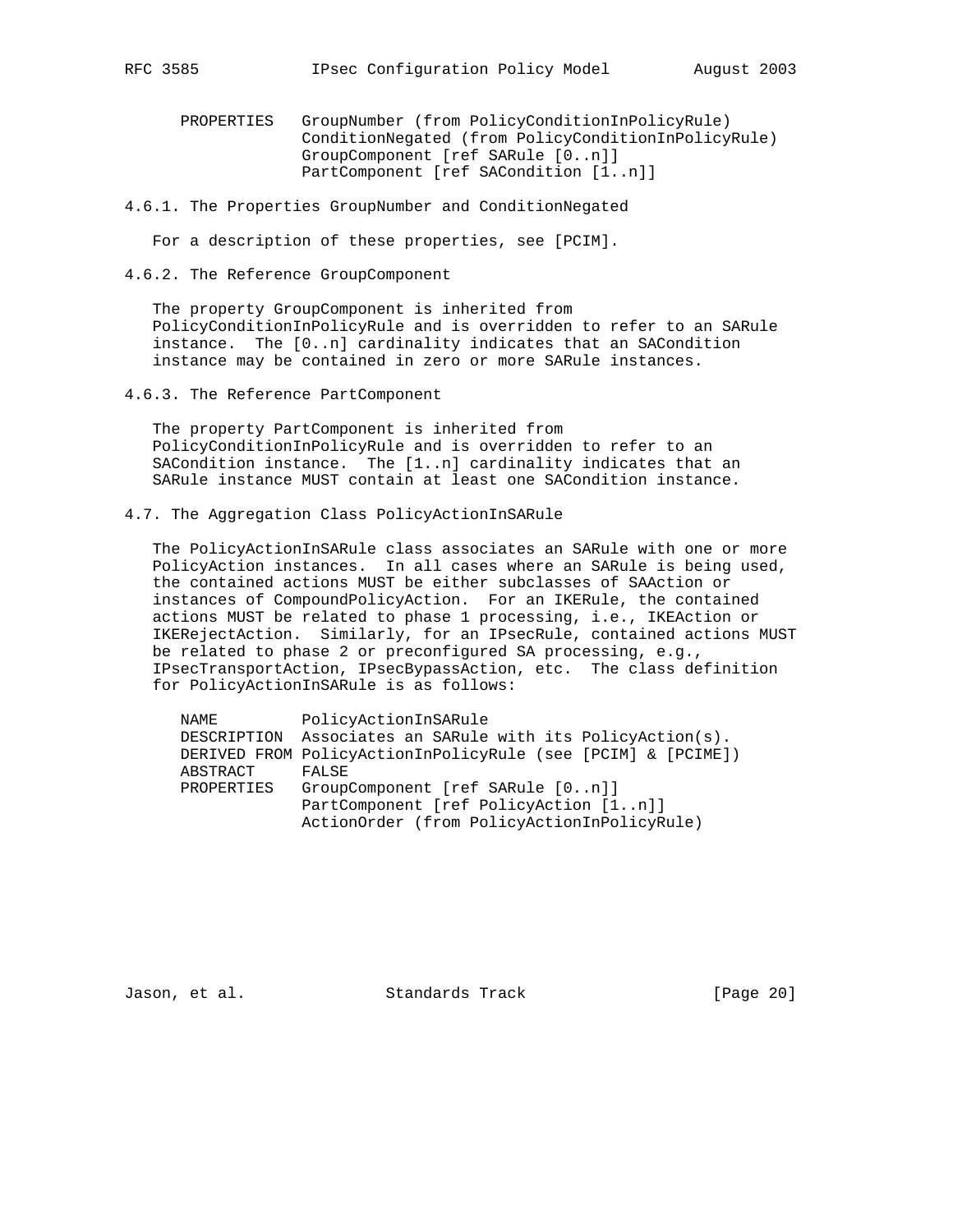4.7.1. The Reference GroupComponent

 The property GroupComponent is inherited from PolicyActionInPolicyRule and is overridden to refer to an SARule instance. The [0..n] cardinality indicates that an SAAction instance may be contained in zero or more SARule instances.

# 4.7.2. The Reference PartComponent

 The property PartComponent is inherited from PolicyActionInPolicyRule and is overridden to refer to an SAAction or CompoundPolicyAction instance. The [1..n] cardinality indicates that an SARule instance MUST contain at least one SAAction or CompoundPolicyAction instance.

4.7.3. The Property ActionOrder

 The property ActionOrder is inherited from the superclass PolicyActionInPolicyRule. It specifies the relative position of this PolicyAction in the sequence of actions associated with a PolicyRule. The ActionOrder MUST be unique so as to provide a deterministic order. In addition, the actions in an SARule are executed as follows. See section 4.2.2, ExecutionStrategy, for a discussion on the use of the ActionOrder property.

The property is defined as follows:

| NAME        | ActionOrder                                      |
|-------------|--------------------------------------------------|
| DESCRIPTION | Specifies the order of actions.                  |
| SYNTAX      | unsigned 16-bit integer                          |
| VALUE       | Any value between 1 and 2^16-1 inclusive. Lower  |
|             | values have higher precedence (i.e., 1 is the    |
|             | highest precedence). The merging order of two    |
|             | SAActions with the same precedence is undefined. |

Jason, et al. Standards Track [Page 21]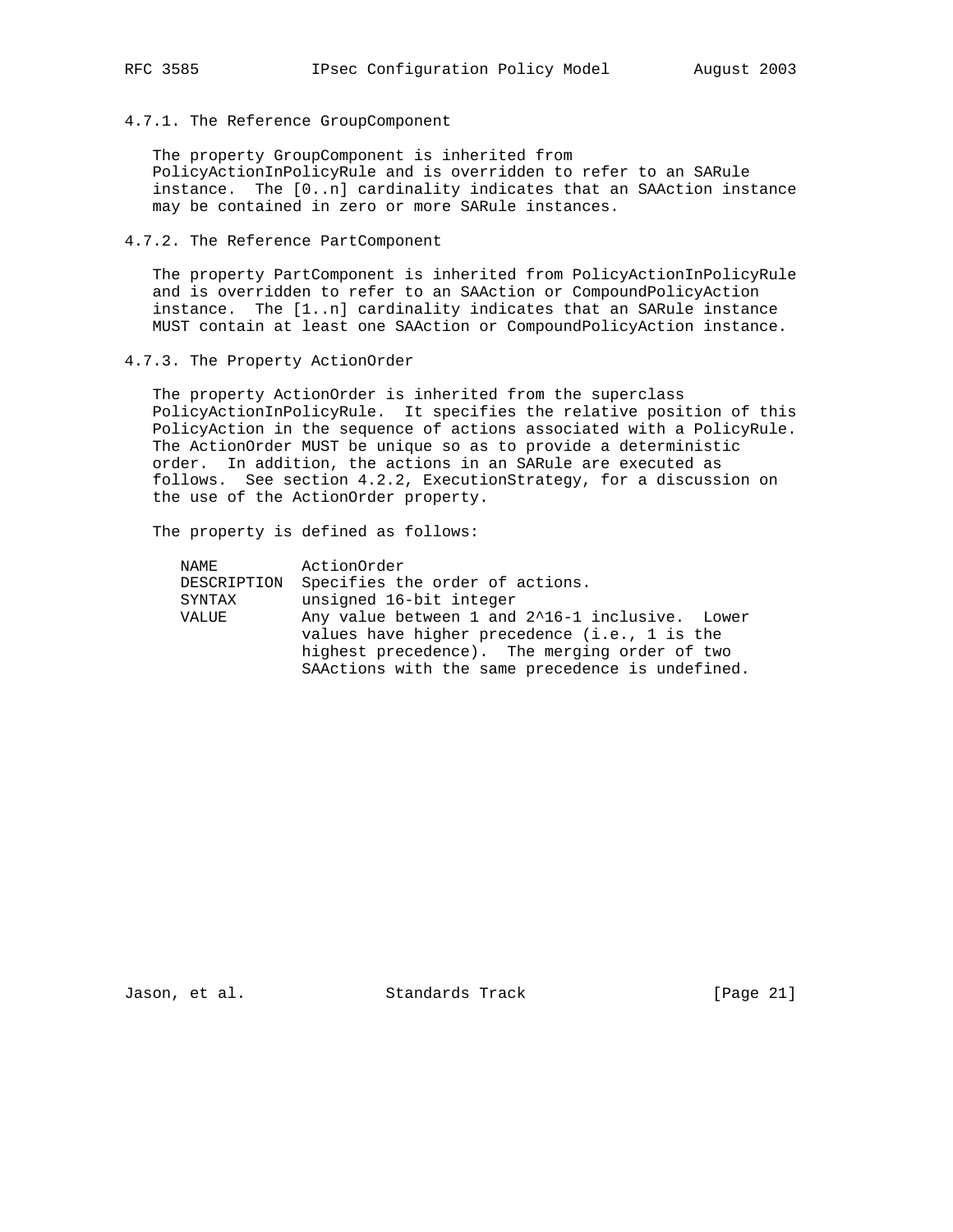# 5. Condition and Filter Classes

 The IPsec condition and filter classes are used to build the "if" part of the IKE and IPsec rules.



Jason, et al. Standards Track [Page 22]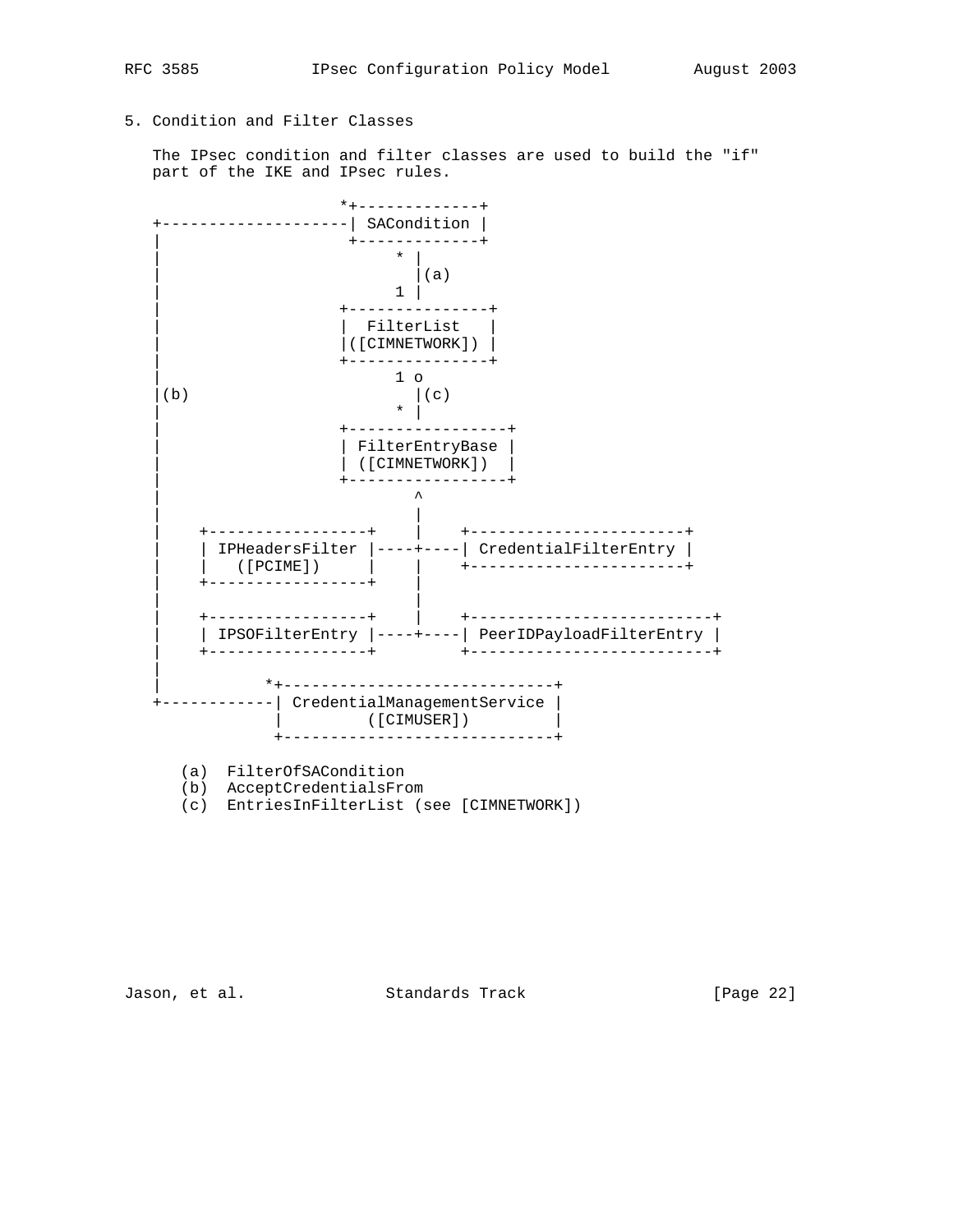# 5.1. The Class SACondition

 The class SACondition defines the conditions of rules for IKE and IPsec negotiations. Conditions are associated with policy rules via the SAConditionInRule aggregation. It is used as an anchor point to associate various types of filters with policy rules via the FilterOfSACondition association. It also defines whether Credentials can be accepted for a particular policy rule via the AcceptCredentialsFrom association.

 Associated objects represent components of the condition that may or may not apply at a given rule evaluation. For example, an AcceptCredentialsFrom evaluation is only performed when a credential is available to be evaluated against the list of trusted credential management services. Similarly, a PeerIDPayloadFilterEntry may only be evaluated when an IDPayload value is available to compare with the filter. Condition components that do not have corresponding values with which to evaluate are evaluated as TRUE unless the protocol has completed without providing the required information.

The class definition for SACondition is as follows:

| NAMF.      | SACondition                                             |
|------------|---------------------------------------------------------|
|            | DESCRIPTION Defines the preconditions for IKE and IPsec |
|            | negotiations.                                           |
|            | DERIVED FROM PolicyCondition (see [PCIM])               |
| ABSTRACT   | FALSE                                                   |
| PROPERTIES | PolicyConditionName (from PolicyCondition)              |

5.2. The Class IPHeadersFilter

 The class IPHeadersFilter is defined in [PCIME] with the following note:

- 1) to specify 5-tuple filters that are to apply symmetrically (i.e., matches traffic in both directions of the same flows which is quite typical for SPD entries for ingress and egress traffic), the Direction property of the FilterList SHOULD be set to "Mirrored".
- 5.3. The Class CredentialFilterEntry

 The class CredentialFilterEntry defines an equivalence class that match credentials of IKE peers. Each CredentialFilterEntry includes a MatchFieldName that is interpreted according to the CredentialManagementService(s) associated with the SACondition (AcceptCredentialsFrom).

Jason, et al. Standards Track [Page 23]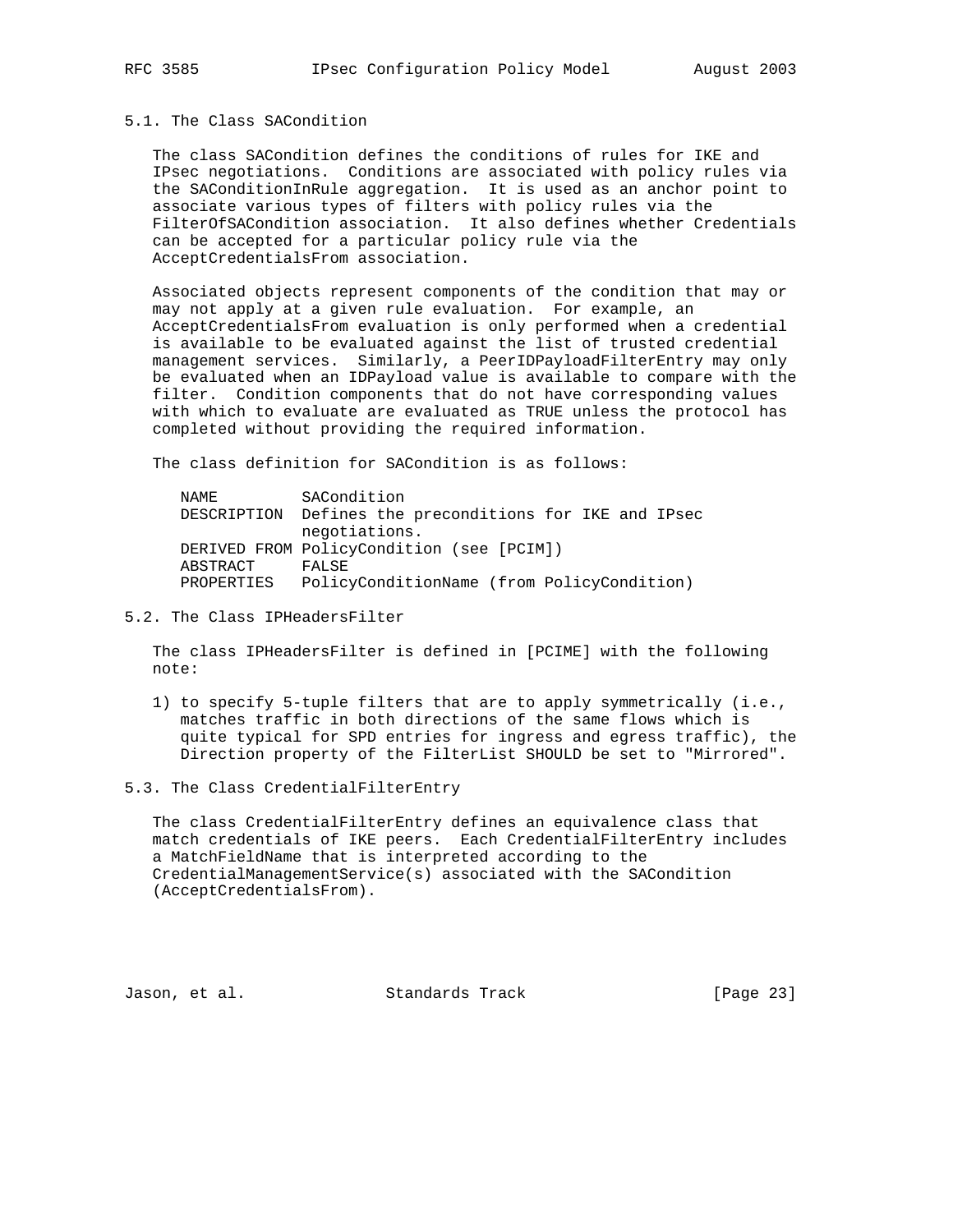These credentials can be X.509 certificates, Kerberos tickets, or other types of credentials obtained during the Phase 1 exchange.

 Note: this filter entry will probably be checked while the IKE negotiation takes place. If the check is a failure, then the IKE negotiation MUST be stopped, and the result of the IKEAction which triggered this negotiation is a failure.

The class definition for CredentialFilterEntry is as follows:

| NAME       | CredentialFilterEntry                                                 |
|------------|-----------------------------------------------------------------------|
|            | DESCRIPTION Specifies a match filter based on the IKE<br>credentials. |
|            | DERIVED FROM FilterEntryBase (see [CIMNETWORK])                       |
| ABSTRACT   | FALSE                                                                 |
| PROPERTIES | Name (from FilterEntryBase)                                           |
|            | IsNegated (from FilterEntryBase)                                      |
|            | MatchFieldName                                                        |
|            | MatchFieldValue                                                       |
|            | CredentialType                                                        |

# 5.3.1. The Property MatchFieldName

 The property MatchFieldName specifies the sub-part of the credential to match against MatchFieldValue. The property is defined as follows:

| MatchFieldName                                       |
|------------------------------------------------------|
| Specifies which sub-part of the credential to match. |
| string                                               |
| This is the string representation of a X.509         |
| certificate attribute, e.g.:                         |
| - "serialNumber"                                     |
| - "signatureAlgorithm"                               |
| - "issuerName"                                       |
| - "subjectName"                                      |
| - "subjectAltName"                                   |
| $\cdots$                                             |
|                                                      |

# 5.3.2. The Property MatchFieldValue

 The property MatchFieldValue specifies the value to compare with the MatchFieldName in a credential to determine if the credential matches this filter entry. The property is defined as follows:

 NAME MatchFieldValue DESCRIPTION Specifies the value to be matched by the MatchFieldName.

|  | Jason, et al. | Standards Track | [Page $24$ ] |
|--|---------------|-----------------|--------------|
|--|---------------|-----------------|--------------|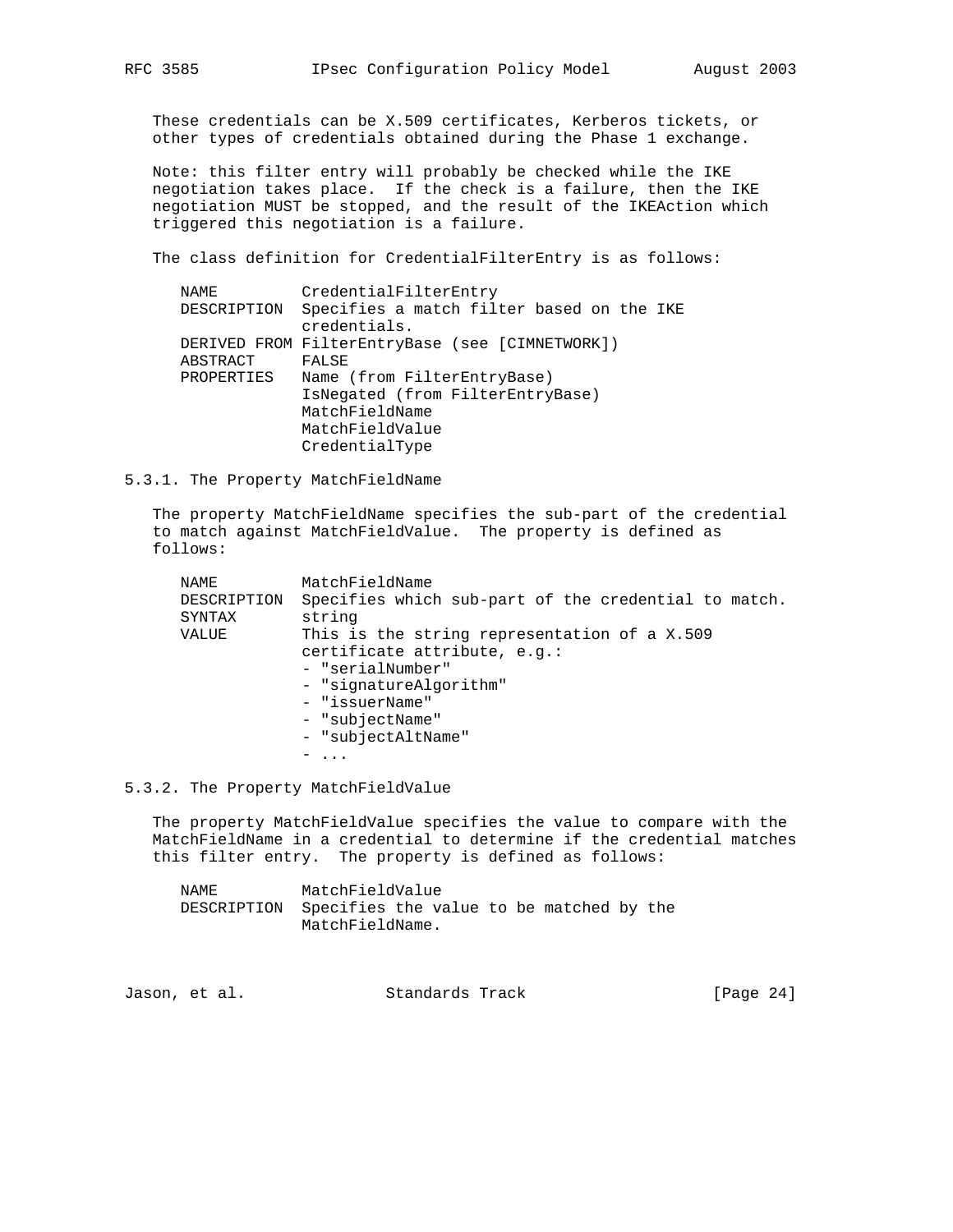SYNTAX string VALUE NB: If the CredentialFilterEntry corresponds to a DistinguishedName, this value in the CIM class is represented by an ordinary string value. However, an implementation must convert this string to a DER encoded string before matching against the values extracted from credentials at runtime.

 A wildcard mechanism may be used for MatchFieldNames that contain character strings. The MatchFieldValue may contain a wildcard character, '\*', in the pattern match specification. For example, if the MatchFieldName is "subjectName", then a MatchFieldValue of "cn=\*,ou=engineering,o=foo,c=be" will successfully match a certificate whose subject attribute is "cn=Jane Doe, ou=engineering, o=foo, c=be". The wildcard character can be used to represent 0 or more characters as would be displayed to the user (i.e., a wildcard pattern match operates on displayable character boundaries).

5.3.3. The Property CredentialType

 The property CredentialType specifies the particular type of credential that is being matched. The property is defined as follows:

| NAMF.  | CredentialType                                   |
|--------|--------------------------------------------------|
|        | DESCRIPTION Defines the type of IKE credentials. |
| SYNTAX | unsigned 16-bit integer                          |
| VALUE  | $1 - X.509$ Certificate                          |
|        | 2 - Kerberos Ticket                              |

## 5.4. The Class IPSOFilterEntry

 The class IPSOFilterEntry is used to match traffic based on the IP Security Options [IPSO] header values (ClassificationLevel and ProtectionAuthority) as defined in RFC 1108. This type of filter entry is used to adjust the IPsec encryption level according to the IPSO classification of the traffic (e.g., secret, confidential, restricted, etc.) The class definition for IPSOFilterEntry is as follows:

 NAME IPSOFilterEntry DESCRIPTION Specifies the a match filter based on IP Security Options. DERIVED FROM FilterEntryBase (see [CIMNETWORK]) ABSTRACT FALSE

Jason, et al. Standards Track [Page 25]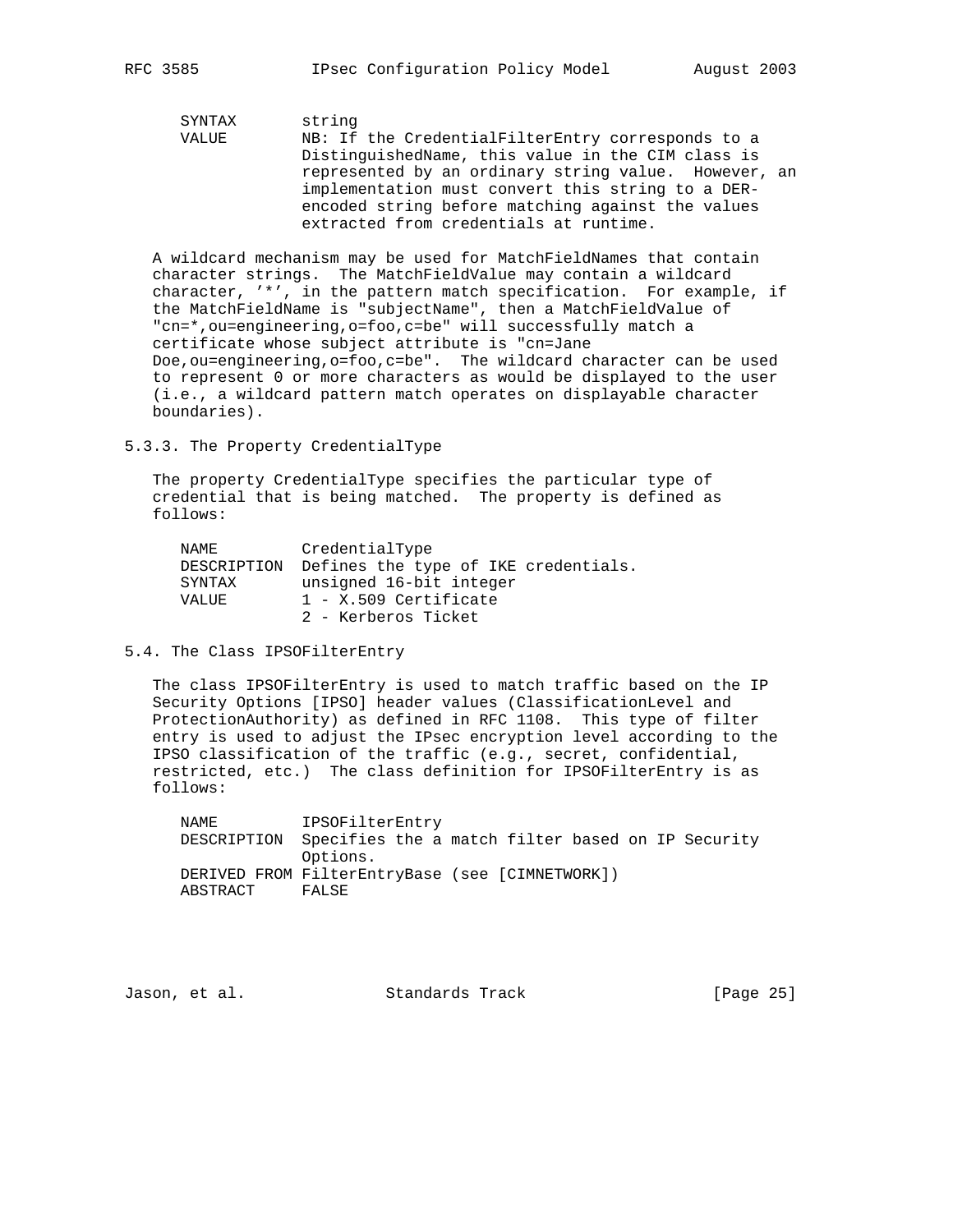PROPERTIES Name (from FilterEntryBase) IsNegated (from FilterEntryBase) MatchConditionType MatchConditionValue

5.4.1. The Property MatchConditionType

 The property MatchConditionType specifies the IPSO header field that will be matched (e.g., traffic classification level or protection authority). The property is defined as follows:

| NAMF.       | MatchConditionType                             |
|-------------|------------------------------------------------|
| DESCRIPTION | Specifies the IPSO header field to be matched. |
| SYNTAX      | unsigned 16-bit integer                        |
| VALUE       | 1 - ClassificationLevel                        |
|             | 2 - ProtectionAuthority                        |
|             |                                                |

5.4.2. The Property MatchConditionValue

 The property MatchConditionValue specifies the value of the IPSO header field to be matched against. The property is defined as follows:

| NAME        | MatchConditionValue                                 |
|-------------|-----------------------------------------------------|
| DESCRIPTION | Specifies the value of the IPSO header field to be  |
|             | matched against.                                    |
| SYNTAX      | unsigned 16-bit integer                             |
| VALUE       | The values MUST be one of values listed in RFC 1108 |
|             | (or any further IANA Assigned Numbers document).    |
|             | Some examples for ClassificationLevel are:          |
|             | 61 - TopSecret                                      |
|             | $90 -$ Secret                                       |
|             | 150 - Confidential                                  |
|             | 171 - Unclassified                                  |
|             | For ProtectionAuthority, some examples are:         |
|             | $0 -$ GENSER                                        |
|             | $1 - \text{SIOP-ESI}$                               |
|             | $2 - SCI$                                           |
|             | $3 - NSA$                                           |
|             | 4 - DOE                                             |

5.5. The Class PeerIDPayloadFilterEntry

 The class PeerIDPayloadFilterEntry defines filters used to match ID payload values from the IKE protocol exchange. PeerIDPayloadFilterEntry permits the specification of certain ID payload values such as "\*@example.com" or "192.0.2.0/24".

Jason, et al. Standards Track [Page 26]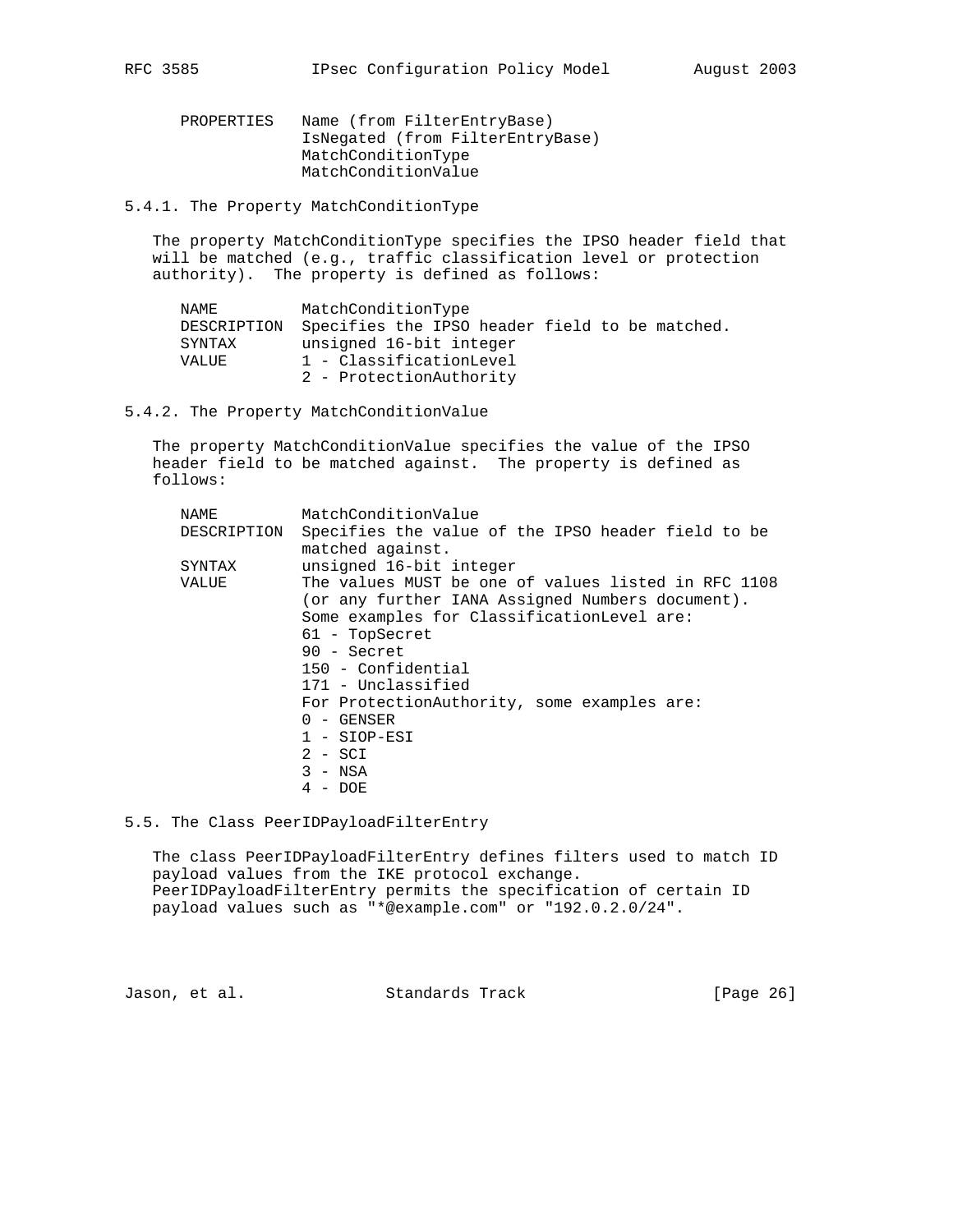Obviously this filter applies only to IKERules when acting as a responder. Moreover, this filter can be applied immediately in the case of aggressive mode but its application is to be delayed in the case of main mode. The class definition for PeerIDPayloadFilterEntry is as follows:

 NAME PeerIDPayloadFilterEntry DESCRIPTION Specifies a match filter based on IKE identity. DERIVED FROM FilterEntryBase (see [CIMNETWORK]) ABSTRACT FALSE PROPERTIES Name (from FilterEntryBase) IsNegated (from FilterEntryBase) MatchIdentityType MatchIdentityValue

# 5.5.1. The Property MatchIdentityType

 The property MatchIdentityType specifies the type of identity provided by the peer in the ID payload. The property is defined as follows:

| NAMF.  | MatchIdentityType                          |
|--------|--------------------------------------------|
|        | DESCRIPTION Specifies the ID payload type. |
| SYNTAX | unsigned 16-bit integer                    |
| VALUE  | Consult [DOI] for valid values.            |

# 5.5.2. The Property MatchIdentityValue

 The property MatchIdentityValue specifies the filter value for comparison with the ID payload, e.g., "\*@example.com". The property is defined as follows:

| NAME        | MatchIdentityValue                                                                                          |
|-------------|-------------------------------------------------------------------------------------------------------------|
| DESCRIPTION | Specifies the ID payload value.                                                                             |
| SYNTAX      | string                                                                                                      |
| VALUE       | NB: The syntax may need to be converted for                                                                 |
|             | comparison. If the PeerIDPayloadFilterEntry type is                                                         |
|             | a DistinguishedName, the name in the                                                                        |
|             | MatchIdentityValue property is represented by an                                                            |
|             | ordinary string value, but this value must be                                                               |
|             | converted into a DER-encoded string before matching                                                         |
|             | against the values extracted from IKE ID payloads at<br>runtime. The same applies to IPv4 & IPv6 addresses. |
|             |                                                                                                             |

Jason, et al. Standards Track [Page 27]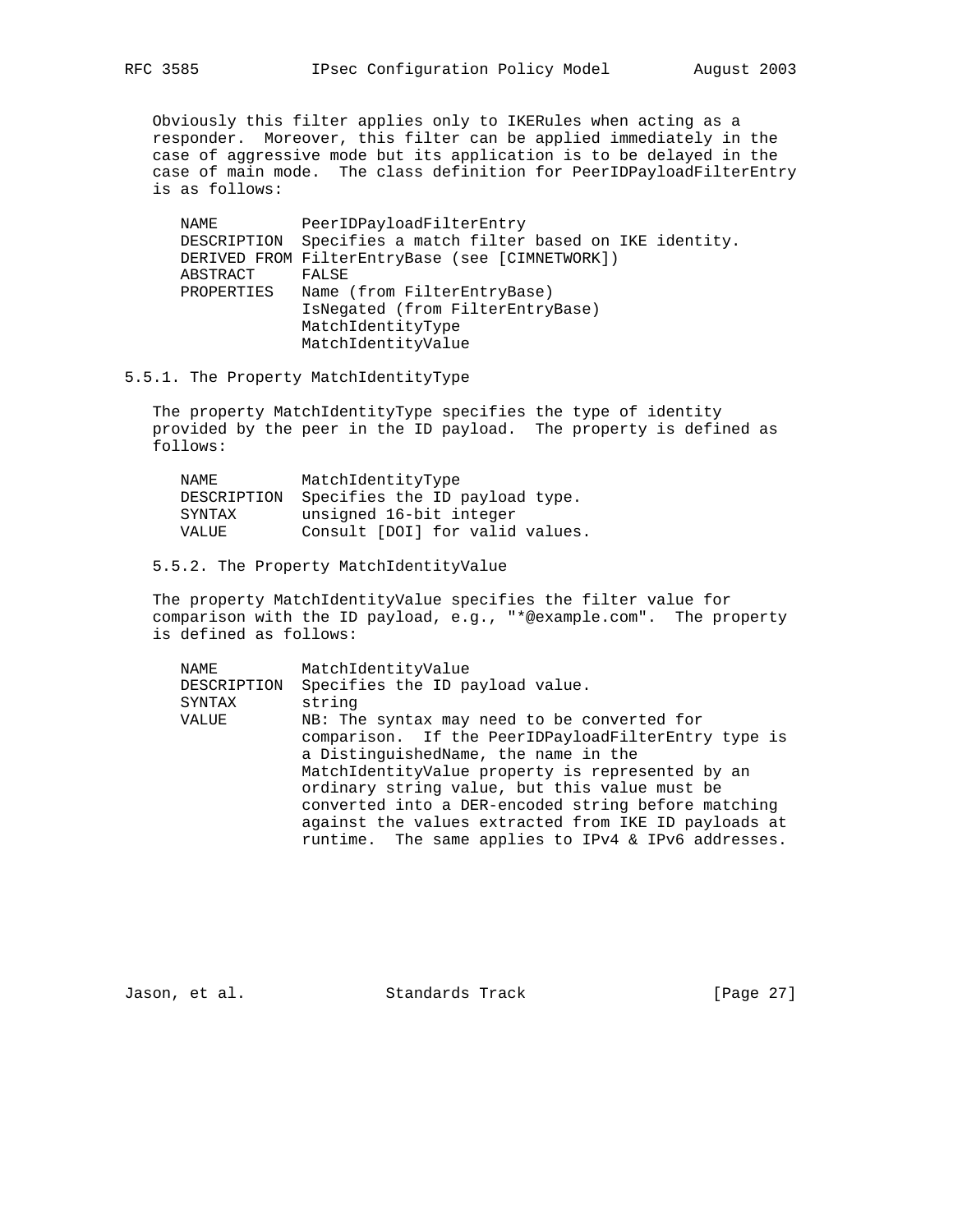Different wildcard mechanisms can be used depending on the ID payload:

- a MatchIdentityValue of "\*@example.com" will match a user FQDN ID payload of "JDOE@EXAMPLE.COM".
- a MatchIdentityValue of "\*.example.com" will match a FQDN ID payload of "WWW.EXAMPLE.COM".
- a MatchIdentityValue of "cn=\*, ou=engineering, o=company, c=us" will match a DER DN ID payload of "cn=John Doe,ou=engineering,o=company,c=us".
- a MatchIdentityValue of "193.190.125.0/24" will match an IPv4 address ID payload of 193.190.125.10.
- a MatchIdentityValue of "193.190.125.\*" will also match an IPv4 address ID payload of 193.190.125.10.

 The above wildcard mechanisms MUST be supported for all ID payloads supported by the local IKE entity. The character '\*' replaces 0 or multiple instances of any character as restricted by the type specified by MatchIdentityType.

5.6. The Association Class FilterOfSACondition

 The class FilterOfSACondition associates an SACondition with the filter specifications (FilterList) that make up the condition. The class definition for FilterOfSACondition is as follows:

 NAME FilterOfSACondition DESCRIPTION Associates a condition with the filter list that makes up the individual condition elements. DERIVED FROM Dependency (see [CIMCORE]) ABSTRACT FALSE PROPERTIES Antecedent [ref FilterList[1..1]] Dependent [ref SACondition[0..n]]

5.6.1. The Reference Antecedent

 The property Antecedent is inherited from Dependency and is overridden to refer to a FilterList instance. The [1..1] cardinality indicates that an SACondition instance MUST be associated with one and only one FilterList instance.

Jason, et al. Standards Track [Page 28]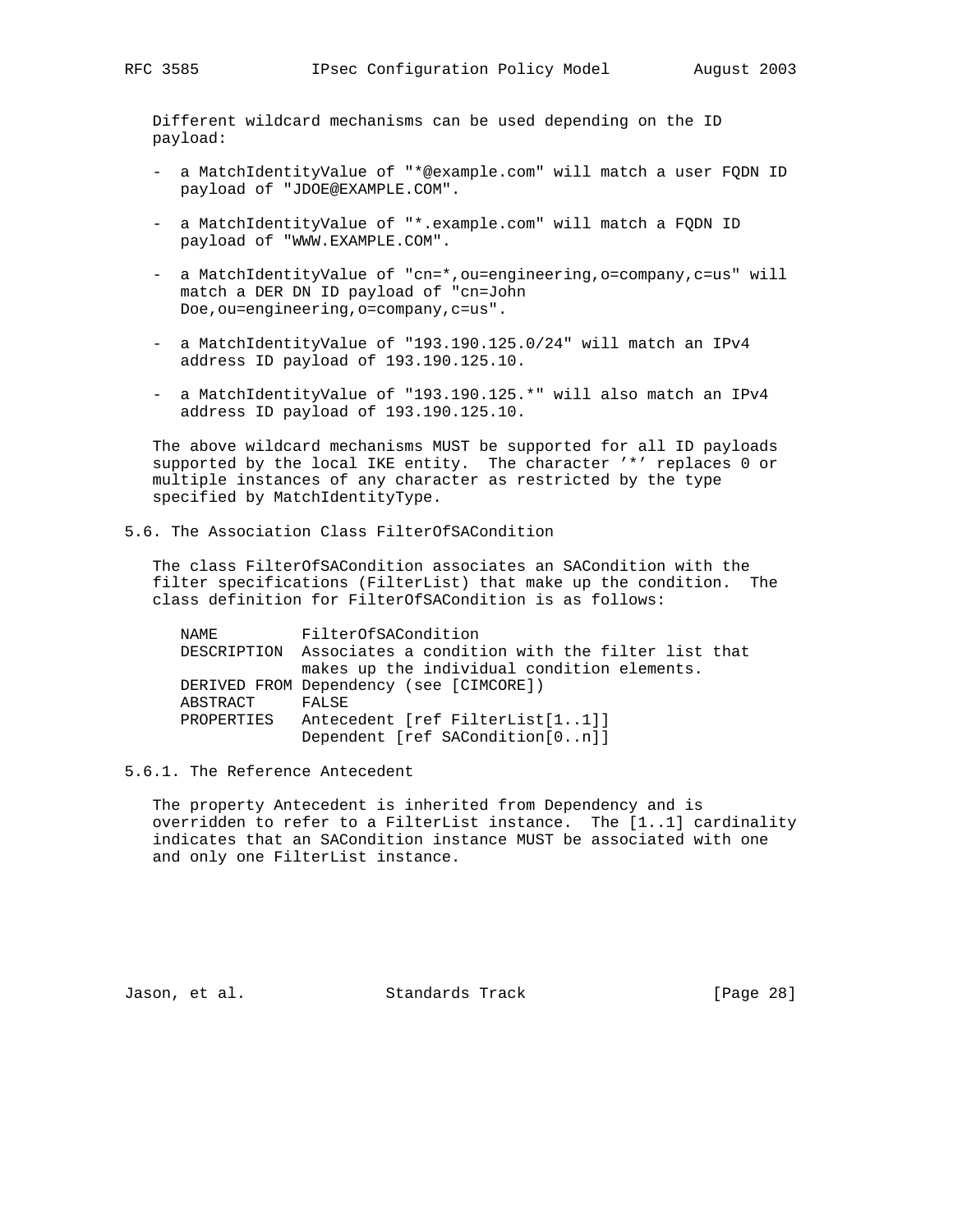5.6.2. The Reference Dependent

 The property Dependent is inherited from Dependency and is overridden to refer to an SACondition instance. The [0..n] cardinality indicates that a FilterList instance may be associated with zero or more SACondition instances.

5.7. The Association Class AcceptCredentialFrom

 The class AcceptCredentialFrom specifies which credential management services (e.g., a CertificateAuthority or a Kerberos service) are to be trusted to certify peer credentials. This is used to assure that the credential being matched in the CredentialFilterEntry is a valid credential that has been supplied by an approved CredentialManagementService. If a CredentialManagementService is specified and a corresponding CredentialFilterEntry is used, but the credential supplied by the peer is not certified by that CredentialManagementService (or one of the CredentialManagementServices in its trust hierarchy), the CredentialFilterEntry is deemed not to match. If a credential is certified by a CredentialManagementService in the AcceptCredentialsFrom list of services, but there is no CredentialFilterEntry, this is considered equivalent to a CredentialFilterEntry that matches all credentials from those services.

The class definition for AcceptCredentialFrom is as follows:

| NAME       | AcceptCredentialFrom                                              |
|------------|-------------------------------------------------------------------|
|            | DESCRIPTION Associates a condition with the credential management |
|            | services to be trusted.                                           |
|            | DERIVED FROM Dependency (see [CIMCORE])                           |
| ABSTRACT   | FALSE                                                             |
| PROPERTIES | Antecedent [ref CredentialManagementService[0n]]                  |
|            | Dependent [ref SACondition[0n]]                                   |

5.7.1. The Reference Antecedent

 The property Antecedent is inherited from Dependency and is overridden to refer to a CredentialManagementService instance. The [0..n] cardinality indicates that an SACondition instance may be associated with zero or more CredentialManagementService instances.

Jason, et al. Standards Track [Page 29]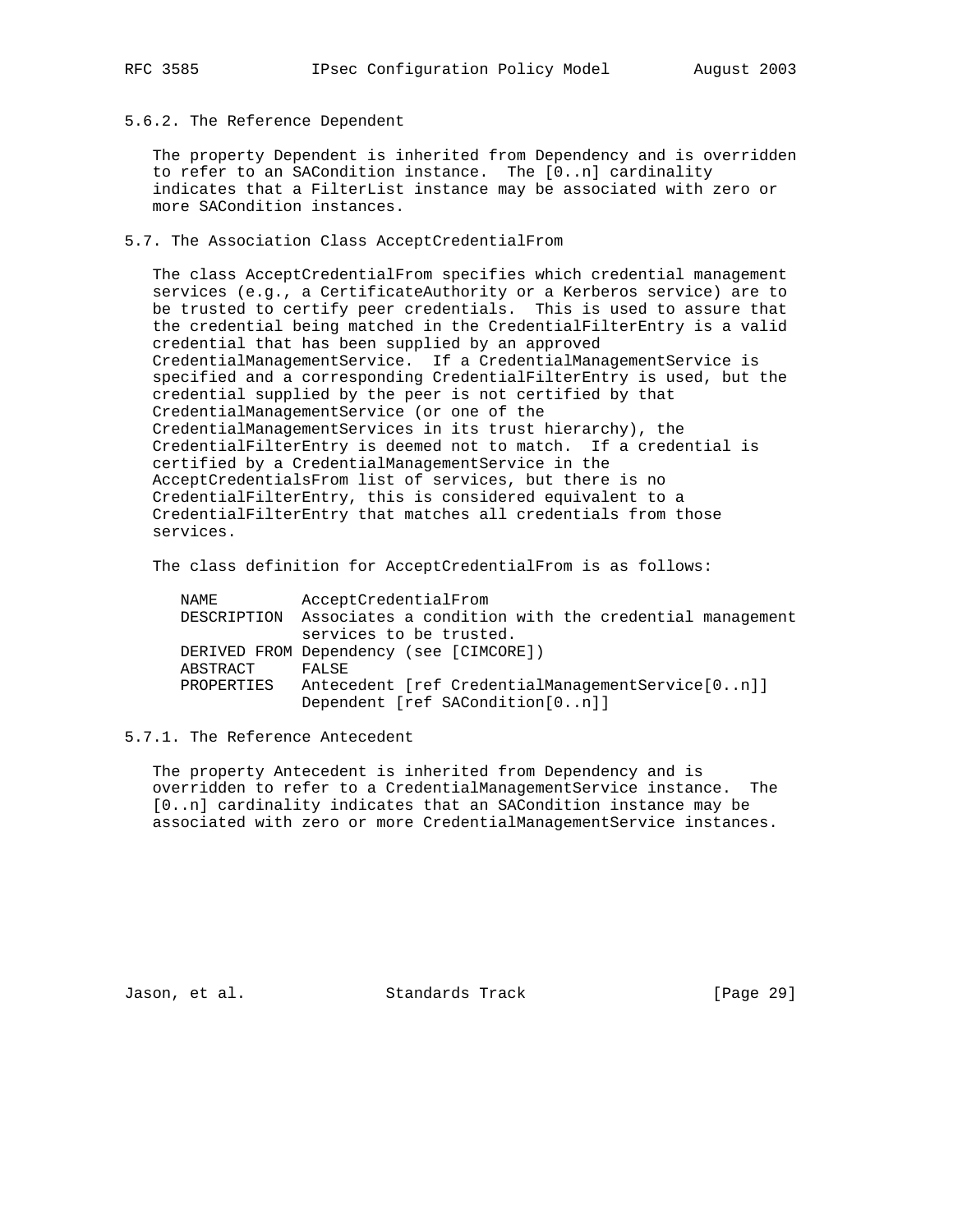# 5.7.2. The Reference Dependent

 The property Dependent is inherited from Dependency and is overridden to refer to a SACondition instance. The [0..n] cardinality indicates that a CredentialManagementService instance may be associated with zero or more SACondition instances.

6. Action Classes

 The action classes are used to model the different actions an IPsec device may take when the evaluation of the associated condition results in a match.

Jason, et al. Standards Track [Page 30]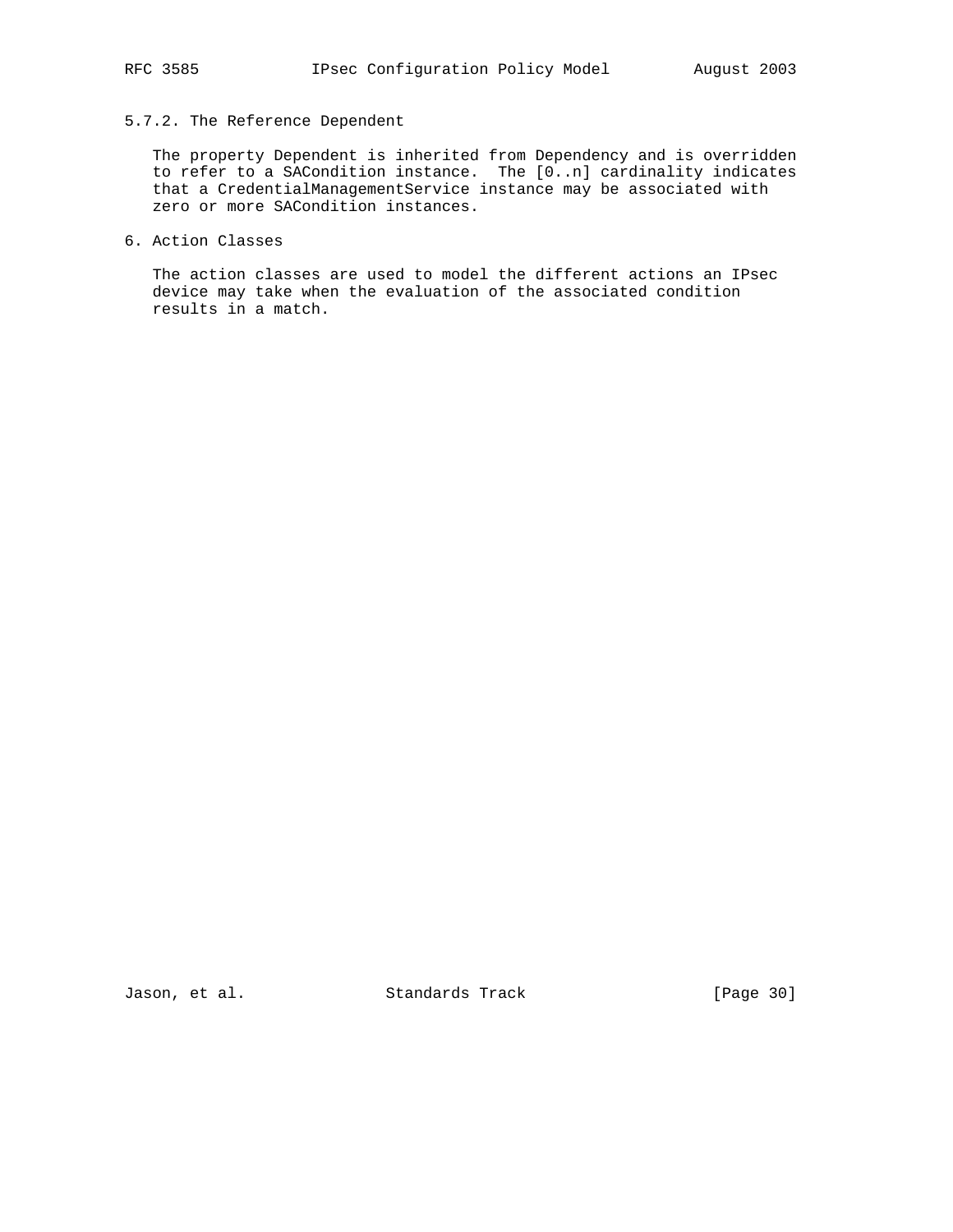

Jason, et al. Standards Track

[Page 31]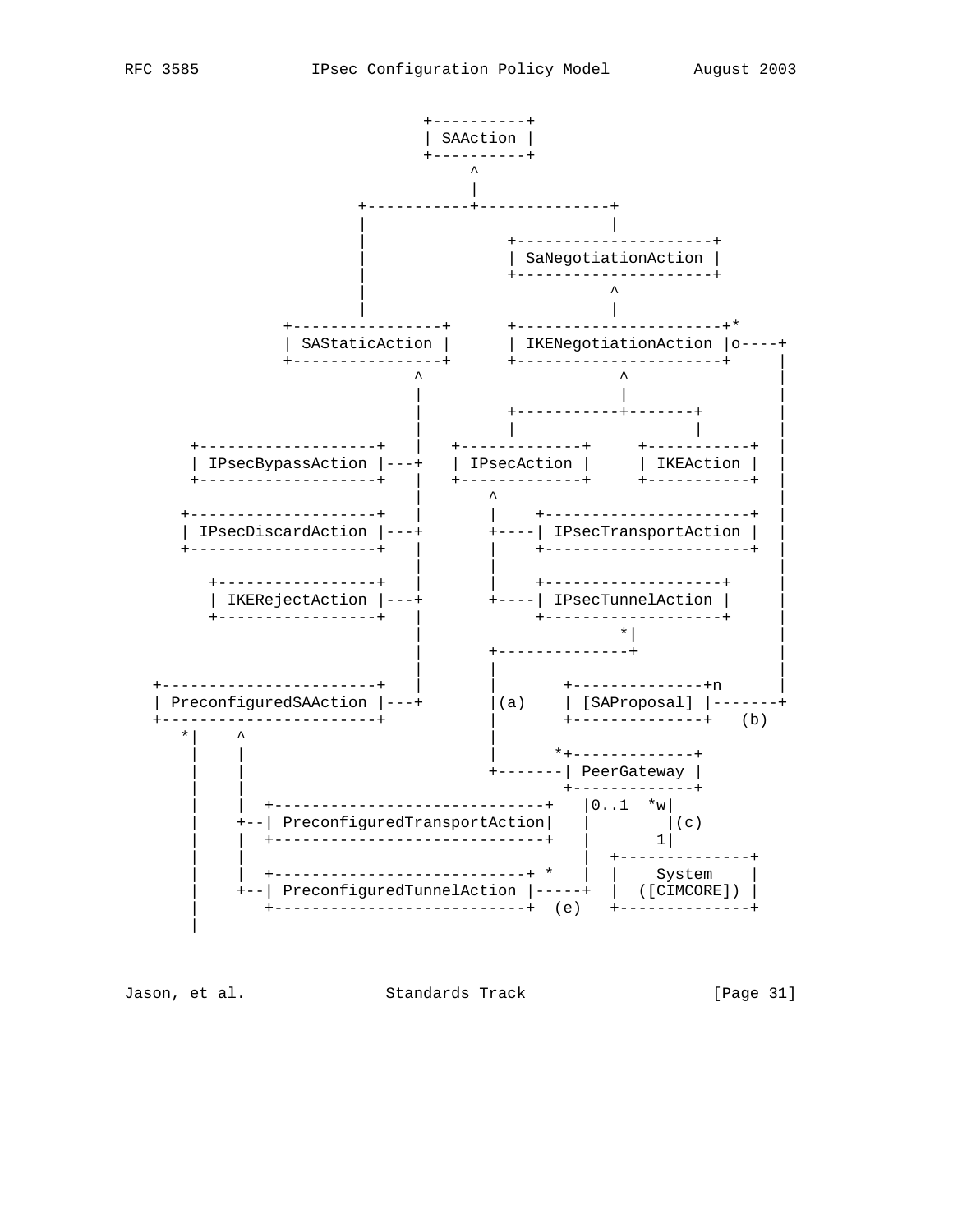| 2..6+---------------+ +-------| [SATransform] | (d) +---------------+

- (a) PeerGatewayForTunnel
- (b) ContainedProposal
- (c) HostedPeerGatewayInformation
- (d) TransformOfPreconfiguredAction
- (e) PeerGatewayForPreconfiguredTunnel

# 6.1. The Class SAAction

 The class SAAction is abstract and serves as the base class for IKE and IPsec actions. It is used for aggregating different types of actions to IKE and IPsec rules. The class definition for SAAction is as follows:

| NAMF.      | SAAction                                              |
|------------|-------------------------------------------------------|
|            | DESCRIPTION The base class for IKE and IPsec actions. |
|            | DERIVED FROM PolicyAction (see [PCIM])                |
| ABSTRACT   | TRUE                                                  |
| PROPERTIES | PolicyActionName (from PolicyAction)                  |
|            | DoActionLogging                                       |
|            | DoPacketLogging                                       |

#### 6.1.1. The Property DoActionLogging

 The property DoActionLogging specifies whether a log message is to be generated when the action is performed. This applies for SANegotiationActions with the meaning of logging a message when the negotiation is attempted (with the success or failure result). This also applies for SAStaticAction only for PreconfiguredSAAction with the meaning of logging a message when the preconfigured SA is actually installed in the SADB. The property is defined as follows:

| NAME        | DoActionLogging                                                                                                                                |
|-------------|------------------------------------------------------------------------------------------------------------------------------------------------|
| DESCRIPTION | Specifies the whether to log when the action is<br>performed.                                                                                  |
| SYNTAX      | boolean                                                                                                                                        |
| VALUE       | true - a log message is to be generated when action<br>is performed.<br>false - no log message is to be generated when action<br>is performed. |
|             |                                                                                                                                                |

Jason, et al. Standards Track [Page 32]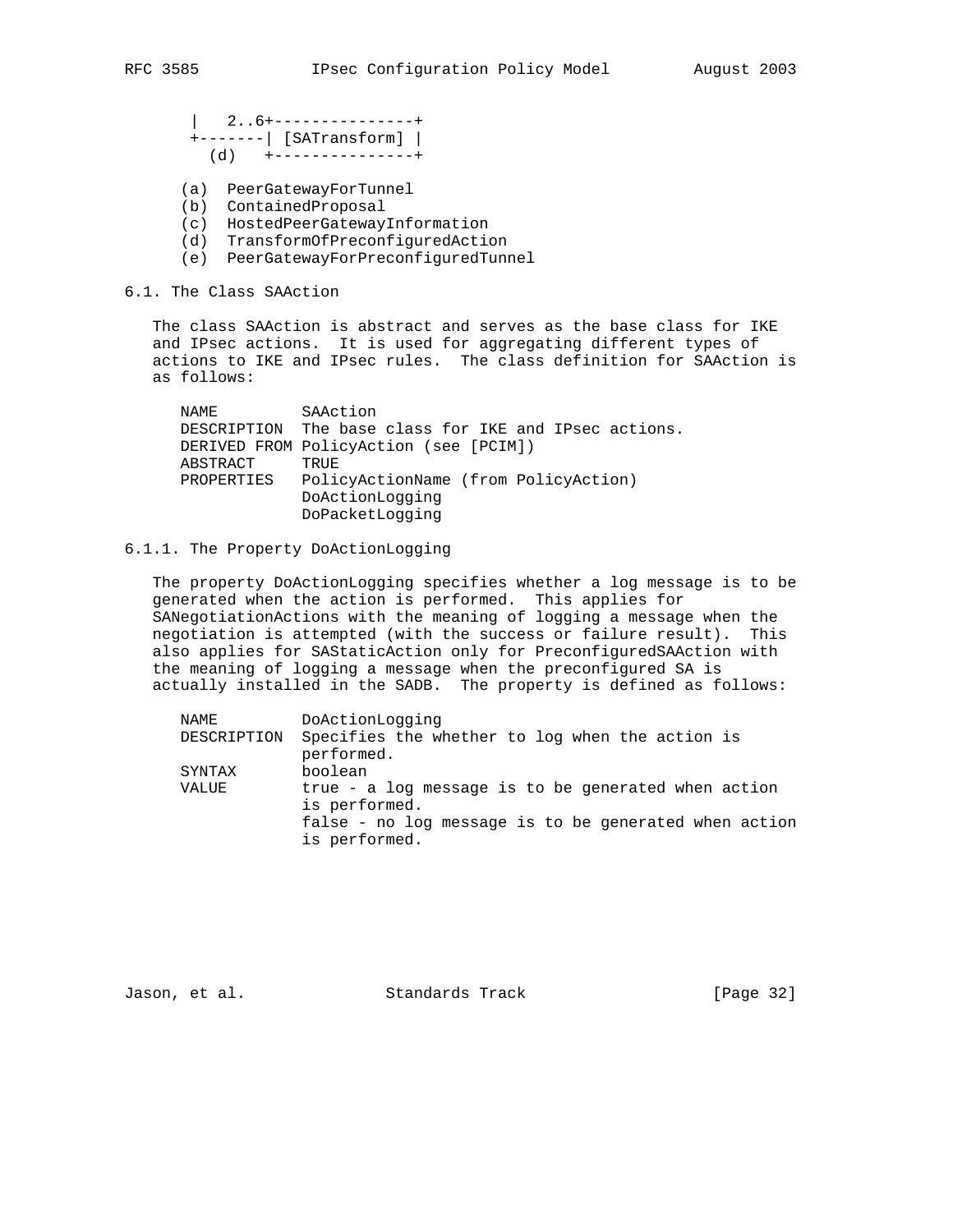# 6.1.2. The Property DoPacketLogging

 The property DoPacketLogging specifies whether a log message is to be generated when the resulting security association is used to process the packet. If the SANegotiationAction successfully executes and results in the creation of one or several security associations, or if the PreconfiguredSAAction executes, the value of DoPacketLogging SHOULD be propagated to an optional field of SADB. This optional field should be used to decide whether a log message is to be generated when the SA is used to process a packet. For SAStaticActions, a log message is to be generated when the IPsecBypassAction, IPsecDiscardAction, or IKERejectAction are executed. The property is defined as follows:

| NAME        | DoPacketLogging                                                                                                      |
|-------------|----------------------------------------------------------------------------------------------------------------------|
| DESCRIPTION | Specifies whether to log when the resulting                                                                          |
|             | security association is used to process the packet.                                                                  |
| SYNTAX      | boolean                                                                                                              |
| VALUE       | true - a log message is to be generated when the<br>resulting security association is used to process the<br>packet. |
|             | false - no log message is to be generated.                                                                           |

# 6.2. The Class SAStaticAction

 The class SAStaticAction is abstract and serves as the base class for IKE and IPsec actions that do not require any negotiation. The class definition for SAStaticAction is as follows:

 NAME SAStaticAction DESCRIPTION The base class for IKE and IPsec actions that do not require any negotiation. DERIVED FROM SAAction ABSTRACT TRUE PROPERTIES LifetimeSeconds

# 6.2.1. The Property LifetimeSeconds

 The property LifetimeSeconds specifies how long the security association derived from this action should be used. The property is defined as follows:

 NAME LifetimeSeconds DESCRIPTION Specifies the amount of time (in seconds) that a security association derived from this action should be used. SYNTAX unsigned 64-bit integer

|  | Jason, et al. | Standards Track | [Page 33] |
|--|---------------|-----------------|-----------|
|--|---------------|-----------------|-----------|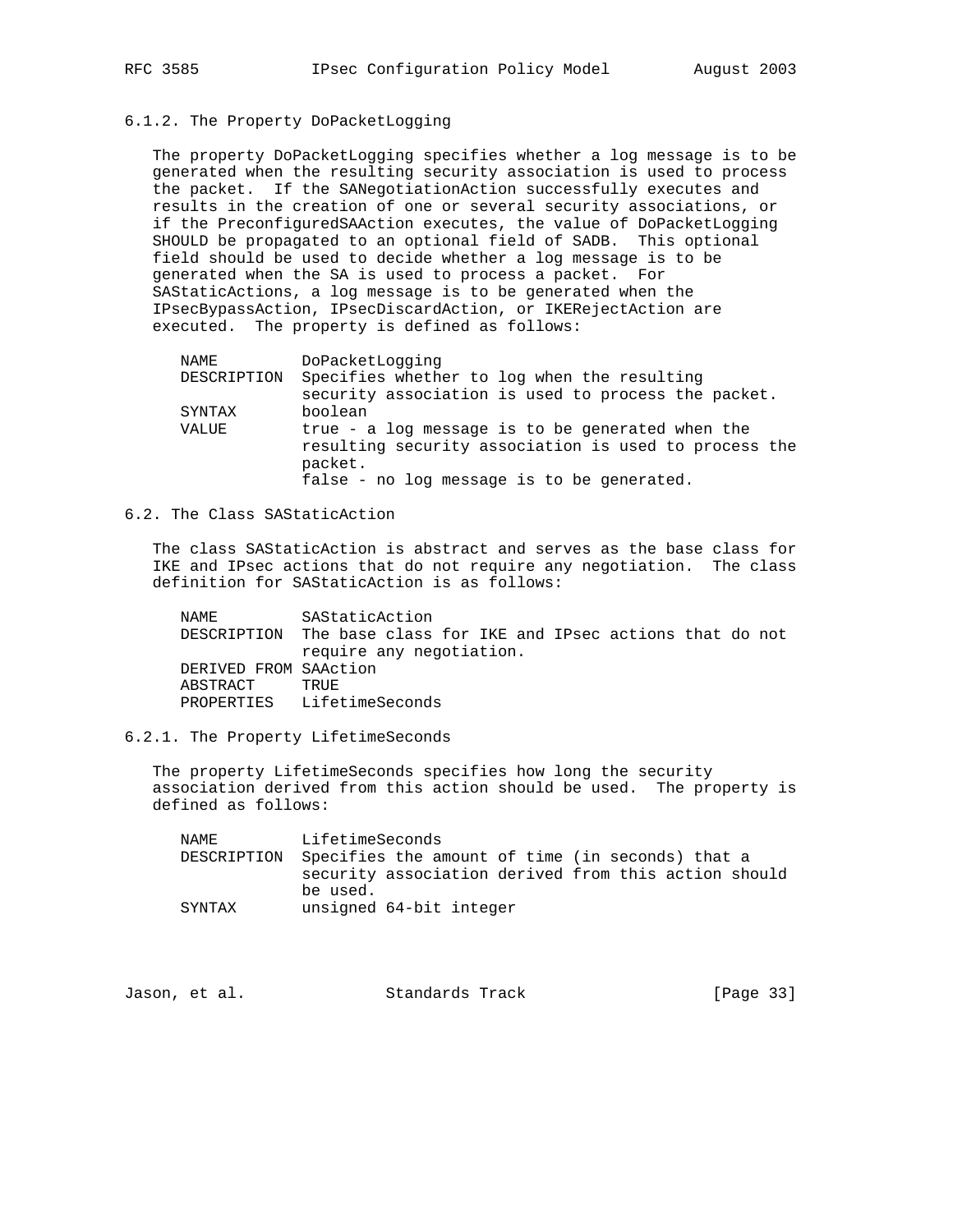VALUE A value of zero indicates that there is not a lifetime associated with this action (i.e., infinite lifetime). A non-zero value is typically used in conjunction with alternate SAActions performed when there is a negotiation failure of some sort.

 Note: if the referenced SAStaticAction object is a PreconfiguredSAAction associated to several SATransforms, then the actual lifetime of the preconfigured SA will be the lesser of the value of this LifetimeSeconds property and of the value of the MaxLifetimeSeconds property of the associated SATransform. If the value of this LifetimeSeconds property is zero, then there will be no lifetime associated to this SA.

 Note: while some SA negotiation protocols [IKE] can negotiate the lifetime as an arbitrary length field, the authors have assumed that a 64-bit integer will be sufficient.

 It is expected that most SAStaticAction instances will have their LifetimeSeconds properties set to zero (meaning no expiration of the resulting SA).

6.3. The Class IPsecBypassAction

 The class IPsecBypassAction is used when packets are allowed to be processed without applying IPsec encapsulation to them. This is the same as stating that packets are allowed to flow in the clear. The class definition for IPsecBypassAction is as follows:

 NAME IPsecBypassAction DESCRIPTION Specifies that packets are to be allowed to pass in the clear. DERIVED FROM SAStaticAction ABSTRACT FALSE

## 6.4. The Class IPsecDiscardAction

 The class IPsecDiscardAction is used when packets are to be discarded. This is the same as stating that packets are to be denied. The class definition for IPsecDiscardAction is as follows:

 NAME IPsecDiscardAction DESCRIPTION Specifies that packets are to be discarded. DERIVED FROM SAStaticAction ABSTRACT FALSE

Jason, et al. Standards Track [Page 34]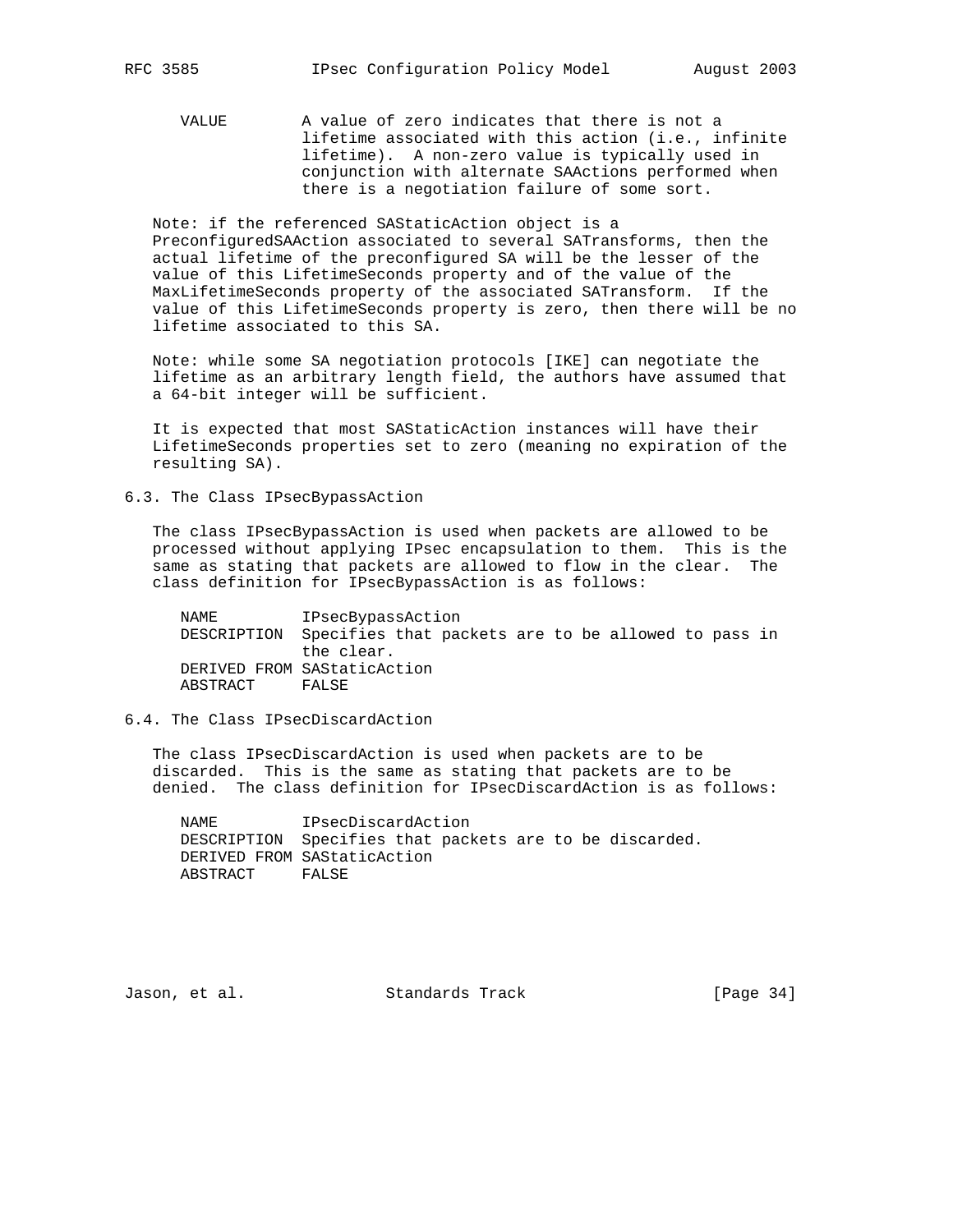6.5. The Class IKERejectAction

 The class IKERejectAction is used to prevent attempting an IKE negotiation with the peer(s). The main use of this class is to prevent some denial of service attacks when acting as IKE responder. It goes beyond a plain discard of UDP/500 IKE packets because the SACondition can be based on specific PeerIDPayloadFilterEntry (when aggressive mode is used). The class definition for IKERejectAction is as follows:

 NAME IKERejectAction DESCRIPTION Specifies that an IKE negotiation should not even be attempted or continued. DERIVED FROM SAStaticAction ABSTRACT FALSE

# 6.6. The Class PreconfiguredSAAction

 The class PreconfiguredSAAction is used to create a security association using preconfigured, hard-wired algorithms and keys.

Notes:

- the SPI for a PreconfiguredSAAction is contained in the association, TransformOfPreconfiguredAction;
- the session key (if applicable) is contained in an instance of the class SharedSecret (see [CIMUSER]). The session key is stored in the property Secret, the property protocol contains either "ESP encrypt", "ESP-auth" or "AH", the property algorithm contains the algorithm used to protect the secret (can be "PLAINTEXT" if the IPsec entity has no secret storage), the value of property RemoteID is the concatenation of the remote IPsec peer IP address in dotted decimal, of the character "/", of "IN" (respectively "OUT") for inbound SA (respectively outbound SA), of the character "/", and of the hexadecimal representation of the SPI.

 Although the class is concrete, it MUST not be instantiated. The class definition for PreconfiguredSAAction is as follows:

 NAME PreconfiguredSAAction DESCRIPTION Specifies preconfigured algorithm and keying information for creation of a security association. DERIVED FROM SAStaticAction ABSTRACT TRUE PROPERTIES LifetimeKilobytes

Jason, et al. Standards Track [Page 35]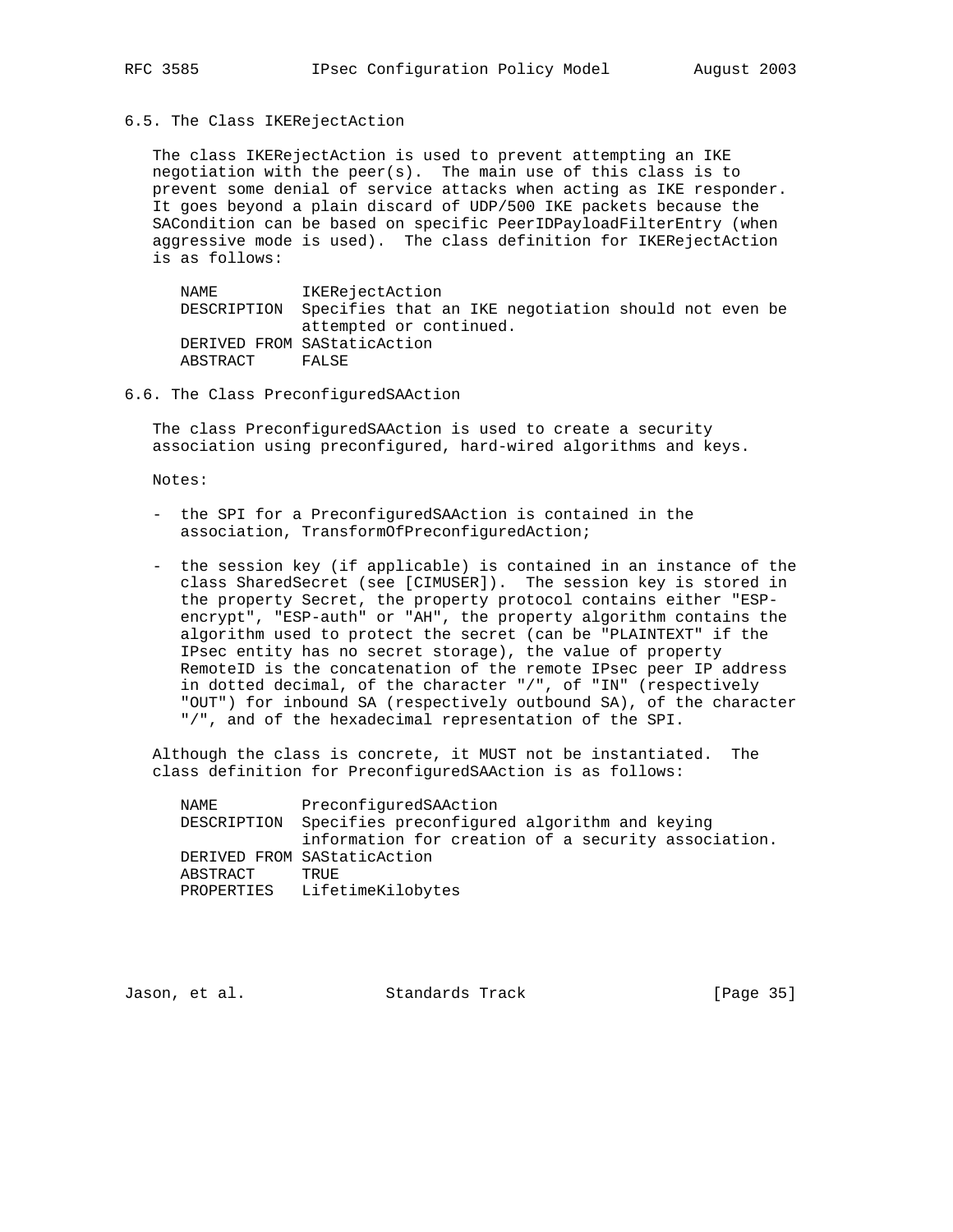6.6.1. The Property LifetimeKilobytes

 The property LifetimeKilobytes specifies a traffic limit in kilobytes that can be consumed before the SA is deleted. The property is defined as follows:

 NAME LifetimeKilobytes DESCRIPTION Specifies the SA lifetime in kilobytes. SYNTAX unsigned 64-bit integer VALUE A value of zero indicates that there is not a lifetime associated with this action (i.e., infinite lifetime). A non-zero value is used to indicate that after this number of kilobytes has been consumed the SA must be deleted from the SADB.

 Note: the actual lifetime of the preconfigured SA will be the lesser of the value of this LifetimeKilobytes property and of the value of the MaxLifetimeSeconds property of the associated SATransform. If the value of this LifetimeKilobytes property is zero, then there will be no lifetime associated with this action.

 Note: while some SA negotiation protocols [IKE] can negotiate the lifetime as an arbitrary length field, the authors have assumed that a 64-bit integer will be sufficient.

 It is expected that most PreconfiguredSAAction instances will have their LifetimeKilobyte properties set to zero (meaning no expiration of the resulting SA).

6.7. The Class PreconfiguredTransportAction

 The class PreconfiguredTransportAction is used to create an IPsec transport-mode security association using preconfigured, hard-wired algorithms and keys. The class definition for PreconfiguredTransportAction is as follows:

| NAMF.       | PreconfiguredTransportAction                   |
|-------------|------------------------------------------------|
| DESCRIPTION | Specifies preconfigured algorithm and keying   |
|             | information for creation of an IPsec transport |
|             | security association.                          |
|             | DERIVED FROM PreconfiguredSAAction             |
| ABSTRACT    | FALSE                                          |
|             |                                                |

Jason, et al. Standards Track [Page 36]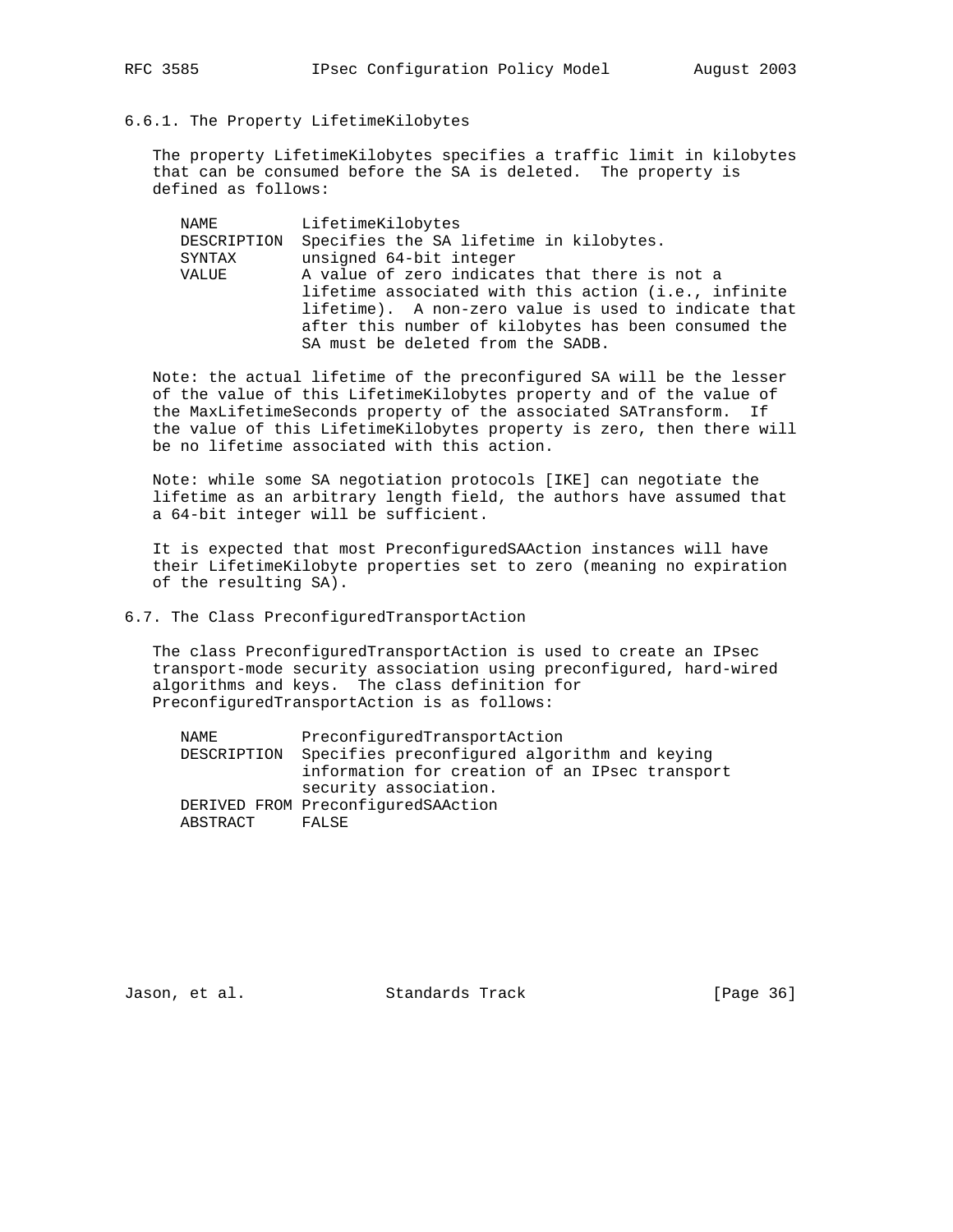6.8. The Class PreconfiguredTunnelAction

 The class PreconfiguredTunnelAction is used to create an IPsec tunnel-mode security association using preconfigured, hard-wired algorithms and keys. The class definition for PreconfiguredSAAction is as follows:

 NAME PreconfiguredTunnelAction DESCRIPTION Specifies preconfigured algorithm and keying information for creation of an IPsec tunnel-mode security association. DERIVED FROM PreconfiguredSAAction ABSTRACT FALSE PROPERTIES DFHandling

6.8.1. The Property DFHandling

 The property DFHandling specifies how the Don't Fragment (DF) bit of the internal IP header is to be handled during IPsec processing. The property is defined as follows:

| NAME        | DFHandling                                           |
|-------------|------------------------------------------------------|
| DESCRIPTION | Specifies the processing of the DF bit.              |
| SYNTAX      | unsigned 16-bit integer                              |
| VALUE       | 1 - Copy the DF bit from the internal IP header to   |
|             | the external IP header.                              |
|             | 2 - Set the DF bit of the external IP header to 1.   |
|             | 3 - Clear the DF bit of the external IP header to 0. |
|             |                                                      |

6.9. The Class SANegotiationAction

 The class SANegotiationAction specifies an action requesting security policy negotiation.

 This is an abstract class. Currently, only one security policy negotiation protocol action is subclassed from SANegotiationAction: the IKENegotiationAction class. It is nevertheless expected that other security policy negotiation protocols will exist and the negotiation actions of those new protocols would be modeled as a subclass of SANegotiationAction.

 NAME SANegotiationAction DESCRIPTION Specifies a negotiation action. DERIVED FROM SAAction ABSTRACT TRUE

Jason, et al. Standards Track [Page 37]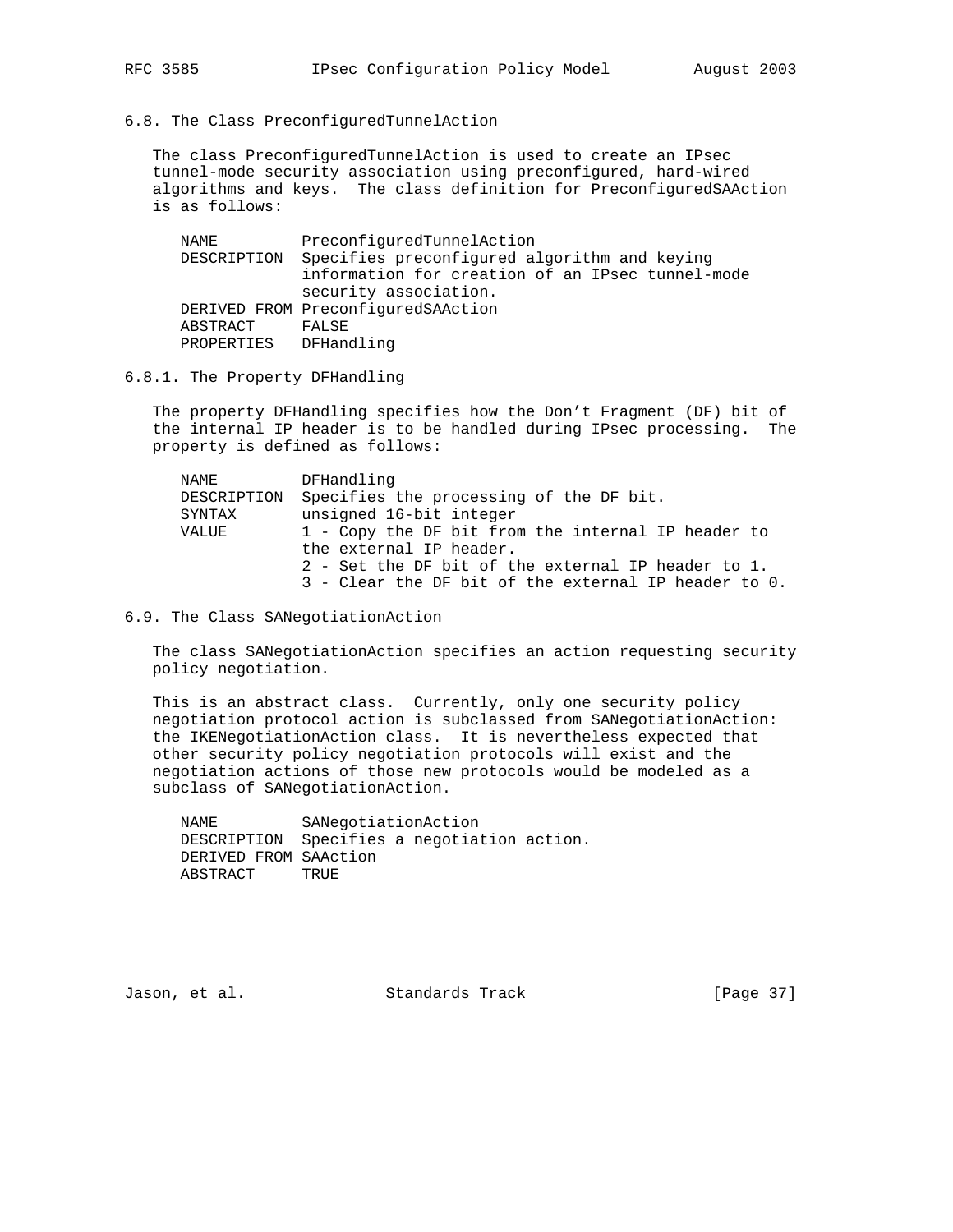6.10. The Class IKENegotiationAction

 The class IKENegotiationAction is abstract and serves as the base class for IKE and IPsec actions that result in an IKE negotiation. The class definition for IKENegotiationAction is as follows:

 NAME IKENegotiationAction DESCRIPTION A base class for IKE and IPsec actions that specifies the parameters that are common for IKE phase 1 and IKE phase 2 IPsec DOI negotiations. DERIVED FROM SANegotiationAction ABSTRACT TRUE PROPERTIES MinLifetimeSeconds MinLifetimeKilobytes IdleDurationSeconds

#### 6.10.1. The Property MinLifetimeSeconds

 The property MinLifetimeSeconds specifies the minimum seconds in a lifetime that will be accepted from the peer. MinLifetimeSeconds is used to prevent certain denial of service attacks where the peer requests an arbitrarily low lifetime value, causing renegotiations with expensive Diffie-Hellman operations. The property is defined as follows:

| NAMF.       | MinLifetimeSeconds                                                                                                       |
|-------------|--------------------------------------------------------------------------------------------------------------------------|
| DESCRIPTION | Specifies the minimum seconds acceptable in a<br>lifetime.                                                               |
| SYNTAX      | unsigned 64-bit integer                                                                                                  |
| VALUE       | A value of zero indicates that there is no minimum<br>value. A non-zero value specifies the minimum<br>seconds lifetime. |

 Note: while IKE can negotiate the lifetime as an arbitrary length field, the authors have assumed that a 64-bit integer will be sufficient.

#### 6.10.2. The Property MinLifetimeKilobytes

 The property MinLifetimeKilobytes specifies the minimum kilobytes of a lifetime that will be accepted from the peer. MinLifetimeKilobytes is used to prevent certain denial of service attacks, where the peer requests an arbitrarily low lifetime value, causing renegotiations with correspondingly expensive Diffie-Hellman operations. Note that there has been considerable debate regarding the usefulness of applying kilobyte lifetimes to IKE phase 1 security associations, so it is likely that this property will only apply to the sub-class IPsecAction. The property is defined as follows:

Jason, et al. Standards Track (Page 38)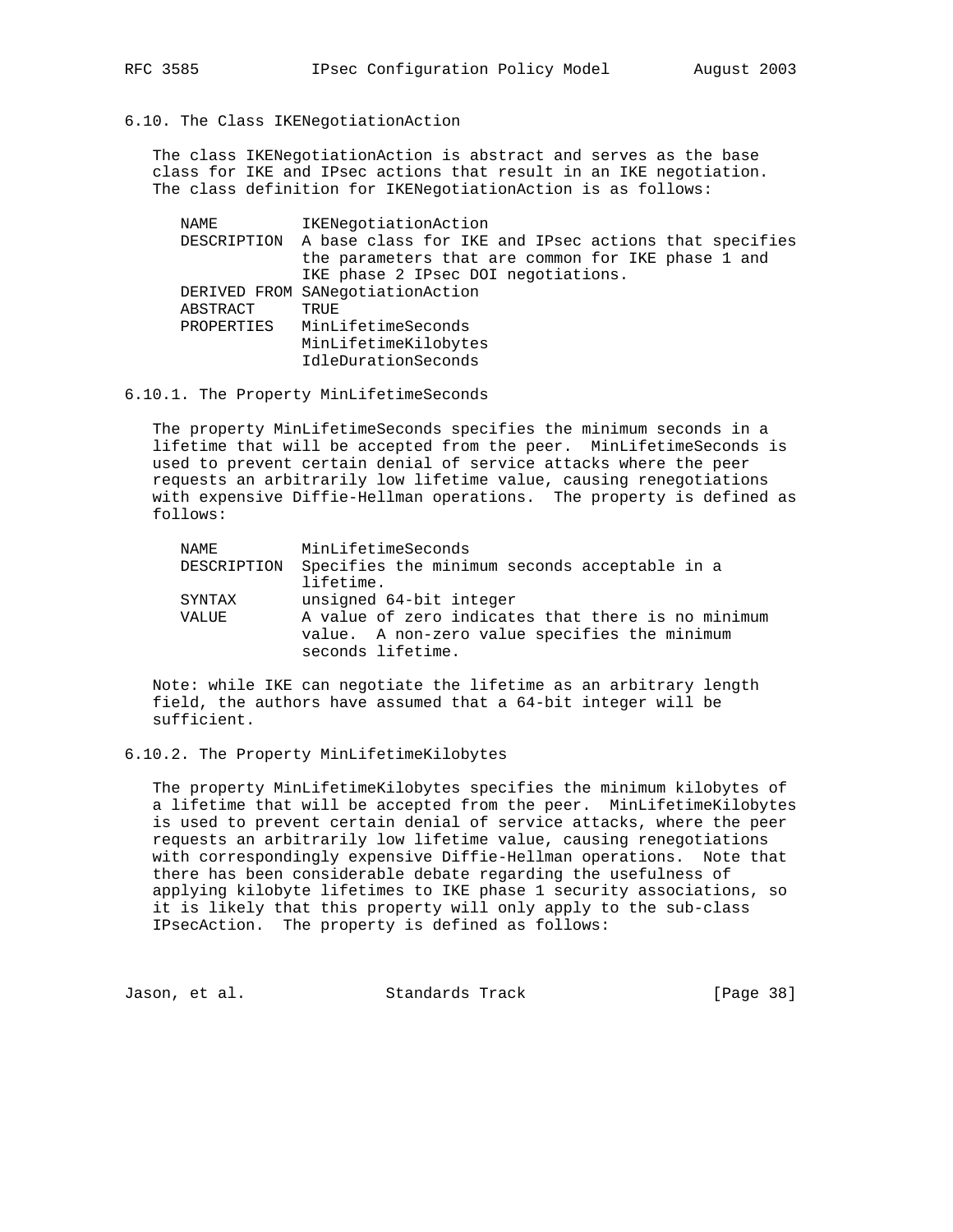| NAME        | MinLifetimeKilobytes                               |
|-------------|----------------------------------------------------|
| DESCRIPTION | Specifies the minimum kilobytes acceptable in a    |
|             | lifetime.                                          |
| SYNTAX      | unsigned 64-bit integer                            |
| VALUE       | A value of zero indicates that there is no minimum |
|             | value. A non-zero value specifies the minimum      |
|             | kilobytes lifetime.                                |

 Note: While IKE can negotiate the lifetime as an arbitrary length field, the authors have assumed that a 64-bit integer will be sufficient.

6.10.3. The Property IdleDurationSeconds

 The property IdleDurationSeconds specifies how many seconds a security association may remain idle (i.e., no traffic protected using the security association) before it is deleted. The property is defined as follows:

| NAME        | IdleDurationSeconds                                  |
|-------------|------------------------------------------------------|
| DESCRIPTION | Specifies how long, in seconds, a security           |
|             | association may remain unused before it is deleted.  |
| SYNTAX      | unsigned 64-bit integer                              |
| VALUE       | A value of zero indicates that idle detection should |
|             | not be used for the security association (only the   |
|             | seconds and kilobyte lifetimes will be used). Any    |
|             | non-zero value indicates the number of seconds the   |
|             | security association may remain unused.              |
|             |                                                      |

6.11. The Class IPsecAction

 The class IPsecAction serves as the base class for IPsec transport and tunnel actions. It specifies the parameters used for an IKE phase 2 IPsec DOI negotiation. The class definition for IPsecAction is as follows:

| NAME       | IPsecAction                                                     |
|------------|-----------------------------------------------------------------|
|            | DESCRIPTION A base class for IPsec transport and tunnel actions |
|            | that specifies the parameters for IKE phase 2 IPsec             |
|            | DOI negotiations.                                               |
|            | DERIVED FROM IKENegotiationAction                               |
| ABSTRACT   | TRUE                                                            |
| PROPERTIES | UsePFS                                                          |
|            | UseIKEGroup                                                     |
|            | GroupId                                                         |
|            | Granularity                                                     |
|            | VendorID                                                        |
|            |                                                                 |

Jason, et al. Standards Track [Page 39]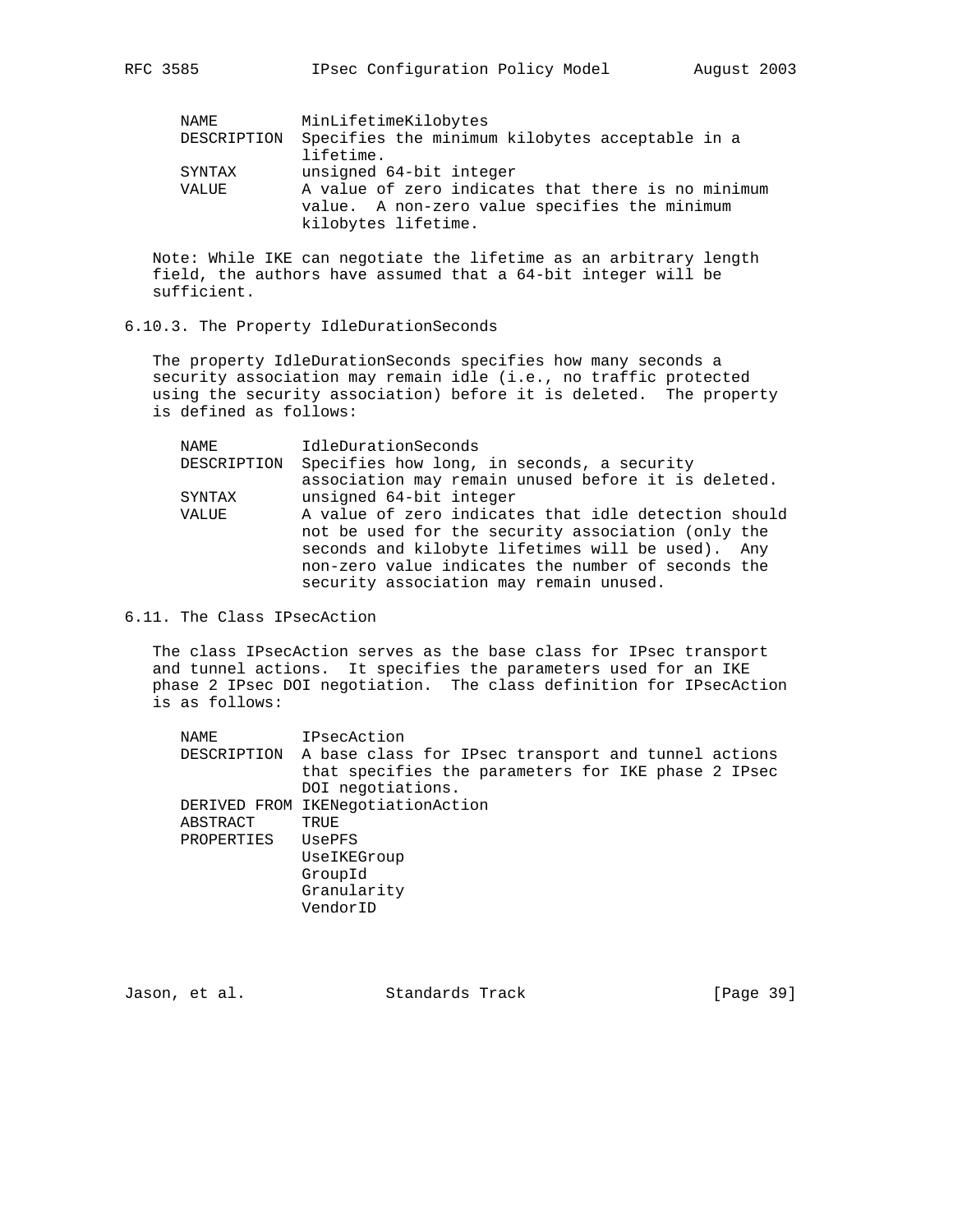6.11.1. The Property UsePFS

 The property UsePFS specifies whether or not perfect forward secrecy should be used when refreshing keys. The property is defined as follows:

| NAMF.  | <b>USePFS</b>                                            |
|--------|----------------------------------------------------------|
|        | DESCRIPTION Specifies the whether or not to use PFS when |
|        | refreshing keys.                                         |
| SYNTAX | boolean                                                  |
| VALUE  | A value of true indicates that PFS should be used. A     |
|        | value of false indicates that PFS should not be used.    |

#### 6.11.2. The Property UseIKEGroup

 The property UseIKEGroup specifies whether or not phase 2 should use the same key exchange group as was used in phase 1. UseIKEGroup is ignored if UsePFS is false. The property is defined as follows:

| NAME        | UseIKEGroup                                                                                                                                                                                             |
|-------------|---------------------------------------------------------------------------------------------------------------------------------------------------------------------------------------------------------|
| DESCRIPTION | Specifies whether or not to use the same GroupId for<br>phase 2 as was used in phase 1. If UsePFS is false,                                                                                             |
|             | then UseIKEGroup is ignored.                                                                                                                                                                            |
| SYNTAX      | boolean                                                                                                                                                                                                 |
| VALUE       | A value of true indicates that the phase 2 GroupId<br>should be the same as phase 1. A value of false<br>indicates that the property GroupId will contain the<br>key exchange group to use for phase 2. |

6.11.3. The Property GroupId

 The property GroupId specifies the key exchange group to use for phase 2. GroupId is ignored if (1) the property UsePFS is false, or (2) the property UsePFS is true and the property UseIKEGroup is true. If the GroupID number is from the vendor-specific range (32768- 65535), the property VendorID qualifies the group number. The property is defined as follows:

| NAME        | GroupId                                             |
|-------------|-----------------------------------------------------|
| DESCRIPTION | Specifies the key exchange group to use for phase 2 |
|             | when the property UsePFS is true and the property   |
|             | UseIKEGroup is false.                               |
| SYNTAX      | unsigned 16-bit integer                             |
| VALUE       | Consult [IKE] for valid values.                     |
|             |                                                     |

Jason, et al. Standards Track [Page 40]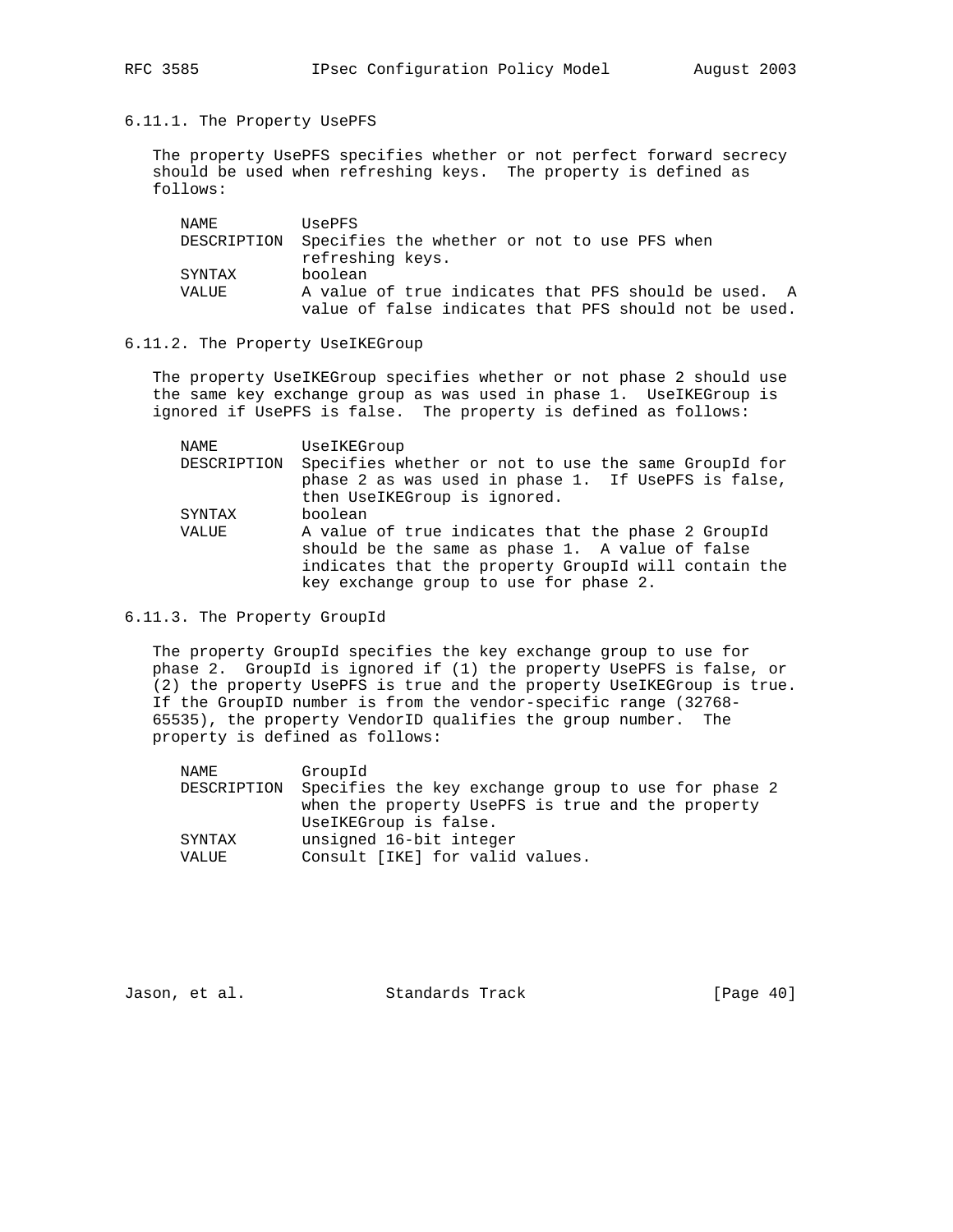## 6.11.4. The Property Granularity

 The property Granularity specifies how the selector for the security association should be derived from the traffic that triggered the negotiation. The property is defined as follows:

| Granularity                                           |
|-------------------------------------------------------|
| Specifies how the proposed selector for the           |
| security association will be created.                 |
| unsigned 16-bit integer                               |
| 1 - subnet: the source and destination subnet masks   |
| of the filter entry are used.                         |
| 2 - address: only the source and destination IP       |
| addresses of the triggering packet are used.          |
| 3 - protocol: the source and destination IP addresses |
| and the IP protocol of the triggering packet are      |
| used.                                                 |
| 4 - port: the source and destination IP addresses and |
| the IP protocol and the source and destination layer  |
| 4 ports of the triggering packet are used.            |
|                                                       |

#### 6.11.5. The Property VendorID

 The property VendorID is used together with the property GroupID (when it is in the vendor-specific range) to identify the key exchange group. VendorID is ignored unless UsePFS is true and UseIKEGroup is false and GroupID is in the vendor-specific range (32768-65535). The property is defined as follows:

| NAME                                     | VendorID |  |  |
|------------------------------------------|----------|--|--|
| DESCRIPTION Specifies the IKE Vendor ID. |          |  |  |
| SYNTAX                                   | string   |  |  |

## 6.12. The Class IPsecTransportAction

 The class IPsecTransportAction is a subclass of IPsecAction that is used to specify use of an IPsec transport-mode security association. The class definition for IPsecTransportAction is as follows:

 NAME IPsecTransportAction DESCRIPTION Specifies that an IPsec transport-mode security association should be negotiated. DERIVED FROM IPsecAction ABSTRACT FALSE

Jason, et al. Standards Track [Page 41]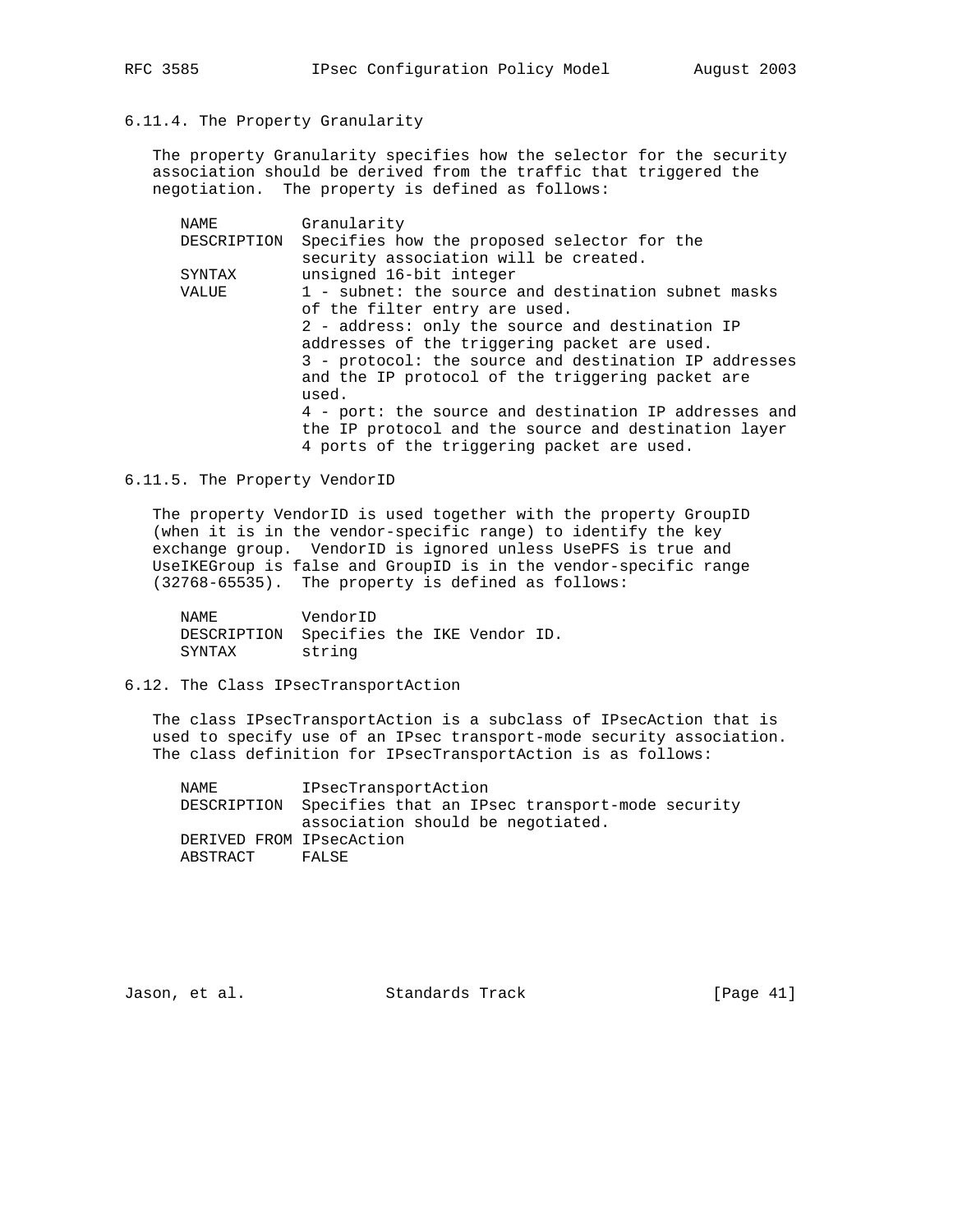6.13. The Class IPsecTunnelAction

 The class IPsecTunnelAction is a subclass of IPsecAction that is used to specify use of an IPsec tunnel-mode security association. The class definition for IPsecTunnelAction is as follows:

 NAME IPsecTunnelAction DESCRIPTION Specifies that an IPsec tunnel-mode security association should be negotiated. DERIVED FROM IPsecAction ABSTRACT FALSE PROPERTIES DFHandling

6.13.1. The Property DFHandling

 The property DFHandling specifies how the tunnel should manage the Don't Fragment (DF) bit. The property is defined as follows:

| NAME        | DFHandling                                           |
|-------------|------------------------------------------------------|
| DESCRIPTION | Specifies how to process the DF bit.                 |
| SYNTAX      | unsigned 16-bit integer                              |
| VALUE       | 1 - Copy the DF bit from the internal IP header to   |
|             | the external IP header.                              |
|             | 2 - Set the DF bit of the external IP header to 1.   |
|             | 3 - Clear the DF bit of the external IP header to 0. |

6.14. The Class IKEAction

 The class IKEAction specifies the parameters that are to be used for IKE phase 1 negotiation. The class definition for IKEAction is as follows:

| NAME        | IKEAction                                         |
|-------------|---------------------------------------------------|
| DESCRIPTION | Specifies the IKE phase 1 negotiation parameters. |
|             | DERIVED FROM IKENegotiationAction                 |
| ABSTRACT    | FALSE                                             |
| PROPERTIES  | ExchangeMode                                      |
|             | UseIKEIdentityType                                |
|             | VendorID                                          |
|             | AggressiveModeGroupId                             |

Jason, et al. Standards Track [Page 42]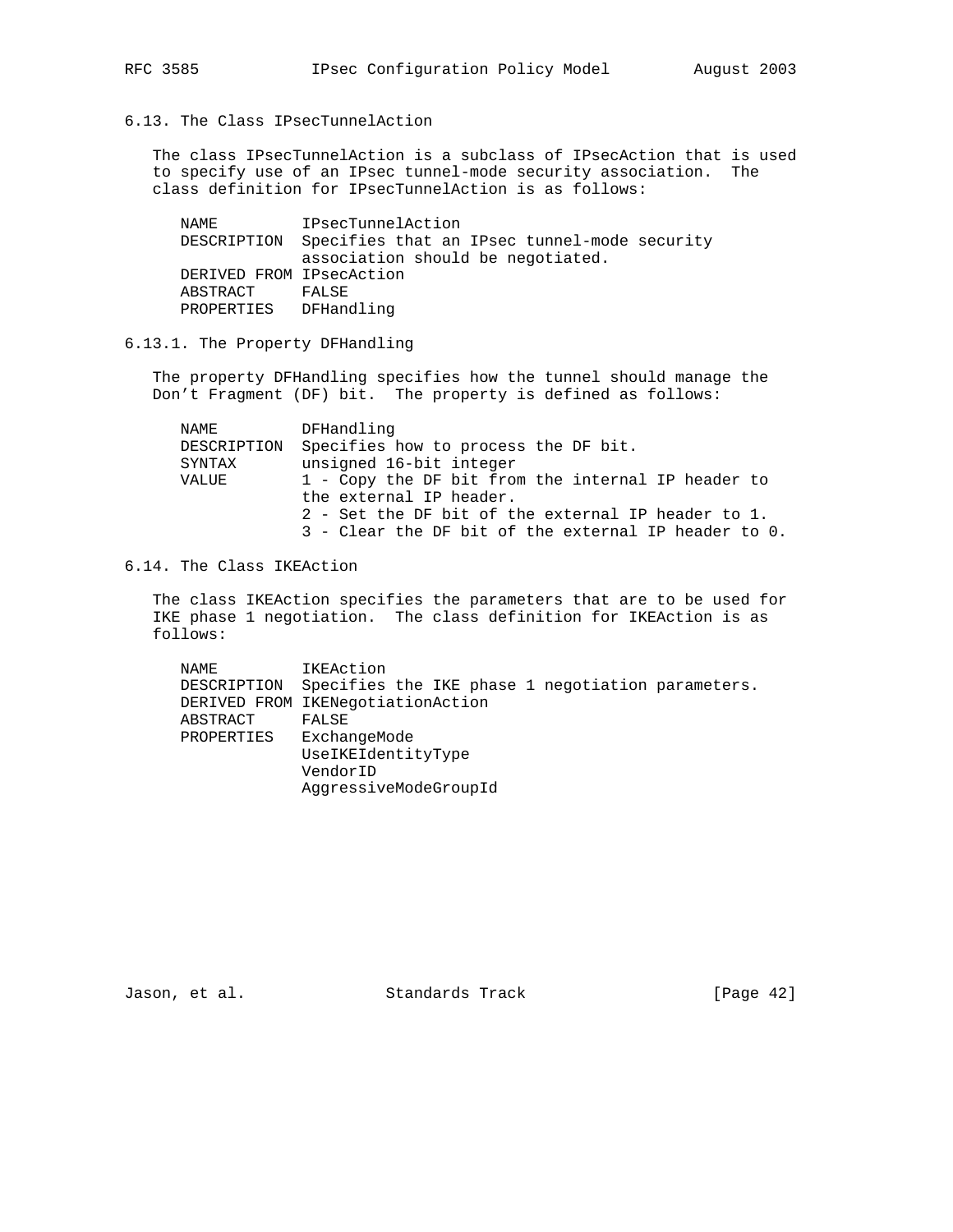## 6.14.1. The Property ExchangeMode

 The property ExchangeMode specifies which IKE mode should be used for IKE phase 1 negotiations. The property is defined as follows:

| NAME   | ExchangeMode                                                |
|--------|-------------------------------------------------------------|
|        | DESCRIPTION Specifies the IKE negotiation mode for phase 1. |
| SYNTAX | unsigned 16-bit integer                                     |
| VALUE  | 1 - base mode                                               |
|        | 2 - main mode                                               |
|        | 4 - aggressive mode                                         |

## 6.14.2. The Property UseIKEIdentityType

 The property UseIKEIdentityType specifies what IKE identity type should be used when negotiating with the peer. This information is used in conjunction with the IKE identities available on the system and the IdentityContexts of the matching IKERule. The property is defined as follows:

| NAME   | UseIKEIdentityType                                                |
|--------|-------------------------------------------------------------------|
|        | DESCRIPTION Specifies the IKE identity to use during negotiation. |
| SYNTAX | unsigned 16-bit integer                                           |
| VALUE  | Consult [DOI] for valid values.                                   |

## 6.14.3. The Property VendorID

 The property VendorID specifies the value to be used in the Vendor ID payload. The property is defined as follows:

| NAME   | VendorID                                             |
|--------|------------------------------------------------------|
|        | DESCRIPTION Vendor ID Payload.                       |
| SYNTAX | string                                               |
| VALUE  | A value of NULL means that Vendor ID payload will be |
|        | neither generated nor accepted. A non-NULL value     |
|        | means that a Vendor ID payload will be generated     |
|        | (when acting as an initiator) or is expected (when   |
|        | acting as a responder).                              |

## 6.14.4. The Property AggressiveModeGroupId

 The property AggressiveModeGroupId specifies which group ID is to be used in the first packets of the phase 1 negotiation. This property is ignored unless the property ExchangeMode is set to 4 (aggressive mode). If the AggressiveModeGroupID number is from the vendor specific range (32768-65535), the property VendorID qualifies the group number. The property is defined as follows:

Jason, et al. Standards Track [Page 43]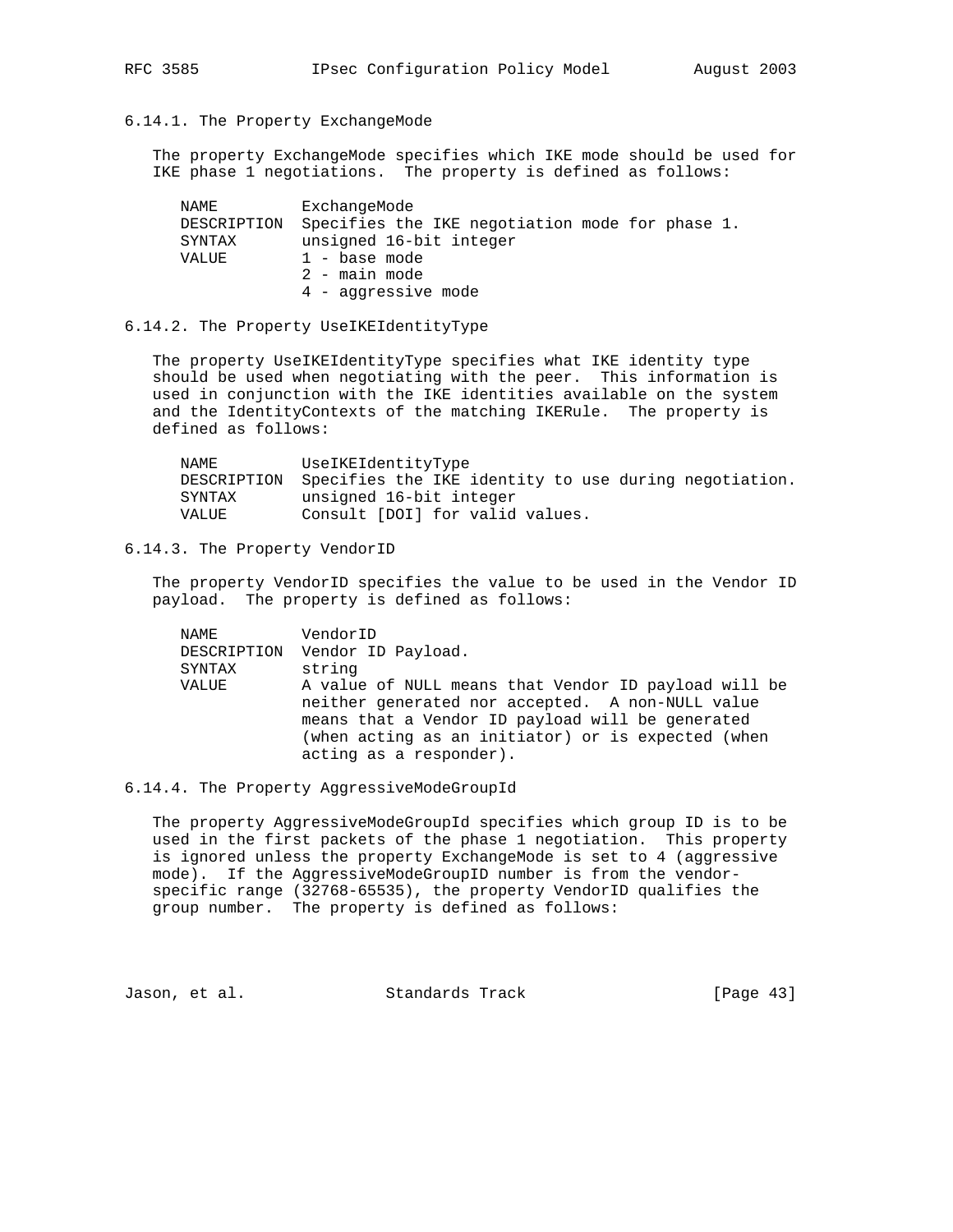| NAME   | AggressiveModeGroupId                                        |  |
|--------|--------------------------------------------------------------|--|
|        | DESCRIPTION Specifies the group ID to be used for aggressive |  |
|        | mode.                                                        |  |
| SYNTAX | unsigned 16-bit integer                                      |  |

6.15. The Class PeerGateway

 The class PeerGateway specifies the security gateway with which the IKE services negotiates. The class definition for PeerGateway is as follows:

 NAME PeerGateway DESCRIPTION Specifies the security gateway with which to negotiate. DERIVED FROM LogicalElement (see [CIMCORE]) ABSTRACT FALSE PROPERTIES Name PeerIdentityType PeerIdentity

 Note: The class PeerIdentityEntry contains more information about the peer (namely its IP address).

6.15.1. The Property Name

 The property Name specifies a user-friendly name for this security gateway. The property is defined as follows:

| NAME.  | Name     |                                                              |  |  |
|--------|----------|--------------------------------------------------------------|--|--|
|        |          | DESCRIPTION Specifies a user-friendly name for this security |  |  |
|        | qateway. |                                                              |  |  |
| SYNTAX | string   |                                                              |  |  |

6.15.2. The Property PeerIdentityType

 The property PeerIdentityType specifies the IKE identity type of the security gateway. The property is defined as follows:

| NAME        | PeerIdentityType                                |
|-------------|-------------------------------------------------|
| DESCRIPTION | Specifies the IKE identity type of the security |
|             | gateway.                                        |
| SYNTAX      | unsigned 16-bit integer                         |
| VALUE       | Consult [DOI] for valid values.                 |
|             |                                                 |

Jason, et al. Standards Track [Page 44]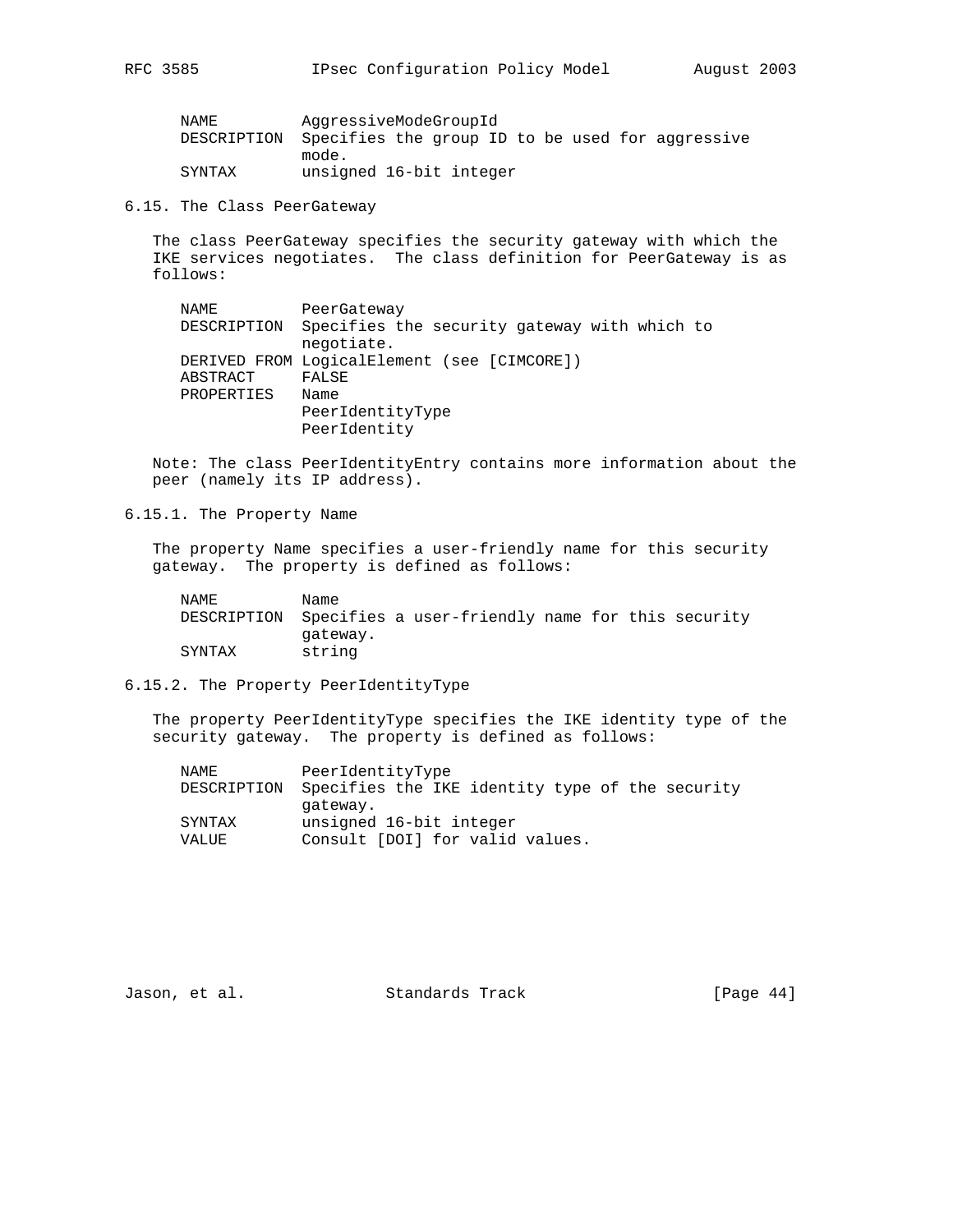- 
- 6.15.3. The Property PeerIdentity

 The property PeerIdentity specifies the IKE identity value of the security gateway. Based upon the storage chosen for the task specific mapping of the information model, a conversion may be needed from the stored representation of the PeerIdentity string to the real value used in the ID payload (e.g., IP address is to be converted from a dotted decimal string into 4 bytes). The property is defined as follows:

| NAME                                                         | PeerIdentity |  |  |  |  |
|--------------------------------------------------------------|--------------|--|--|--|--|
| DESCRIPTION Specifies the IKE identity value of the security |              |  |  |  |  |
|                                                              | qateway.     |  |  |  |  |
| SYNTAX                                                       | string       |  |  |  |  |

6.16. The Association Class PeerGatewayForTunnel

 The class PeerGatewayForTunnel associates IPsecTunnelActions with an ordered list of PeerGateways. The class definition for PeerGatewayForTunnel is as follows:

| NAME       | PeerGatewayForTunnel                                              |
|------------|-------------------------------------------------------------------|
|            | DESCRIPTION Associates IPsecTunnelActions with an ordered list of |
|            | PeerGateways.                                                     |
|            | DERIVED FROM Dependency (see [CIMCORE])                           |
| ABSTRACT   | FALSE                                                             |
| PROPERTIES | Antecedent [ref PeerGateway[0n]]                                  |
|            | Dependent [ref IPsecTunnelAction[0n]]                             |
|            | SequenceNumber                                                    |

6.16.1. The Reference Antecedent

 The property Antecedent is inherited from Dependency and is overridden to refer to a PeerGateway instance. The [0..n] cardinality indicates that an IPsecTunnelAction instance may be associated with zero or more PeerGateway instances.

Note: The cardinality 0 has a specific meaning:

- when the IKE service acts as a responder, this means that the IKE service will accept phase 1 negotiation with any other security gateway;
- when the IKE service acts as an initiator, this means that the IKE service will use the destination IP address (of the IP packets which triggered the SARule) as the IP address of the peer IKE entity.

Jason, et al. Standards Track [Page 45]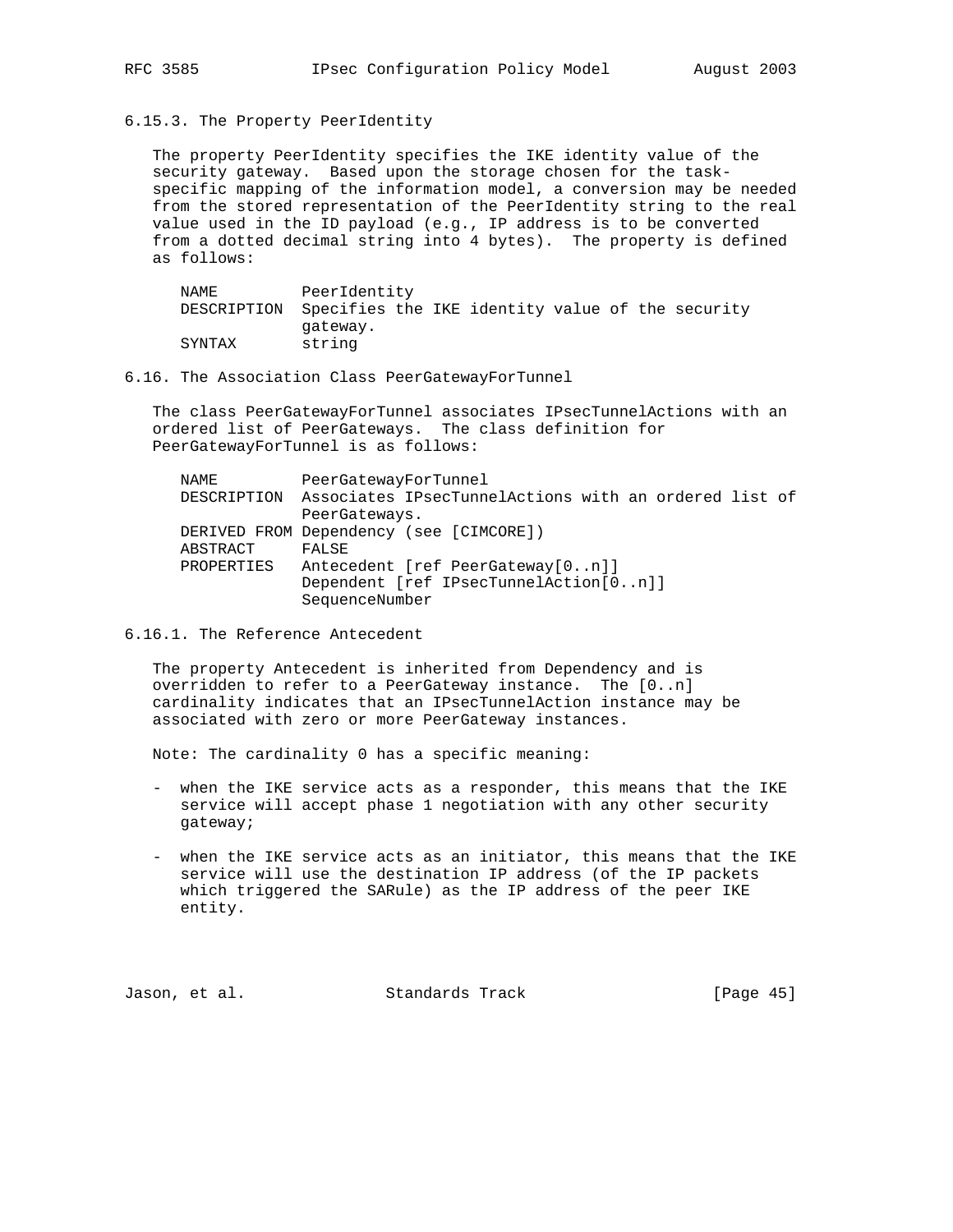6.16.2. The Reference Dependent

 The property Dependent is inherited from Dependency and is overridden to refer to an IPsecTunnelAction instance. The [0..n] cardinality indicates that a PeerGateway instance may be associated with zero or more IPsecTunnelAction instances.

#### 6.16.3. The Property SequenceNumber

 The property SequenceNumber specifies the ordering to be used when evaluating PeerGateway instances for a given IPsecTunnelAction. The property is defined as follows:

| NAME   | SequenceNumber                                                  |
|--------|-----------------------------------------------------------------|
|        | DESCRIPTION Specifies the order of evaluation for PeerGateways. |
| SYNTAX | unsigned 16-bit integer                                         |
| VALUE  | Lower values are evaluated first.                               |

#### 6.17. The Aggregation Class ContainedProposal

 The class ContainedProposal associates an ordered list of SAProposals with the IKENegotiationAction that aggregates it. If the referenced IKENegotiationAction object is an IKEAction, then the referenced SAProposal object(s) must be IKEProposal(s). If the referenced IKENegotiationAction object is an IPsecTransportAction or an IPsecTunnelAction, then the referenced SAProposal object(s) must be IPsecProposal(s). The class definition for ContainedProposal is as follows:

| NAME        | ContainedProposal                                 |
|-------------|---------------------------------------------------|
| DESCRIPTION | Associates an ordered list of SAProposals with an |
|             | IKENegotiationAction.                             |
|             | DERIVED FROM PolicyComponent (see [PCIM])         |
| ABSTRACT    | FALSE                                             |
| PROPERTIES  | GroupComponent[ref IKENegotiationAction[0n]]      |
|             | PartComponent[ref SAProposal[1n]]                 |
|             | SequenceNumber                                    |

- 6.17.1. The Reference GroupComponent
	- The property GroupComponent is inherited from PolicyComponent and is overridden to refer to an IKENegotiationAction instance. The [0..n] cardinality indicates that an SAProposal instance may be associated with zero or more IKENegotiationAction instances.

Jason, et al. Standards Track [Page 46]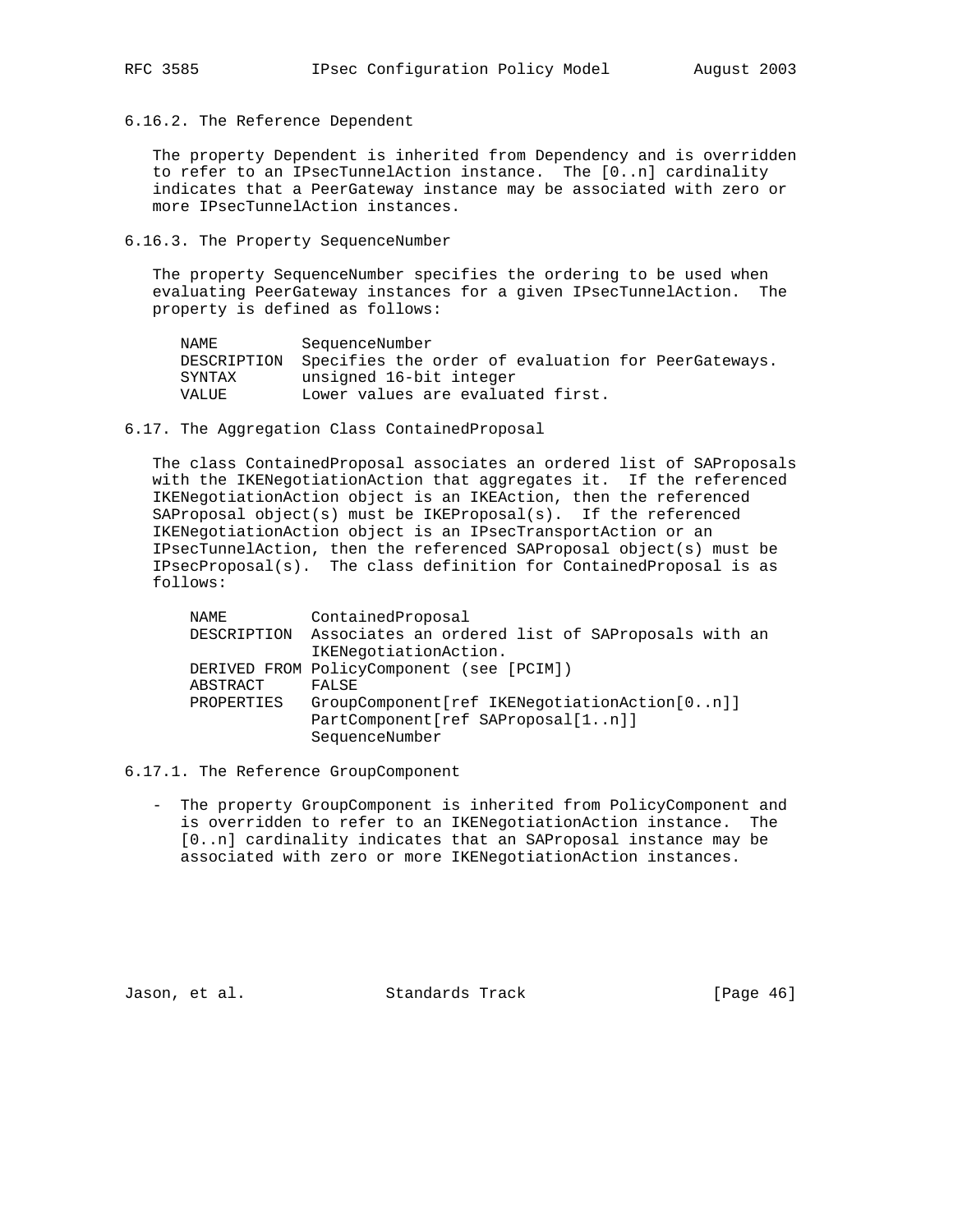6.17.2. The Reference PartComponent

 The property PartComponent is inherited from PolicyComponent and is overridden to refer to an SAProposal instance. The [1..n] cardinality indicates that an IKENegotiationAction instance MUST be associated with at least one SAProposal instance.

#### 6.17.3. The Property SequenceNumber

 The property SequenceNumber specifies the order of preference for the SAProposals. The property is defined as follows:

| NAME        | SequenceNumber                                      |
|-------------|-----------------------------------------------------|
| DESCRIPTION | Specifies the preference order for the SAProposals. |
| SYNTAX      | unsigned 16-bit integer                             |
| VALUE       | Lower-valued proposals are preferred over proposals |
|             | with higher values. For ContainedProposals that     |
|             | reference the same IKENegotiationAction,            |
|             | SequenceNumber values must be unique.               |
|             |                                                     |

6.18. The Association Class HostedPeerGatewayInformation

 The class HostedPeerGatewayInformation weakly associates a PeerGateway with a System. The class definition for HostedPeerGatewayInformation is as follows:

| NAME        | HostedPeerGatewayInformation                   |
|-------------|------------------------------------------------|
| DESCRIPTION | Weakly associates a PeerGateway with a System. |
|             | DERIVED FROM Dependency (see [CIMCORE])        |
| ABSTRACT    | FALSE                                          |
| PROPERTIES  | Antecedent [ref System[11]]                    |
|             | Dependent [ref PeerGateway[0n] [weak]]         |

### 6.18.1. The Reference Antecedent

 The property Antecedent is inherited from Dependency and is overridden to refer to a System instance. The [1..1] cardinality indicates that a PeerGateway instance MUST be associated with one and only one System instance.

6.18.2. The Reference Dependent

 The property Dependent is inherited from Dependency and is overridden to refer to a PeerGateway instance. The [0..n] cardinality indicates that a System instance may be associated with zero or more PeerGateway instances.

Jason, et al. Standards Track [Page 47]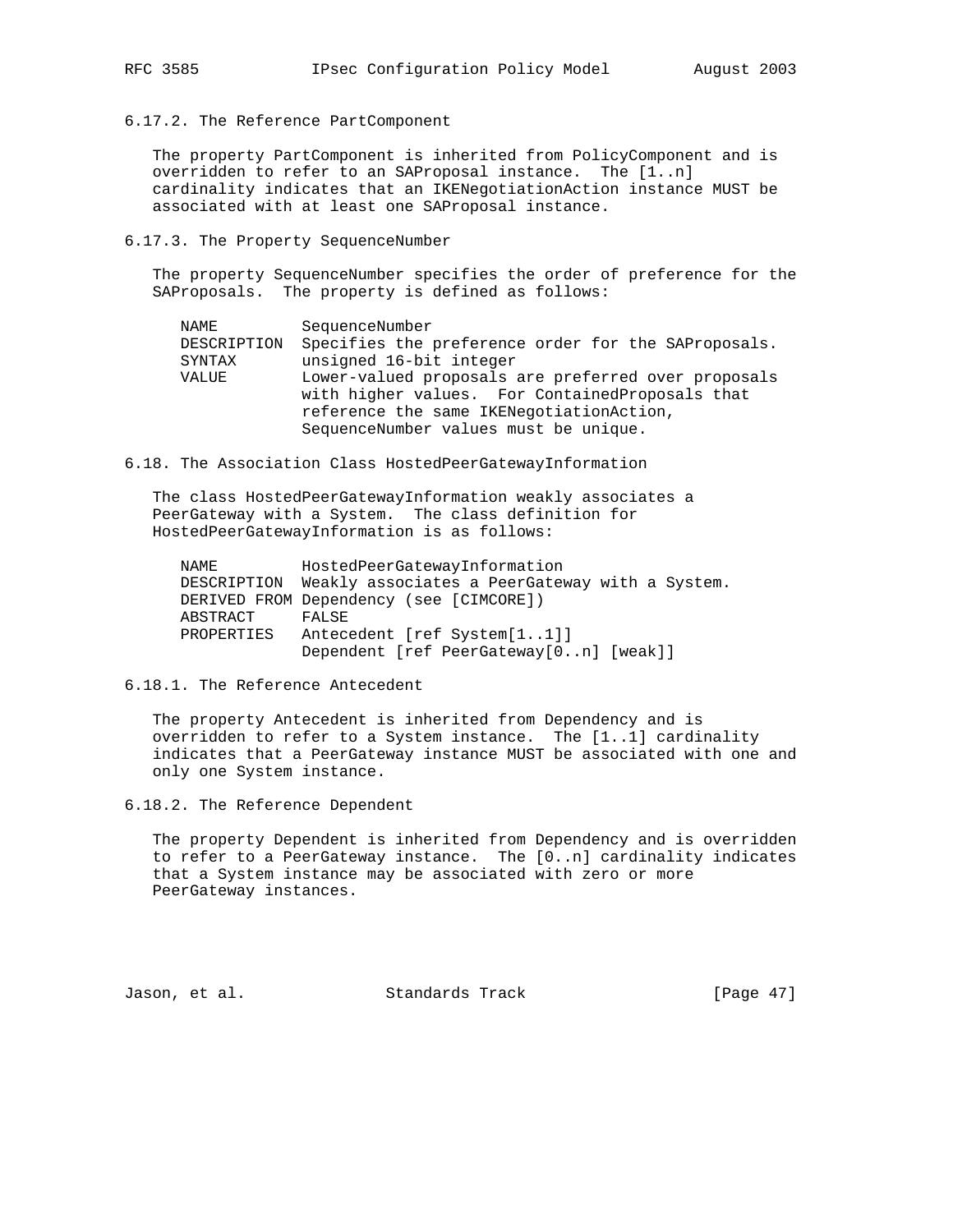6.19. The Association Class TransformOfPreconfiguredAction

 The class TransformOfPreconfiguredAction associates a PreconfiguredSAAction with two, four or six SATransforms that will be applied to the inbound and outbound traffic. The order of application of the SATransforms is implicitly defined in [IPSEC]. The class definition for TransformOfPreconfiguredAction is as follows:

| NAME       | TransformOfPreconfiguredAction                                  |
|------------|-----------------------------------------------------------------|
|            | DESCRIPTION Associates a PreconfiguredSAAction with from one to |
|            | three SATransforms.                                             |
|            | DERIVED FROM Dependency (see [CIMCORE])                         |
| ABSTRACT   | FALSE                                                           |
| PROPERTIES | Antecedent [ref SATransform [26]]                               |
|            | Dependent [ref PreconfiguredSAAction [0n]]                      |
|            | <b>SPT</b>                                                      |
|            | Direction                                                       |

6.19.1. The Reference Antecedent

 The property Antecedent is inherited from Dependency and is overridden to refer to an SATransform instance. The [2..6] cardinality indicates that a PreconfiguredSAAction instance may be associated with two to six SATransform instances.

6.19.2. The Reference Dependent

 The property Dependent is inherited from Dependency and is overridden to refer to a PreconfiguredSAAction instance. The [0..n] cardinality indicates that a SATransform instance may be associated with zero or more PreconfiguredSAAction instances.

6.19.3. The Property SPI

 The property SPI specifies the SPI to be used by the pre-configured action for the associated transform. The property is defined as follows:

NAME SPI DESCRIPTION Specifies the SPI to be used with the SATransform. SYNTAX unsigned 32-bit integer

Jason, et al. Standards Track [Page 48]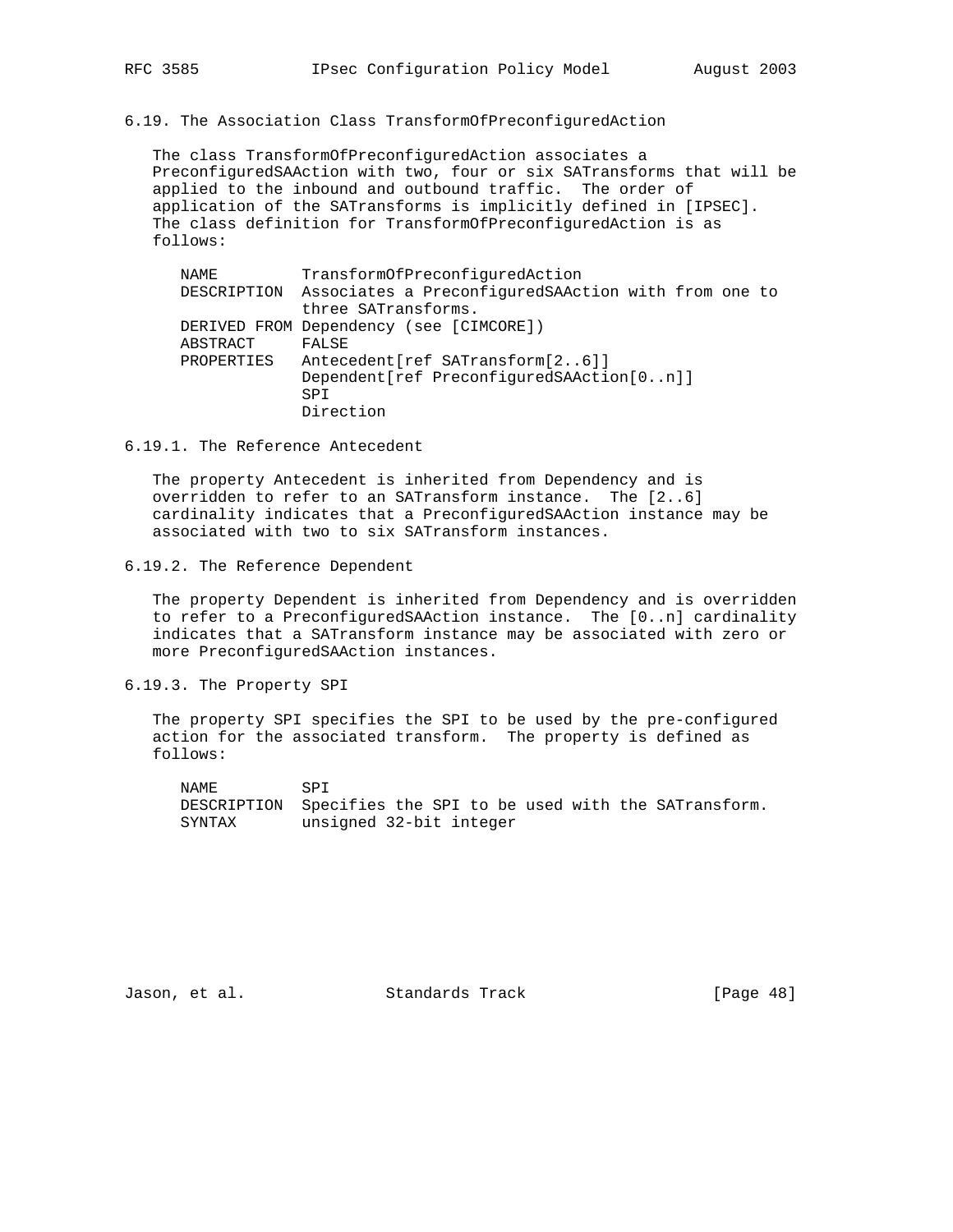## 6.19.4. The Property Direction

 The property Direction specifies whether the SPI property is for inbound or outbound traffic. The property is defined as follows:

| NAMF.  | Direction                                                       |
|--------|-----------------------------------------------------------------|
|        | DESCRIPTION Specifies whether the SA is for inbound or outbound |
|        | traffic.                                                        |
| SYNTAX | unsigned 8-bit integer                                          |
| VALUE  | 1 - this SA is for inbound traffic                              |
|        | 2 - this SA is for outbound traffic                             |
|        |                                                                 |

6.20 The Association Class PeerGatewayForPreconfiguredTunnel

 The class PeerGatewayForPreconfiguredTunnel associates zero or one PeerGateways with multiple PreconfiguredTunnelActions. The class definition for PeerGatewayForPreconfiguredTunnel is as follows:

| NAME        | PeerGatewayForPreconfiguredTunnel              |
|-------------|------------------------------------------------|
| DESCRIPTION | Associates a PeerGateway with multiple         |
|             | PreconfiguredTunnelActions.                    |
|             | DERIVED FROM Dependency (see [CIMCORE])        |
| ABSTRACT    | FALSE                                          |
| PROPERTIES  | Antecedent [ref PeerGateway [01]]              |
|             | Dependent [ref PreconfiguredTunnelAction [0n]] |

6.20.1. The Reference Antecedent

 The property Antecedent is inherited from Dependency and is overridden to refer to a PeerGateway instance. The [0..1] cardinality indicates that a PreconfiguredTunnelAction instance may be associated with one PeerGteway instance.

6.20.2. The Reference Dependent

 The property Dependent is inherited from Dependency and is overridden to refer to a PreconfiguredTunnelAction instance. The [0..n] cardinality indicates that a PeerGateway instance may be associated with zero or more PreconfiguredSAAction instances.

Jason, et al. Standards Track [Page 49]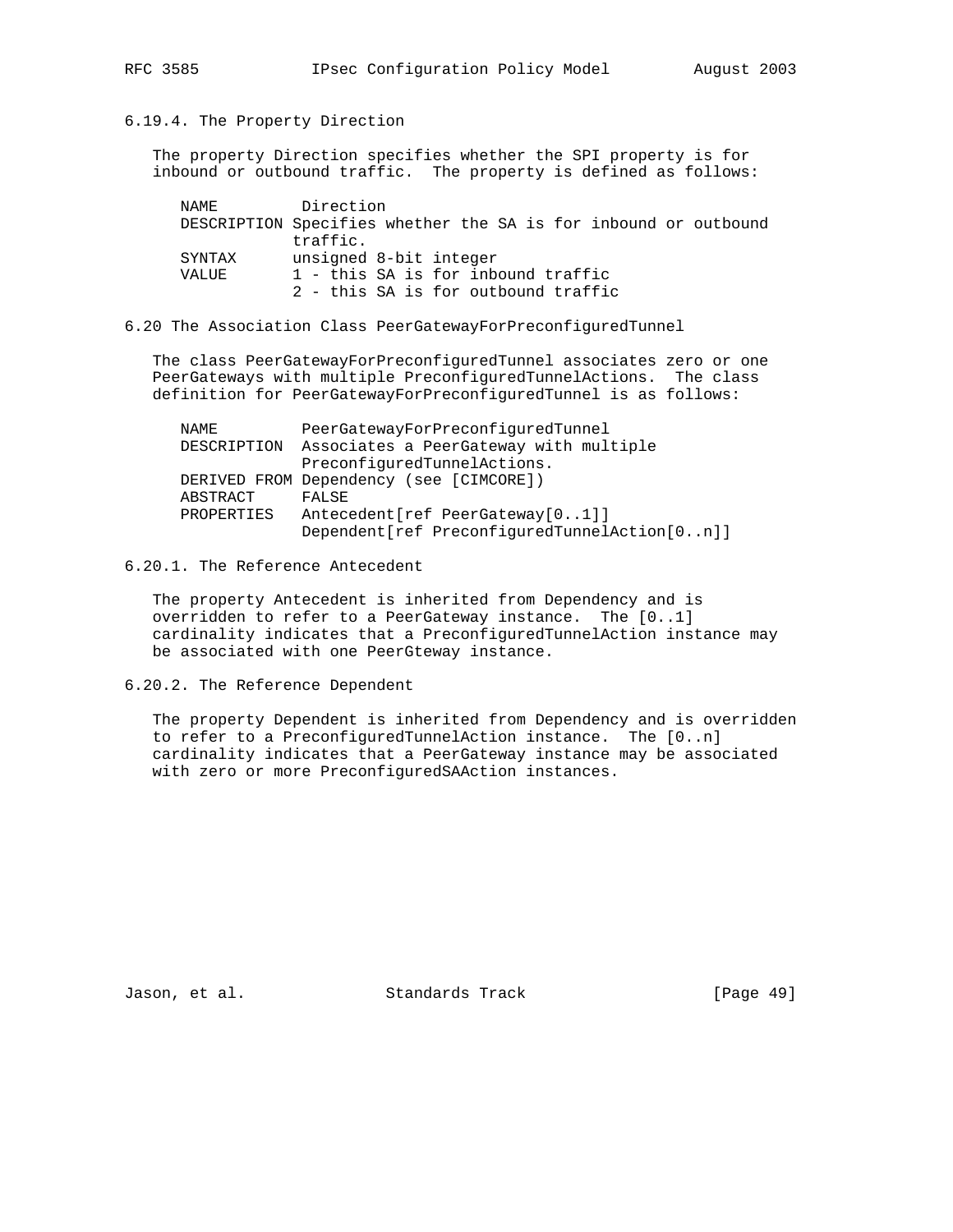# 7. Proposal and Transform Classes

 The proposal and transform classes model the proposal settings an IPsec device will use during IKE phase 1 and 2 negotiations.



- (a) SAProposalInSystem
- (b) ContainedTransform
- (c) SATransformInSystem
- 7.1. The Abstract Class SAProposal

 The abstract class SAProposal serves as the base class for the IKE and IPsec proposal classes. It specifies the parameters that are common to the two proposal types. The class definition for SAProposal is as follows:

 NAME SAProposal DESCRIPTION Specifies the common proposal parameters for IKE and IPsec security association negotiation. DERIVED FROM Policy ([PCIM]) ABSTRACT TRUE PROPERTIES Name

Jason, et al. Standards Track [Page 50]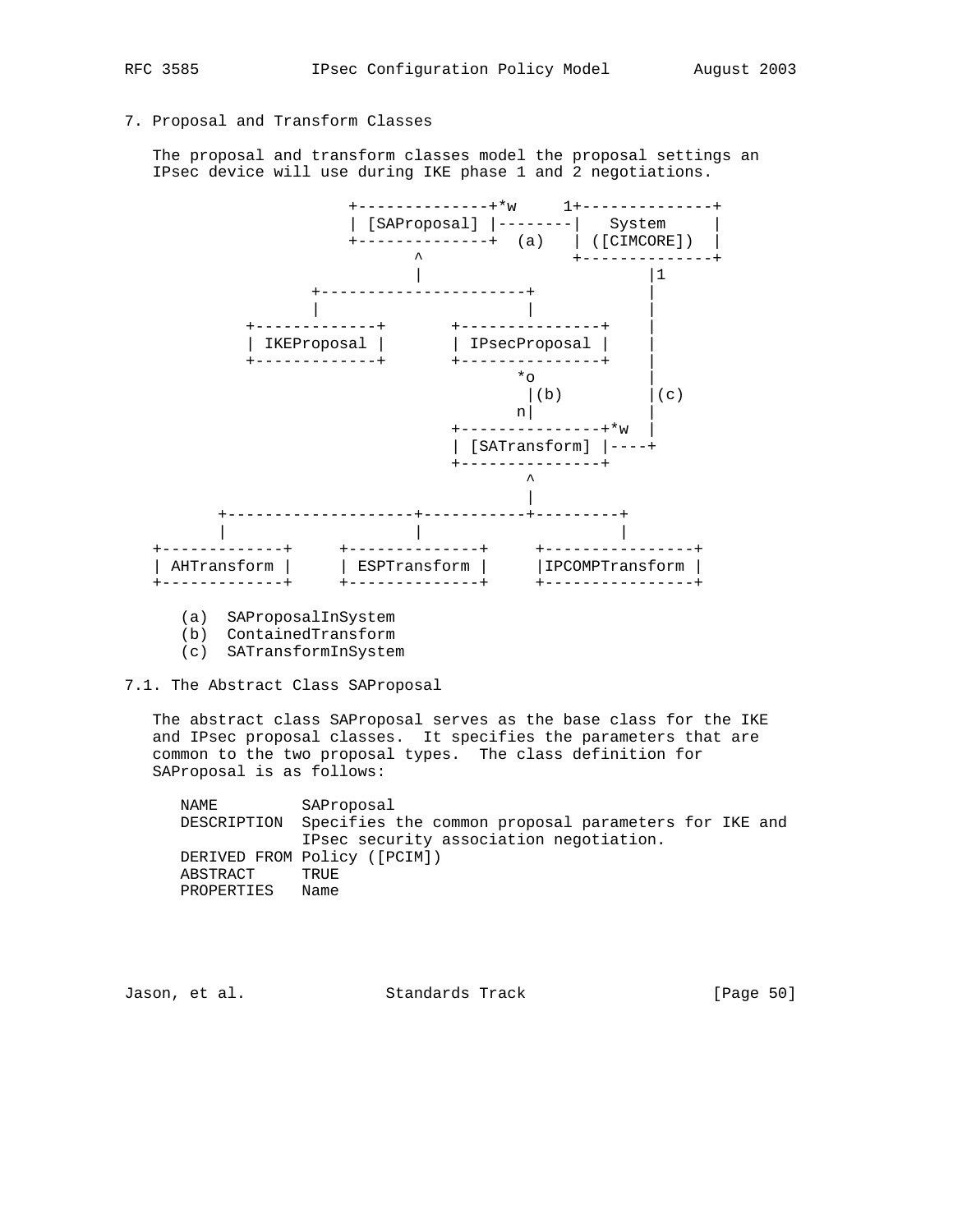7.1.1. The Property Name

 The property Name specifies a user-friendly name for the SAProposal. The property is defined as follows:

NAME Name DESCRIPTION Specifies a user-friendly name for this proposal. SYNTAX string

## 7.2. The Class IKEProposal

 The class IKEProposal specifies the proposal parameters necessary to drive an IKE security association negotiation. The class definition for IKEProposal is as follows:

| NAME                    | IKEProposal                                        |
|-------------------------|----------------------------------------------------|
| DESCRIPTION             | Specifies the proposal parameters for IKE security |
|                         | association negotiation.                           |
| DERIVED FROM SAProposal |                                                    |
| ABSTRACT                | FALSE                                              |
| PROPERTIES              | CipherAlgorithm                                    |
|                         | HashAlgorithm                                      |
|                         | PRFAlgorithm                                       |
|                         | GroupId                                            |
|                         | AuthenticationMethod                               |
|                         | MaxLifetimeSeconds                                 |
|                         | MaxLifetimeKilobytes                               |
|                         | VendorID                                           |
|                         |                                                    |

7.2.1. The Property CipherAlgorithm

 The property CipherAlgorithm specifies the proposed phase 1 security association encryption algorithm. The property is defined as follows:

| NAME   | CipherAlgorithm                                                 |
|--------|-----------------------------------------------------------------|
|        | DESCRIPTION Specifies the proposed encryption algorithm for the |
|        | phase 1 security association.                                   |
| SYNTAX | unsigned 16-bit integer                                         |
| VALUE  | Consult [IKE] for valid values.                                 |

Jason, et al. Standards Track [Page 51]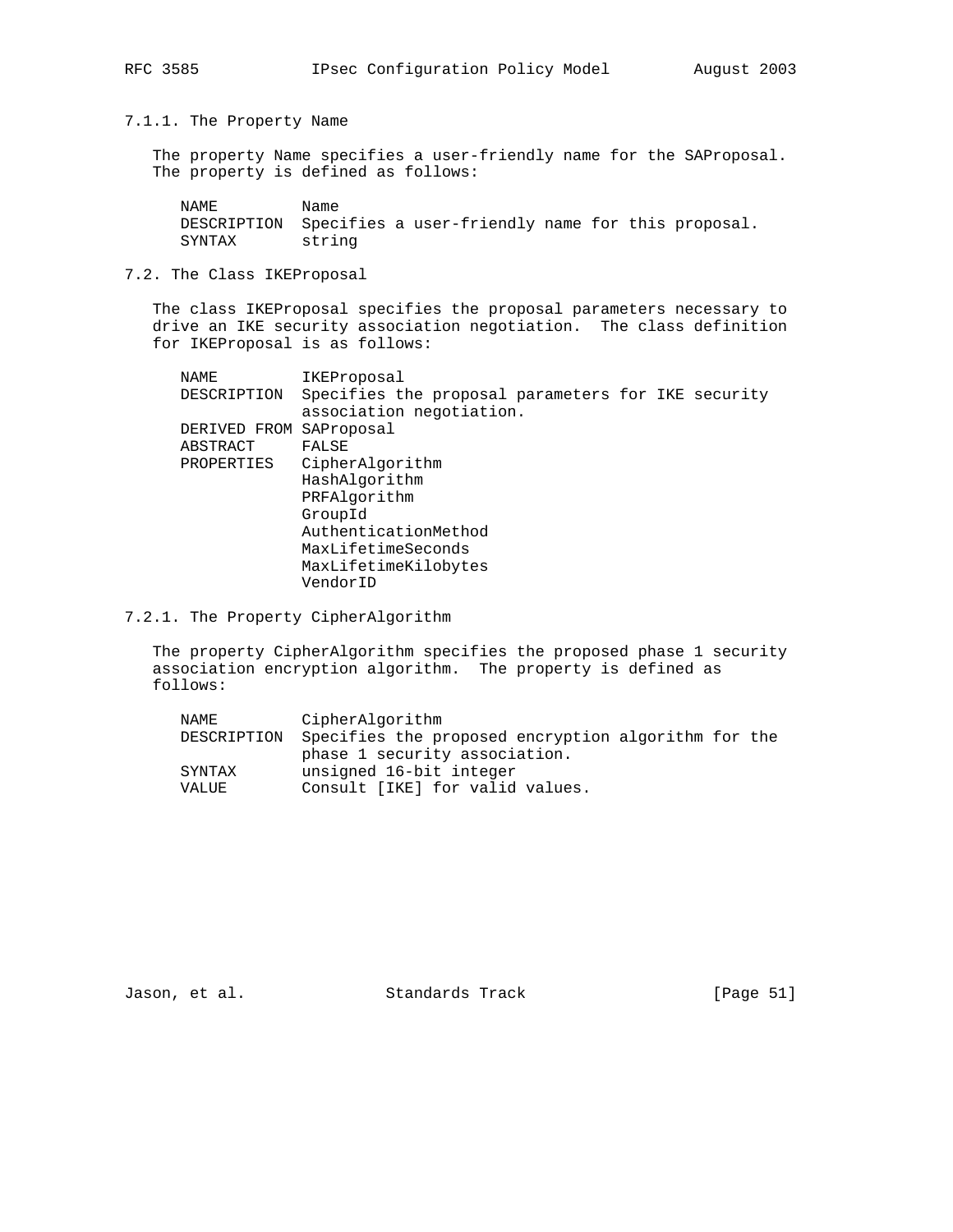## 7.2.2. The Property HashAlgorithm

 The property HashAlgorithm specifies the proposed phase 1 security association hash algorithm. The property is defined as follows:

| NAME        | HashAlqorithm                                         |
|-------------|-------------------------------------------------------|
| DESCRIPTION | Specifies the proposed hash algorithm for the phase 1 |
|             | security association.                                 |
| SYNTAX      | unsigned 16-bit integer                               |
| VALUE       | Consult [IKE] for valid values.                       |

#### 7.2.3. The Property PRFAlgorithm

 The property PRFAlgorithm specifies the proposed phase 1 security association pseudo-random function. The property is defined as follows:

| NAME   | PRFAlgorithm                                                      |
|--------|-------------------------------------------------------------------|
|        | DESCRIPTION Specifies the proposed pseudo-random function for the |
|        | phase 1 security association.                                     |
| SYNTAX | unsigned 16-bit integer                                           |
| VALUE  | Currently none defined in [IKE], if [IKE, DOI] are                |
|        | extended, then the values of [IKE, DOI] are to be                 |
|        | used for values of PRFAlgorithm.                                  |

## 7.2.4. The Property GroupId

 The property GroupId specifies the proposed phase 1 security association key exchange group. This property is ignored for all aggressive mode exchanges. If the GroupID number is from the vendor-specific range (32768-65535), the property VendorID qualifies the group number. The property is defined as follows:

| NAME        | GroupId                                           |
|-------------|---------------------------------------------------|
| DESCRIPTION | Specifies the proposed key exchange group for the |
|             | phase 1 security association.                     |
| SYNTAX      | unsigned 16-bit integer                           |
| VALUE       | Consult [IKE] for valid values.                   |
|             |                                                   |

Note: The value of this property is to be ignored in aggressive mode.

Jason, et al. Standards Track [Page 52]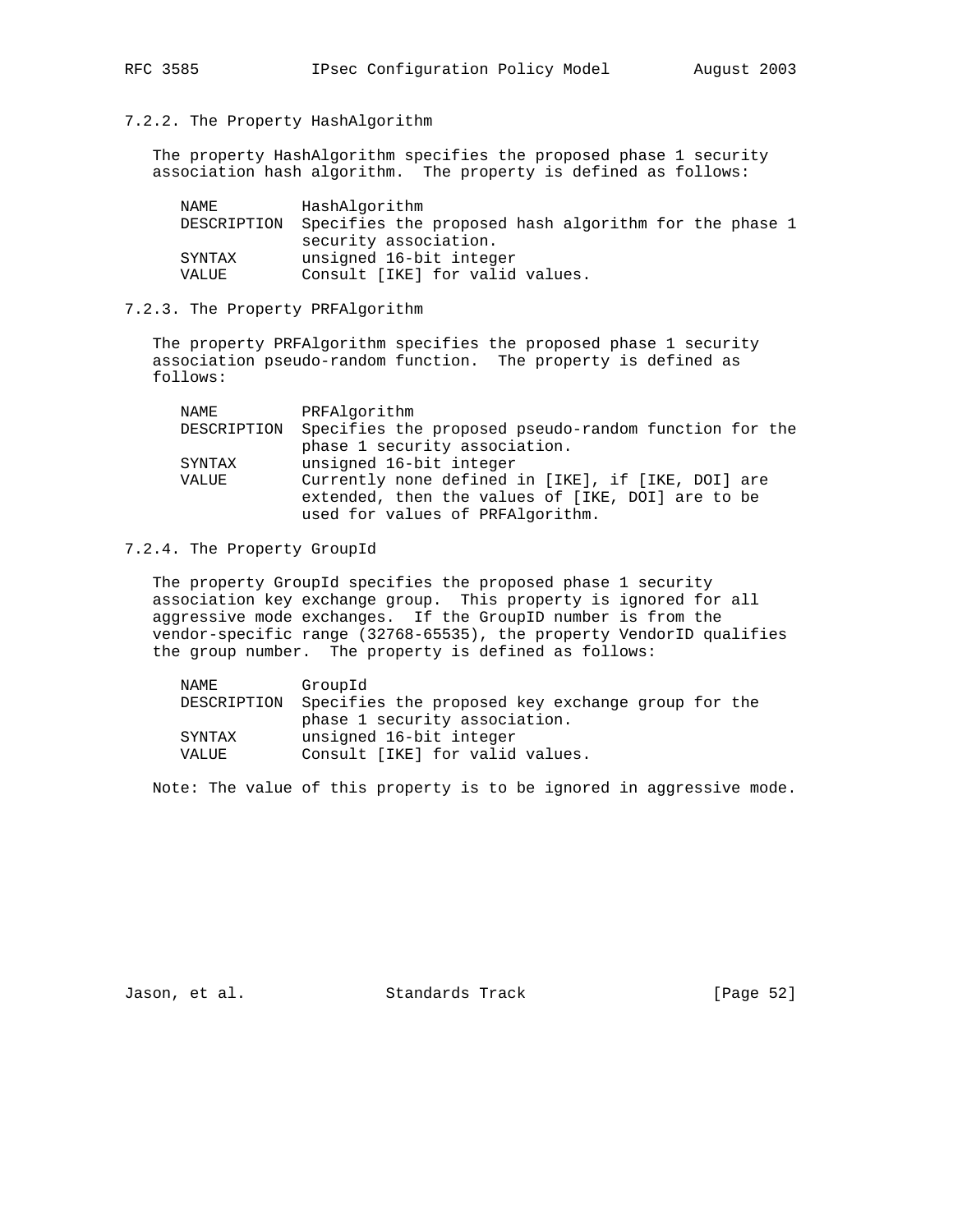The property AuthenticationMethod specifies the proposed phase 1 authentication method. The property is defined as follows:

| NAME        | AuthenticationMethod                                  |
|-------------|-------------------------------------------------------|
| DESCRIPTION | Specifies the proposed authentication method for the  |
|             | phase 1 security association.                         |
| SYNTAX      | unsigned 16-bit integer                               |
| VALUE       | 0 - a special value that indicates that this          |
|             | particular proposal should be repeated once for each  |
|             | authentication method that corresponds to the         |
|             | credentials installed on the machine. For example,    |
|             | if the system has a pre-shared key and a certificate, |
|             | a proposal list could be constructed that includes a  |
|             | proposal that specifies a pre-shared key and          |
|             | proposals for any of the public-key authentication    |
|             | methods. Consult [IKE] for valid values.              |

#### 7.2.6. The Property MaxLifetimeSeconds

 The property MaxLifetimeSeconds specifies the proposed maximum time, in seconds, that a security association will remain valid after its creation. The property is defined as follows:

| NAMF.       | MaxLifetimeSeconds                              |
|-------------|-------------------------------------------------|
| DESCRIPTION | Specifies the proposed maximum time that a      |
|             | security association will remain valid.         |
| SYNTAX      | unsigned 64-bit integer                         |
| VALUE       | A value of zero indicates that the default of 8 |
|             | hours be used. A non-zero value indicates the   |
|             | maximum seconds lifetime.                       |

 Note: While IKE can negotiate the lifetime as an arbitrary length field, the authors have assumed that a 64-bit integer will be sufficient.

## 7.2.7. The Property MaxLifetimeKilobytes

 The property MaxLifetimeKilobytes specifies the proposed maximum kilobyte lifetime that a security association will remain valid after its creation. The property is defined as follows:

| NAME   | MaxLifetimeKilobytes                                         |
|--------|--------------------------------------------------------------|
|        | DESCRIPTION Specifies the proposed maximum kilobyte lifetime |
|        | that a security association will remain valid.               |
| SYNTAX | unsigned 64-bit integer                                      |

| [Page 53]<br>Standards Track<br>Jason, et al. |  |  |
|-----------------------------------------------|--|--|
|-----------------------------------------------|--|--|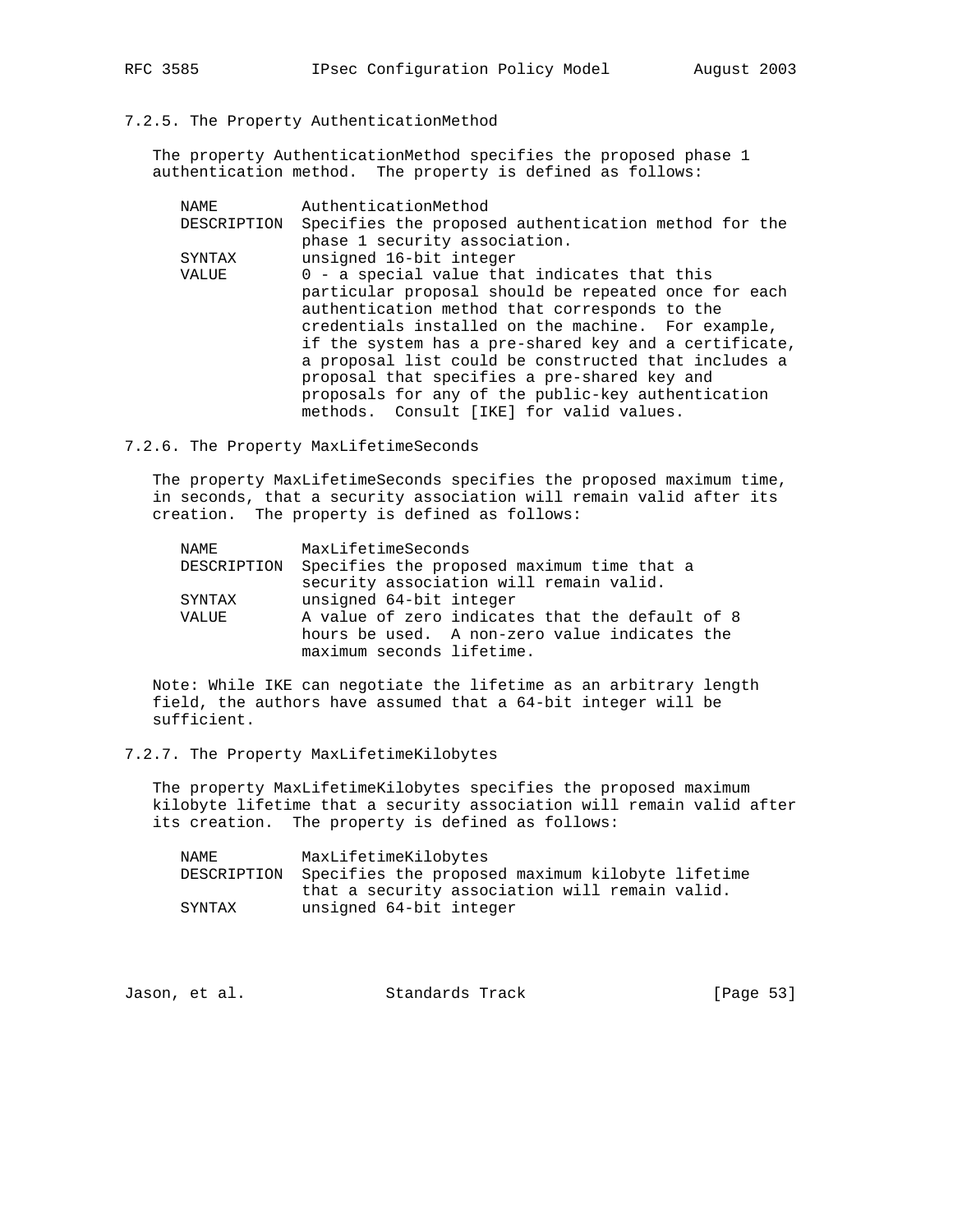VALUE A value of zero indicates that there should be no maximum kilobyte lifetime. A non-zero value specifies the desired kilobyte lifetime.

 Note: While IKE can negotiate the lifetime as an arbitrary length field, the authors have assumed that a 64-bit integer will be sufficient.

7.2.8. The Property VendorID

 The property VendorID further qualifies the key exchange group. The property is ignored unless the exchange is not in aggressive mode and the property GroupID is in the vendor-specific range. The property is defined as follows:

 NAME VendorID DESCRIPTION Specifies the Vendor ID to further qualify the key exchange group. SYNTAX string

7.3. The Class IPsecProposal

 The class IPsecProposal adds no new properties, but inherits proposal properties from SAProposal, as well as aggregating the security association transforms necessary for building an IPsec proposal (see the aggregation class ContainedTransform). The class definition for IPsecProposal is as follows:

 NAME IPsecProposal DESCRIPTION Specifies the proposal parameters for IPsec security association negotiation. DERIVED FROM SAProposal ABSTRACT FALSE

## 7.4. The Abstract Class SATransform

 The abstract class SATransform serves as the base class for the IPsec transforms that can be used to compose an IPsec proposal or to be used as a pre-configured action. The class definition for SATransform is as follows:

| NAMF.                   | SATransform                                            |
|-------------------------|--------------------------------------------------------|
| DESCRIPTION<br>ABSTRACT | Base class for the different IPsec transforms.<br>TRUE |
| PROPERTIES              | CommonName (from Policy)                               |
|                         | VendorID                                               |
|                         | MaxLifetimeSeconds                                     |
|                         | MaxLifetimeKilobytes                                   |

Jason, et al. Standards Track [Page 54]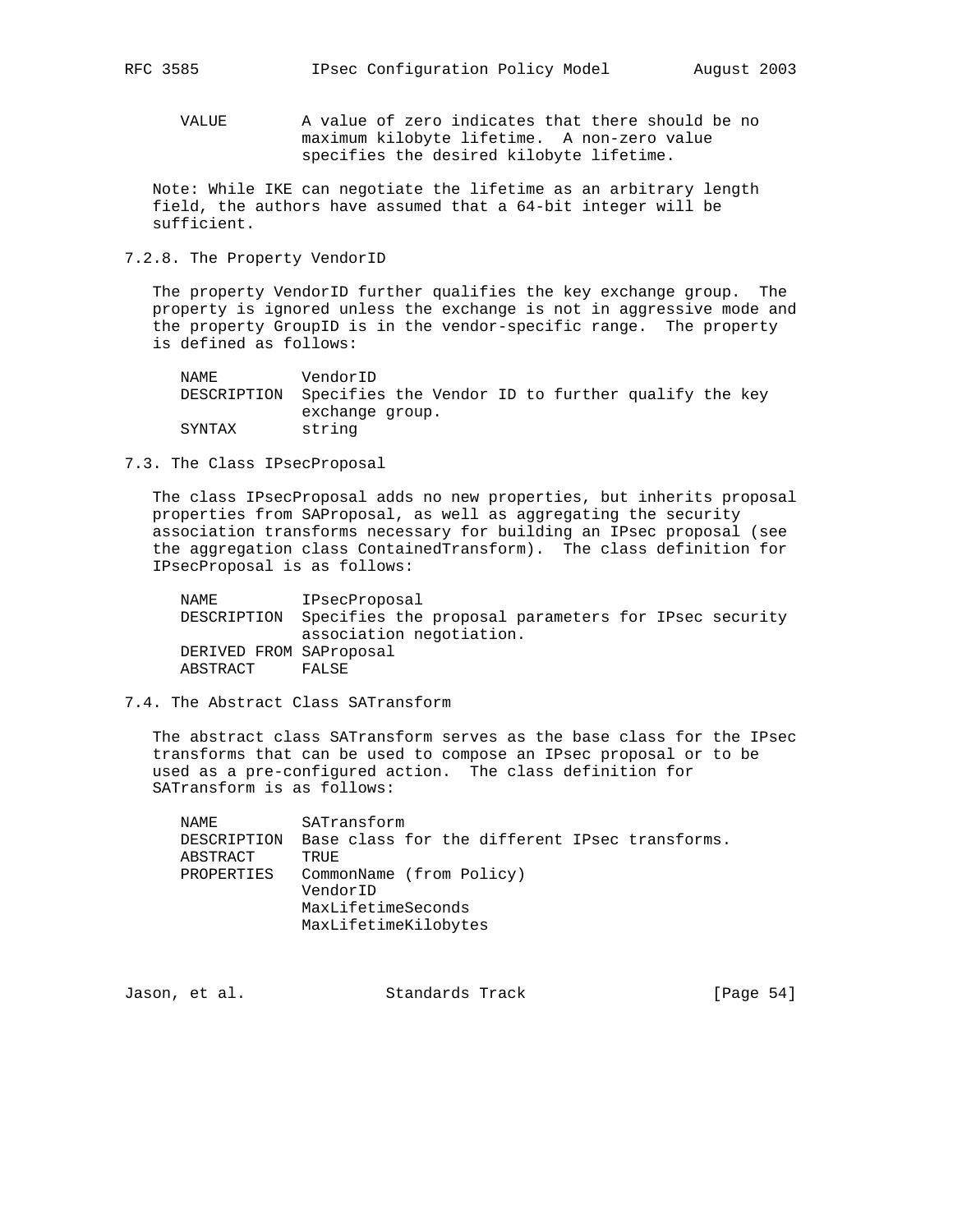7.4.1. The Property CommonName

 The property CommonName is inherited from Policy [PCIM] and specifies a user-friendly name for the SATransform. The property is defined as follows:

| NAMF.  | CommonName                                                  |
|--------|-------------------------------------------------------------|
|        | DESCRIPTION Specifies a user-friendly name for this Policy- |
|        | related object.                                             |
| SYNTAX | string                                                      |

## 7.4.2. The Property VendorID

 The property VendorID specifies the vendor ID for vendor-defined transforms. The property is defined as follows:

| NAME.  | VendorID                                                                    |
|--------|-----------------------------------------------------------------------------|
|        | DESCRIPTION Specifies the vendor ID for vendor-defined                      |
|        | transforms.                                                                 |
| SYNTAX | string                                                                      |
| VALUE  | An empty VendorID string indicates that the transform<br>is a standard one. |

## 7.4.3. The Property MaxLifetimeSeconds

 The property MaxLifetimeSeconds specifies the proposed maximum time, in seconds, that a security association will remain valid after its creation. The property is defined as follows:

| NAMF.  | MaxLifetimeSeconds                                     |
|--------|--------------------------------------------------------|
|        | DESCRIPTION Specifies the proposed maximum time that a |
|        | security association will remain valid.                |
| SYNTAX | unsigned 64-bit integer                                |
| VALUE  | A value of zero indicates that the default of 8 hours  |
|        | be used. A non-zero value indicates the maximum        |
|        | seconds lifetime.                                      |

 Note: While IKE can negotiate the lifetime as an arbitrary length field, the authors have assumed that a 64-bit integer will be sufficient.

### 7.4.4. The Property MaxLifetimeKilobytes

 The property MaxLifetimeKilobytes specifies the proposed maximum kilobyte lifetime that a security association will remain valid after its creation. The property is defined as follows:

Jason, et al. Standards Track [Page 55]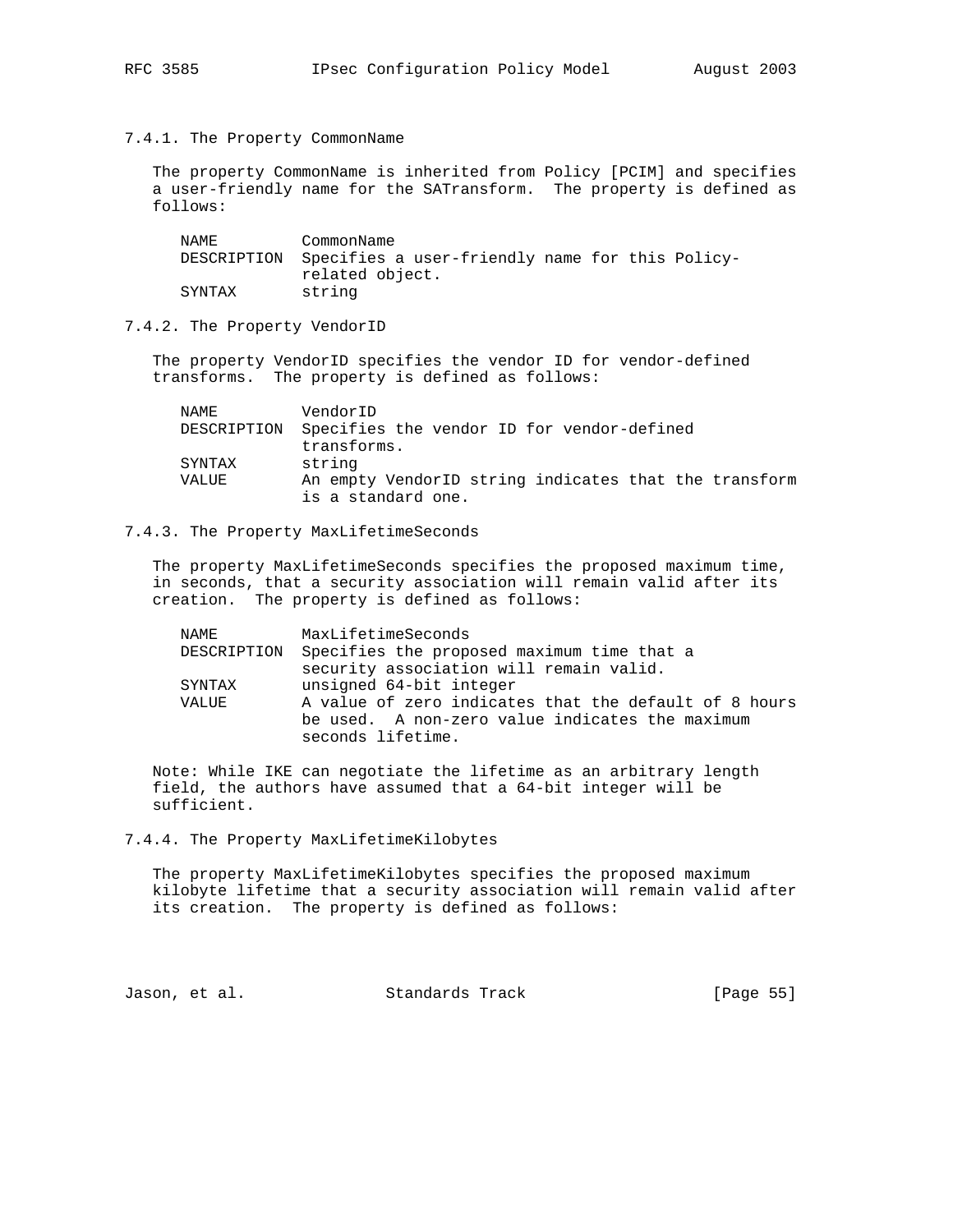| NAME        | MaxLifetimeKilobytes                              |
|-------------|---------------------------------------------------|
| DESCRIPTION | Specifies the proposed maximum kilobyte lifetime  |
|             | that a security association will remain valid.    |
| SYNTAX      | unsigned 64-bit integer                           |
| VALUE       | A value of zero indicates that there should be no |
|             | maximum kilobyte lifetime. A non-zero value       |
|             | specifies the desired kilobyte lifetime.          |

 Note: While IKE can negotiate the lifetime as an arbitrary length field, the authors have assumed that a 64-bit integer will be sufficient.

7.5. The Class AHTransform

 The class AHTransform specifies the AH algorithm to propose during IPsec security association negotiation. The class definition for AHTransform is as follows:

 NAME AHTransform DESCRIPTION Specifies the proposed AH algorithm. ABSTRACT FALSE PROPERTIES AHTransformId UseReplayPrevention ReplayPreventionWindowSize

## 7.5.1. The Property AHTransformId

 The property AHTransformId specifies the transform ID of the AH algorithm. The property is defined as follows:

| NAMF.  | AHTransformId                                               |
|--------|-------------------------------------------------------------|
|        | DESCRIPTION Specifies the transform ID of the AH algorithm. |
| SYNTAX | unsigned 16-bit integer                                     |
| VALUE  | Consult [DOI] for valid values.                             |

## 7.5.2. The Property UseReplayPrevention

 The property UseReplayPrevention specifies whether replay prevention detection is to be used. The property is defined as follows:

| NAME        | UseReplayPrevention                              |
|-------------|--------------------------------------------------|
| DESCRIPTION | Specifies whether to enable replay prevention    |
|             | detection.                                       |
| SYNTAX      | boolean                                          |
| VALUE       | true - replay prevention detection is enabled.   |
|             | false - replay prevention detection is disabled. |

|  | Jason, et al. | Standards Track | [Page 56] |
|--|---------------|-----------------|-----------|
|--|---------------|-----------------|-----------|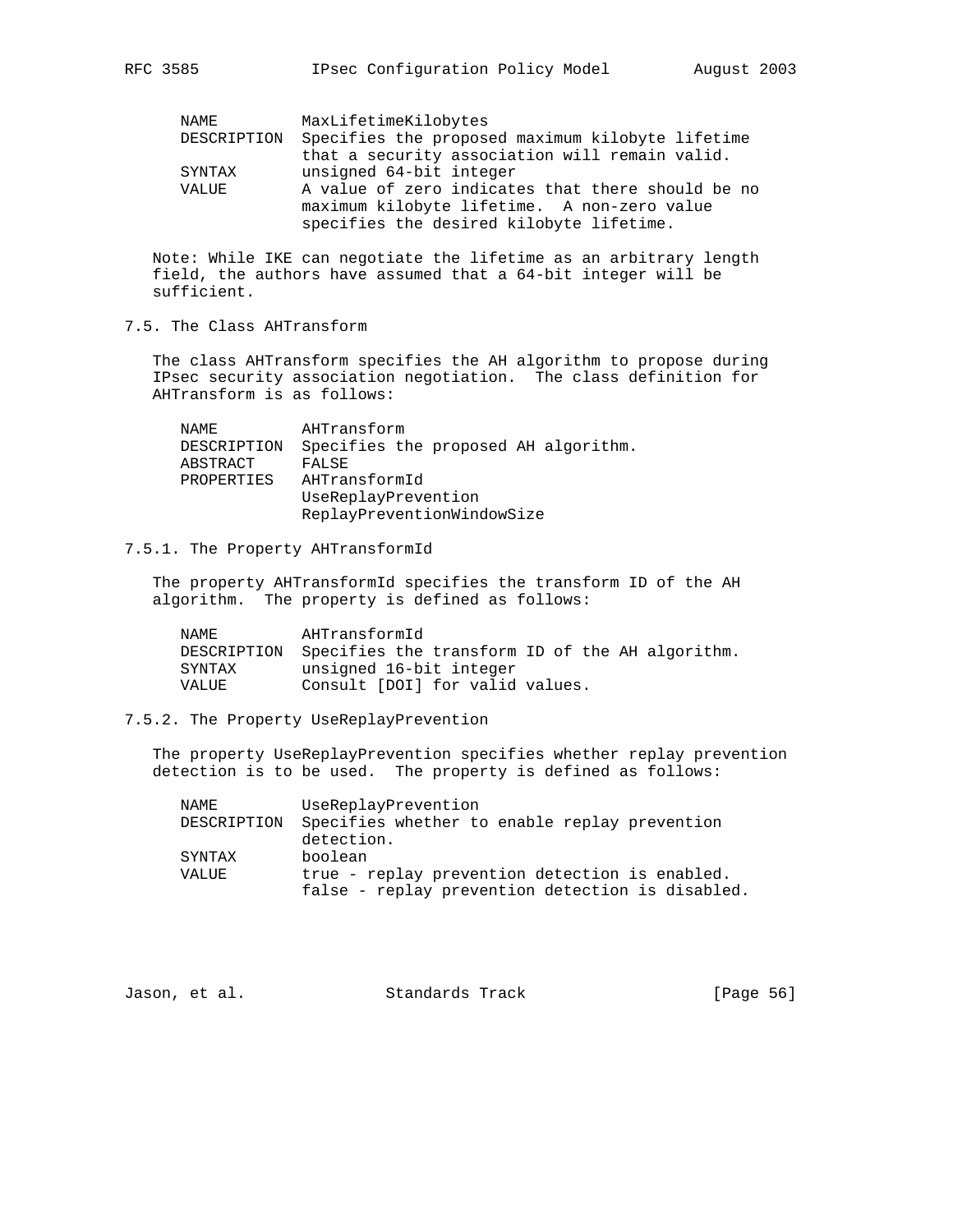7.5.3. The Property ReplayPreventionWindowSize

 The property ReplayPreventionWindowSize specifies, in bits, the length of the sliding window used by the replay prevention detection mechanism. The value of this property is meaningless if UseReplayPrevention is false. It is assumed that the window size will be power of 2. The property is defined as follows:

| NAME   | ReplayPreventionWindowSize                                        |
|--------|-------------------------------------------------------------------|
|        | DESCRIPTION Specifies the length of the window used by the replay |
|        | prevention detection mechanism.                                   |
| SYNTAX | unsigned 32-bit integer                                           |

## 7.6. The Class ESPTransform

 The class ESPTransform specifies the ESP algorithms to propose during IPsec security association negotiation. The class definition for ESPTransform is as follows:

| NAME        | ESPTransform                           |
|-------------|----------------------------------------|
| DESCRIPTION | Specifies the proposed ESP algorithms. |
| ABSTRACT    | FALSE                                  |
| PROPERTIES  | IntegrityTransformId                   |
|             | CipherTransformId                      |
|             | CipherKeyLength                        |
|             | CipherKeyRounds                        |
|             | UseReplayPrevention                    |
|             | ReplayPreventionWindowSize             |
|             |                                        |

7.6.1. The Property IntegrityTransformId

 The property IntegrityTransformId specifies the transform ID of the ESP integrity algorithm. The property is defined as follows:

| NAME   | IntegrityTransformId                                        |
|--------|-------------------------------------------------------------|
|        | DESCRIPTION Specifies the transform ID of the ESP integrity |
|        | algorithm.                                                  |
| SYNTAX | unsigned 16-bit integer                                     |
| VALUE  | Consult [DOI] for valid values.                             |

Jason, et al. Standards Track [Page 57]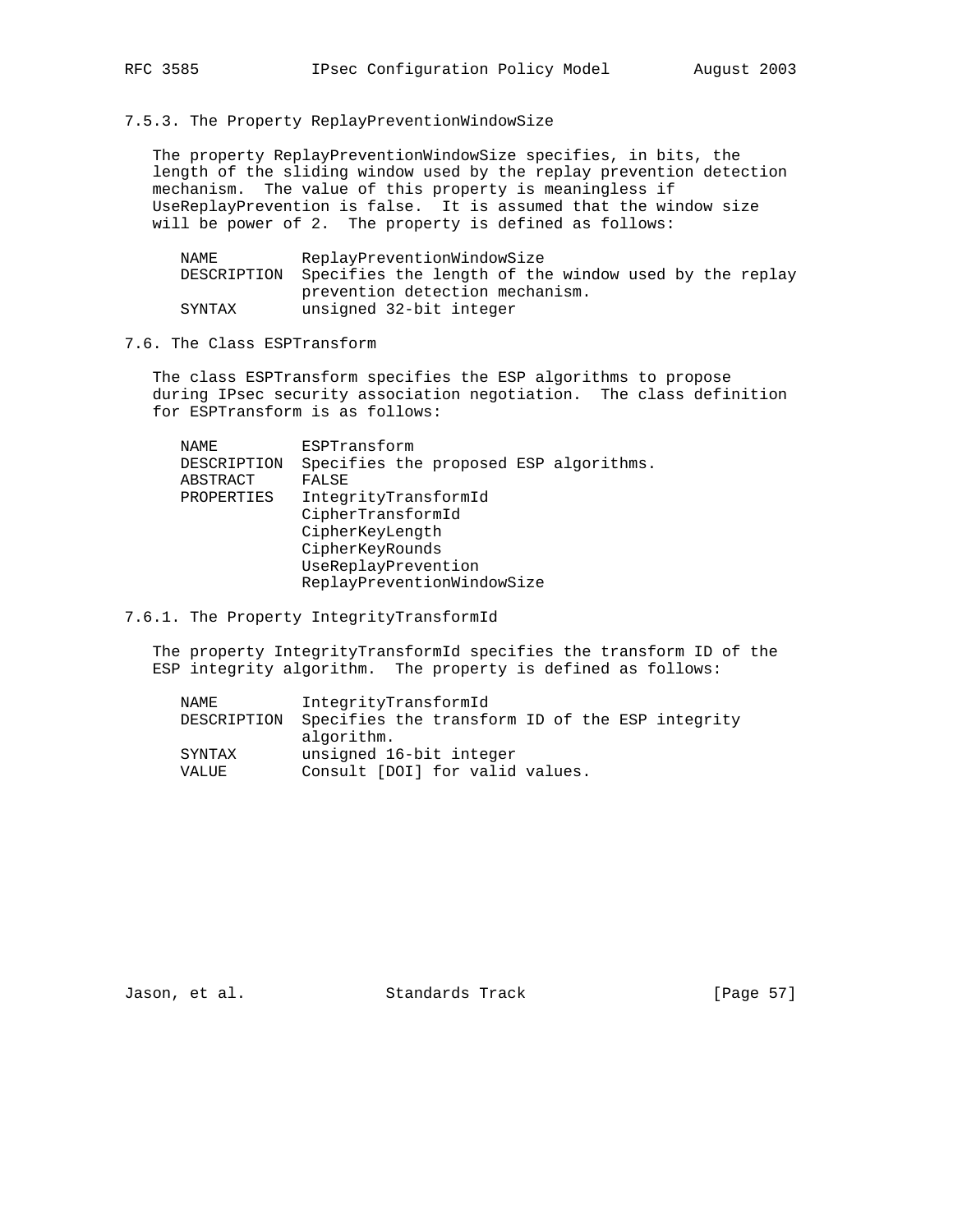## 7.6.2. The Property CipherTransformId

 The property CipherTransformId specifies the transform ID of the ESP encryption algorithm. The property is defined as follows:

| NAME        | CipherTransformId                                |
|-------------|--------------------------------------------------|
| DESCRIPTION | Specifies the transform ID of the ESP encryption |
|             | algorithm.                                       |
| SYNTAX      | unsigned 16-bit integer                          |
| VALUE       | Consult [DOI] for valid values.                  |

#### 7.6.3. The Property CipherKeyLength

 The property CipherKeyLength specifies, in bits, the key length for the ESP encryption algorithm. For encryption algorithms that use a fixed-length keys, this value is ignored. The property is defined as follows:

 NAME CipherKeyLength DESCRIPTION Specifies the ESP encryption key length in bits. SYNTAX unsigned 16-bit integer

## 7.6.4. The Property CipherKeyRounds

 The property CipherKeyRounds specifies the number of key rounds for the ESP encryption algorithm. For encryption algorithms that use fixed number of key rounds, this value is ignored. The property is defined as follows:

| NAME        | CipherKeyRounds                                   |
|-------------|---------------------------------------------------|
| DESCRIPTION | Specifies the number of key rounds for the ESP    |
|             | encryption algorithm.                             |
| SYNTAX      | unsigned 16-bit integer                           |
| VALUE       | Currently, key rounds are not defined for any ESP |
|             | encryption algorithms.                            |

## 7.6.5. The Property UseReplayPrevention

 The property UseReplayPrevention specifies whether replay prevention detection is to be used. The property is defined as follows:

| NAME        | UseReplayPrevention                              |
|-------------|--------------------------------------------------|
| DESCRIPTION | Specifies whether to enable replay prevention    |
|             | detection.                                       |
| SYNTAX      | boolean                                          |
| VALUE       | true - replay prevention detection is enabled.   |
|             | false - replay prevention detection is disabled. |

| [Page 58]<br>Standards Track<br>Jason, et al. |  |
|-----------------------------------------------|--|
|-----------------------------------------------|--|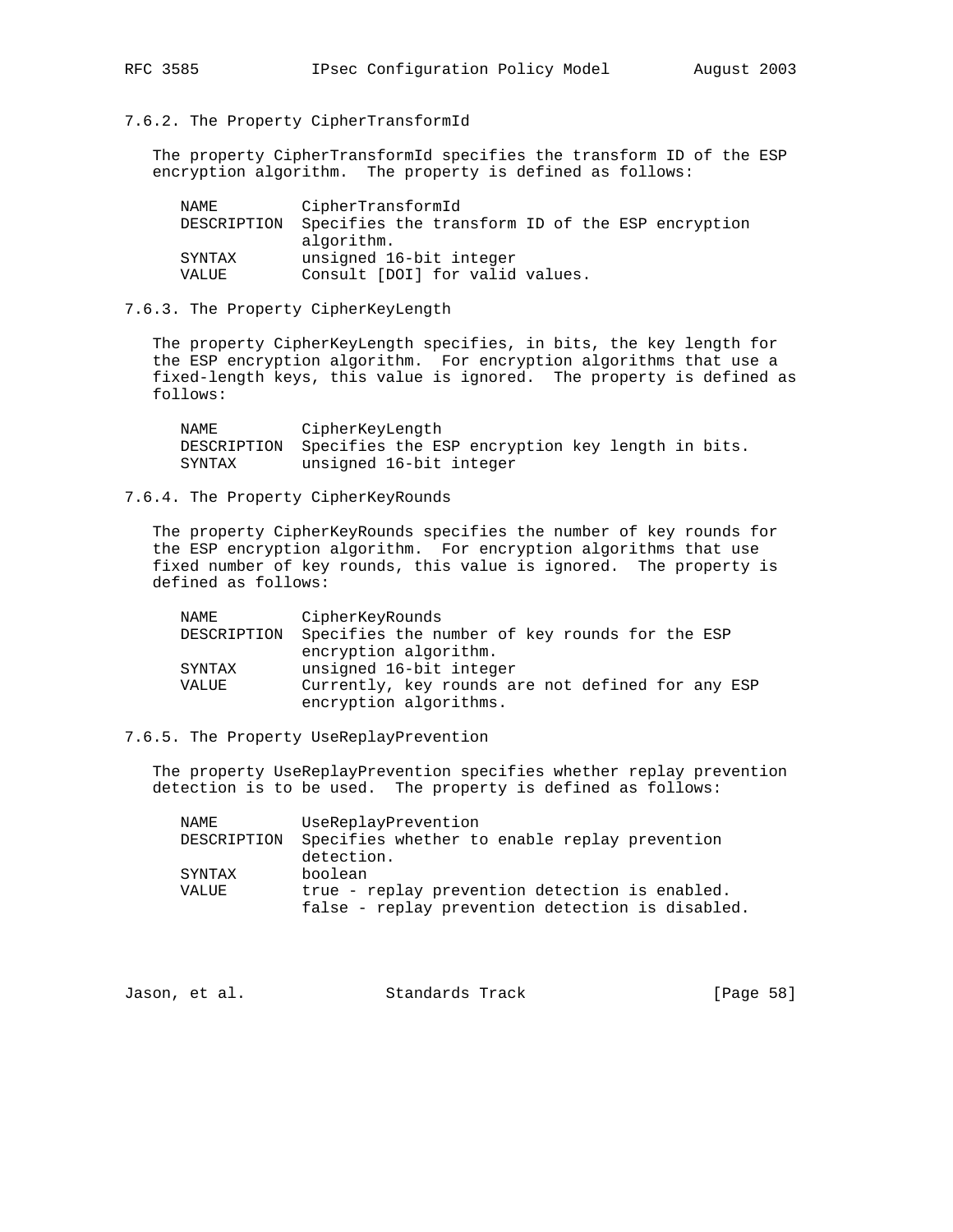#### 7.6.6. The Property ReplayPreventionWindowSize

 The property ReplayPreventionWindowSize specifies, in bits, the length of the sliding window used by the replay prevention detection mechanism. The value of this property is meaningless if UseReplayPrevention is false. It is assumed that the window size will be power of 2. The property is defined as follows:

| NAME   | ReplayPreventionWindowSize                                        |
|--------|-------------------------------------------------------------------|
|        | DESCRIPTION Specifies the length of the window used by the replay |
|        | prevention detection mechanism.                                   |
| SYNTAX | unsigned 32-bit integer                                           |

#### 7.7. The Class IPCOMPTransform

 The class IPCOMPTransform specifies the IP compression (IPCOMP) algorithm to propose during IPsec security association negotiation. The class definition for IPCOMPTransform is as follows:

| NAME        | IPCOMPTransform                          |
|-------------|------------------------------------------|
| DESCRIPTION | Specifies the proposed IPCOMP algorithm. |
| ABSTRACT    | FALSE                                    |
| PROPERTIES  | Algorithm                                |
|             | DictionarySize                           |
|             | PrivateAlgorithm                         |

#### 7.7.1. The Property Algorithm

 The property Algorithm specifies the transform ID of the IPCOMP compression algorithm. The property is defined as follows:

| NAME        | Algorithm                                            |
|-------------|------------------------------------------------------|
| DESCRIPTION | Specifies the transform ID of the IPCOMP compression |
|             | algorithm.                                           |
| SYNTAX      | unsigned 16-bit integer                              |
| VALUE       | $1$ - OUI: a vendor specific algorithm is used and   |
|             | specified in the property PrivateAlgorithm. Consult  |
|             | [DOI] for other valid values.                        |

## 7.7.2. The Property DictionarySize

 The property DictionarySize specifies the log2 maximum size of the dictionary for the compression algorithm. For compression algorithms that have pre-defined dictionary sizes, this value is ignored. The property is defined as follows:

Jason, et al. Standards Track [Page 59]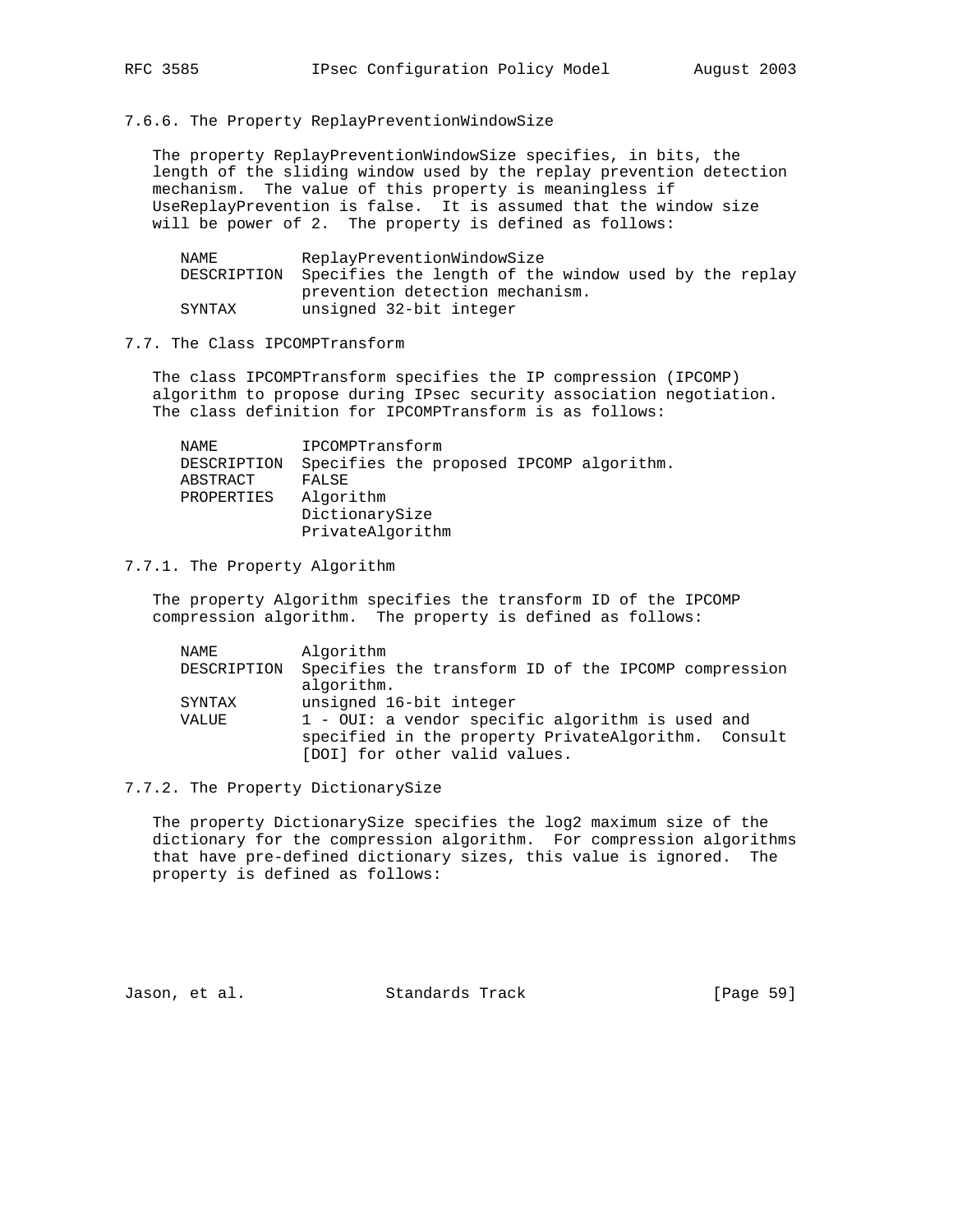| NAME   | DictionarySize                                                 |
|--------|----------------------------------------------------------------|
|        | DESCRIPTION Specifies the log2 maximum size of the dictionary. |
| SYNTAX | unsigned 16-bit integer                                        |

7.7.3. The Property PrivateAlgorithm

 The property PrivateAlgorithm specifies a private vendor-specific compression algorithm. This value is only used when the property Algorithm is 1 (OUI). The property is defined as follows:

| NAME   | PrivateAlgorithm                                            |
|--------|-------------------------------------------------------------|
|        | DESCRIPTION Specifies a private vendor-specific compression |
|        | algorithm.                                                  |
| SYNTAX | unsigned 32-bit integer                                     |

#### 7.8. The Association Class SAProposalInSystem

 The class SAProposalInSystem weakly associates SAProposals with a System. The class definition for SAProposalInSystem is as follows:

| NAMF.       | SAProposalInSystem                           |
|-------------|----------------------------------------------|
| DESCRIPTION | Weakly associates SAProposals with a System. |
|             | DERIVED FROM PolicyInSystem (see [PCIM])     |
| ABSTRACT    | FALSE                                        |
| PROPERTIES  | Antecedent [ref System [11]]                 |
|             | Dependent[ref SAProposal[0n] [weak]]         |

## 7.8.1. The Reference Antecedent

 The property Antecedent is inherited from the PolicyInSystem and is overridden to refer to a System instance. The [1..1] cardinality indicates that an SAProposal instance MUST be associated with one and only one System instance.

7.8.2. The Reference Dependent

 The property Dependent is inherited from PolicyInSystem and is overridden to refer to an SAProposal instance. The [0..n] cardinality indicates that a System instance may be associated with zero or more SAProposal instances.

7.9. The Aggregation Class ContainedTransform

 The class ContainedTransform associates an IPsecProposal with the set of SATransforms that make up the proposal. If multiple transforms of the same type are in a proposal, then they are to be logically ORed and the order of preference is dictated by the SequenceNumber property. Sets of transforms of different types are logically ANDed.

Jason, et al. Standards Track [Page 60]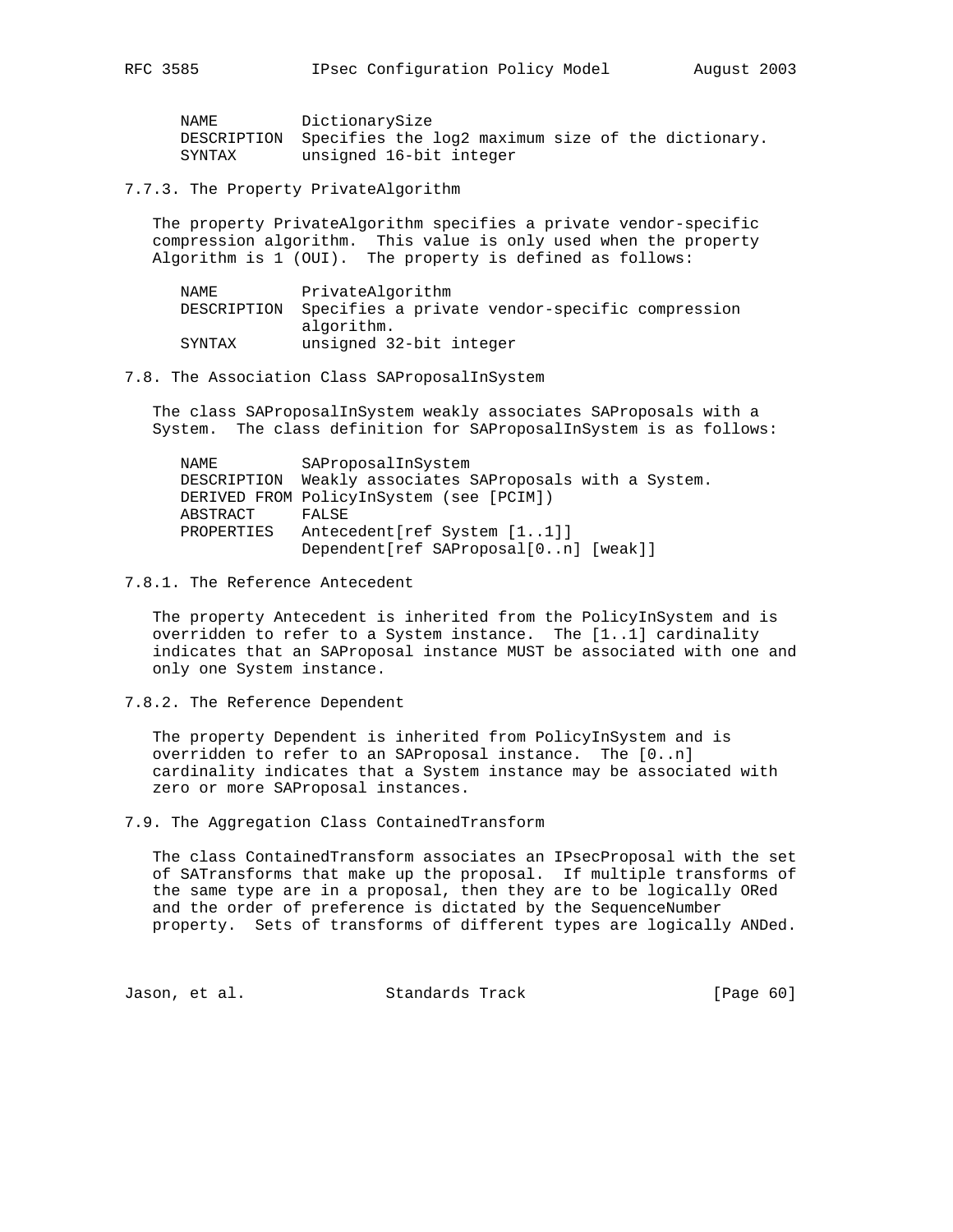For example, if the ordered proposal list were

ESP =  $\{$  (HMAC-MD5, 3DES), (HMAC-MD5, DES)  $\}$  $AH = \{ MD5, SHA-1 \}$ 

 then the one sending the proposal would want the other side to pick one from the ESP transform (preferably (HMAC-MD5, 3DES)) list AND one from the AH transform list (preferably MD5).

The class definition for ContainedTransform is as follows:

| ContainedTransform                          |
|---------------------------------------------|
| Associates an IPsecProposal with the set of |
| SATransforms that make up the proposal.     |
| DERIVED FROM PolicyComponent (see [PCIM])   |
| FALSE                                       |
| GroupComponent[ref IPsecProposal[0n]]       |
| PartComponent[ref SATransform[1n]]          |
| SequenceNumber                              |
|                                             |

#### 7.9.1. The Reference GroupComponent

 The property GroupComponent is inherited from PolicyComponent and is overridden to refer to an IPsecProposal instance. The [0..n] cardinality indicates that an SATransform instance may be associated with zero or more IPsecProposal instances.

#### 7.9.2. The Reference PartComponent

 The property PartComponent is inherited from PolicyComponent and is overridden to refer to an SATransform instance. The [1..n] cardinality indicates that an IPsecProposal instance MUST be associated with at least one SATransform instance.

#### 7.9.3. The Property SequenceNumber

 The property SequenceNumber specifies the order of preference for the SATransforms of the same type. The property is defined as follows:

| NAME        | SequenceNumber                                        |
|-------------|-------------------------------------------------------|
| DESCRIPTION | Specifies the preference order for the SATransforms   |
|             | of the same type.                                     |
| SYNTAX      | unsigned 16-bit integer                               |
| VALUE       | Lower-valued transforms are preferred over transforms |
|             | of the same type with higher values. For              |
|             | ContainedTransforms that reference the same           |
|             | IPsecProposal, SequenceNumber values must be unique.  |

| Standards Track<br>Jason, et al. | [Page 61] |  |
|----------------------------------|-----------|--|
|----------------------------------|-----------|--|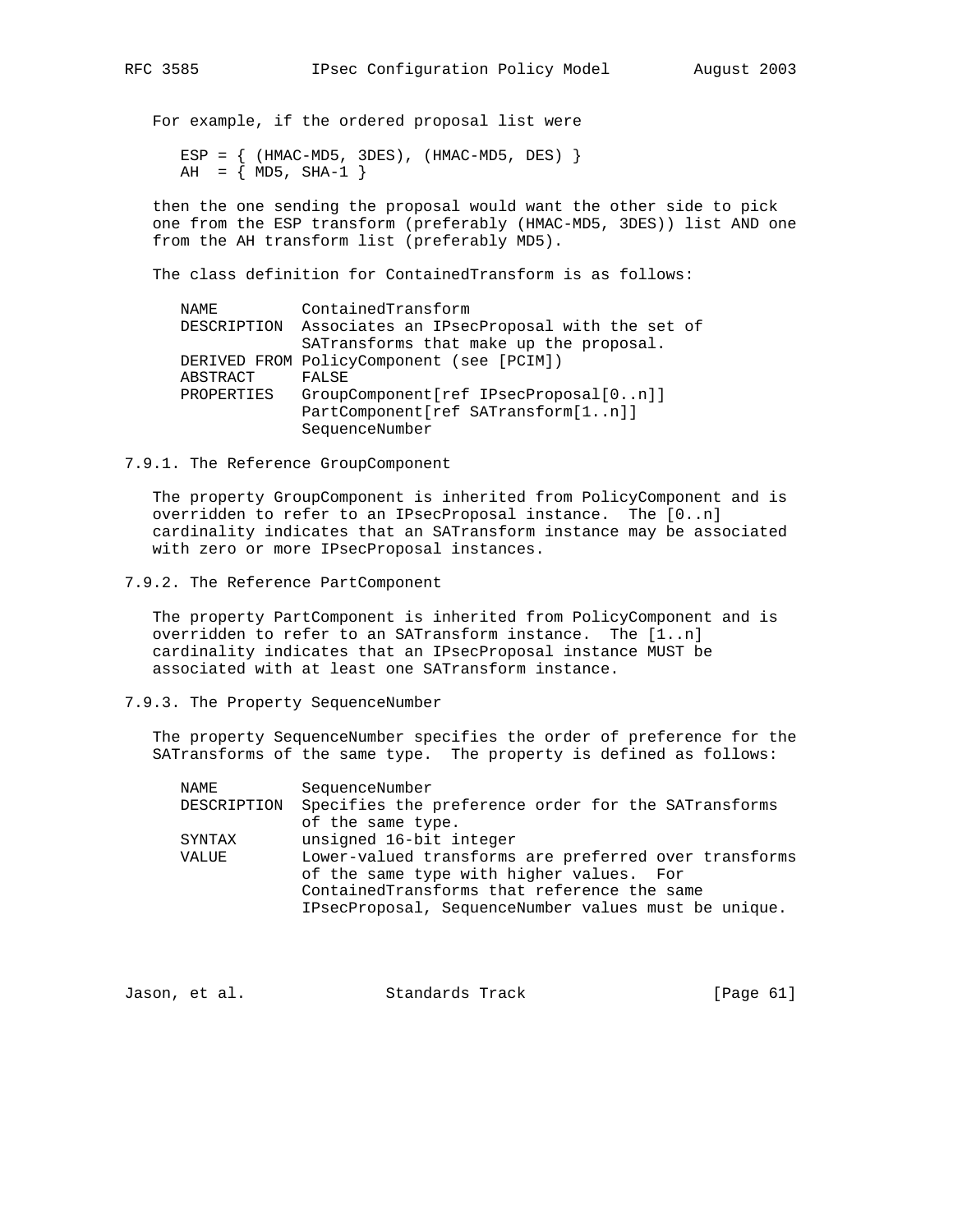7.10. The Association Class SATransformInSystem

 The class SATransformInSystem weakly associates SATransforms with a System. The class definition for SATransformInSystem System is as follows:

| NAME     |            | SATransformInSystem                                       |
|----------|------------|-----------------------------------------------------------|
|          |            | DESCRIPTION Weakly associates SATransforms with a System. |
|          |            | DERIVED FROM PolicyInSystem (see [PCIM])                  |
| ABSTRACT |            | FALSE                                                     |
|          | PROPERTIES | Antecedent [ref System [11]]                              |
|          |            | Dependent [ref SATransform [0n] [weak]]                   |

## 7.10.1. The Reference Antecedent

 The property Antecedent is inherited from PolicyInSystem and is overridden to refer to a System instance. The [1..1] cardinality indicates that an SATransform instance MUST be associated with one and only one System instance.

7.10.2. The Reference Dependent

 The property Dependent is inherited from PolicyInSystem and is overridden to refer to an SATransform instance. The [0..n] cardinality indicates that a System instance may be associated with zero or more SATransform instances.

Jason, et al. Standards Track [Page 62]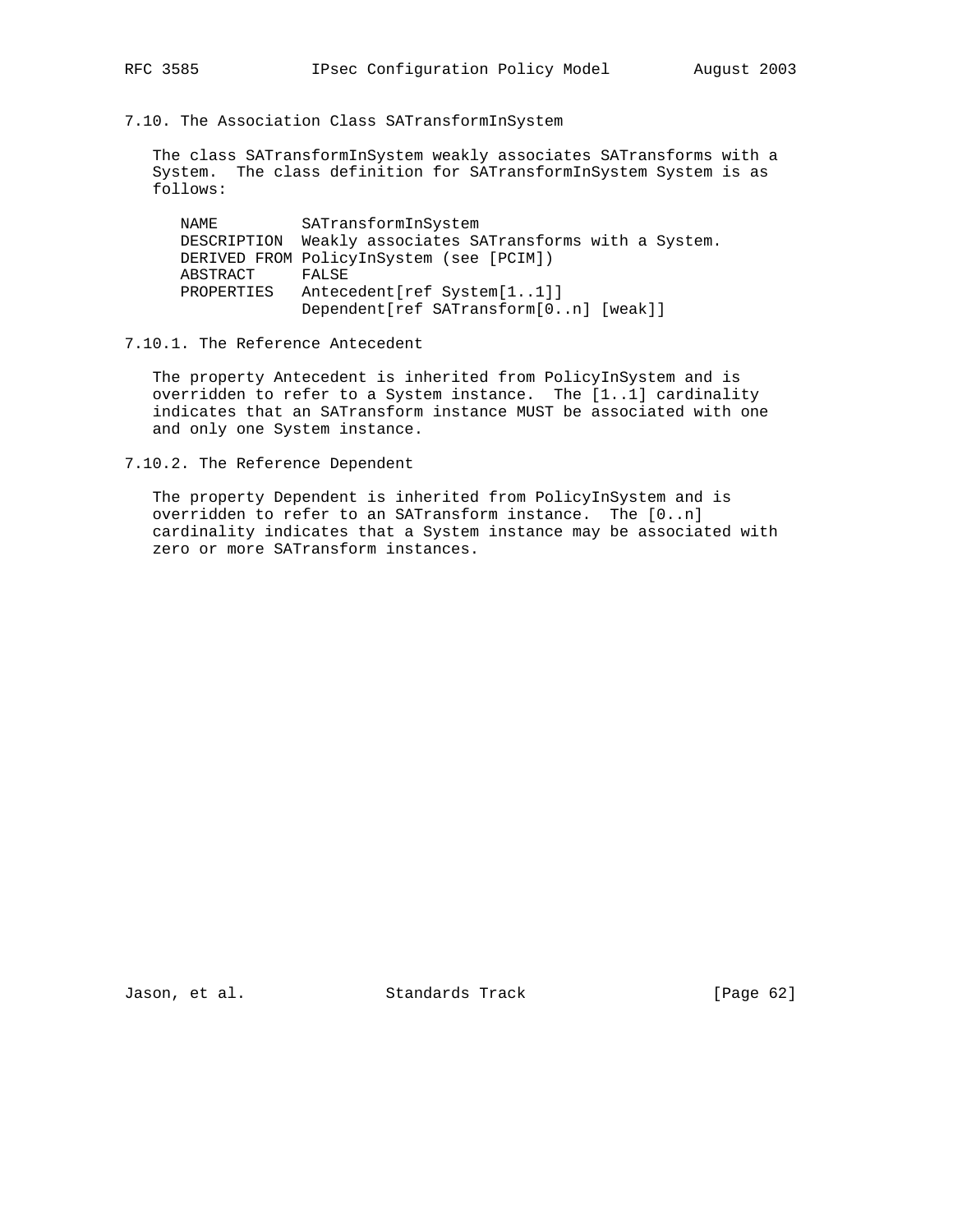## 8. IKE Service and Identity Classes



(i) EndpointHasLocalIKEIdentity

Jason, et al. Standards Track [Page 63]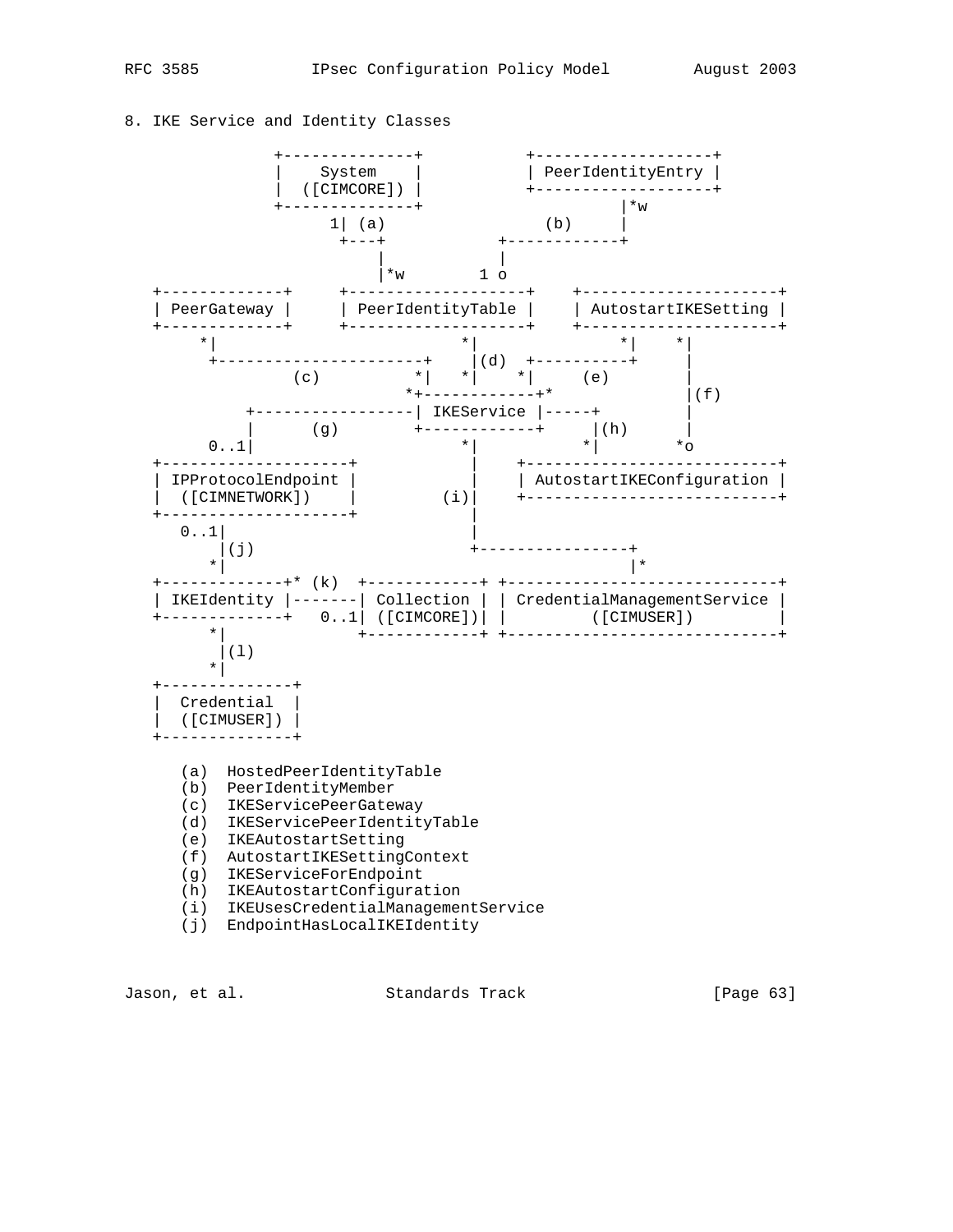- (k) CollectionHasLocalIKEIdentity
- (l) IKEIdentitysCredential

 This portion of the model contains additional information that is useful in applying the policy. The IKEService class MAY be used to represent the IKE negotiation function in a system. The IKEService uses the various tables that contain information about IKE peers as well as the configuration for specifying security associations that are started automatically. The information in the PeerGateway, PeerIdentityTable and related classes is necessary to completely specify the policies.

 An interface (represented by an IPProtocolEndpoint) has an IKEService that provides the negotiation services for that interface. That service MAY also have a list of security associations automatically started at the time the IKE service is initialized.

 The IKEService also has a set of identities that it may use in negotiations with its peers. Those identities are associated with the interfaces (or collections of interfaces).

## 8.1. The Class IKEService

 The class IKEService represents the IKE negotiation function. An instance of this service may provide that negotiation service for one or more interfaces (represented by the IPProtocolEndpoint class) of a System. There may be multiple instances of IKE services on a System but only one per interface. The class definition for IKEService is as follows:

 NAME IKEService DESCRIPTION IKEService is used to represent the IKE negotiation function. DERIVED FROM Service (see [CIMCORE]) ABSTRACT FALSE

## 8.2. The Class PeerIdentityTable

 The class PeerIdentityTable aggregates the table entries that provide mappings between identities and their addresses. The class definition for PeerIdentityTable is as follows:

 NAME PeerIdentityTable DESCRIPTION PeerIdentityTable aggregates PeerIdentityEntry instances to provide a table of identity-address mappings. DERIVED FROM Collection (see [CIMCORE])

Jason, et al. Standards Track [Page 64]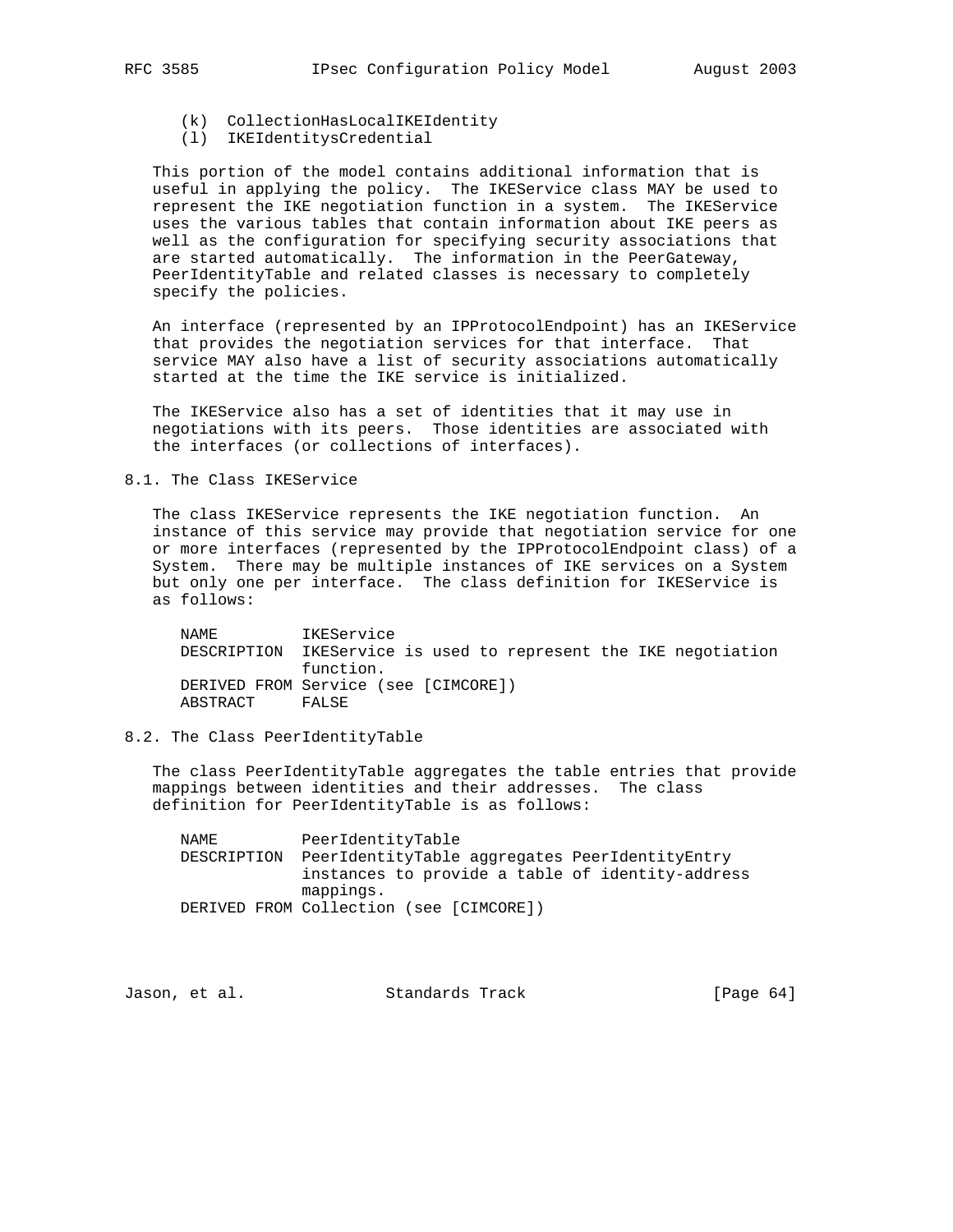ABSTRACT FALSE PROPERTIES Name

8.2.1. The Property Name

 The property Name uniquely identifies the table. The property is defined as follows:

NAME Name DESCRIPTION Name uniquely identifies the table. SYNTAX string

8.3. The Class PeerIdentityEntry

 The class PeerIdentityEntry specifies the mapping between peer identity and their IP address. The class definition for PeerIdentityEntry is as follows:

| DESCRIPTION PeerIdentityEntry provides a mapping between a peer's<br>identity and address.<br>DERIVED FROM LogicalElement (see [CIMCORE])<br>ABSTRACT<br>FALSE<br>PeerIdentity<br>PROPERTIES<br>PeerIdentityType<br>PeerAddress<br>PeerAddressType | NAME | PeerIdentityEntry |
|----------------------------------------------------------------------------------------------------------------------------------------------------------------------------------------------------------------------------------------------------|------|-------------------|
|                                                                                                                                                                                                                                                    |      |                   |
|                                                                                                                                                                                                                                                    |      |                   |
|                                                                                                                                                                                                                                                    |      |                   |
|                                                                                                                                                                                                                                                    |      |                   |
|                                                                                                                                                                                                                                                    |      |                   |
|                                                                                                                                                                                                                                                    |      |                   |
|                                                                                                                                                                                                                                                    |      |                   |
|                                                                                                                                                                                                                                                    |      |                   |

 The pre-shared key to be used with this peer (if applicable) is contained in an instance of the class SharedSecret (see [CIMUSER]). The pre-shared key is stored in the property Secret, the property protocol contains "IKE", the property algorithm contains the algorithm used to protect the secret (can be "PLAINTEXT" if the IPsec entity has no secret storage), the value of property RemoteID must match the PeerIdentity property of the PeerIdentityEntry instance describing the IKE peer.

8.3.1. The Property PeerIdentity

 The property PeerIdentity contains a string encoding of the Identity payload for the IKE peer. The property is defined as follows:

 NAME PeerIdentity DESCRIPTION The PeerIdentity is the ID payload of a peer. SYNTAX string

Jason, et al. Standards Track [Page 65]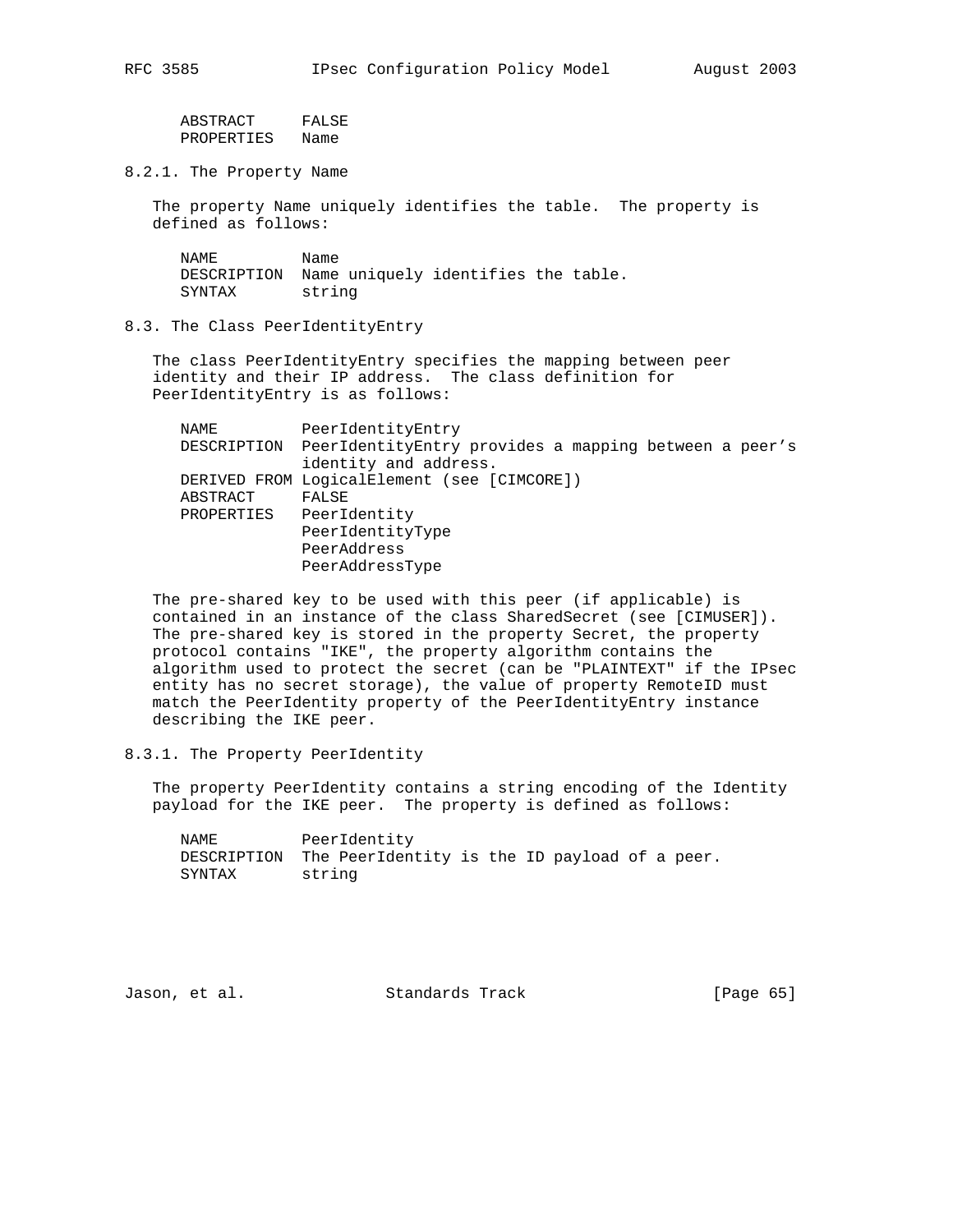## 8.3.2. The Property PeerIdentityType

 The property PeerIdentityType is an enumeration that specifies the type of the PeerIdentity. The property is defined as follows:

| NAME        | PeerIdentityType                                                  |
|-------------|-------------------------------------------------------------------|
| DESCRIPTION | PeerIdentityType is the type of the ID payload of a               |
|             | peer.                                                             |
| SYNTAX      | unsigned 16-bit integer                                           |
| VALUE       | The enumeration values are specified in [DOI] section<br>4.6.2.1. |

## 8.3.3. The Property PeerAddress

 The property PeerAddress specifies the string representation of the IP address of the peer formatted according to the appropriate convention as defined in the PeerAddressType property (e.g., dotted decimal notation). The property is defined as follows:

| NAMF.       | PeerAddress                                        |
|-------------|----------------------------------------------------|
| DESCRIPTION | PeerAddress is the address of the peer with the ID |
|             | payload.                                           |
| SYNTAX      | string                                             |
| VALUE       | String representation of an IPv4 or IPv6 address.  |

## 8.3.4. The Property PeerAddressType

 The property PeerAddressType specifies the format of the PeerAddress property value. The property is defined as follows:

| NAME.       | PeerAddressType                           |
|-------------|-------------------------------------------|
| DESCRIPTION | PeerAddressType is the type of address in |
|             | PeerAddress.                              |
| SYNTAX      | unsigned 16-bit integer                   |
| VALUE       | $0 -$ Unknown                             |
|             | $1 - TPv4$                                |
|             | $2 - IPv6$                                |

## 8.4. The Class AutostartIKEConfiguration

 The class AutostartIKEConfiguration groups AutostartIKESetting instances into configuration sets. When applied, the settings cause an IKE service to automatically start (negotiate or statically set as appropriate) the Security Associations. The class definition for AutostartIKEConfiguration is as follows:

Jason, et al. Standards Track [Page 66]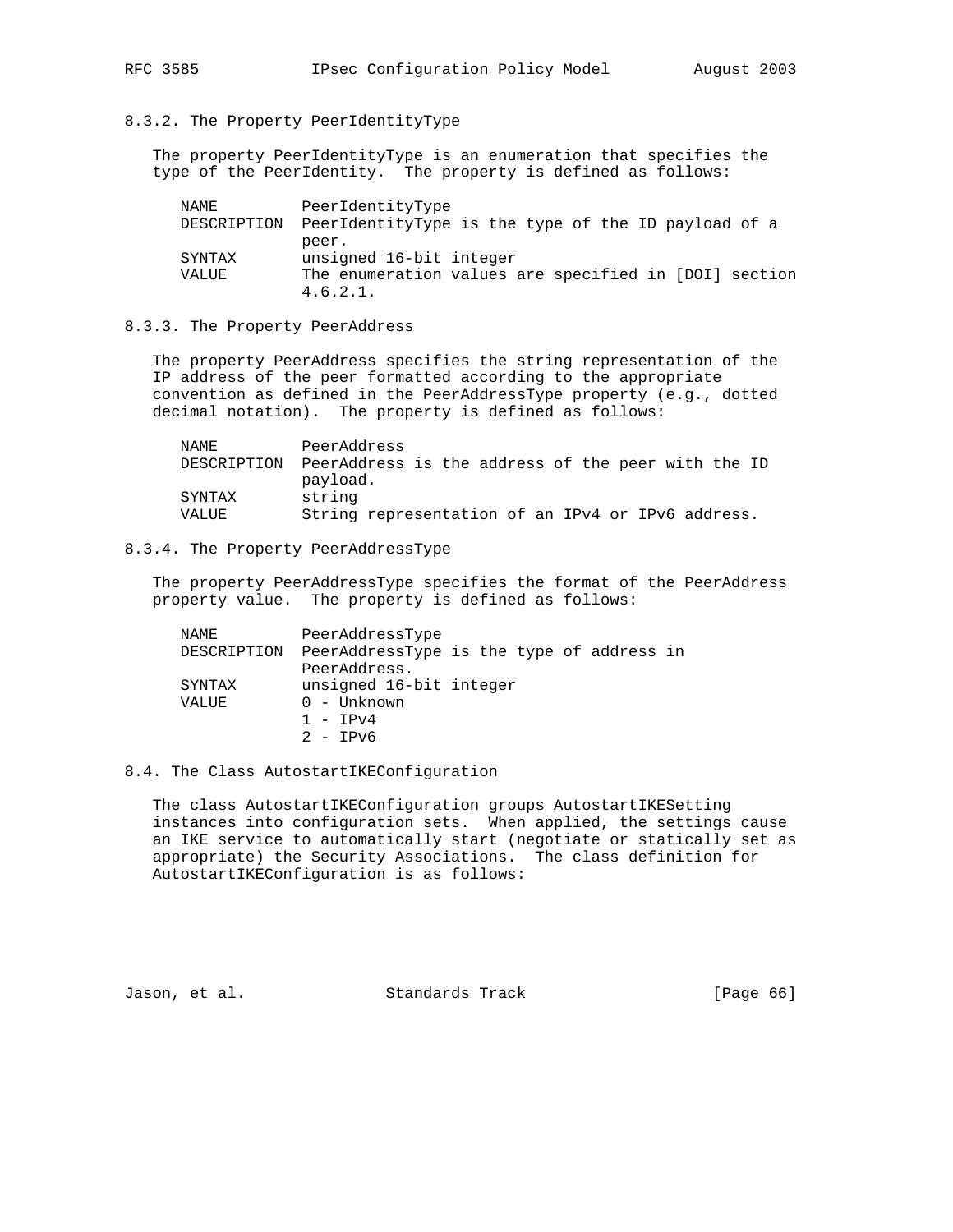NAME AutostartIKEConfiguration DESCRIPTION A configuration set of AutostartIKESetting instances to be automatically started by the IKE service. DERIVED FROM SystemConfiguration (see [CIMCORE]) ABSTRACT FALSE

8.5. The Class AutostartIKESetting

 The class AutostartIKESetting is used to automatically initiate IKE negotiations with peers (or statically create an SA) as specified in the AutostartIKESetting properties. Appropriate actions are initiated according to the policy that matches the setting parameters. The class definition for AutostartIKESetting is as follows:

| NAME        | AutostartIKESetting                                   |
|-------------|-------------------------------------------------------|
| DESCRIPTION | AutostartIKESetting is used to automatically initiate |
|             | IKE negotiations with peers or statically create an   |
|             | SA.                                                   |
|             | DERIVED FROM SystemSetting (see [CIMCORE])            |
| ABSTRACT    | FALSE                                                 |
| PROPERTIES  | Phase10nly                                            |
|             | AddressType                                           |
|             | SourceAddress                                         |
|             | SourcePort                                            |
|             | DestinationAddress                                    |
|             | DestinationPort                                       |
|             | Protocol                                              |
|             |                                                       |

8.5.1. The Property Phase1Only

 The property Phase1Only is used to limit the IKE negotiation to a phase 1 SA establishment only. When set to False, both phase 1 and phase 2 SAs are negotiated. The property is defined as follows:

| NAME   | Phase10nly                                                                                                              |
|--------|-------------------------------------------------------------------------------------------------------------------------|
|        | DESCRIPTION Used to indicate whether a phase 1 only or both phase<br>1 and phase 2 security associations should attempt |
|        | establishment.                                                                                                          |
| SYNTAX | boolean                                                                                                                 |
| VALUE  | true - attempt to establish a phase 1 security<br>association                                                           |
|        | false - attempt to establish phase 1 and phase 2<br>security associations                                               |

Jason, et al. Standards Track [Page 67]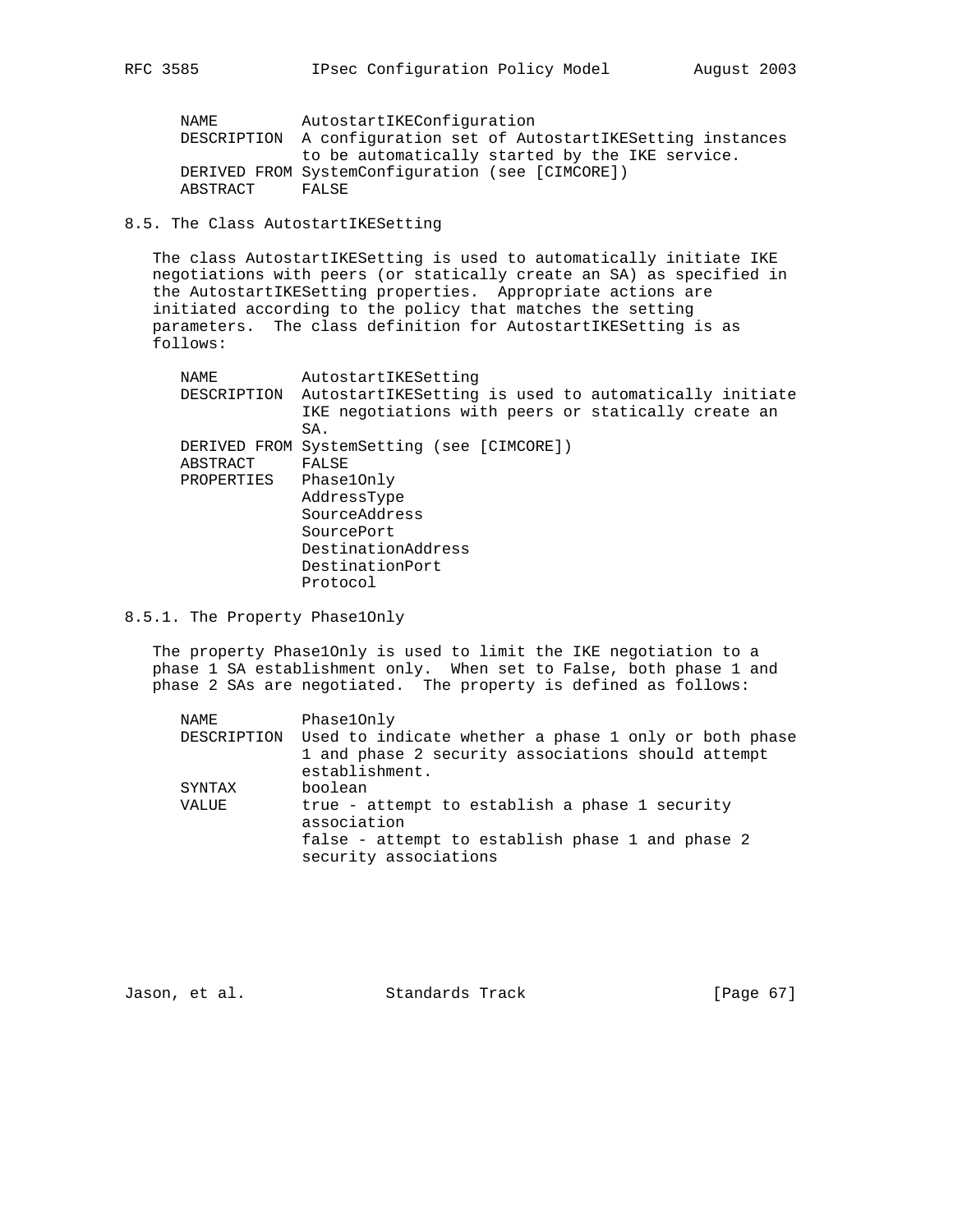8.5.2. The Property AddressType

 The property AddressType specifies a type of the addresses in the SourceAddress and DestinationAddress properties. The property is defined as follows:

| NAME        | AddressType                                         |
|-------------|-----------------------------------------------------|
| DESCRIPTION | AddressType is the type of address in SourceAddress |
|             | and DestinationAddress properties.                  |
| SYNTAX      | unsigned 16-bit integer                             |
| VALUE       | $0 -$ Unknown                                       |
|             | $1 - TPy4$                                          |
|             | $2 - IPv6$                                          |

8.5.3. The Property SourceAddress

 The property SourceAddress specifies the dotted-decimal or colon decimal formatted IP address used as the source address in comparing with policy filter entries and used in any phase 2 negotiations. The property is defined as follows:

| NAMF.  | SourceAddress                                                 |
|--------|---------------------------------------------------------------|
|        | DESCRIPTION The source address to compare with the filters to |
|        | determine the appropriate policy rule.                        |
| SYNTAX | string                                                        |
| VALUE. | dotted-decimal or colon-decimal formatted IP address          |

8.5.4. The Property SourcePort

 The property SourcePort specifies the port number used as the source port in comparing policy filter entries and is used in any phase 2 negotiations. The property is defined as follows:

| NAMF.  | SourcePort                                                 |
|--------|------------------------------------------------------------|
|        | DESCRIPTION The source port to compare with the filters to |
|        | determine the appropriate policy rule.                     |
| SYNTAX | unsigned 16-bit integer                                    |

8.5.5. The Property DestinationAddress

 The property DestinationAddress specifies the dotted-decimal or colon-decimal formatted IP address used as the destination address in comparing policy filter entries and is used in any phase 2 negotiations. The property is defined as follows:

 NAME DestinationAddress DESCRIPTION The destination address to compare with the filters to determine the appropriate policy rule.

| Standards Track<br>Jason, et al. | [Page 68] |  |
|----------------------------------|-----------|--|
|----------------------------------|-----------|--|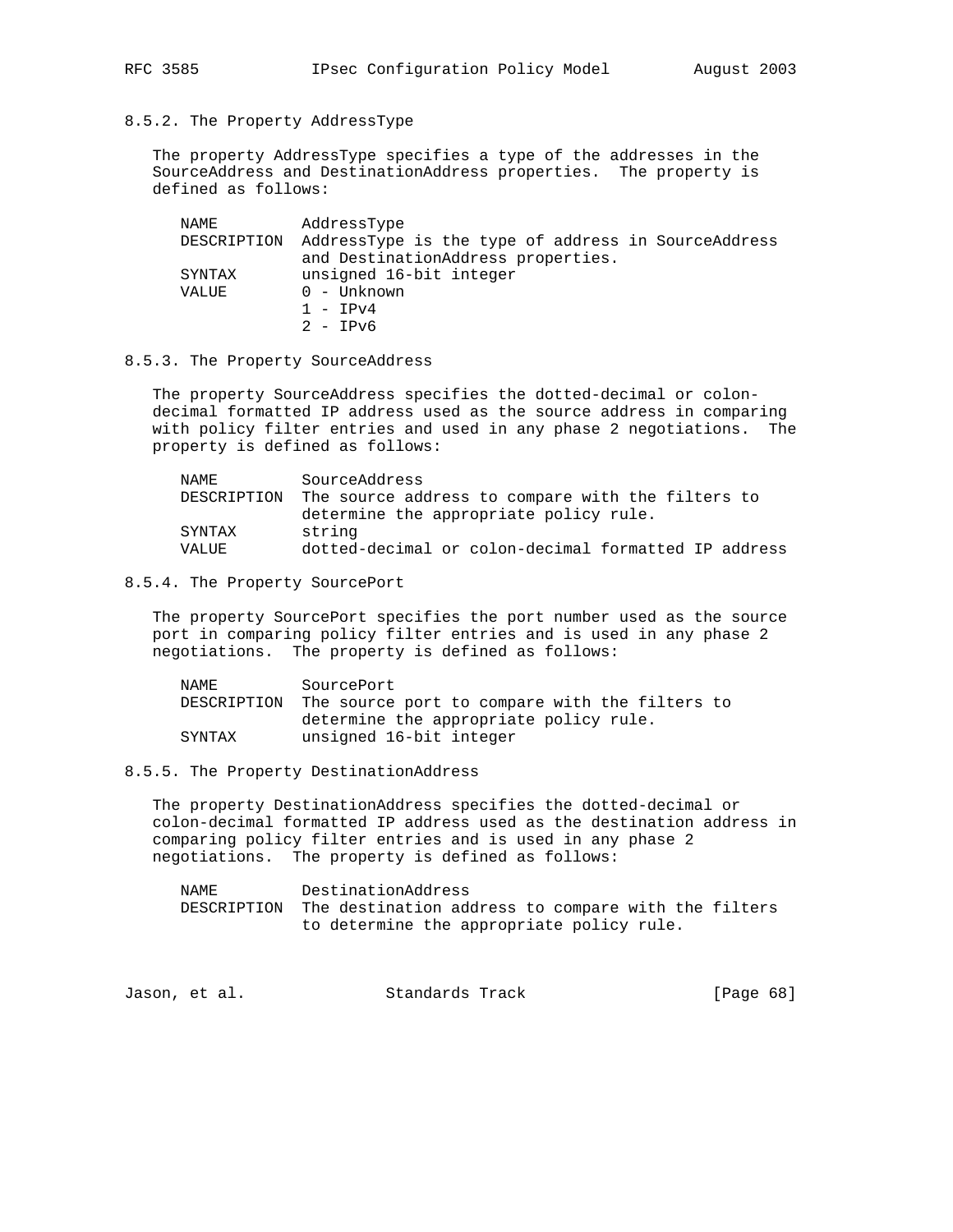| SYNTAX | string                                               |  |  |  |
|--------|------------------------------------------------------|--|--|--|
| VALUE  | dotted-decimal or colon-decimal formatted IP address |  |  |  |

#### 8.5.6. The Property DestinationPort

 The property DestinationPort specifies the port number used as the destination port in comparing policy filter entries and is used in any phase 2 negotiations. The property is defined as follows:

| NAMF.  | DestinationPort                                                 |
|--------|-----------------------------------------------------------------|
|        | DESCRIPTION The destination port to compare with the filters to |
|        | determine the appropriate policy rule.                          |
| SYNTAX | unsigned 16-bit integer                                         |

#### 8.5.7. The Property Protocol

 The property Protocol specifies the protocol number used in comparing with policy filter entries and is used in any phase 2 negotiations. The property is defined as follows:

| NAMF.  | Protocol                                                 |                        |  |  |
|--------|----------------------------------------------------------|------------------------|--|--|
|        | DESCRIPTION The protocol number used in comparing policy |                        |  |  |
|        | filter entries.                                          |                        |  |  |
| SYNTAX |                                                          | unsigned 8-bit integer |  |  |

#### 8.6. The Class IKEIdentity

 The class IKEIdentity is used to represent the identities that may be used for an IPProtocolEndpoint (or collection of IPProtocolEndpoints) to identify the IKE Service in IKE phase 1 negotiations. The policy IKEAction.UseIKEIdentityType specifies which type of the available identities to use in a negotiation exchange and the IKERule.IdentityContexts specifies the match values to be used, along with the local address, in selecting the appropriate identity for a negotiation. The ElementID property value (defined in the parent class, UsersAccess) should be that of either the IPProtocolEndpoint or Collection of endpoints as appropriate. The class definition for IKEIdentity is as follows:

 NAME IKEIdentity DESCRIPTION IKEIdentity is used to represent the identities that may be used for an IPProtocolEndpoint (or collection of IPProtocolEndpoints) to identify the IKE Service in IKE phase 1 negotiations. DERIVED FROM UsersAccess (see [CIMUSER]) ABSTRACT FALSE

Jason, et al. Standards Track [Page 69]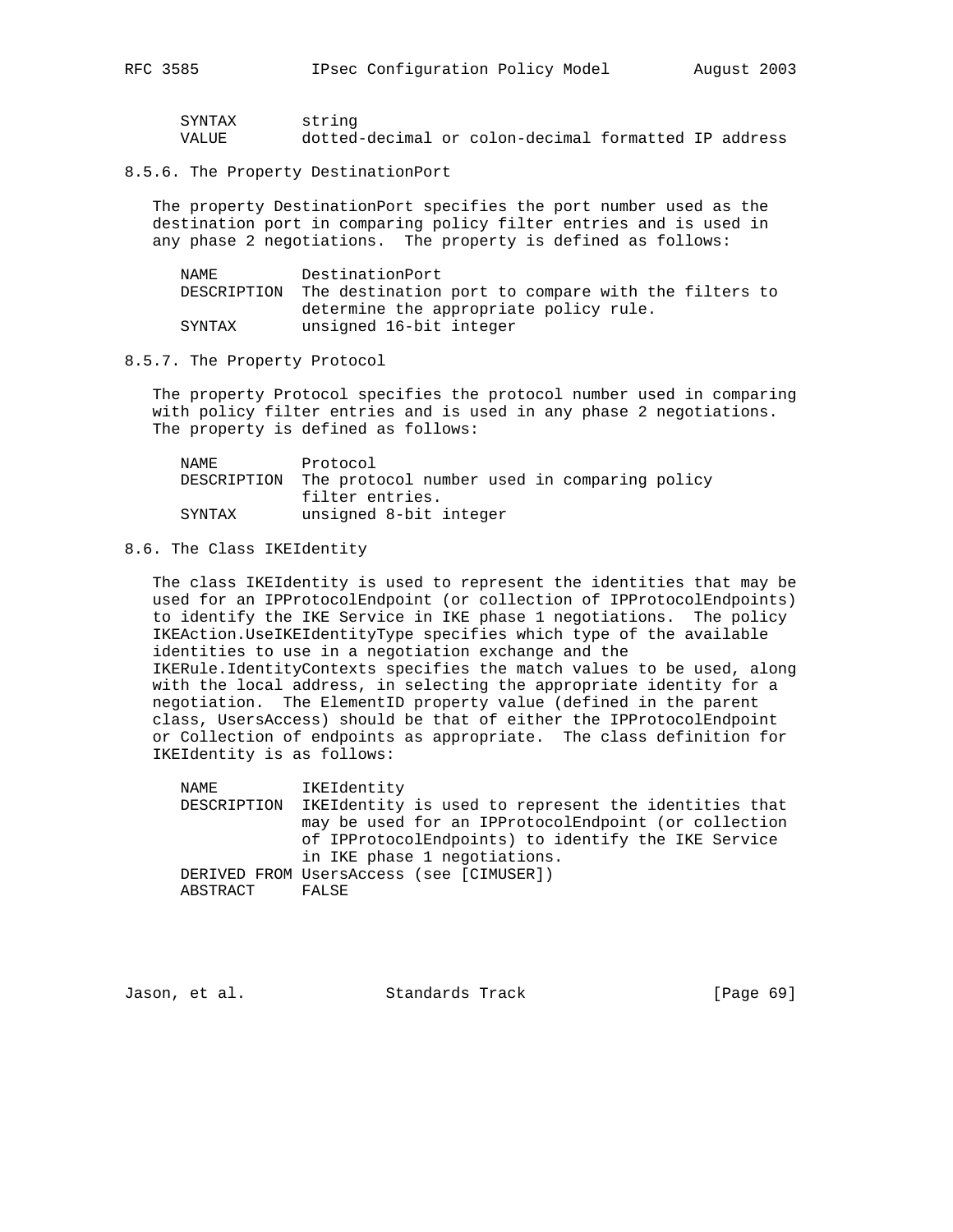| PROPERTIES | IdentityType     |
|------------|------------------|
|            | IdentityValue    |
|            | IdentityContexts |

8.6.1. The Property IdentityType

 The property IdentityType is an enumeration that specifies the type of the IdentityValue. The property is defined as follows:

| NAME        | IdentityType                                          |
|-------------|-------------------------------------------------------|
| DESCRIPTION | IdentityType is the type of the IdentityValue.        |
| SYNTAX      | unsigned 16-bit integer                               |
| VALUE       | The enumeration values are specified in [DOI] section |
|             | 4.6.2.1.                                              |

8.6.2. The Property IdentityValue

 The property IdentityValue contains a string encoding of the Identity payload. For IKEIdentity instances that are address types (i.e., IPv4 or IPv6 addresses), the IdentityValue string value MAY be omitted; then the associated IPProtocolEndpoint (or appropriate member of the Collection of endpoints) is used as the identity value. The property is defined as follows:

| NAME        | IdentityValue                                   |
|-------------|-------------------------------------------------|
| DESCRIPTION | IdentityValue contains a string encoding of the |
|             | Identity payload.                               |
| SYNTAX      | string                                          |

8.6.3. The Property IdentityContexts

 The IdentityContexts property is used to constrain the use of IKEIdentity instances to match that specified in the IKERule.IdentityContexts. The IdentityContexts are formatted as policy roles and role combinations [PCIM] & [PCIME]. Each value represents one context or context combination. Since this is a multi-valued property, more than one context or combination of contexts can be associated with a single IKEIdentity. Each value is a string of the form:

<ContextName>[&&<ContextName>]\*

 where the individual context names appear in alphabetical order (according to the collating sequence for UCS-2). If one or more values in the IKERule.IdentityContexts array match one or more IKEIdentity.IdentityContexts, then the identity's context matches. (That is, each value of the IdentityContext array is an ORed condition.) In combination with the address of the

Jason, et al. Standards Track [Page 70]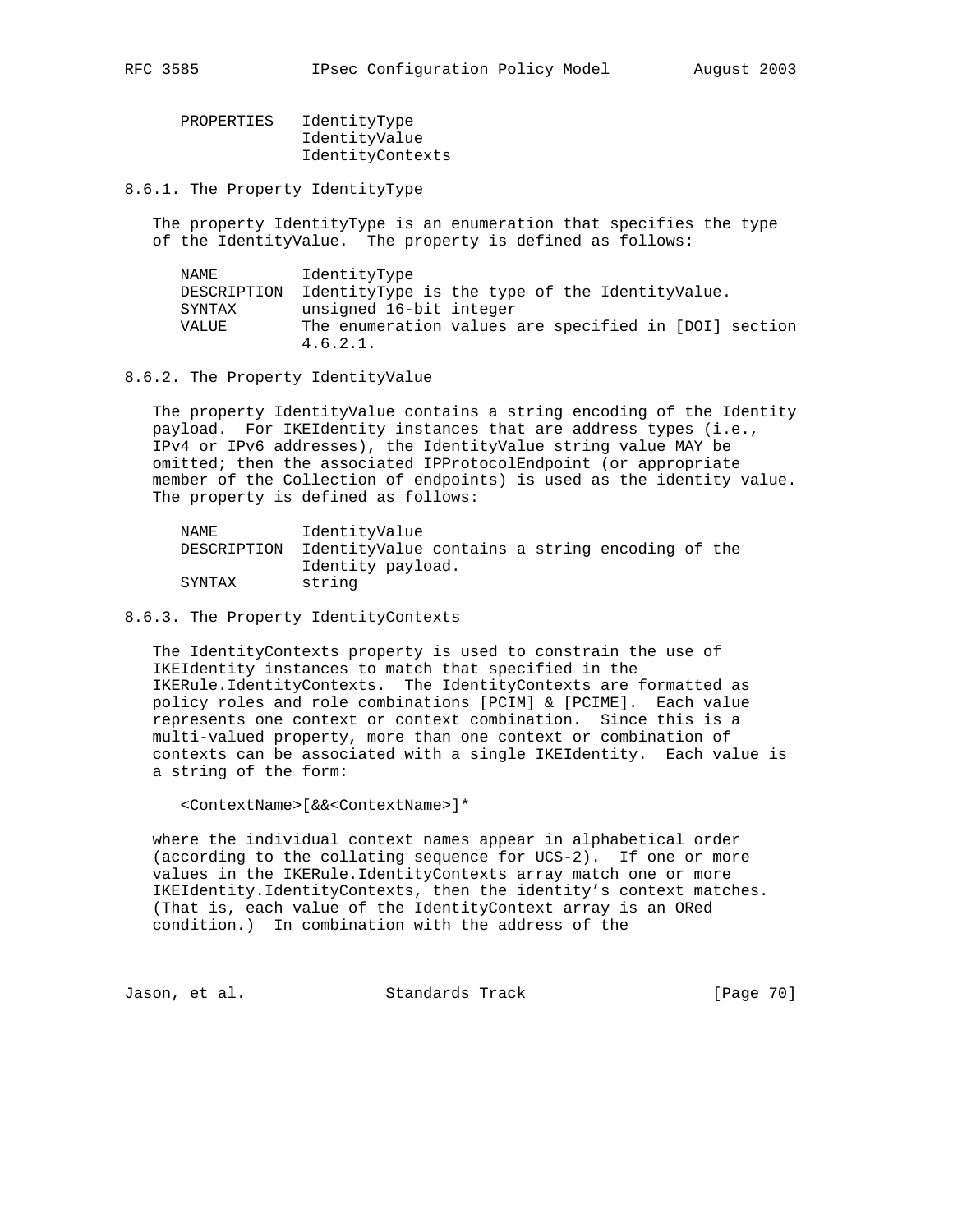IPProtocolEndpoint and IKEAction.UseIKEIdentityType, there SHOULD be exactly one IKEIdentity. The property is defined as follows:

| NAME   | IdentityContexts                                                                       |
|--------|----------------------------------------------------------------------------------------|
|        | DESCRIPTION The IKE service of a security endpoint may have                            |
|        | multiple identities for use in different situations.                                   |
|        | The combination of the interface (represented by                                       |
|        | the IPProtocolEndpoint), the identity type (as                                         |
|        | specified in the IKEAction) and the IdentityContexts                                   |
|        | selects a unique identity.                                                             |
| SYNTAX | string array                                                                           |
| VALUE  | string of the form <contextname>[&amp;&amp;<contextname>]*</contextname></contextname> |

#### 8.7. The Association Class HostedPeerIdentityTable

 The class HostedPeerIdentityTable provides the name scoping relationship for PeerIdentityTable entries in a System. The PeerIdentityTable is weak to the System. The class definition for HostedPeerIdentityTable is as follows:

| NAME       |       | HostedPeerIdentityTable                                           |  |  |
|------------|-------|-------------------------------------------------------------------|--|--|
|            |       | DESCRIPTION The PeerIdentityTable instances are weak (name scoped |  |  |
|            |       | by) the owning System.                                            |  |  |
|            |       | DERIVED FROM Dependency (see [CIMCORE])                           |  |  |
| ABSTRACT   | FALSE |                                                                   |  |  |
| PROPERTIES |       | Antecedent [ref System[11]]                                       |  |  |
|            |       | Dependent [ref PeerIdentityTable[0n] [weak]]                      |  |  |

#### 8.7.1. The Reference Antecedent

 The property Antecedent is inherited from Dependency and is overridden to refer to a System instance. The [1..1] cardinality indicates that a PeerIdentityTable instance MUST be associated in a weak relationship with one and only one System instance.

8.7.2. The Reference Dependent

 The property Dependent is inherited from Dependency and is overridden to refer to a PeerIdentityTable instance. The [0..n] cardinality indicates that a System instance may be associated with zero or more PeerIdentityTable instances.

8.8. The Aggregation Class PeerIdentityMember

 The class PeerIdentityMember aggregates PeerIdentityEntry instances into a PeerIdentityTable. This is a weak aggregation. The class definition for PeerIdentityMember is as follows:

Jason, et al. Standards Track [Page 71]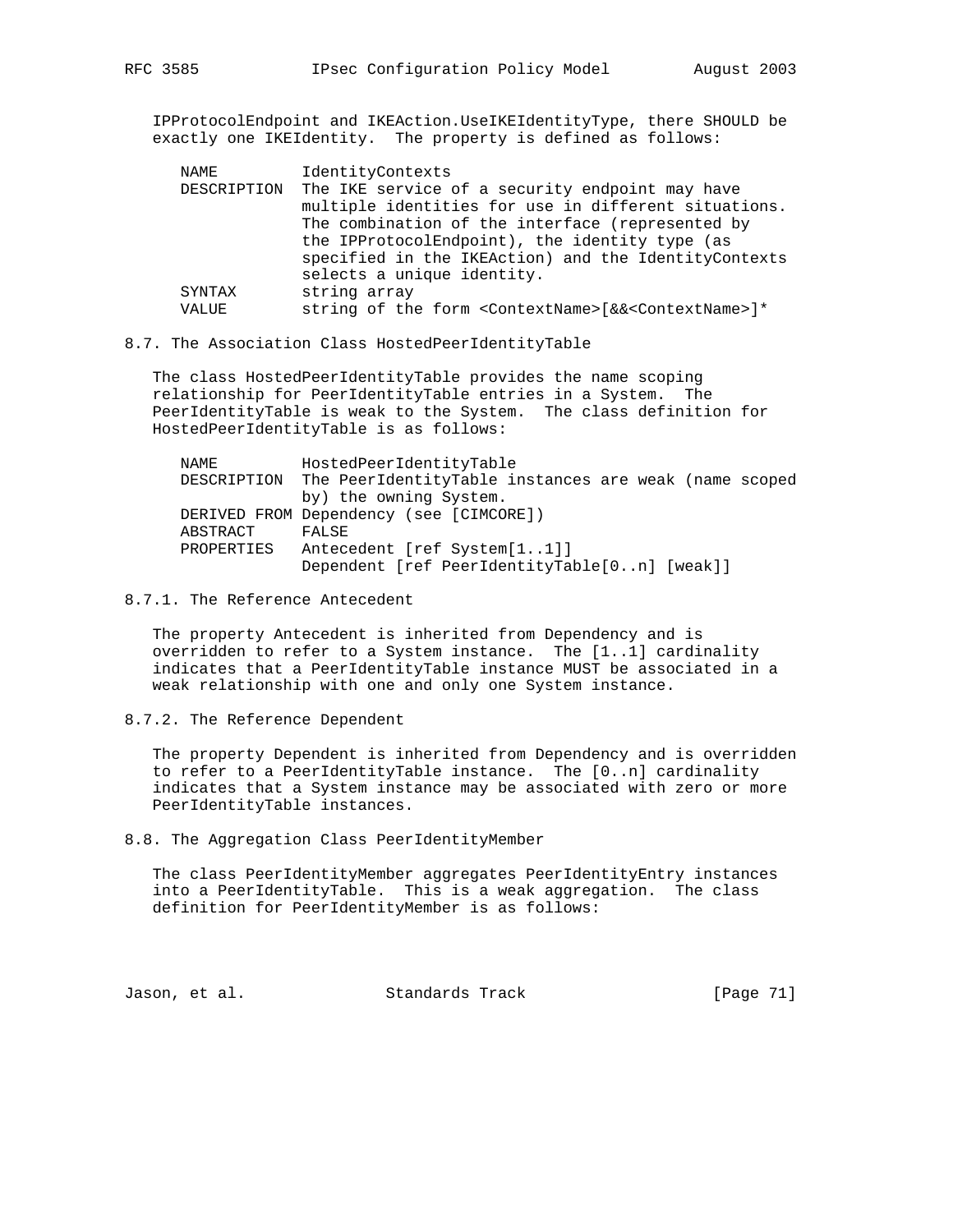| NAME        | PeerIdentityMember                              |
|-------------|-------------------------------------------------|
| DESCRIPTION | PeerIdentityMember aggregates PeerIdentityEntry |
|             | instances into a PeerIdentityTable.             |
|             | DERIVED FROM MemberOfCollection (see [CIMCORE]) |
| ABSTRACT    | FALSE                                           |
| PROPERTIES  | Collection [ref PeerIdentityTable[11]]          |
|             | Member [ref PeerIdentityEntry [0n] [weak]]      |

## 8.8.1. The Reference Collection

 The property Collection is inherited from MemberOfCollection and is overridden to refer to a PeerIdentityTable instance. The [1..1] cardinality indicates that a PeerIdentityEntry instance MUST be associated with one and only one PeerIdentityTable instance (i.e., PeerIdentityEntry instances are not shared across PeerIdentityTables).

8.8.2. The Reference Member

 The property Member is inherited from MemberOfCollection and is overridden to refer to a PeerIdentityEntry instance. The [0..n] cardinality indicates that a PeerIdentityTable instance may be associated with zero or more PeerIdentityEntry instances.

8.9. The Association Class IKEServicePeerGateway

 The class IKEServicePeerGateway provides the association between an IKEService and the list of PeerGateway instances that it uses in negotiating with security gateways. The class definition for IKEServicePeerGateway is as follows:

| NAME       | IKEServicePeerGateway                                            |
|------------|------------------------------------------------------------------|
|            | DESCRIPTION Associates an IKEService and the list of PeerGateway |
|            | instances that it uses in negotiating with security              |
|            | gateways.                                                        |
|            | DERIVED FROM Dependency (see [CIMCORE])                          |
| ABSTRACT   | FALSE                                                            |
| PROPERTIES | Antecedent [ref PeerGateway[0n]]                                 |
|            | Dependent [ref IKEService[0n]]                                   |

## 8.9.1. The Reference Antecedent

 The property Antecedent is inherited from Dependency and is overridden to refer to a PeerGateway instance. The [0..n] cardinality indicates that an IKEService instance may be associated with zero or more PeerGateway instances.

Jason, et al. Standards Track [Page 72]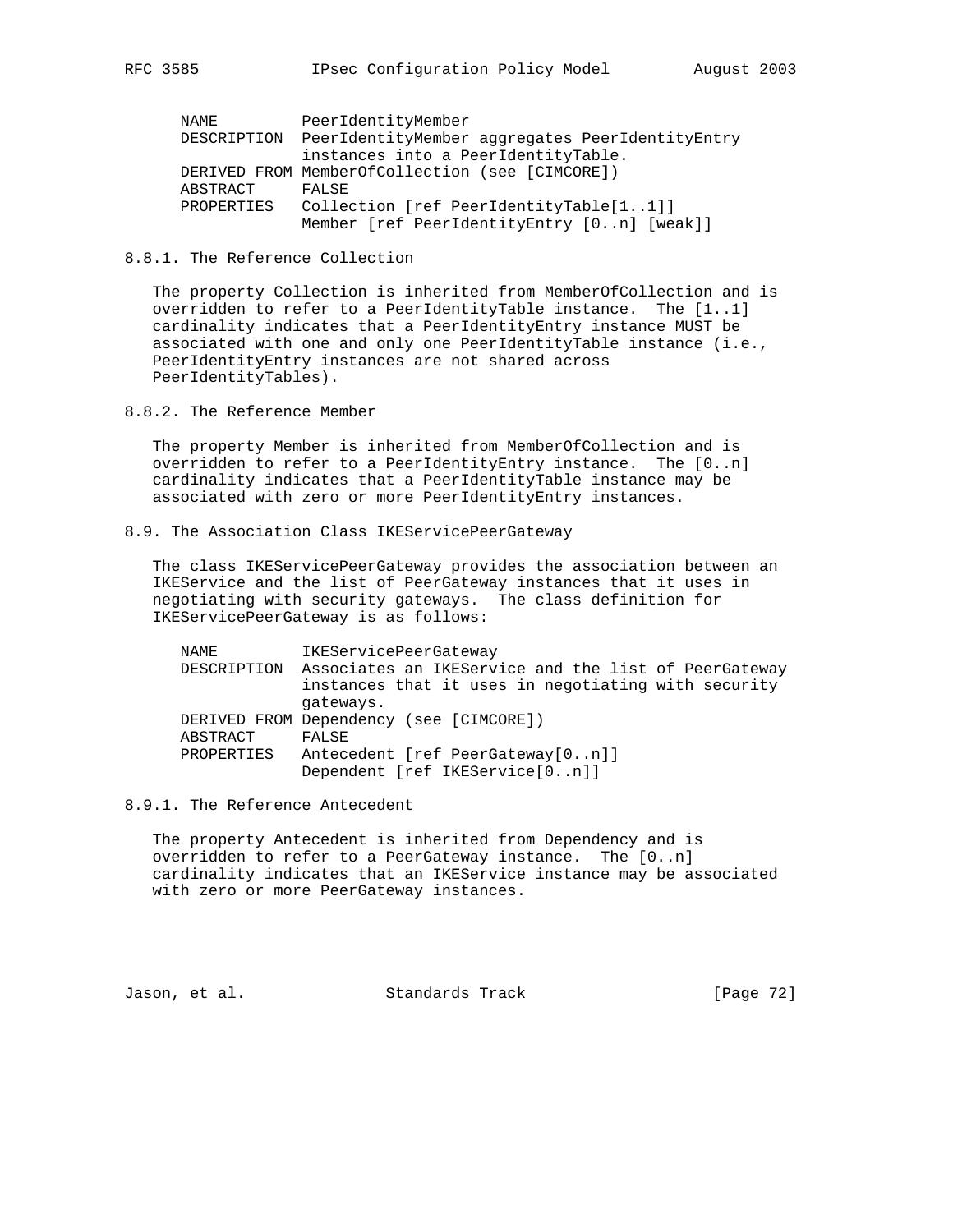8.9.2. The Reference Dependent

 The property Dependent is inherited from Dependency and is overridden to refer to an IKEService instance. The [0..n] cardinality indicates that a PeerGateway instance may be associated with zero or more IKEService instances.

8.10. The Association Class IKEServicePeerIdentityTable

 The class IKEServicePeerIdentityTable provides the relationship between an IKEService and a PeerIdentityTable that it uses to map between addresses and identities as required. The class definition for IKEServicePeerIdentityTable is as follows:

| NAME       | IKEServicePeerIdentityTable                                       |
|------------|-------------------------------------------------------------------|
|            | DESCRIPTION IKEServicePeerIdentityTable provides the relationship |
|            | between an IKEService and a PeerIdentityTable that it             |
|            | uses.                                                             |
|            | DERIVED FROM Dependency (see [CIMCORE])                           |
| ABSTRACT   | FALSE                                                             |
| PROPERTIES | Antecedent [ref PeerIdentityTable[0n]]                            |
|            | Dependent [ref IKEService[0n]]                                    |

8.10.1. The Reference Antecedent

 The property Antecedent is inherited from Dependency and is overridden to refer to a PeerIdentityTable instance. The [0..n] cardinality indicates that an IKEService instance may be associated with zero or more PeerIdentityTable instances.

8.10.2. The Reference Dependent

 The property Dependent is inherited from Dependency and is overridden to refer to an IKEService instance. The [0..n] cardinality indicates that a PeerIdentityTable instance may be associated with zero or more IKEService instances.

8.11. The Association Class IKEAutostartSetting

 The class IKEAutostartSetting associates an AutostartIKESetting with an IKEService that may use it to automatically start an IKE negotiation or create a static SA. The class definition for IKEAutostartSetting is as follows:

 NAME IKEAutostartSetting DESCRIPTION Associates a AutostartIKESetting with an IKEService. DERIVED FROM ElementSetting (see [CIMCORE]) ABSTRACT FALSE

Jason, et al. Standards Track [Page 73]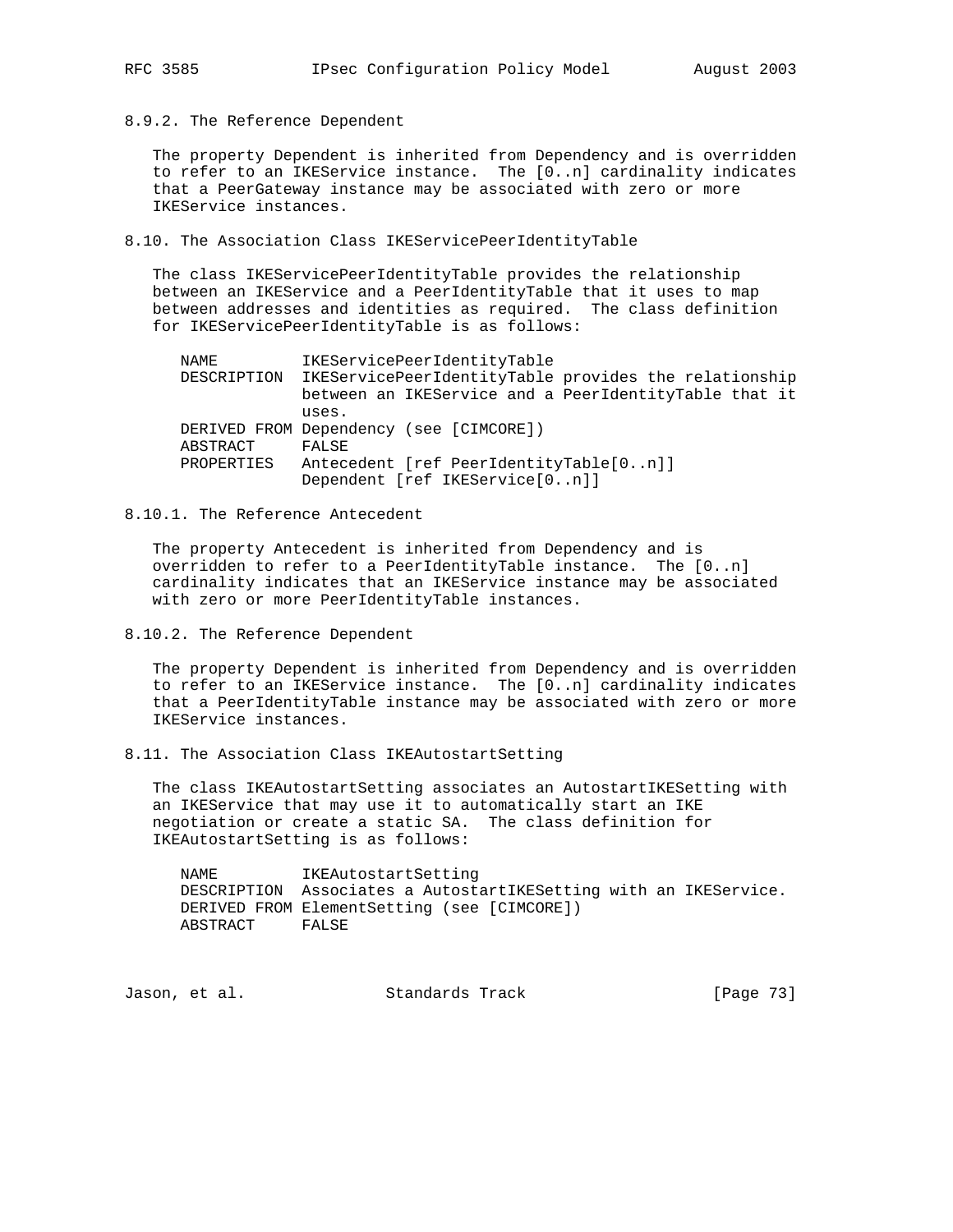PROPERTIES Element [ref IKEService[0..n]] Setting [ref AutostartIKESetting[0..n]]

8.11.1. The Reference Element

 The property Element is inherited from ElementSetting and is overridden to refer to an IKEService instance. The [0..n] cardinality indicates an AutostartIKESetting instance may be associated with zero or more IKEService instances.

8.11.2. The Reference Setting

 The property Setting is inherited from ElementSetting and is overridden to refer to an AutostartIKESetting instance. The [0..n] cardinality indicates that an IKEService instance may be associated with zero or more AutostartIKESetting instances.

8.12. The Aggregation Class AutostartIKESettingContext

 The class AutostartIKESettingContext aggregates the settings used to automatically start negotiations or create a static SA into a configuration set. The class definition for AutostartIKESettingContext is as follows:

| NAME        | AutostartIKESettingContext                         |
|-------------|----------------------------------------------------|
| DESCRIPTION | AutostartIKESettingContext aggregates the          |
|             | AutostartIKESetting instances into a configuration |
|             | set.                                               |
|             | DERIVED FROM SystemSettingContext (see [CIMCORE])  |
| ABSTRACT    | FALSE                                              |
| PROPERTIES  | Context [ref AutostartIKEConfiguration [0n]]       |
|             | Setting [ref AutostartIKESetting [0n]]             |
|             | SequenceNumber                                     |
|             |                                                    |

8.12.1. The Reference Context

 The property Context is inherited from SystemSettingContext and is overridden to refer to an AutostartIKEConfiguration instance. The [0..n] cardinality indicates that an AutostartIKESetting instance may be associated with zero or more AutostartIKEConfiguration instances (i.e., a setting may be in multiple configuration sets).

8.12.2. The Reference Setting

 The property Setting is inherited from SystemSettingContext and is overridden to refer to an AutostartIKESetting instance. The [0..n] cardinality indicates that an AutostartIKEConfiguration instance may be associated with zero or more AutostartIKESetting instances.

Jason, et al. Standards Track [Page 74]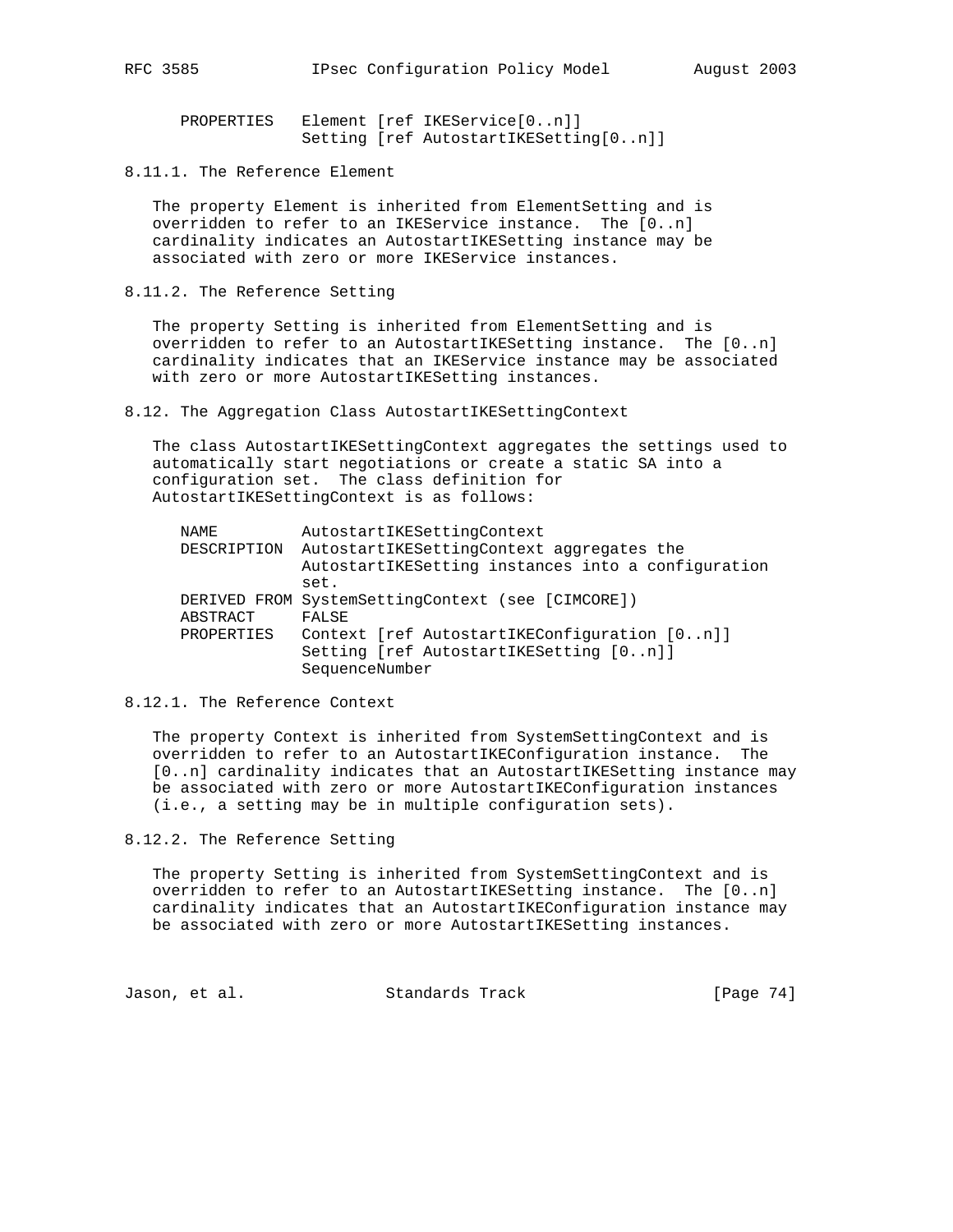8.12.3. The Property SequenceNumber

 The property SequenceNumber specifies the ordering to be used when starting negotiations or creating a static SA. A zero value indicates that order is not significant and settings may be applied in parallel with other settings. All other settings in the configuration are executed in sequence from lower to higher values. Sequence numbers need not be unique in an AutostartIKEConfiguration and order is not significant for settings with the same sequence number. The property is defined as follows:

| NAMF.       | SequenceNumber                                 |
|-------------|------------------------------------------------|
| DESCRIPTION | The sequence in which the settings are applied |
|             | within a configuration set.                    |
| SYNTAX      | unsigned 16-bit integer                        |

8.13. The Association Class IKEServiceForEndpoint

 The class IKEServiceForEndpoint provides the association showing which IKE service, if any, provides IKE negotiation services for which network interfaces. The class definition for IKEServiceForEndpoint is as follows:

| NAME       | IKEServiceForEndpoint                                           |
|------------|-----------------------------------------------------------------|
|            | DESCRIPTION Associates an IPProtocolEndpoint with an IKEService |
|            | that provides negotiation services for the endpoint.            |
|            | DERIVED FROM Dependency (see [CIMCORE])                         |
| ABSTRACT   | FALSE                                                           |
| PROPERTIES | Antecedent [ref IKEService[01]]                                 |
|            | Dependent [ref IPProtocolEndpoint[0n]]                          |

8.13.1. The Reference Antecedent

 The property Antecedent is inherited from Dependency and is overridden to refer to an IKEService instance. The [0..1] cardinality indicates that an IPProtocolEndpoint instance MUST by associated with at most one IKEService instance.

8.13.2. The Reference Dependent

 The property Dependent is inherited from Dependency and is overridden to refer to an IPProtocolEndpoint that is associated with at most one IKEService. The [0..n] cardinality indicates an IKEService instance may be associated with zero or more IPProtocolEndpoint instances.

Jason, et al. Standards Track [Page 75]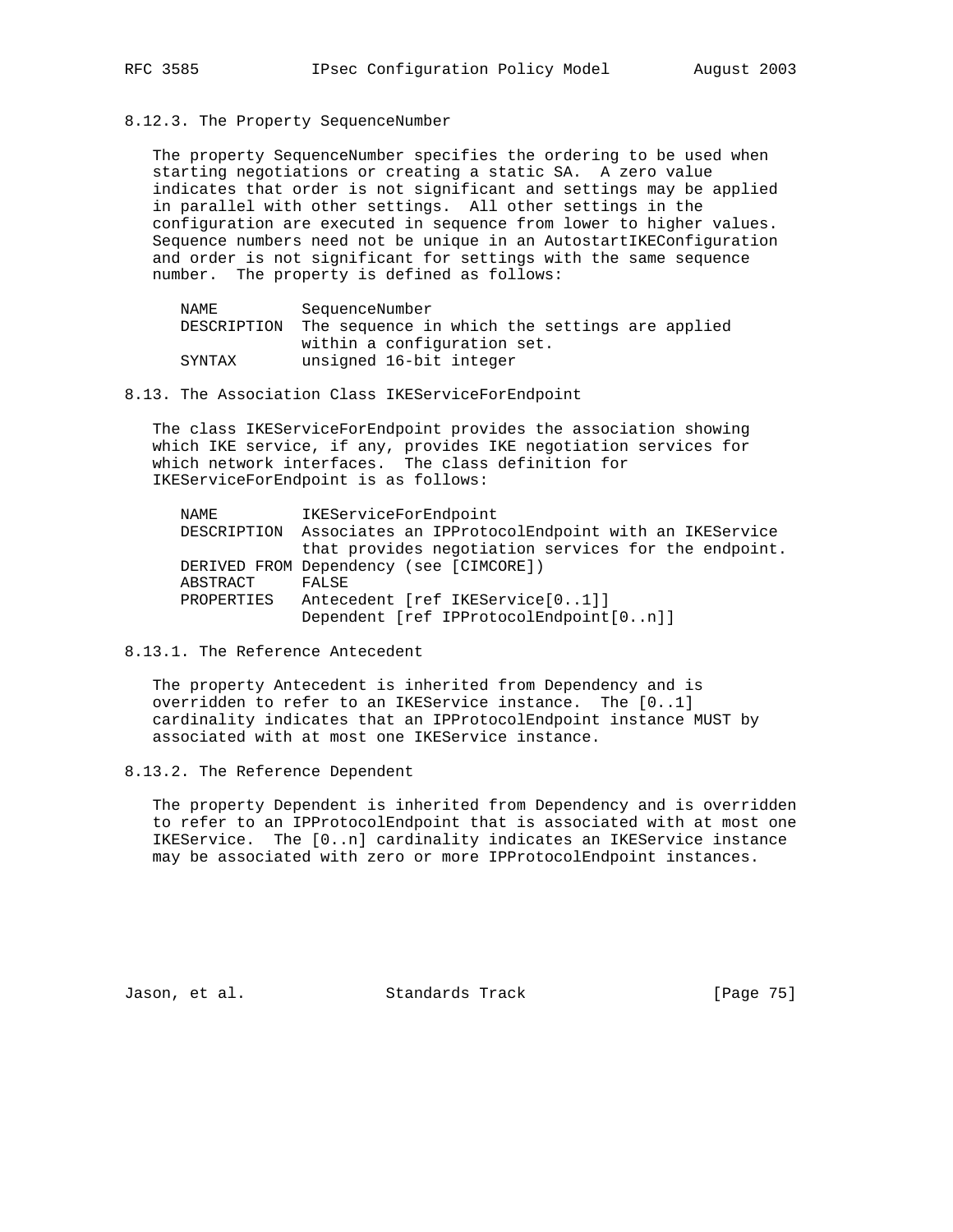8.14. The Association Class IKEAutostartConfiguration

 The class IKEAutostartConfiguration provides the relationship between an IKEService and a configuration set that it uses to automatically start a set of SAs. The class definition for IKEAutostartConfiguration is as follows:

 NAME IKEAutostartConfiguration DESCRIPTION IKEAutostartConfiguration provides the relationship between an IKEService and an AutostartIKEConfiguration that it uses to automatically start a set of SAs. DERIVED FROM Dependency (see [CIMCORE]) ABSTRACT FALSE PROPERTIES Antecedent [ref AutostartIKEConfiguration [0..n]] Dependent [ref IKEService [0..n]] Active

8.14.1. The Reference Antecedent

 The property Antecedent is inherited from Dependency and is overridden to refer to an AutostartIKEConfiguration instance. The [0..n] cardinality indicates that an IKEService instance may be associated with zero or more AutostartIKEConfiguration instances.

8.14.2. The Reference Dependent

 The property Dependent is inherited from Dependency and is overridden to refer to an IKEService instance. The [0..n] cardinality indicates that an AutostartIKEConfiguration instance may be associated with zero or more IKEService instances.

8.14.3. The Property Active

 The property Active indicates whether the AutostartIKEConfiguration set is currently active for the associated IKEService. That is, at boot time, the active configuration is used to automatically start IKE negotiations and create static SAs. The property is defined as follows:

| NAME.  | Active                                                |
|--------|-------------------------------------------------------|
|        | DESCRIPTION Active indicates whether the              |
|        | AutostartIKEConfiguration set is currently active for |
|        | the associated IKEService.                            |
| SYNTAX | boolean                                               |

Jason, et al. Standards Track [Page 76]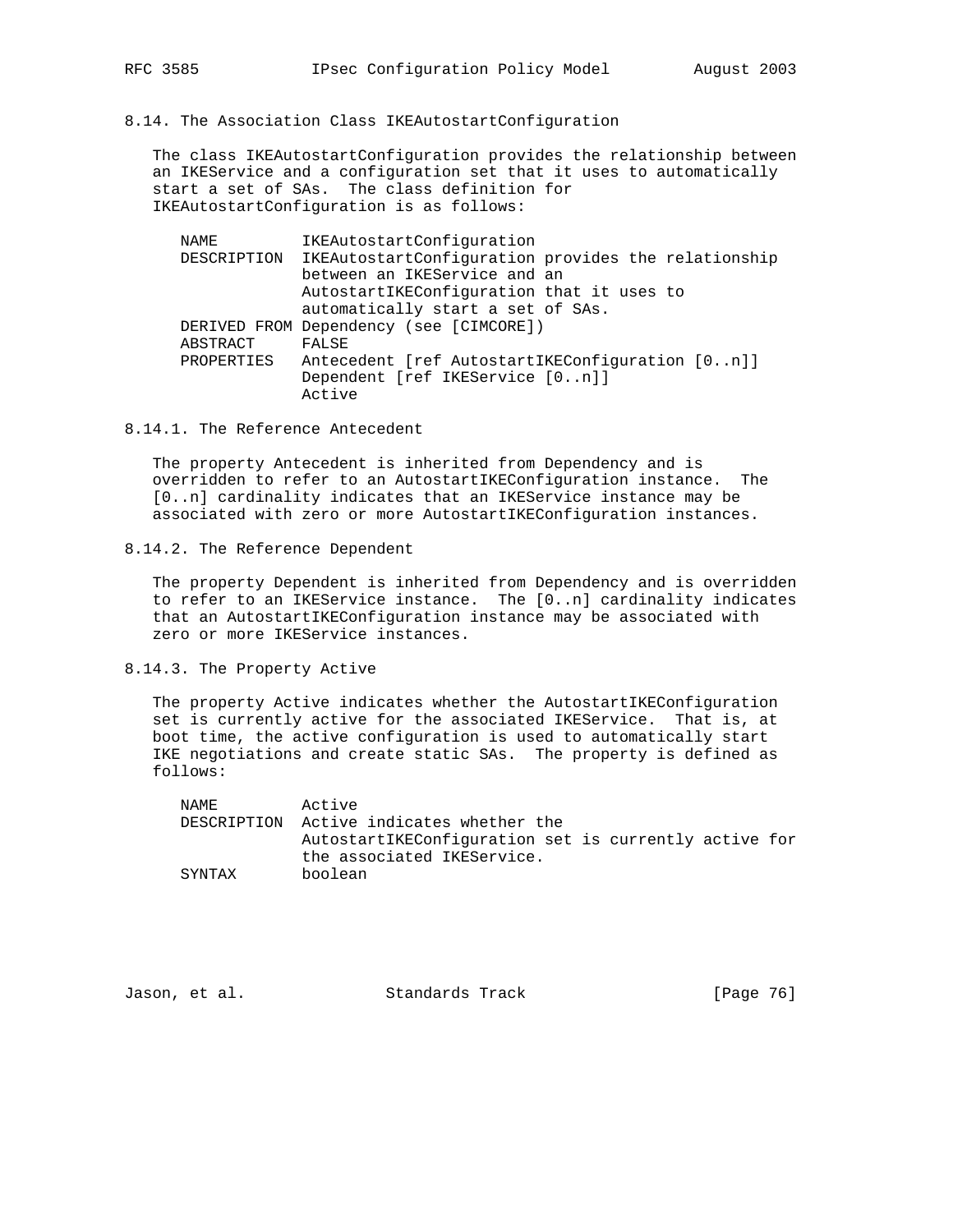VALUE true - AutostartIKEConfiguration is currently active for associated IKEService. false - AutostartIKEConfiguration is currently inactive for associated IKEService.

8.15. The Association Class IKEUsesCredentialManagementService

 The class IKEUsesCredentialManagementService defines the set of CredentialManagementService(s) that are trusted sources of credentials for IKE phase 1 negotiations. The class definition for IKEUsesCredentialManagementService is as follows:

| NAME        | IKEUsesCredentialManagementService                   |
|-------------|------------------------------------------------------|
| DESCRIPTION | Associates the set of CredentialManagementService(s) |
|             | that are trusted by the IKEService as sources of     |
|             | credentials used in IKE phase 1 negotiations.        |
|             | DERIVED FROM Dependency (see [CIMCORE])              |
| ABSTRACT    | FALSE                                                |
| PROPERTIES  | Antecedent [ref CredentialManagementService [0n]]    |
|             | Dependent [ref IKEService [0n]]                      |

#### 8.15.1. The Reference Antecedent

 The property Antecedent is inherited from Dependency and is overridden to refer to a CredentialManagementService instance. The [0..n] cardinality indicates that an IKEService instance may be associated with zero or more CredentialManagementService instances.

8.15.2. The Reference Dependent

 The property Dependent is inherited from Dependency and is overridden to refer to an IKEService instance. The [0..n] cardinality indicates that a CredentialManagementService instance may be associated with zero or more IKEService instances.

8.16. The Association Class EndpointHasLocalIKEIdentity

 The class EndpointHasLocalIKEIdentity associates an IPProtocolEndpoint with a set of IKEIdentity instances that may be used in negotiating security associations on the endpoint. An IKEIdentity MUST be associated with either an IPProtocolEndpoint using this association or with a collection of IKEIdentity instances using the CollectionHasLocalIKEIdentity association. The class definition for EndpointHasLocalIKEIdentity is as follows:

Jason, et al. Standards Track [Page 77]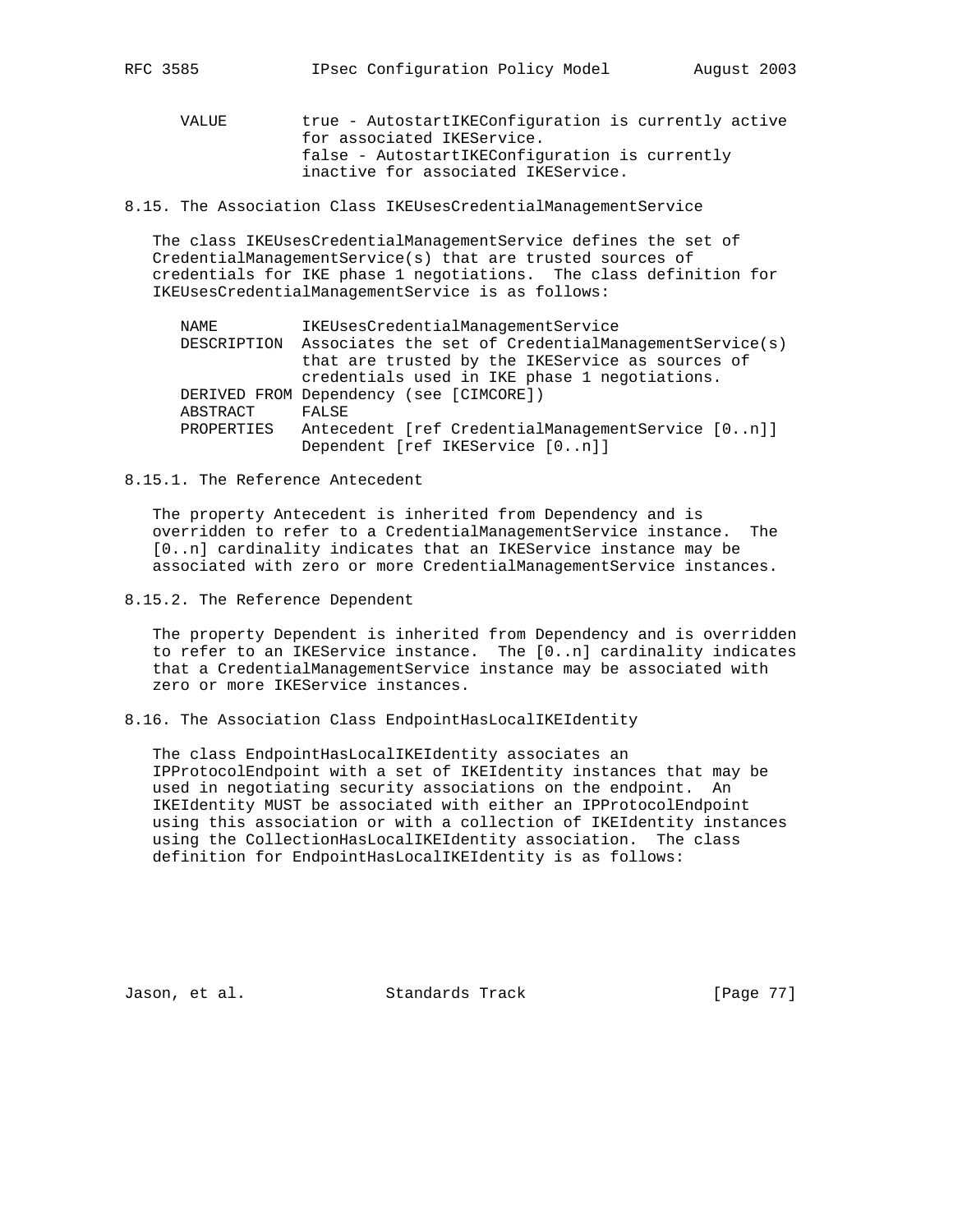| RFC | 3585 |
|-----|------|
|-----|------|

| NAME        | EndpointHasLocalIKEIdentity                  |
|-------------|----------------------------------------------|
| DESCRIPTION | EndpointHasLocalIKEIdentity associates an    |
|             | IPProtocolEndpoint with a set of IKEIdentity |
|             | instances.                                   |
|             | DERIVED FROM ElementAsUser (see [CIMUSER])   |
| ABSTRACT    | FALSE                                        |
| PROPERTIES  | Antecedent [ref IPProtocolEndpoint [01]]     |
|             | Dependent [ref IKEIdentity [0n]]             |

8.16.1. The Reference Antecedent

 The property Antecedent is inherited from ElementAsUser and is overridden to refer to an IPProtocolEndpoint instance. The [0..1] cardinality indicates that an IKEIdentity instance MUST be associated with at most one IPProtocolEndpoint instance.

8.16.2. The Reference Dependent

 The property Dependent is inherited from ElementAsUser and is overridden to refer to an IKEIdentity instance. The [0..n] cardinality indicates that an IPProtocolEndpoint instance may be associated with zero or more IKEIdentity instances.

8.17. The Association Class CollectionHasLocalIKEIdentity

 The class CollectionHasLocalIKEIdentity associates a Collection of IPProtocolEndpoint instances with a set of IKEIdentity instances that may be used in negotiating SAs for endpoints in the collection. An IKEIdentity MUST be associated with either an IPProtocolEndpoint using the EndpointHasLocalIKEIdentity association or with a collection of IKEIdentity instances using this association. The class definition for CollectionHasLocalIKEIdentity is as follows:

| NAME       | CollectionHasLocalIKEIdentity                                     |
|------------|-------------------------------------------------------------------|
|            | DESCRIPTION CollectionHasLocalIKEIdentity associates a collection |
|            | of IPProtocolEndpoint instances with a set of                     |
|            | IKEIdentity instances.                                            |
|            | DERIVED FROM ElementAsUser (see [CIMUSER])                        |
| ABSTRACT   | FALSE                                                             |
| PROPERTIES | Antecedent [ref Collection [01]]                                  |
|            | Dependent [ref IKEIdentity [0n]]                                  |

8.17.1. The Reference Antecedent

 The property Antecedent is inherited from ElementAsUser and is overridden to refer to a Collection instance. The [0..1] cardinality indicates that an IKEIdentity instance MUST be associated with at most one Collection instance.

Jason, et al. Standards Track [Page 78]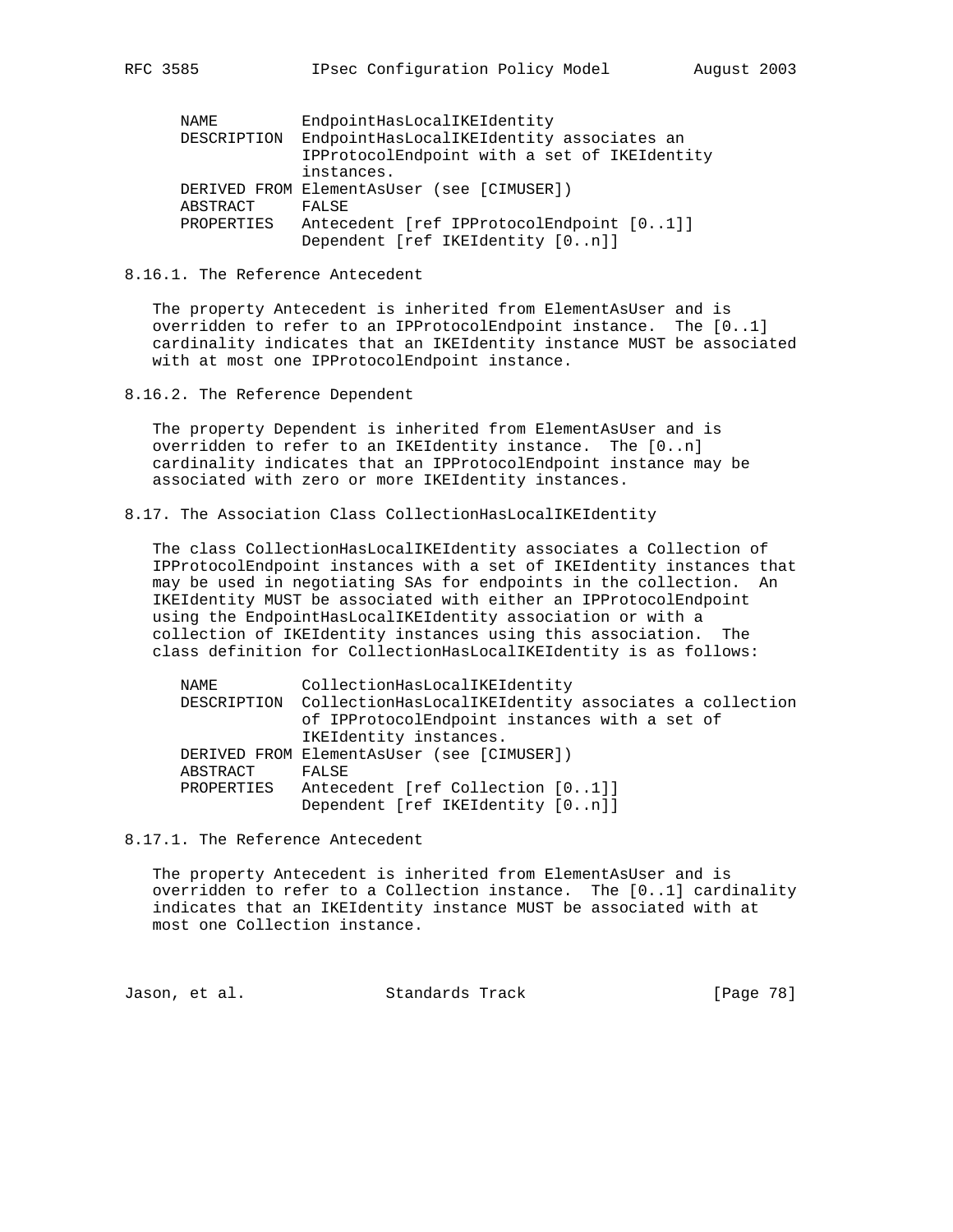8.17.2. The Reference Dependent

 The property Dependent is inherited from ElementAsUser and is overridden to refer to an IKEIdentity instance. The [0..n] cardinality indicates that a Collection instance may be associated with zero or more IKEIdentity instances.

8.18. The Association Class IKEIdentitysCredential

 The class IKEIdentitysCredential is an association that relates a set of credentials to their corresponding local IKE Identities. The class definition for IKEIdentitysCredential is as follows:

| NAME       | IKEIdentitysCredential                                 |
|------------|--------------------------------------------------------|
|            | DESCRIPTION IKEIdentitysCredential associates a set of |
|            | credentials to their corresponding local IKEIdentity.  |
|            | DERIVED FROM UsersCredential (see [CIMCORE])           |
| ABSTRACT   | FALSE                                                  |
| PROPERTIES | Antecedent [ref Credential [0n]]                       |
|            | Dependent [ref IKEIdentity [0n]]                       |
|            |                                                        |

8.18.1. The Reference Antecedent

 The property Antecedent is inherited from UsersCredential and is overridden to refer to a Credential instance. The [0..n] cardinality indicates that the IKEIdentity instance may be associated with zero or more Credential instances.

8.18.2. The Reference Dependent

 The property Dependent is inherited from UsersCredential and is overridden to refer to an IKEIdentity instance. The [0..n] cardinality indicates that a Credential instance may be associated with zero or more IKEIdentity instances.

9. Implementation Requirements

 The following table specifies which classes, properties, associations and aggregations MUST or SHOULD or MAY be implemented.

 4. Policy Classes 4.1. The Class SARule..........................................MUST 4.1.1. The Property PolicyRuleName..............................MAY 4.1.1. The Property Enabled....................................MUST 4.1.1. The Property ConditionListType..........................MUST 4.1.1. The Property RuleUsage...................................MAY 4.1.1. The Property Mandatory...................................MAY 4.1.1. The Property SequencedActions...........................MUST

Jason, et al. Standards Track [Page 79]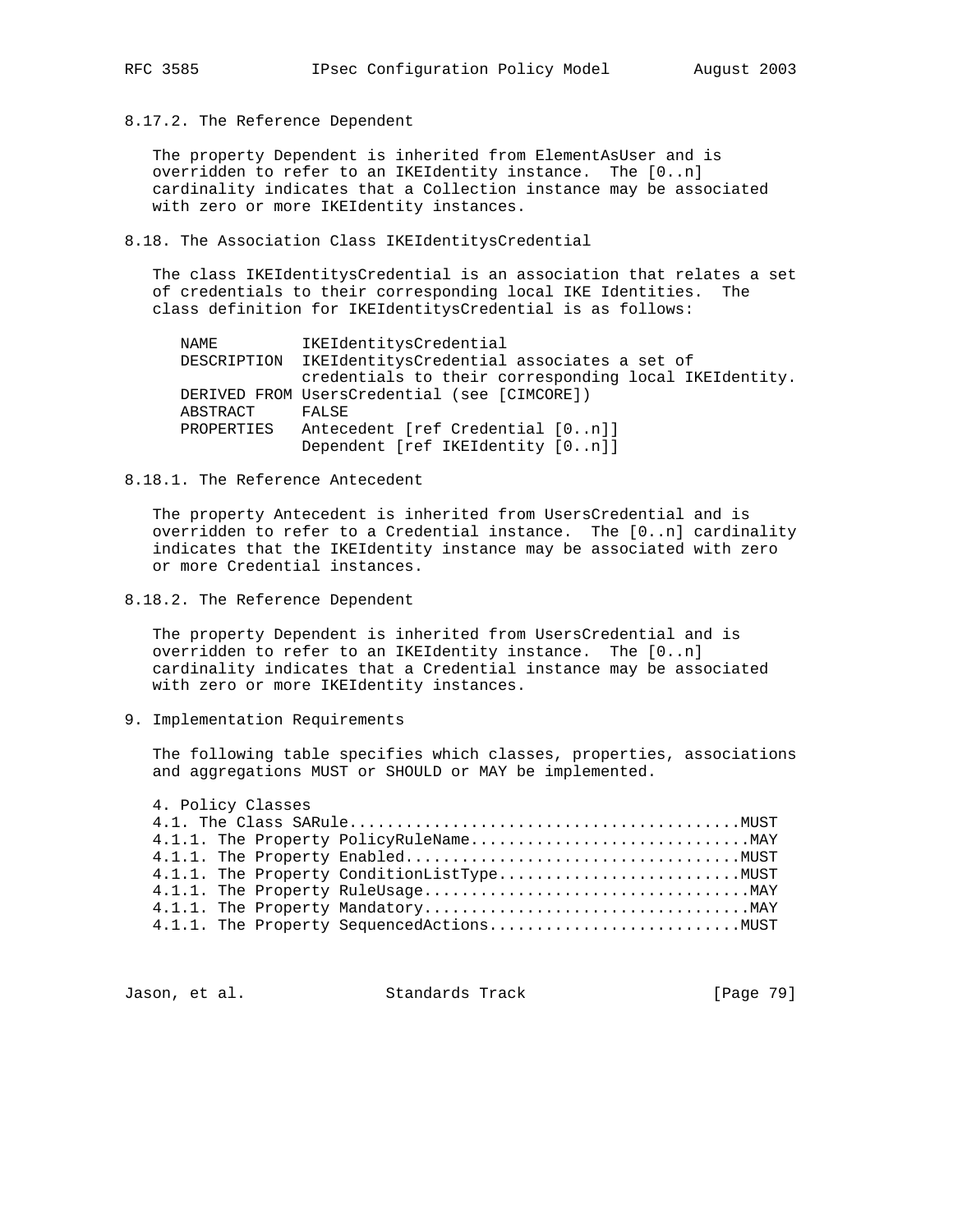| 4.1.2<br>The Property ExecutionStrategyMUST           |  |
|-------------------------------------------------------|--|
| 4.1.3                                                 |  |
|                                                       |  |
|                                                       |  |
|                                                       |  |
| 4.4. The Association Class IPsecPolicyForEndpoint MAY |  |
|                                                       |  |
|                                                       |  |
| 4.5. The Association Class IPsecPolicyForSystem MAY   |  |
|                                                       |  |
|                                                       |  |
|                                                       |  |
|                                                       |  |
| 4.6.1. The Property GroupNumberSHOULD                 |  |
| 4.6.1. The Property ConditionNegatedSHOULD            |  |
|                                                       |  |
|                                                       |  |
| 4.7. The Aggregation Class PolicyActionInSARuleMUST   |  |
|                                                       |  |
|                                                       |  |
| 4.7.3. The Property ActionOrderSHOULD                 |  |
| 5. Condition and Filter Classes                       |  |
|                                                       |  |
| 5.2. The Class IPHeadersFilterSHOULD                  |  |
|                                                       |  |
| 5.3.1. The Property MatchFieldNameMUST                |  |
| 5.3.2. The Property MatchFieldValueMUST               |  |
|                                                       |  |
|                                                       |  |
|                                                       |  |
|                                                       |  |
|                                                       |  |
|                                                       |  |
| 5.5.2. The Property MatchIdentityValueMUST            |  |
| 5.6. The Association Class FilterOfSAConditionSHOULD  |  |
|                                                       |  |
|                                                       |  |
|                                                       |  |
|                                                       |  |
|                                                       |  |
| 6. Action Classes                                     |  |
|                                                       |  |
|                                                       |  |
|                                                       |  |
|                                                       |  |
|                                                       |  |
|                                                       |  |
| 6.3. The Class IPsecBypassActionSHOULD                |  |

Jason, et al. Standards Track [Page 80]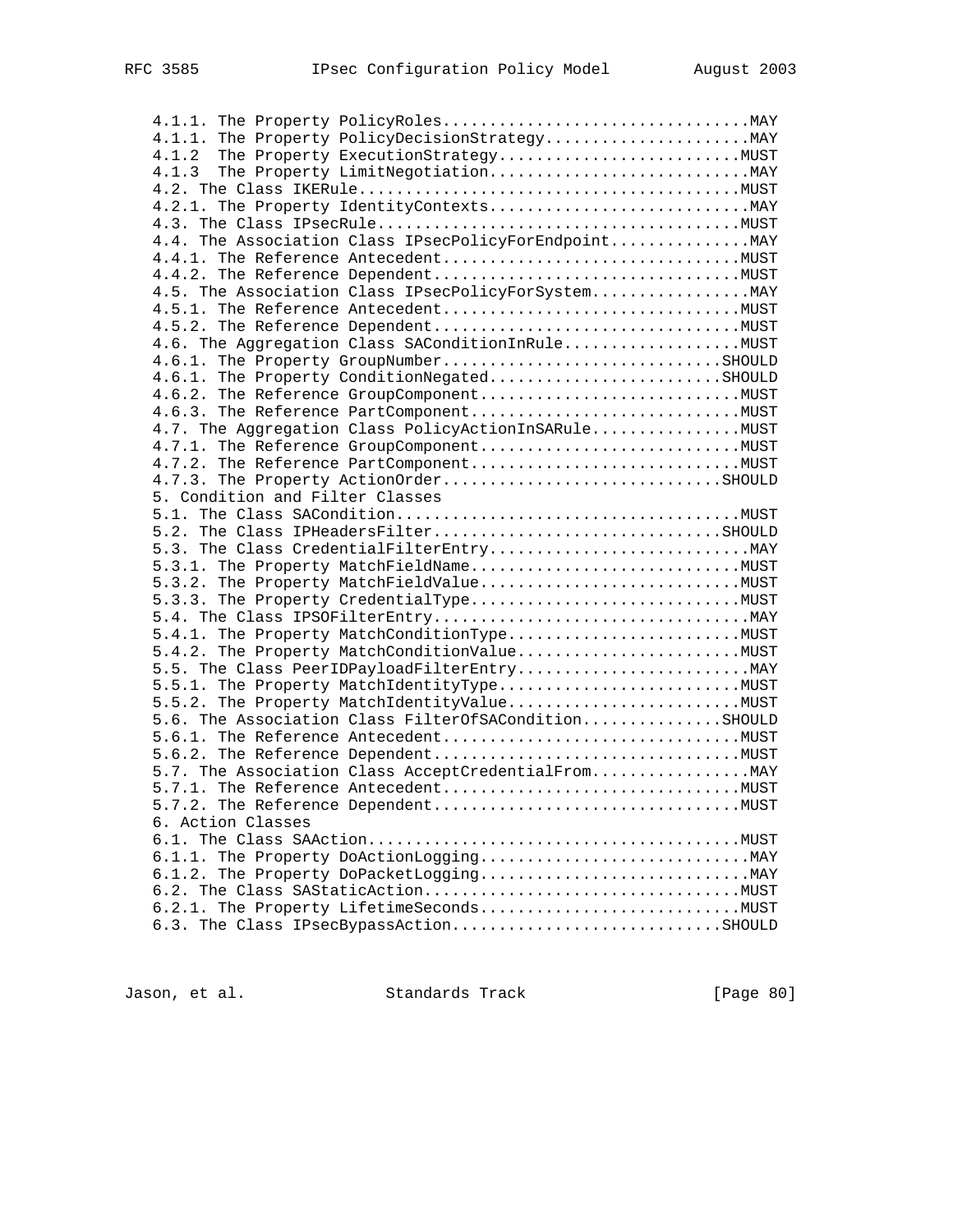| 6.4. The Class IPsecDiscardActionSHOULD                           |  |
|-------------------------------------------------------------------|--|
|                                                                   |  |
|                                                                   |  |
|                                                                   |  |
| 6.7. The Class PreconfiguredTransportActionMUST                   |  |
|                                                                   |  |
|                                                                   |  |
|                                                                   |  |
|                                                                   |  |
|                                                                   |  |
|                                                                   |  |
|                                                                   |  |
|                                                                   |  |
|                                                                   |  |
|                                                                   |  |
|                                                                   |  |
| 6.11.4. The Property GranularitySHOULD                            |  |
|                                                                   |  |
|                                                                   |  |
|                                                                   |  |
|                                                                   |  |
|                                                                   |  |
|                                                                   |  |
|                                                                   |  |
|                                                                   |  |
|                                                                   |  |
|                                                                   |  |
|                                                                   |  |
|                                                                   |  |
|                                                                   |  |
| 6.16. The Association Class PeerGatewayForTunnelMUST              |  |
|                                                                   |  |
|                                                                   |  |
| 6.16.3. The Property SequenceNumberSHOULD                         |  |
| 6.17. The Aggregation Class Contained Proposal MUST               |  |
|                                                                   |  |
|                                                                   |  |
|                                                                   |  |
| 6.18. The Association Class HostedPeerGatewayInformation MAY      |  |
|                                                                   |  |
|                                                                   |  |
| 6.19. The Association Class TransformOfPreconfiguredAction MUST   |  |
|                                                                   |  |
|                                                                   |  |
|                                                                   |  |
|                                                                   |  |
| 6.20. The Association Class PeerGatewayForPreconfiguredTunnelMUST |  |
|                                                                   |  |

Jason, et al. Standards Track [Page 81]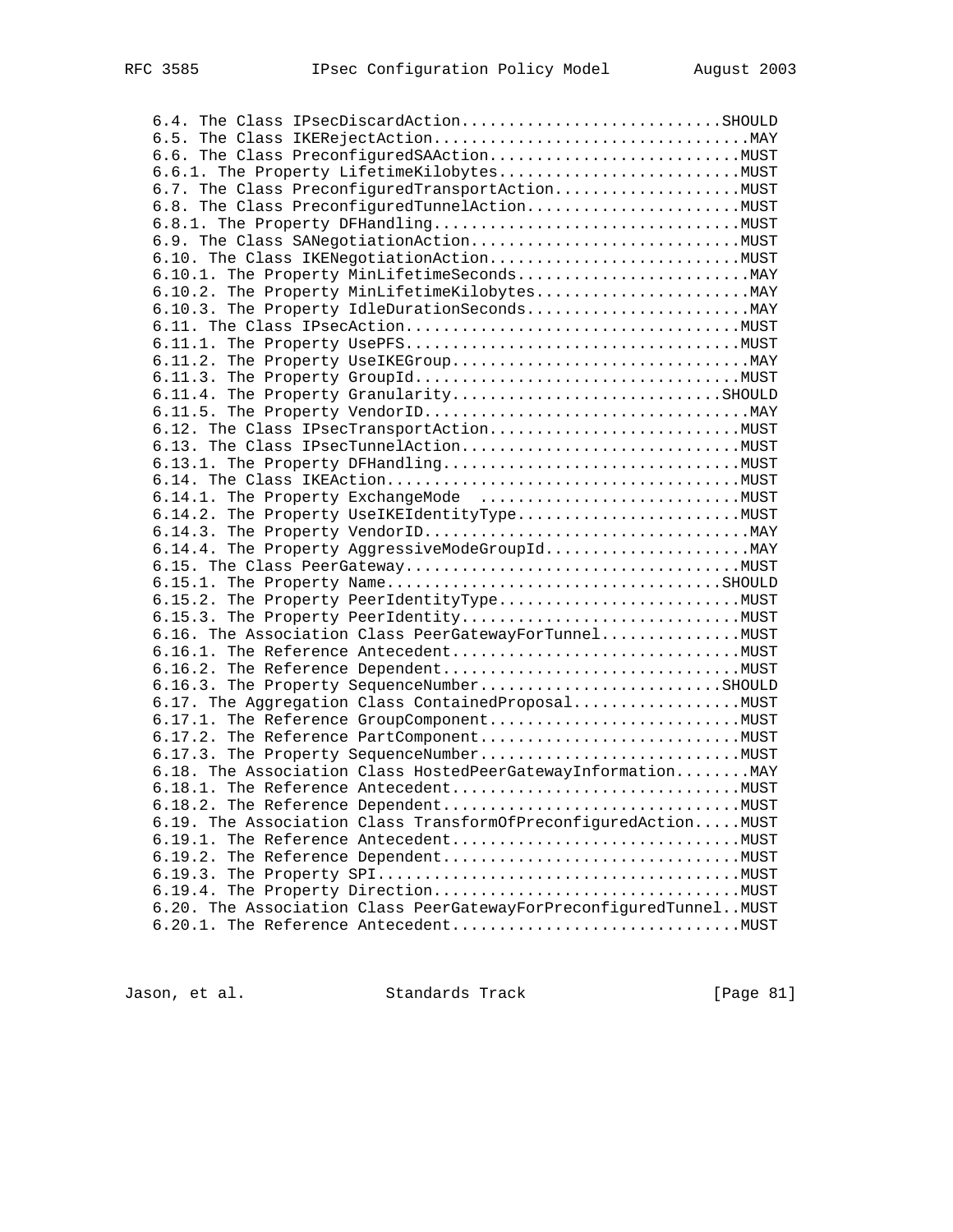| 7. Proposal and Transform Classes                   |  |
|-----------------------------------------------------|--|
|                                                     |  |
|                                                     |  |
|                                                     |  |
|                                                     |  |
|                                                     |  |
|                                                     |  |
|                                                     |  |
|                                                     |  |
| 7.2.6. The Property MaxLifetimeSecondsMUST          |  |
| 7.2.7. The Property MaxLifetimeKilobytesMUST        |  |
|                                                     |  |
|                                                     |  |
| 7.4. The Abstract Class SATransformMUST             |  |
| 7.4.1. The Property TransformNameSHOULD             |  |
|                                                     |  |
| 7.4.3. The Property MaxLifetimeSecondsMUST          |  |
| 7.4.4. The Property MaxLifetimeKilobytesMUST        |  |
|                                                     |  |
|                                                     |  |
|                                                     |  |
| 7.5.3. The Property ReplayPreventionWindowSize      |  |
|                                                     |  |
|                                                     |  |
|                                                     |  |
|                                                     |  |
|                                                     |  |
|                                                     |  |
| 7.6.6. The Property ReplayPreventionWindowSize      |  |
|                                                     |  |
|                                                     |  |
|                                                     |  |
|                                                     |  |
|                                                     |  |
|                                                     |  |
|                                                     |  |
| 7.9. The Aggregation Class ContainedTransformMUST   |  |
|                                                     |  |
|                                                     |  |
|                                                     |  |
| 7.10. The Association Class SATransformInSystem MAY |  |
|                                                     |  |
|                                                     |  |
| 8. IKE Service and Identity Classes                 |  |
|                                                     |  |
|                                                     |  |
|                                                     |  |

Jason, et al. Standards Track [Page 82]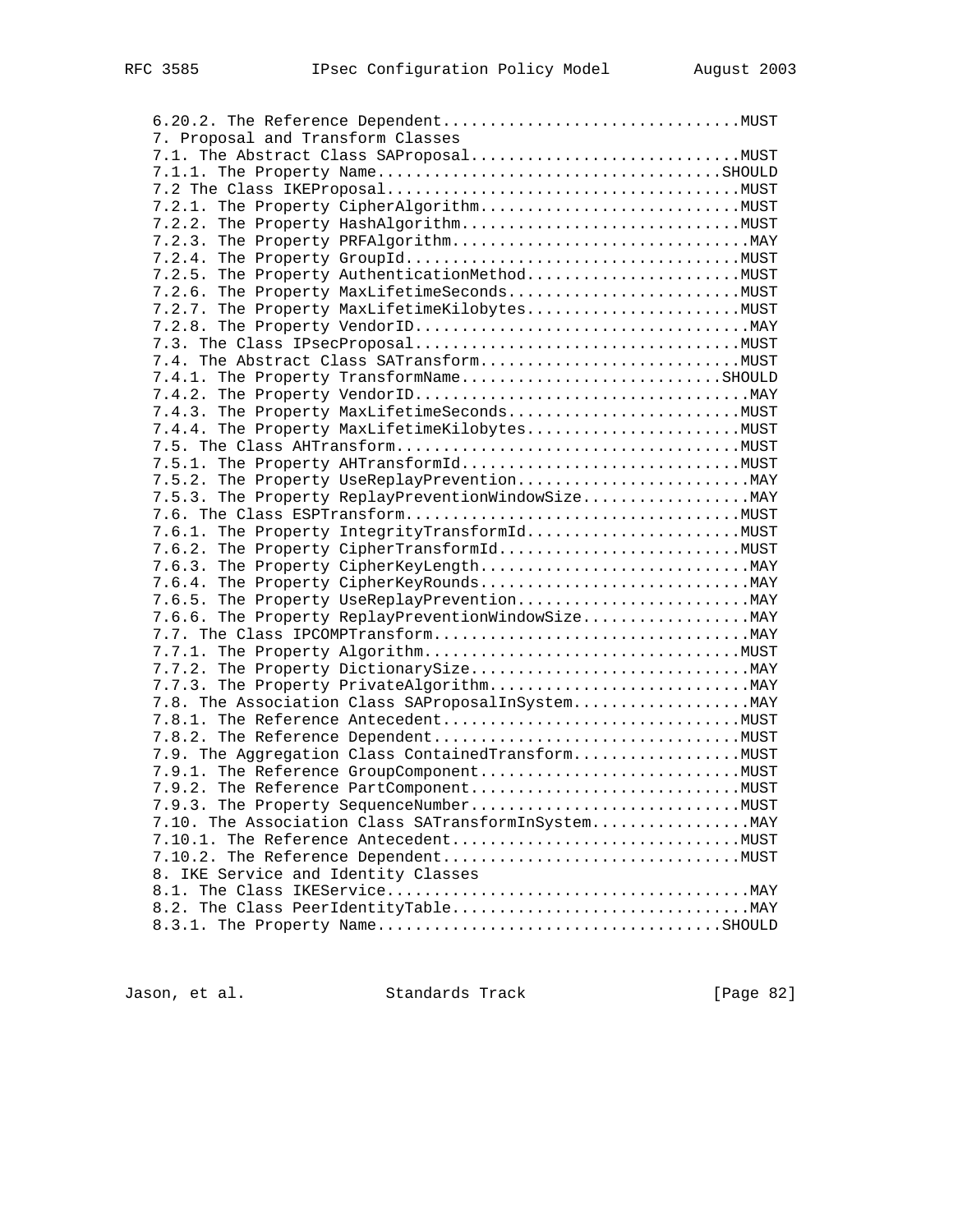| 8.3.1. The Property PeerIdentitySHOULD                            |  |
|-------------------------------------------------------------------|--|
| 8.3.2. The Property PeerIdentityTypeSHOULD                        |  |
| 8.3.3. The Property PeerAddressSHOULD                             |  |
| 8.3.4. The Property PeerAddressTypeSHOULD                         |  |
| 8.4. The Class AutostartIKEConfiguration MAY                      |  |
|                                                                   |  |
|                                                                   |  |
| 8.5.2. The Property AddressTypeSHOULD                             |  |
|                                                                   |  |
|                                                                   |  |
|                                                                   |  |
|                                                                   |  |
|                                                                   |  |
|                                                                   |  |
|                                                                   |  |
|                                                                   |  |
|                                                                   |  |
| 8.7. The Association Class HostedPeerIdentityTable MAY            |  |
|                                                                   |  |
|                                                                   |  |
| 8.8. The Aggregation Class PeerIdentityMember MAY                 |  |
|                                                                   |  |
|                                                                   |  |
| 8.9. The Association Class IKEServicePeerGateway MAY              |  |
|                                                                   |  |
|                                                                   |  |
| 8.10. The Association Class IKEServicePeerIdentityTable MAY       |  |
|                                                                   |  |
|                                                                   |  |
| 8.11. The Association Class IKEAutostartSetting MAY               |  |
|                                                                   |  |
|                                                                   |  |
| 8.12. The Aggregation Class AutostartIKESettingContext MAY        |  |
|                                                                   |  |
|                                                                   |  |
| 8.12.3. The Property SequenceNumberSHOULD                         |  |
| 8.13. The Association Class IKEServiceForEndpoint MAY             |  |
|                                                                   |  |
|                                                                   |  |
| 8.14. The Association Class IKEAutostartConfiguration MAY         |  |
|                                                                   |  |
|                                                                   |  |
|                                                                   |  |
| 8.15. The Association Class IKEUsesCredentialManagementServiceMAY |  |
|                                                                   |  |
|                                                                   |  |
| 8.16. The Association Class EndpointHasLocalIKEIdentity MAY       |  |
|                                                                   |  |

Jason, et al. Standards Track [Page 83]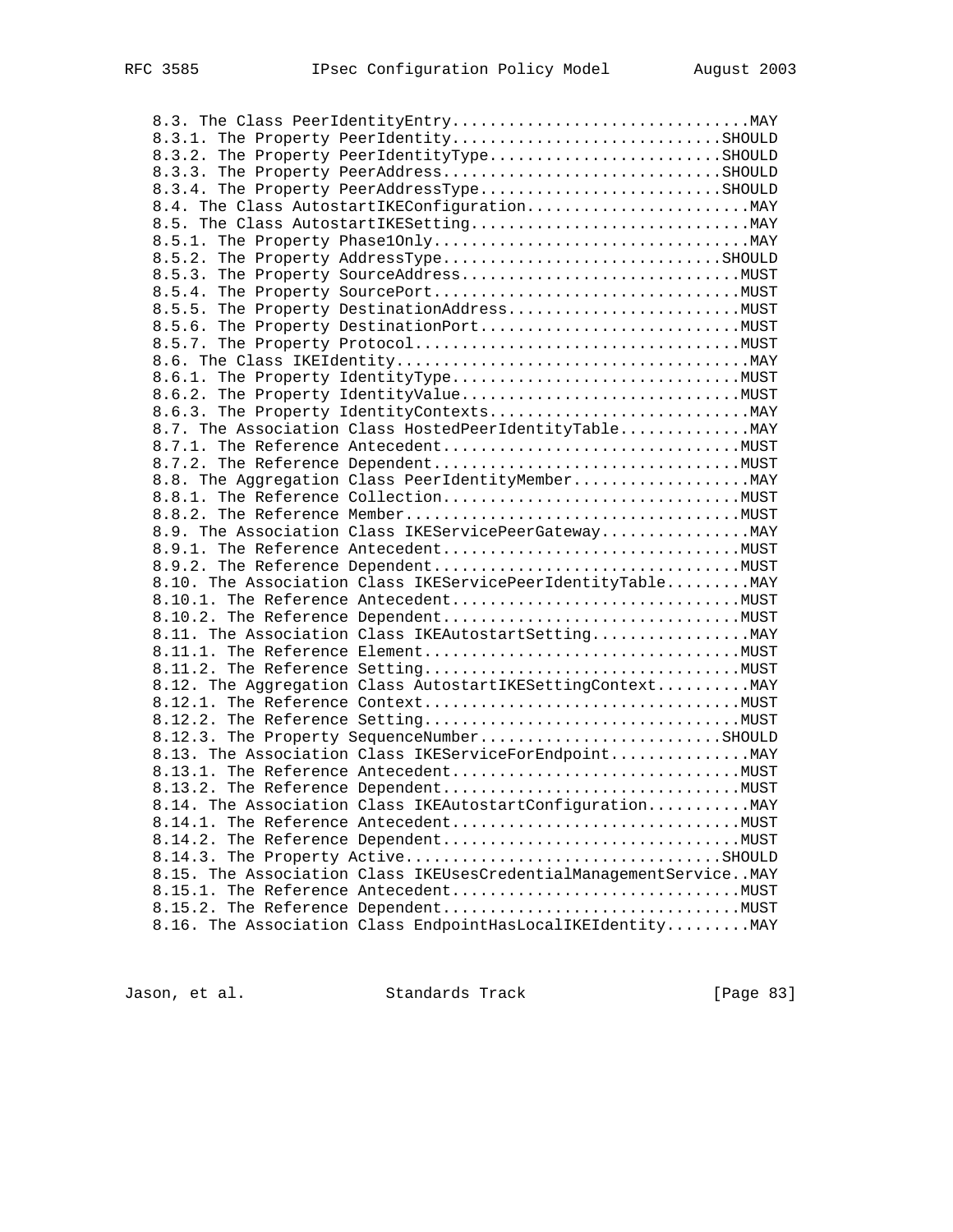8.16.1. The Reference Antecedent...............................MUST 8.16.2. The Reference Dependent................................MUST 8.17. The Association Class CollectionHasLocalIKEIdentity.......MAY 8.17.1. The Reference Antecedent...............................MUST 8.17.2. The Reference Dependent................................MUST 8.18. The Association Class IKEIdentitysCredential............... MAY 8.18.1. The Reference Antecedent...............................MUST 8.18.2. The Reference Dependent................................MUST

## 10. Security Considerations

 This document only describes an information model for IPsec policy. It does not detail security requirements for storage or delivery of said information.

 Physical models derived from this information model MUST implement the relevant security for storage and delivery. Most of the classes (e.g., IpHeadersFilter, SAAction,...) MUST at least provided the integrity service; other pieces of information MUST also receive the confidentiality service (e.g., SharedSecret as described in the classes PeerIdentityEntry and PreconfiguredSAAction).

11. Intellectual Property Statement

 The IETF takes no position regarding the validity or scope of any intellectual property or other rights that might be claimed to pertain to the implementation or use of the technology described in this document or the extent to which any license under such rights might or might not be available; neither does it represent that it has made any effort to identify any such rights. Information on the IETF's procedures with respect to rights in standards-track and standards-related documentation can be found in BCP-11.

 Copies of claims of rights made available for publication and any assurances of licenses to be made available, or the result of an attempt made to obtain a general license or permission for the use of such proprietary rights by implementers or users of this specification can be obtained from the IETF Secretariat.

 The IETF invites any interested party to bring to its attention any copyrights, patents or patent applications, or other proprietary rights which may cover technology that may be required to practice this standard. Please address the information to the IETF Executive Director.

Jason, et al. Standards Track [Page 84]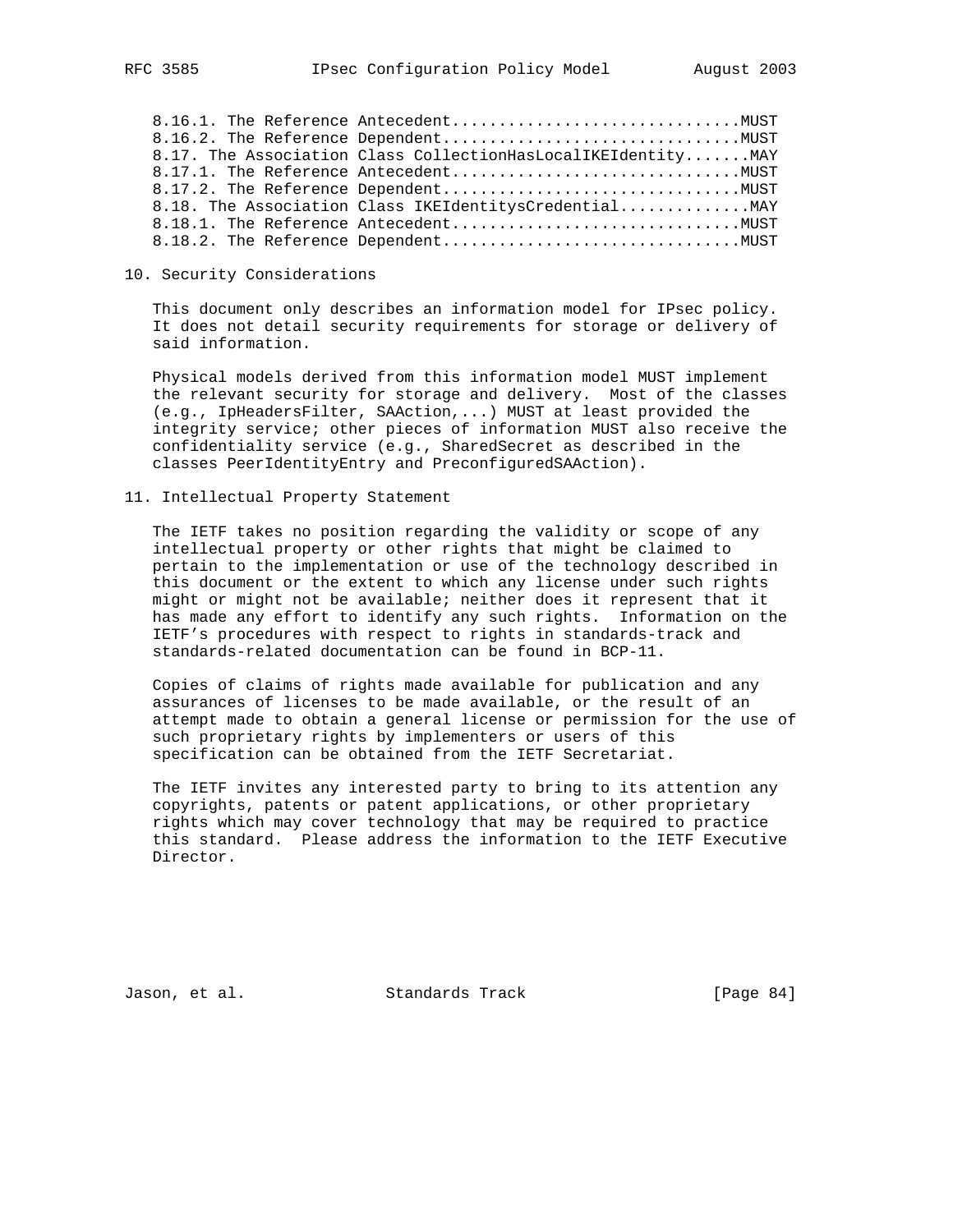# 12. References

12.1. Normative References

| [COMP] | Shacham, A., Monsour, B., Pereira, R. and M. Thomas, "IP |  |  |  |  |
|--------|----------------------------------------------------------|--|--|--|--|
|        | Payload Compression Protocol (IPComp)", RFC 3173,        |  |  |  |  |
|        | September 2001.                                          |  |  |  |  |

- [ESP] Kent, S. and R. Atkinson, "IP Encapsulating Security Payload (ESP)", RFC 2406, November 1998.
- [AH] Kent, S. and R. Atkinson, "IP Authentication Header", RFC 2402, November 1998.
- [DOI] Piper, D., "The Internet IP Security Domain of Interpretation for ISAKMP", RFC 2407, November 1998.
- [IKE] Harkins, D. and D. Carrel, "The Internet Key Exchange (IKE)", RFC 2409, November 1998.
- [PCIM] Moore, B., Ellesson, E., Strassner, J. and A. Westerinen, "Policy Core Information Model -- Version 1 Specification", RFC 3060, February 2001.
- [PCIME] Moore, B., Editor, "Policy Core Information Model (PCIM) Extensions", RFC 3460, January 2003.
- [KEYWORDS] Bradner, S., "Key words for use in RFCs to Indicate Requirement Levels", BCP 14, RFC 2119, March 1997.
- [CIMCORE] DMTF Common Information Model Core Model v2.5 which can be found at http://www.dmtf.org/standards/CIM\_Schema25/ CIM\_Core25.mof
- [CIMUSER] DMTF Common Information Model User-Security Model v2.5 which can be found at http://www.dmtf.org/standards/CIM\_Schema25/ CIM\_User25.mof
- [CIMNETWORK] DMTF Common Information Model Network Model v2.5 which can be found at http://www.dmtf.org/standards/CIM\_Schema25/ CIM\_Network25.mof
- [IPSO] Kent, S., "U.S. Department of Defense Security Options for the Internet Protocol", RFC 1108, November 1991.

Jason, et al. Standards Track [Page 85]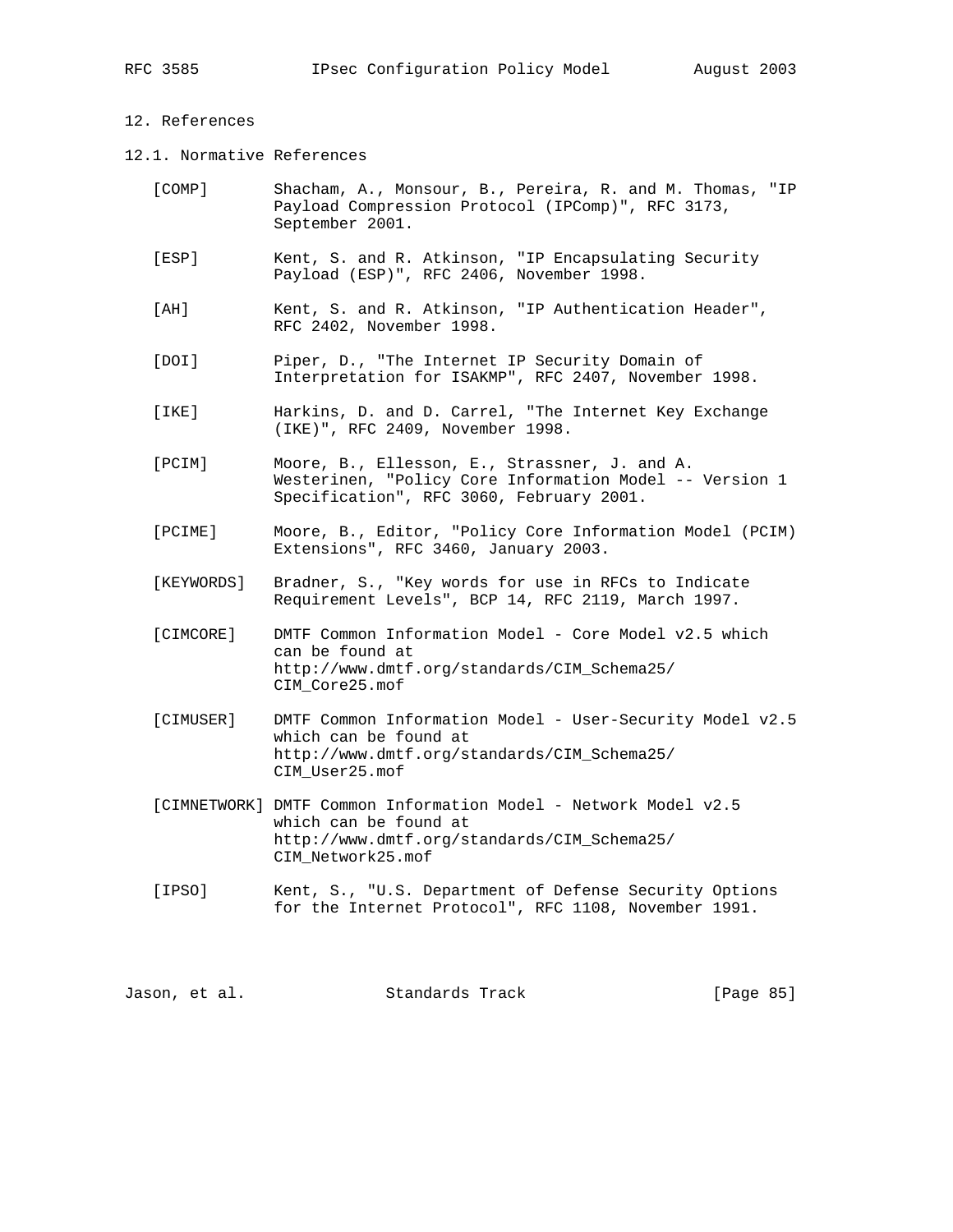[IPSEC] Kent, S. and R. Atkinson, "Security Architecture for the Internet Protocol", RFC 2401, November 1998.

## 12.2. Informative References

- [LDAP] Wahl, M., Howes, T. and S. Kille, "Lightweight Directory Access Protocol (v3)", RFC 2251, December 1997.
- [COPS] Durham, D., Ed., Boyle, J., Cohen, R., Herzog, S., Rajan, R. and A. Sastry, "The COPS (Common Open Policy Service) Protocol", RFC 2748, January 2000.
- [COPSPR] Chan, K., Seligson, J., Durham, D., Gai, S., McCloghrie, K., Herzog, S., Reichmeyer, R., Yavatkar, R. and A. Smith, "COPS Usage for Policy Provisioning (COPS-PR)", RFC 3084, March 2001.
- [DMTF] Distributed Management Task Force, http://www.dmtf.org/

#### 13. Disclaimer

 The views and specification herein are those of the authors and are not necessarily those of their employer. The authors and their employer specifically disclaim responsibility for any problems arising from correct or incorrect implementation or use of this specification.

### 14. Acknowledgments

 The authors would like to thank Mike Jeronimo, Ylian Saint-Hilaire, Vic Lortz, William Dixon, Man Li, Wes Hardaker and Ricky Charlet for their contributions to this IPsec policy model.

 Additionally, this document would not have been possible without the preceding IPsec schema documents. For that, thanks go out to Rob Adams, Partha Bhattacharya, William Dixon, Roy Pereira, and Raju Rajan.

Jason, et al. Standards Track [Page 86]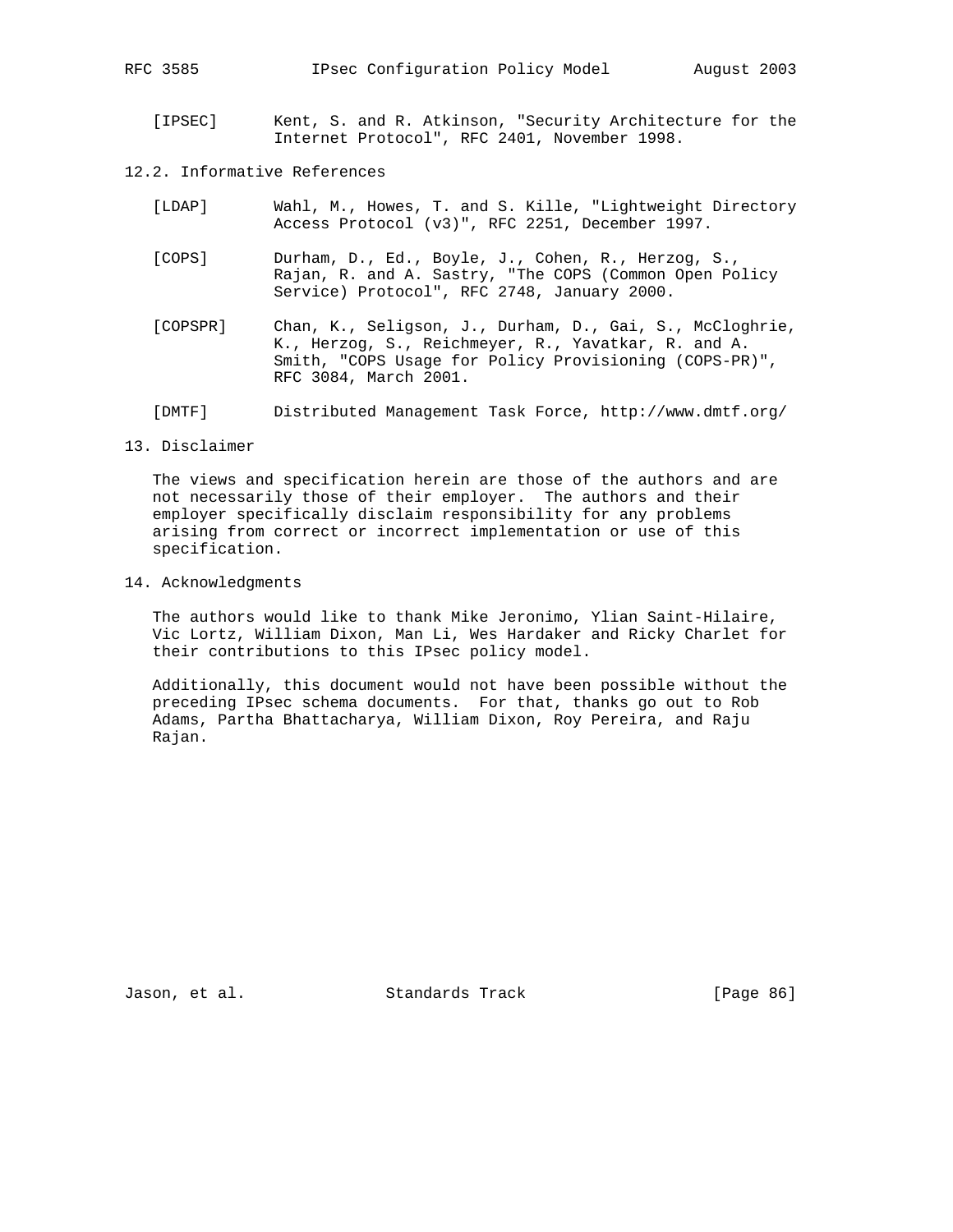15. Authors' Addresses

 Jamie Jason Intel Corporation MS JF3-206 2111 NE 25th Ave. Hillsboro, OR 97124

EMail: jamie.jason@intel.com

 Lee Rafalow IBM Corporation, BRQA/502 4205 So. Miami Blvd. Research Triangle Park, NC 27709

EMail: rafalow@watson.ibm.com

 Eric Vyncke Cisco Systems 7 De Kleetlaan B-1831 Diegem Belgium

EMail: evyncke@cisco.com

Jason, et al. Standards Track [Page 87]